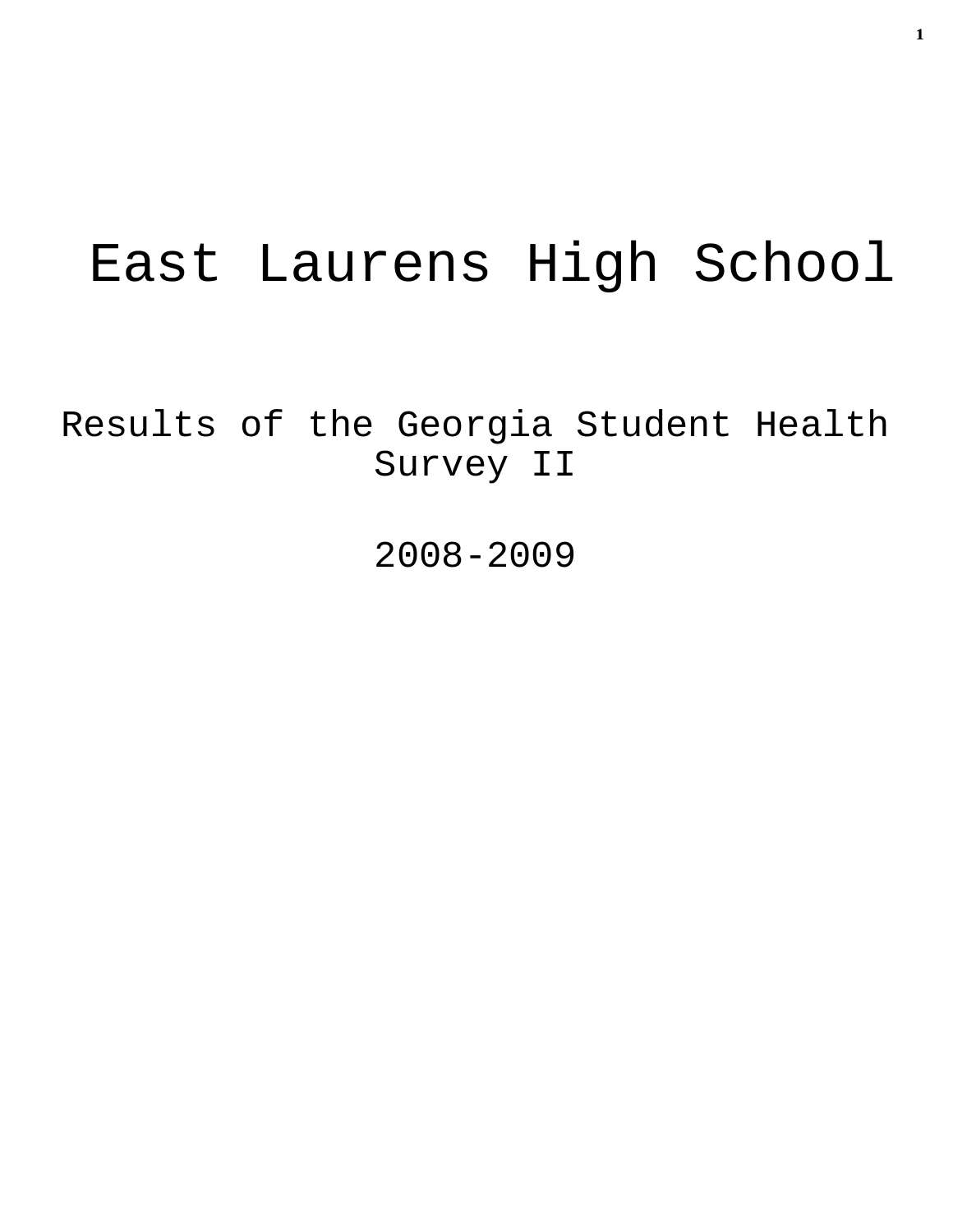# *Demographics* **2**

| Grade                  |     |  |  |  |
|------------------------|-----|--|--|--|
| <b>Grade Frequency</b> |     |  |  |  |
| 10                     | 114 |  |  |  |
| 12                     | 115 |  |  |  |

| Frequency      | <b>Table of Gender by Grade</b> |              |             |              |  |
|----------------|---------------------------------|--------------|-------------|--------------|--|
| <b>Col Pct</b> |                                 | Grade(Grade) |             |              |  |
|                | Gender(Gender)                  | 10           | 12          | <b>Total</b> |  |
|                | <b>Female</b>                   | 63<br>55.26  | 67<br>58.26 | 130          |  |
|                | <b>Male</b>                     | 51<br>44.74  | 48<br>41.74 | 99           |  |
|                | <b>Total</b>                    | 114          | 115         | 229          |  |

| <b>Frequency</b><br>Col Pct |
|-----------------------------|

| <b>Table of Ethnicity by Grade</b> |              |             |              |  |  |  |
|------------------------------------|--------------|-------------|--------------|--|--|--|
|                                    | Grade(Grade) |             |              |  |  |  |
| <b>Ethnicity</b> (Ethnicity)       | 10           | 12          | <b>Total</b> |  |  |  |
| <b>Black</b>                       | 51<br>44.74  | 53<br>46.09 | 104          |  |  |  |
| <b>Hispanic</b>                    | 1<br>0.88    | 1<br>0.87   | 2            |  |  |  |
| <b>White</b>                       | 55<br>48.25  | 58<br>50.43 | 113          |  |  |  |
| <b>Asian</b>                       | 0<br>0.00    | 1<br>0.87   | 1            |  |  |  |
| <b>Other</b>                       | 7<br>6.14    | 2<br>1.74   | 9            |  |  |  |
| <b>Total</b>                       | 114          | 115         | 229          |  |  |  |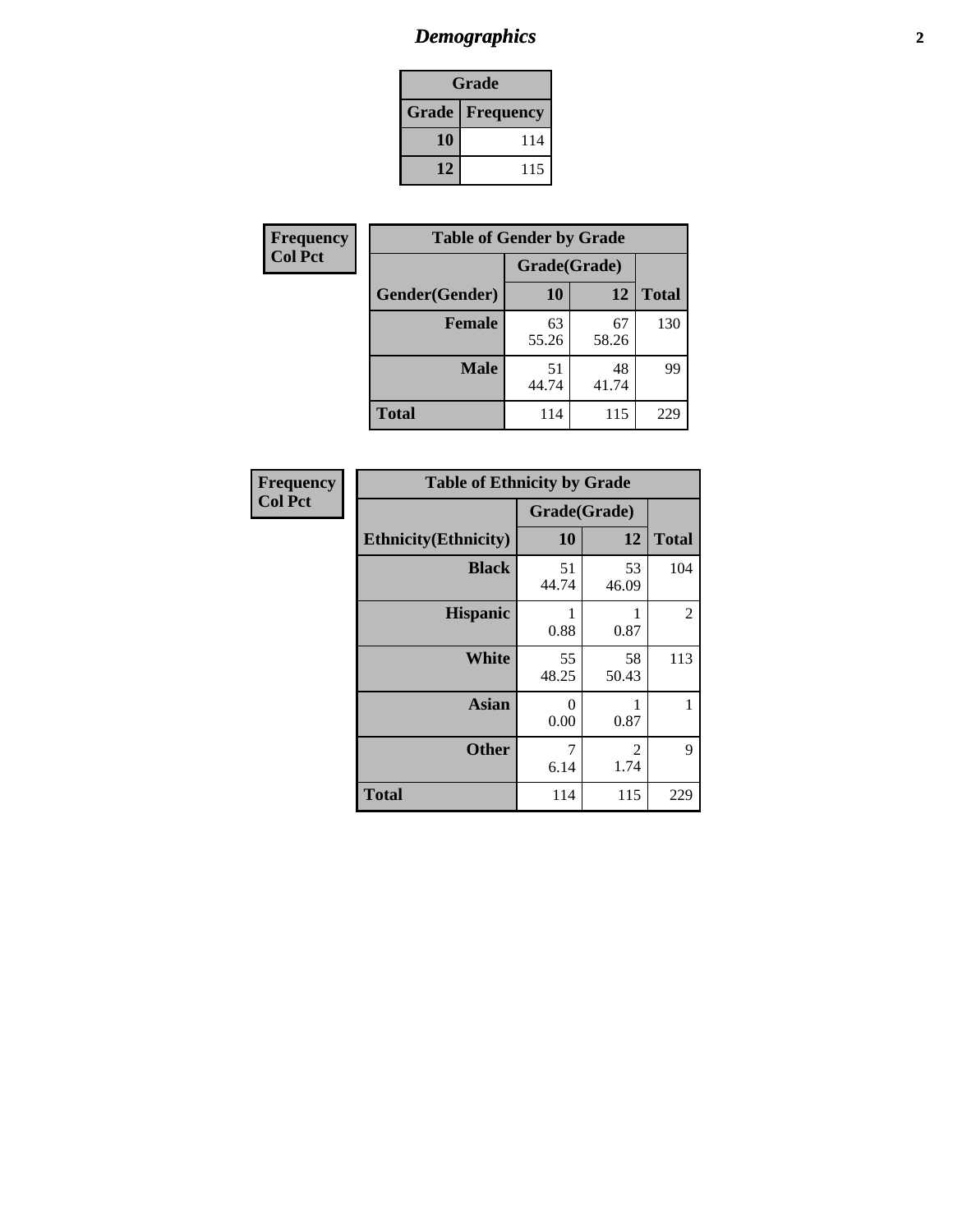#### *Title IV, Part A, Schedule A* **3** *Goal 1: Ensure that all schools are drug-free Baseline Data: Year 2008-2009 Prevalence of Drug Use*

| Frequency<br><b>Col Pct</b> | <b>Table of AlcoholAlt by Grade</b> |              |             |              |  |
|-----------------------------|-------------------------------------|--------------|-------------|--------------|--|
|                             | AlcoholAlt(Alcohol                  | Grade(Grade) |             |              |  |
|                             | use, past 30 days)                  | <b>10</b>    | 12          | <b>Total</b> |  |
|                             | Yes                                 | 16<br>14.04  | 28<br>24.35 | 44           |  |
|                             | N <sub>0</sub>                      | 98<br>85.96  | 87<br>75.65 | 185          |  |
|                             | Total                               | 114          | 115         | 229          |  |

| Frequency      | <b>Table of TobaccoAny by Grade</b> |              |             |              |  |
|----------------|-------------------------------------|--------------|-------------|--------------|--|
| <b>Col Pct</b> | TobaccoAny(Tobacco                  | Grade(Grade) |             |              |  |
|                | use, past 30 days)                  | 10           | 12          | <b>Total</b> |  |
|                | Yes                                 | 26<br>22.81  | 29<br>25.22 | 55           |  |
|                | N <sub>0</sub>                      | 88<br>77.19  | 86<br>74.78 | 174          |  |
|                | Total                               | 114          | 115         | 229          |  |

| Frequency<br><b>Col Pct</b> | <b>Table of MarijuanaAlt by Grade</b> |              |              |              |  |
|-----------------------------|---------------------------------------|--------------|--------------|--------------|--|
|                             | MarijuanaAlt(Marijuana                | Grade(Grade) |              |              |  |
|                             | use, past 30 days)                    | <b>10</b>    | 12           | <b>Total</b> |  |
|                             | <b>Yes</b>                            | 6.14         | 10<br>8.70   | 17           |  |
|                             | N <sub>0</sub>                        | 107<br>93.86 | 105<br>91.30 | 212          |  |
|                             | <b>Total</b>                          | 114          | 115          | 229          |  |

| Frequency<br><b>Col Pct</b> | <b>Table of OtherDrugAny by Grade</b>  |              |              |              |  |
|-----------------------------|----------------------------------------|--------------|--------------|--------------|--|
|                             | <b>OtherDrugAny(Other</b><br>drug use, | Grade(Grade) |              |              |  |
|                             | past 30 days)                          | 10           | 12           | <b>Total</b> |  |
|                             | Yes                                    | 10<br>8.77   | 12<br>10.43  | 22           |  |
|                             | N <sub>0</sub>                         | 104<br>91.23 | 103<br>89.57 | 207          |  |
|                             | <b>Total</b>                           | 114          | 115          | 229          |  |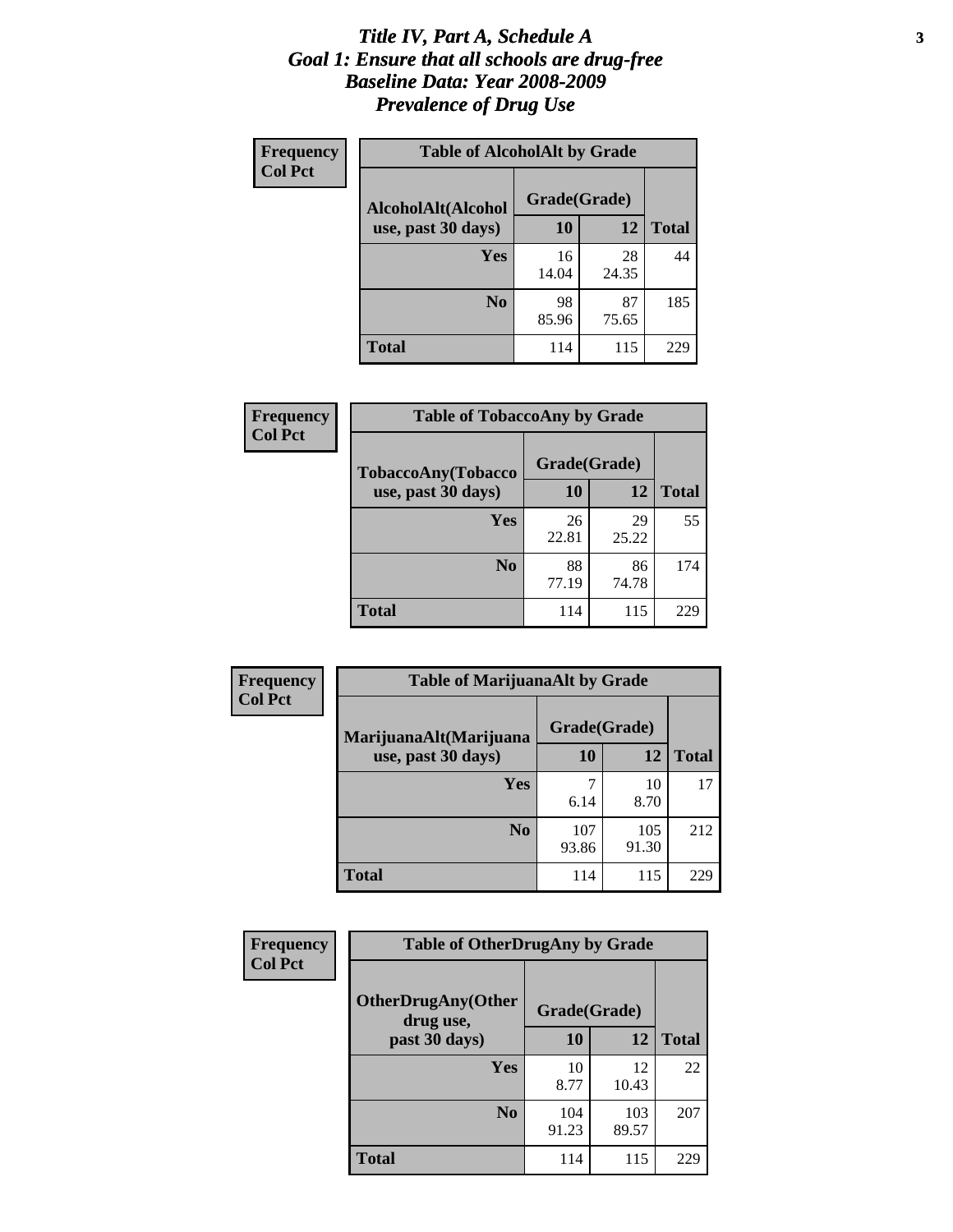#### *Average Age of Onset of Use* **4** *Results for "Average Age of Onset of Use" questions exclude students who said they did not use that substance*

| <b>Variable</b>       | Label                                                              | <b>Mean</b> |
|-----------------------|--------------------------------------------------------------------|-------------|
| Alcoholinit2          | I started using alcohol when I was                                 | 14.34       |
| Cigarettesinit2       | I started smoking tobacco when I was                               | 14.22       |
| Smokelessinit2        | I started chewing tobacco when I was                               | 13.21       |
| Marijuanainit2        | I started using marijuana when I was                               | 14.58       |
| Cocaineinit2          | I started using cocaine when I was                                 | 15.00       |
| Inhalantsinit2        | I started using inhalants when I was                               | 15.17       |
| Steroidsinit2         | I started using steroids when I was                                | 13.67       |
| Ecstasyinit2          | I started using ecstasy when I was                                 | 15.50       |
| Methinit <sub>2</sub> | I started using methamphetamines when I was                        | 16.50       |
| Hallucinogensinit2    | I started using hallucinogens when I was                           | 14.00       |
| Prescriptioninit2     | I started using prescription drugs not prescribed to me when I was | 14.50       |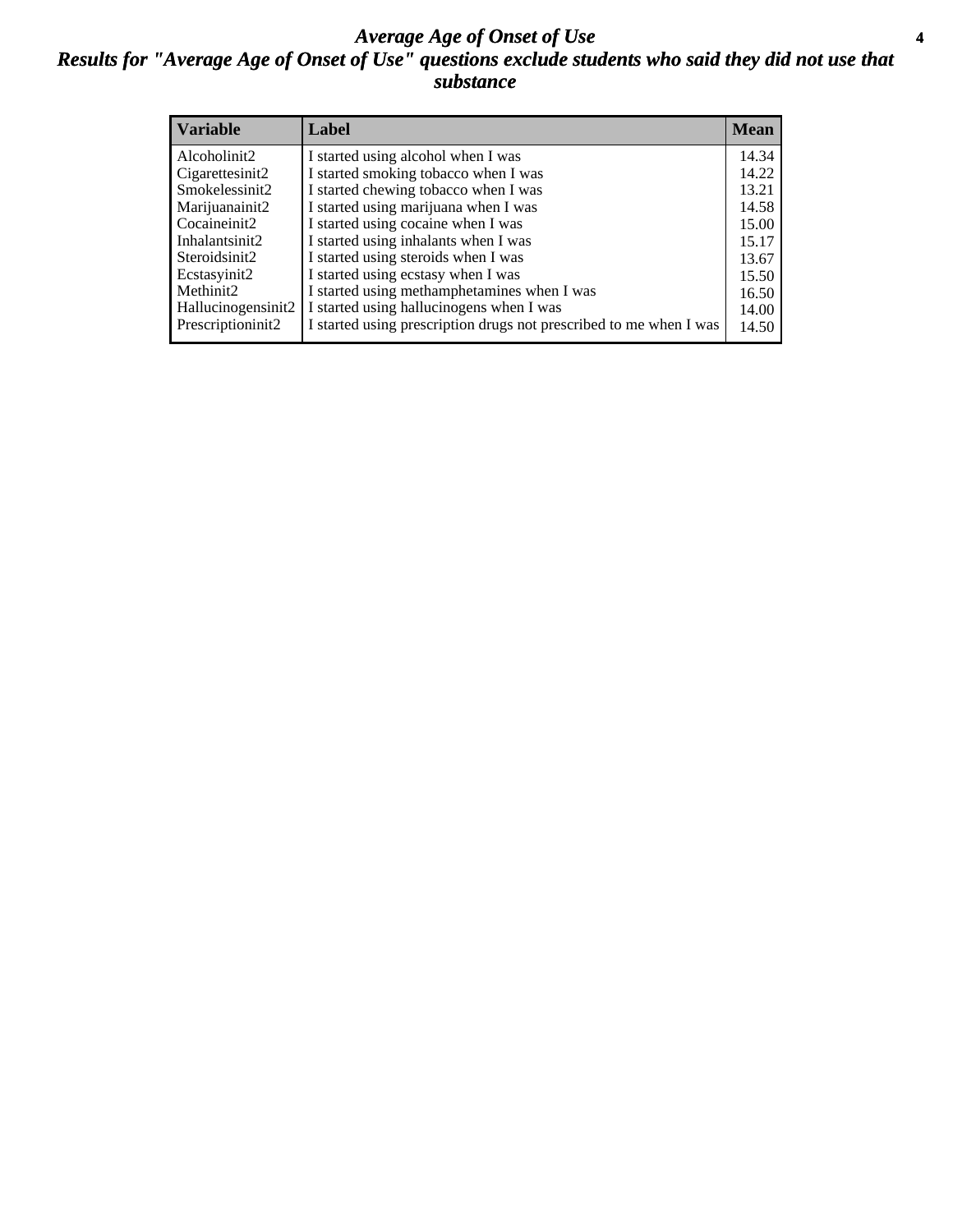# *Perception of Health Risk* **5**

| Frequency      | <b>Table of Alcoholharmdich by Grade</b> |              |             |              |  |
|----------------|------------------------------------------|--------------|-------------|--------------|--|
| <b>Col Pct</b> | Alcoholharmdich(I<br>think alcohol is    | Grade(Grade) |             |              |  |
|                | harmful)                                 | 10           | 12          | <b>Total</b> |  |
|                | <b>Yes</b>                               | 89<br>78.07  | 88<br>76.52 | 177          |  |
|                | N <sub>0</sub>                           | 25<br>21.93  | 27<br>23.48 | 52           |  |
|                | <b>Total</b>                             | 114          | 115         | 229          |  |

| Frequency      | <b>Table of Tobaccoharmdich by Grade</b> |              |              |              |  |
|----------------|------------------------------------------|--------------|--------------|--------------|--|
| <b>Col Pct</b> | Tobaccoharmdich(I<br>think tobacco is    | Grade(Grade) |              |              |  |
|                | harmful)                                 | 10           | 12           | <b>Total</b> |  |
|                | Yes                                      | 97<br>85.09  | 100<br>86.96 | 197          |  |
|                | N <sub>0</sub>                           | 17<br>14.91  | 15<br>13.04  | 32           |  |
|                | <b>Total</b>                             | 114          | 115          | 229          |  |

| Frequency      | <b>Table of Marijuanaharmdich by Grade</b> |              |             |              |  |
|----------------|--------------------------------------------|--------------|-------------|--------------|--|
| <b>Col Pct</b> | Marijuanaharmdich(I<br>think marijuana is  | Grade(Grade) |             |              |  |
|                | harmful)                                   | 10           | 12          | <b>Total</b> |  |
|                | Yes                                        | 89<br>78.07  | 89<br>77.39 | 178          |  |
|                | N <sub>0</sub>                             | 25<br>21.93  | 26<br>22.61 | 51           |  |
|                | <b>Total</b>                               | 114          | 115         | 229          |  |

| Frequency      | <b>Table of Otherdrugharmdich by Grade</b>   |              |             |              |  |  |
|----------------|----------------------------------------------|--------------|-------------|--------------|--|--|
| <b>Col Pct</b> | Otherdrugharmdich(I<br>think other drugs are | Grade(Grade) |             |              |  |  |
|                | harmful)                                     | 10           | 12          | <b>Total</b> |  |  |
|                | Yes                                          | 101<br>88.60 | 99<br>86.09 | 200          |  |  |
|                | N <sub>0</sub>                               | 13<br>11.40  | 16<br>13.91 | 29           |  |  |
|                | <b>Total</b>                                 | 114          | 115         | 229          |  |  |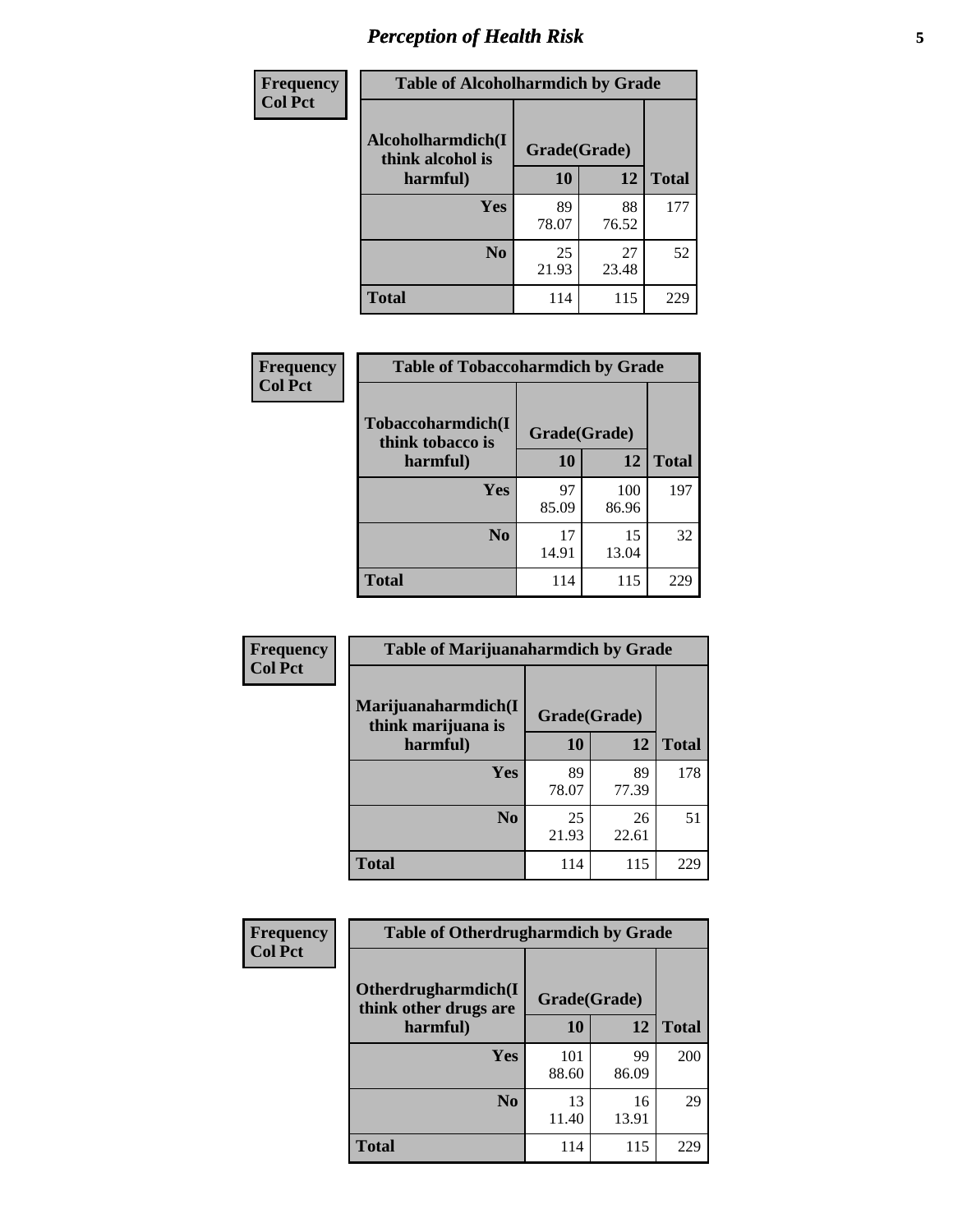# *Social Disapproval* **6**

| <b>Frequency</b> | <b>Table of Alcoholpeerdich by Grade</b>                    |              |             |              |  |  |  |
|------------------|-------------------------------------------------------------|--------------|-------------|--------------|--|--|--|
| <b>Col Pct</b>   | Alcoholpeerdich(My<br>friends would<br>disapprove if I used | Grade(Grade) |             |              |  |  |  |
|                  | alcohol)                                                    | 10           | 12          | <b>Total</b> |  |  |  |
|                  | <b>Yes</b>                                                  | 60<br>52.63  | 55<br>47.83 | 115          |  |  |  |
|                  | N <sub>0</sub>                                              | 54<br>47.37  | 60<br>52.17 | 114          |  |  |  |
|                  | <b>Total</b>                                                | 114          | 115         | 229          |  |  |  |

| <b>Frequency</b> |
|------------------|
| <b>Col Pct</b>   |

| <b>Table of Tobaccopeerdich by Grade</b>                    |              |              |     |  |  |
|-------------------------------------------------------------|--------------|--------------|-----|--|--|
| Tobaccopeerdich(My<br>friends would<br>disapprove if I used | Grade(Grade) |              |     |  |  |
| tobacco)                                                    | 10           | <b>Total</b> |     |  |  |
| Yes                                                         | 63<br>55.26  | 67<br>58.26  | 130 |  |  |
| N <sub>0</sub>                                              | 51<br>44.74  | 48<br>41.74  | 99  |  |  |
| <b>Total</b>                                                | 114          | 115          |     |  |  |

| Frequency      | <b>Table of Marijuanapeerdich by Grade</b>                    |              |             |              |  |  |
|----------------|---------------------------------------------------------------|--------------|-------------|--------------|--|--|
| <b>Col Pct</b> | Marijuanapeerdich(My<br>friends would<br>disapprove if I used | Grade(Grade) |             |              |  |  |
|                | marijuana)                                                    | 10           | 12          | <b>Total</b> |  |  |
|                | <b>Yes</b>                                                    | 70<br>61.40  | 81<br>70.43 | 151          |  |  |
|                | N <sub>0</sub>                                                | 44<br>38.60  | 34<br>29.57 | 78           |  |  |
|                | <b>Total</b>                                                  | 114          | 115         | 229          |  |  |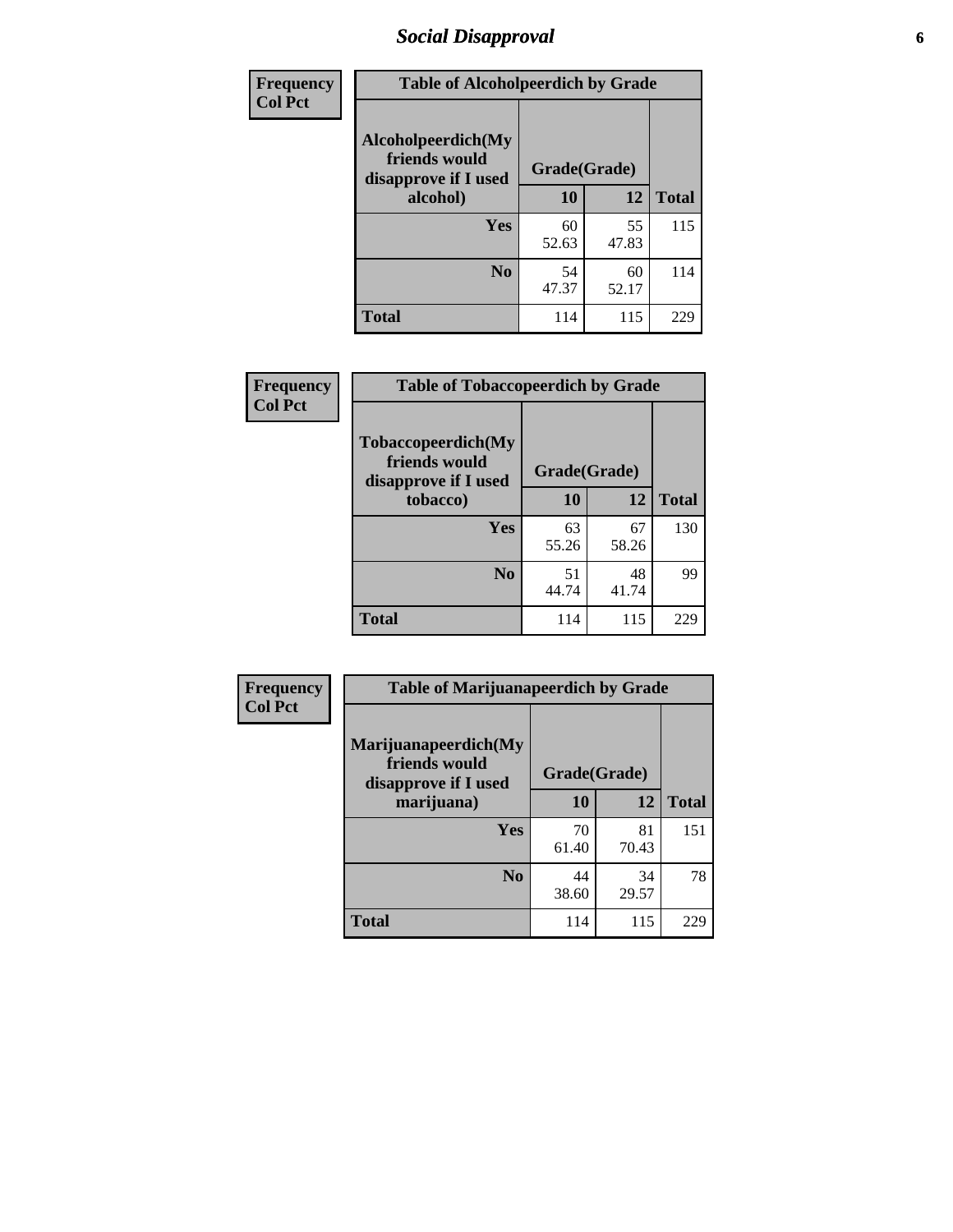# *Social Disapproval* **7**

| Frequency      | <b>Table of Otherdrugpeerdich by Grade</b>                    |              |             |              |  |  |
|----------------|---------------------------------------------------------------|--------------|-------------|--------------|--|--|
| <b>Col Pct</b> | Otherdrugpeerdich(My<br>friends would<br>disapprove if I used | Grade(Grade) |             |              |  |  |
|                | other drugs)                                                  | 10           | 12          | <b>Total</b> |  |  |
|                | <b>Yes</b>                                                    | 81<br>71.05  | 93<br>80.87 | 174          |  |  |
|                | N <sub>0</sub>                                                | 33<br>28.95  | 22<br>19.13 | 55           |  |  |
|                | <b>Total</b>                                                  | 114          | 115         | 229          |  |  |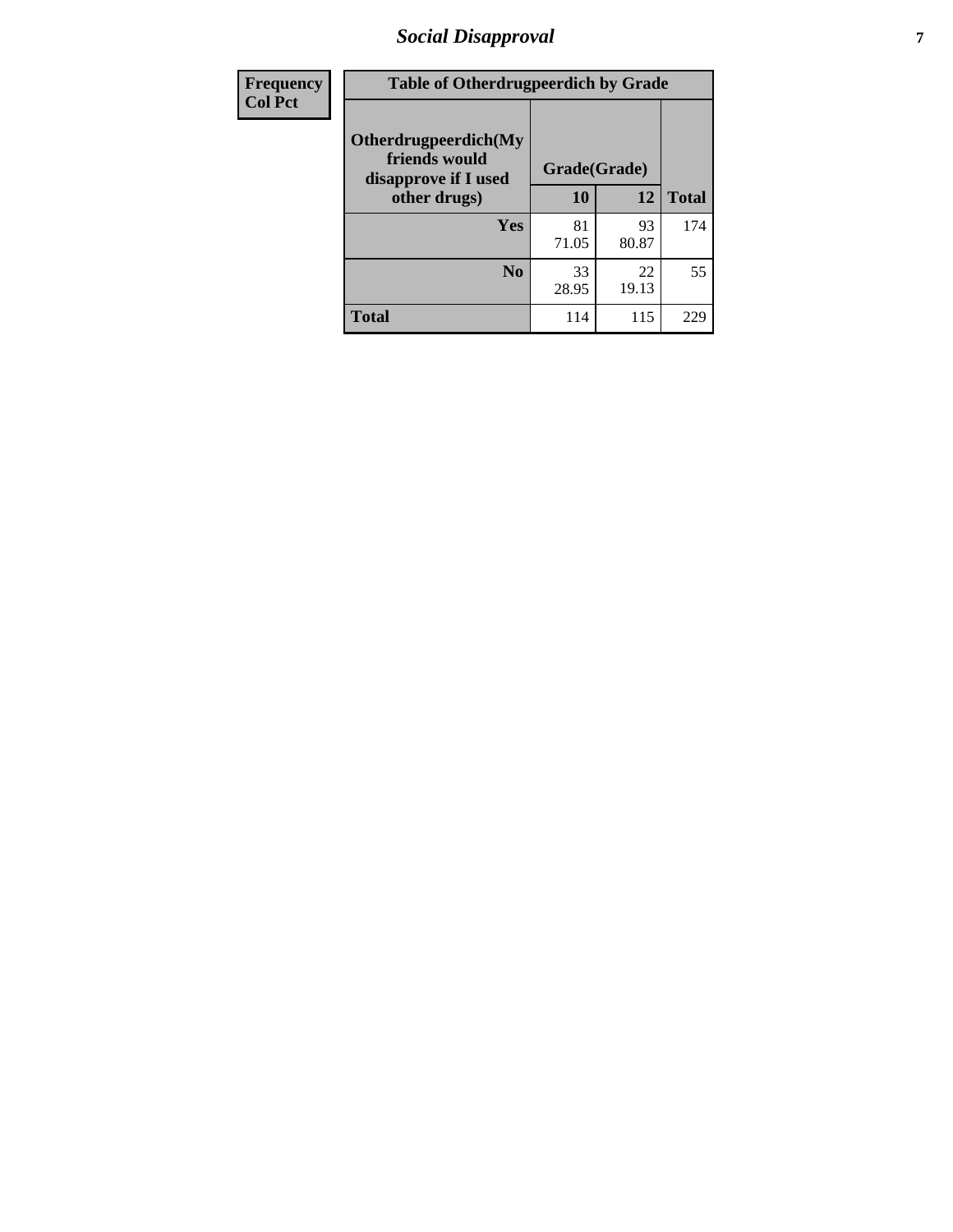#### Title IV, Part A, Schedule A **8** *Goal 2: To help ensure that all schools are safe and disciplined Baseline Data: Year 2008-2009 Student Involvement in Gang Activity*

| Frequency      | <b>Table of Gangself by Grade</b>                                                                 |                    |              |              |  |
|----------------|---------------------------------------------------------------------------------------------------|--------------------|--------------|--------------|--|
| <b>Col Pct</b> | Gangself(I<br>have<br>participated<br>in illegal<br>gang<br>activities in<br>the past 30<br>days) | Grade(Grade)<br>10 | 12           | <b>Total</b> |  |
|                | Yes                                                                                               | 5<br>4.39          | 3<br>2.61    | 8            |  |
|                | N <sub>0</sub>                                                                                    | 109<br>95.61       | 112<br>97.39 | 221          |  |
|                | <b>Total</b>                                                                                      | 114                | 115          | 229          |  |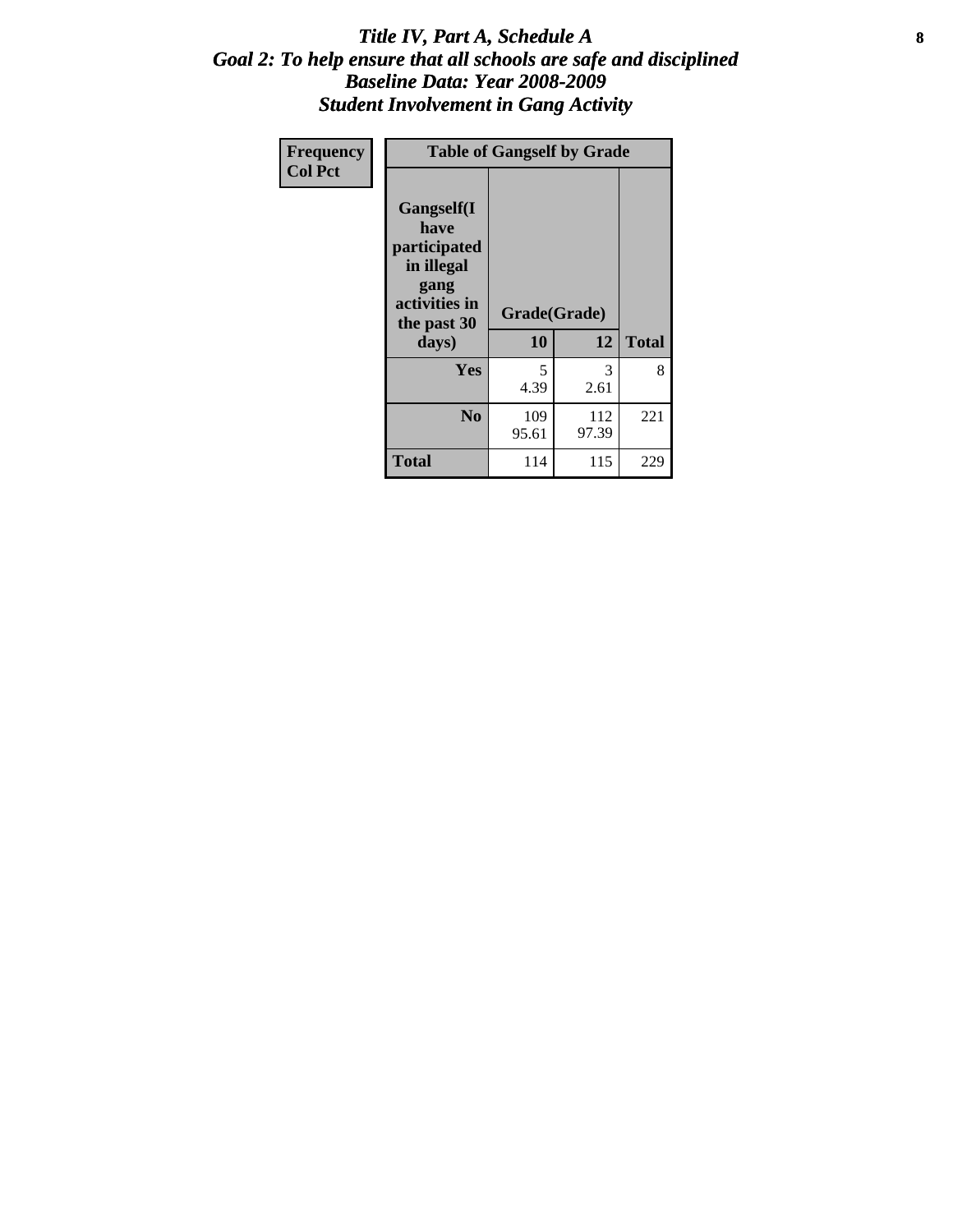# *Student Perception of School Safety* **9**

| <b>Frequency</b><br>Row Pct |
|-----------------------------|
|                             |

| <b>Table of Grade by Safeschool</b> |                          |                                                        |                                 |                                    |              |  |
|-------------------------------------|--------------------------|--------------------------------------------------------|---------------------------------|------------------------------------|--------------|--|
|                                     |                          | Safeschool (School is a place at which I feel<br>safe) |                                 |                                    |              |  |
| Grade(Grade)                        | <b>Strongly</b><br>Agree | Agree                                                  | Somewhat   Somewhat<br>Disagree | <b>Strongly</b><br><b>Disagree</b> | <b>Total</b> |  |
| 10                                  | 23<br>20.18              | 58<br>50.88                                            | 19<br>16.67                     | 14<br>12.28                        | 114          |  |
| 12                                  | 24<br>20.87              | 64<br>55.65                                            | 17<br>14.78                     | 10<br>8.70                         | 115          |  |
| <b>Total</b>                        | 47                       | 122                                                    | 36                              | 24                                 | 229          |  |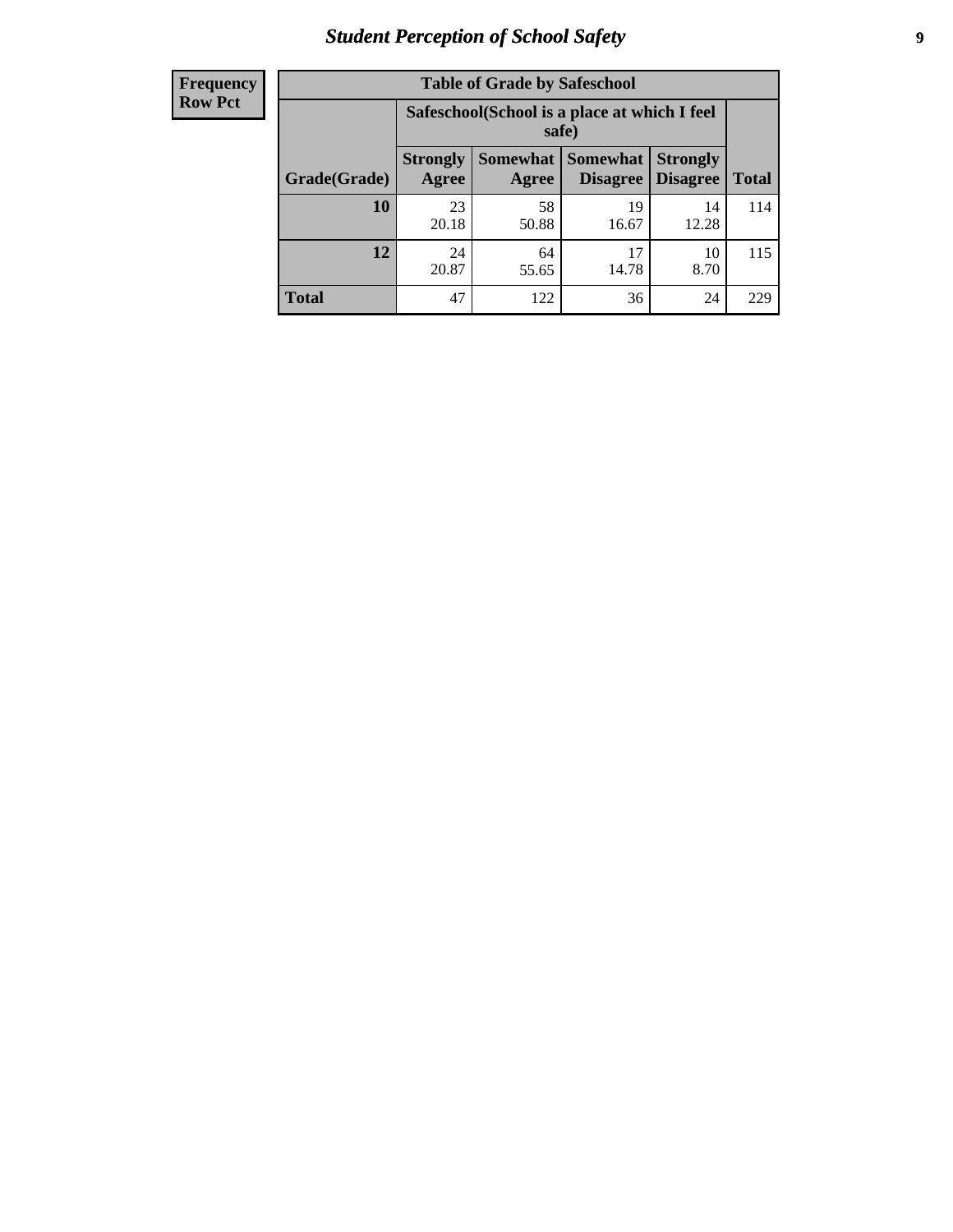### *Students Who Have Been Bullied* **10**

#### **Frequency Row Pct**

| <b>Table of Grade by Bullied</b> |                            |                                                                               |                   |                   |                               |                               |                          |              |
|----------------------------------|----------------------------|-------------------------------------------------------------------------------|-------------------|-------------------|-------------------------------|-------------------------------|--------------------------|--------------|
|                                  |                            | <b>Bullied</b> (I have been bullied by other<br>students in the past 30 days) |                   |                   |                               |                               |                          |              |
| Grade(Grade)                     | $\boldsymbol{0}$<br>  Davs | 1 or<br>days                                                                  | 3 to<br>5<br>days | 6 to<br>9<br>days | <b>10</b><br>to<br>19<br>days | <b>20</b><br>to<br>29<br>days | <b>All</b><br>30<br>days | <b>Total</b> |
| 10                               | 97<br>85.09                | 4<br>3.51                                                                     | 2<br>1.75         | 3<br>2.63         | 2<br>1.75                     | 2<br>1.75                     | 4<br>3.51                | 114          |
| 12                               | 98<br>85.22                | $\overline{c}$<br>1.74                                                        | 4<br>3.48         | 5<br>4.35         | 2<br>1.74                     | 0.87                          | 3<br>2.61                | 115          |
| <b>Total</b>                     | 195                        | 6                                                                             | 6                 | 8                 | 4                             | 3                             | $\mathcal{I}$            | 229          |

 $\blacksquare$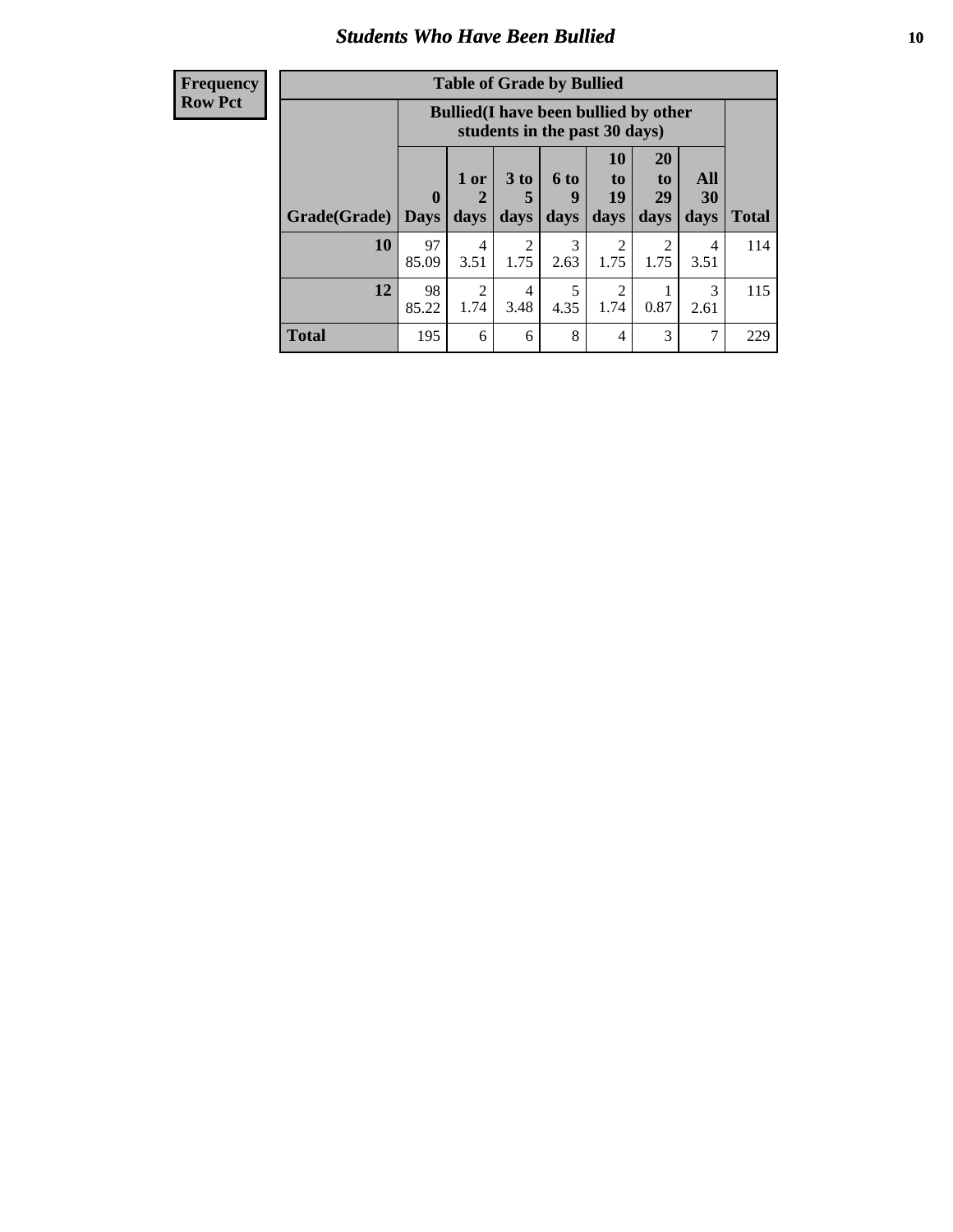#### *School Climate* **11**

| Frequency      | <b>Table of SchoolClimate1 by Grade</b> |                    |             |              |  |
|----------------|-----------------------------------------|--------------------|-------------|--------------|--|
| <b>Col Pct</b> | SchoolClimate1(I<br>like school)        | Grade(Grade)<br>10 | 12          | <b>Total</b> |  |
|                | <b>Strongly Agree</b>                   | 33<br>28.95        | 28<br>24.35 | 61           |  |
|                | <b>Somewhat Agree</b>                   | 71<br>62.28        | 63<br>54.78 | 134          |  |
|                | <b>Somewhat Disagree</b>                | 8<br>7.02          | 9<br>7.83   | 17           |  |
|                | <b>Strongly Disagree</b>                | 2<br>1.75          | 15<br>13.04 | 17           |  |
|                | <b>Total</b>                            | 114                | 115         | 229          |  |

| Frequency<br>Col Pct |
|----------------------|

| <b>Table of SchoolClimate2 by Grade</b>           |                    |             |              |
|---------------------------------------------------|--------------------|-------------|--------------|
| SchoolClimate2(I<br>feel successful at<br>school) | Grade(Grade)<br>10 | 12          | <b>Total</b> |
| <b>Strongly Agree</b>                             | 37<br>32.46        | 48<br>41.74 | 85           |
| <b>Somewhat Agree</b>                             | 62<br>54.39        | 59<br>51.30 | 121          |
| <b>Somewhat Disagree</b>                          | 10<br>8.77         | 3<br>2.61   | 13           |
| <b>Strongly Disagree</b>                          | 5<br>4.39          | 5<br>4.35   | 10           |
| <b>Total</b>                                      | 114                | 115         | 229          |

| Frequency      | <b>Table of SchoolClimate3 by Grade</b>                      |              |             |              |  |
|----------------|--------------------------------------------------------------|--------------|-------------|--------------|--|
| <b>Col Pct</b> | <b>SchoolClimate3(My</b><br>school has high<br>standards for | Grade(Grade) |             |              |  |
|                | achievement)                                                 | 10           | 12          | <b>Total</b> |  |
|                | <b>Strongly Agree</b>                                        | 61<br>53.51  | 37<br>32.17 | 98           |  |
|                | <b>Somewhat Agree</b>                                        | 41<br>35.96  | 60<br>52.17 | 101          |  |
|                | <b>Somewhat Disagree</b>                                     | 8<br>7.02    | 14<br>12.17 | 22           |  |
|                | <b>Strongly Disagree</b>                                     | 4<br>3.51    | 4<br>3.48   | 8            |  |
|                | Total                                                        | 114          | 115         | 229          |  |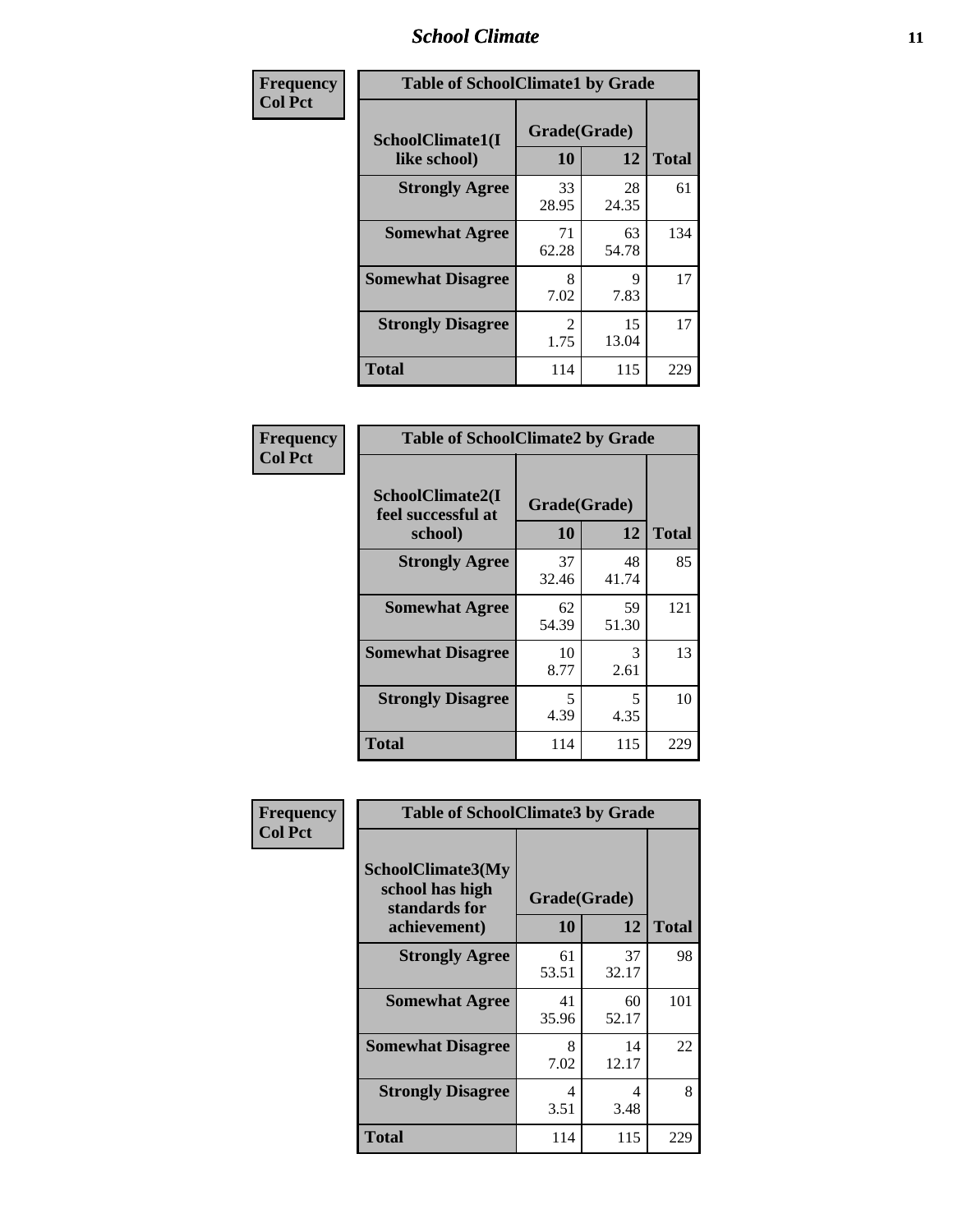#### *School Climate* **12**

| Frequency      |                                                                      | <b>Table of SchoolClimate4 by Grade</b> |             |              |  |
|----------------|----------------------------------------------------------------------|-----------------------------------------|-------------|--------------|--|
| <b>Col Pct</b> | <b>SchoolClimate4(My</b><br>school sets clear<br>rules for behavior) | Grade(Grade)<br>10                      | 12          | <b>Total</b> |  |
|                | <b>Strongly Agree</b>                                                | 74<br>64.91                             | 66<br>57.39 | 140          |  |
|                | <b>Somewhat Agree</b>                                                | 25<br>21.93                             | 36<br>31.30 | 61           |  |
|                | <b>Somewhat Disagree</b>                                             | 10<br>8.77                              | 8<br>6.96   | 18           |  |
|                | <b>Strongly Disagree</b>                                             | 5<br>4.39                               | 5<br>4.35   | 10           |  |
|                | <b>Total</b>                                                         | 114                                     | 115         | 229          |  |

| <b>Table of SchoolClimate5 by Grade</b>                              |                    |              |     |  |
|----------------------------------------------------------------------|--------------------|--------------|-----|--|
| SchoolClimate5(I<br>know what to do in<br>an emergency at<br>school) | Grade(Grade)<br>10 | <b>Total</b> |     |  |
| <b>Strongly Agree</b>                                                | 83<br>72.81        | 82<br>71.30  | 165 |  |
| <b>Somewhat Agree</b>                                                | 27<br>23.68        | 27<br>23.48  | 54  |  |
| <b>Somewhat Disagree</b>                                             | 4<br>3.51          | 3<br>2.61    | 7   |  |
| <b>Strongly Disagree</b>                                             | 0<br>0.00          | 3<br>2.61    | 3   |  |
| Total                                                                | 114                | 115          | 229 |  |

| Frequency      | <b>Table of SchoolClimate6 by Grade</b>                  |                    |             |              |
|----------------|----------------------------------------------------------|--------------------|-------------|--------------|
| <b>Col Pct</b> | <b>SchoolClimate6(Teachers</b><br>treat me with respect) | Grade(Grade)<br>10 | 12          | <b>Total</b> |
|                | <b>Strongly Agree</b>                                    | 46<br>40.35        | 47<br>40.87 | 93           |
|                | <b>Somewhat Agree</b>                                    | 50<br>43.86        | 43<br>37.39 | 93           |
|                | <b>Somewhat Disagree</b>                                 | 12<br>10.53        | 12<br>10.43 | 24           |
|                | <b>Strongly Disagree</b>                                 | 6<br>5.26          | 13<br>11.30 | 19           |
|                | <b>Total</b>                                             | 114                | 115         | 229          |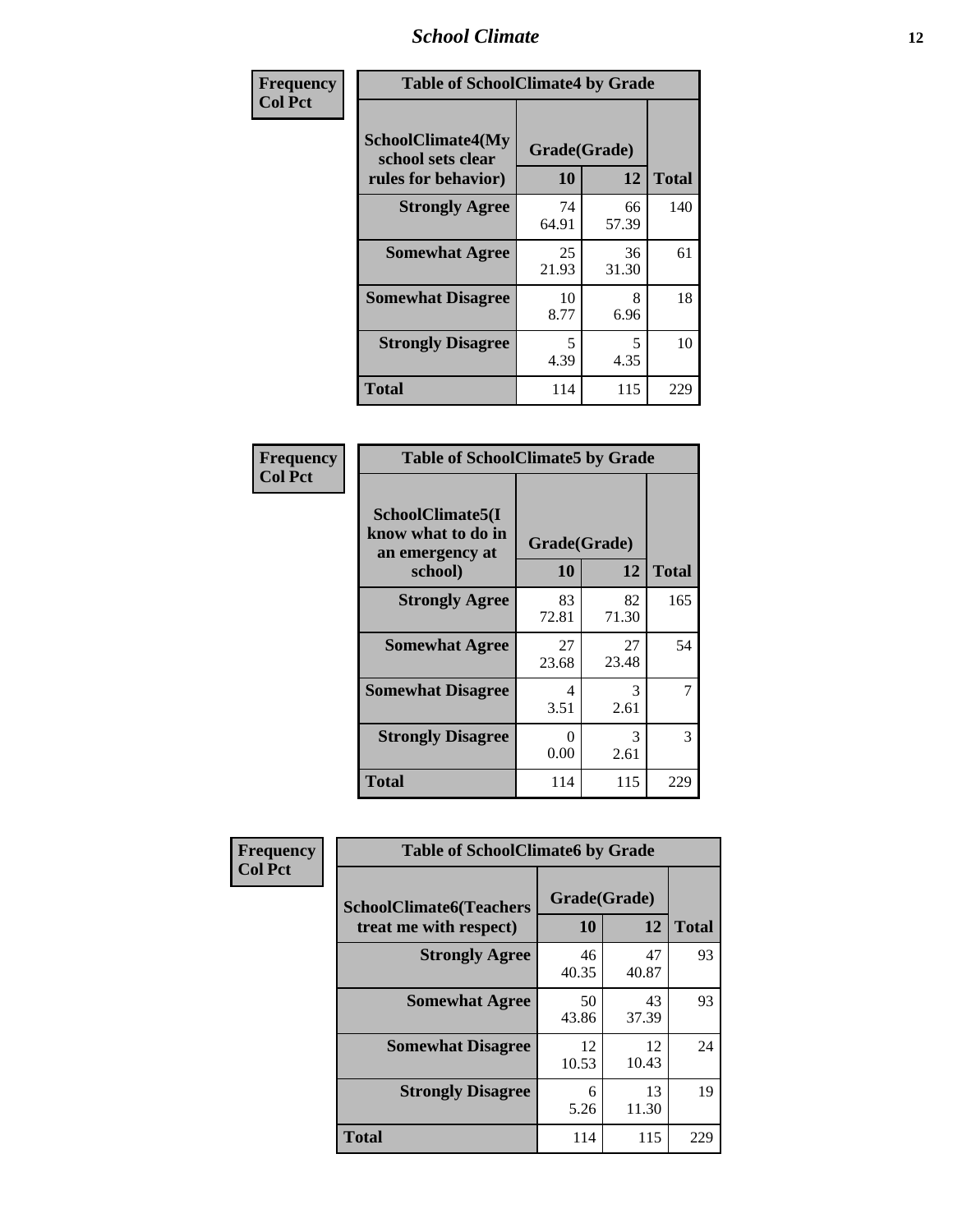#### *School Climate* **13**

| Frequency      | <b>Table of SchoolClimate7 by Grade</b>                                       |                           |             |              |
|----------------|-------------------------------------------------------------------------------|---------------------------|-------------|--------------|
| <b>Col Pct</b> | <b>SchoolClimate7(Behaviors</b><br>in my class allow the<br>teacher to teach) | Grade(Grade)<br><b>10</b> | 12          | <b>Total</b> |
|                | <b>Strongly Agree</b>                                                         | 31<br>27.19               | 38<br>33.04 | 69           |
|                | <b>Somewhat Agree</b>                                                         | 60<br>52.63               | 52<br>45.22 | 112          |
|                | <b>Somewhat Disagree</b>                                                      | 14<br>12.28               | 15<br>13.04 | 29           |
|                | <b>Strongly Disagree</b>                                                      | $\mathbf Q$<br>7.89       | 10<br>8.70  | 19           |
|                | <b>Total</b>                                                                  | 114                       | 115         | 229          |

| Frequency      | <b>Table of SchoolClimate8 by Grade</b>                                 |              |             |              |
|----------------|-------------------------------------------------------------------------|--------------|-------------|--------------|
| <b>Col Pct</b> | <b>SchoolClimate8(Students</b><br>are frequently<br>recognized for good | Grade(Grade) |             |              |
|                | behavior)                                                               | 10           | 12          | <b>Total</b> |
|                | <b>Strongly Agree</b>                                                   | 21<br>18.42  | 18<br>15.65 | 39           |
|                | <b>Somewhat Agree</b>                                                   | 52<br>45.61  | 53<br>46.09 | 105          |
|                | <b>Somewhat Disagree</b>                                                | 28<br>24.56  | 23<br>20.00 | 51           |
|                | <b>Strongly Disagree</b>                                                | 13<br>11.40  | 21<br>18.26 | 34           |
|                | <b>Total</b>                                                            | 114          | 115         | 229          |

| <b>Frequency</b> | <b>Table of SchoolClimate9 by Grade</b>                                           |                    |             |              |
|------------------|-----------------------------------------------------------------------------------|--------------------|-------------|--------------|
| <b>Col Pct</b>   | SchoolClimate9(School<br>counselor would be<br>helpful if I needed<br>assistance) | Grade(Grade)<br>10 | 12          | <b>Total</b> |
|                  | <b>Strongly Agree</b>                                                             | 51<br>44.74        | 36<br>31.30 | 87           |
|                  | <b>Somewhat Agree</b>                                                             | 45<br>39.47        | 43<br>37.39 | 88           |
|                  | <b>Somewhat Disagree</b>                                                          | 10<br>8.77         | 13<br>11.30 | 23           |
|                  | <b>Strongly Disagree</b>                                                          | 8<br>7.02          | 23<br>20.00 | 31           |
|                  | <b>Total</b>                                                                      | 114                | 115         | 229          |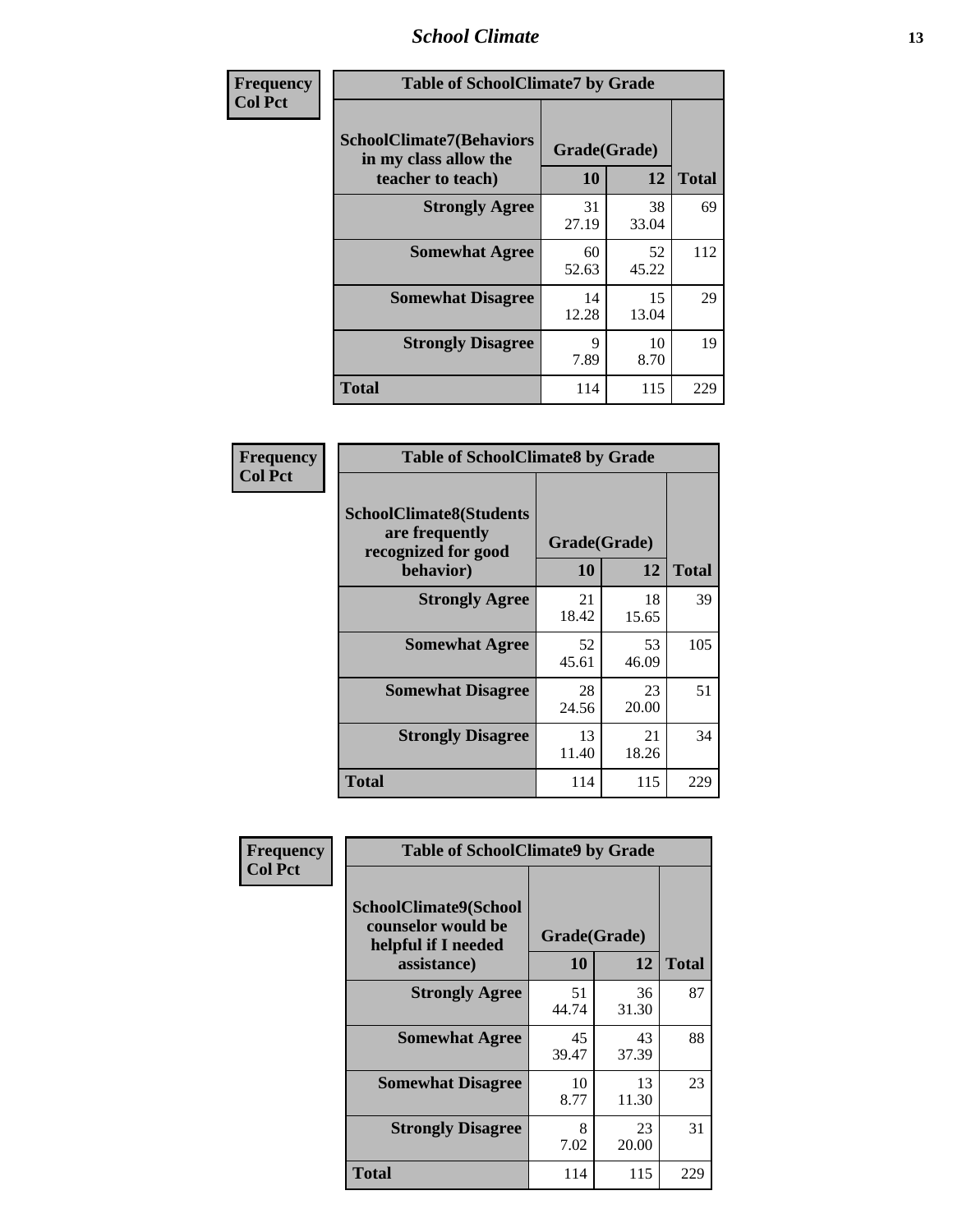### *Reasons for Dropping Out* **14**

| Frequency      | <b>Table of Dropoutreason by Grade</b>                                   |                    |             |                |
|----------------|--------------------------------------------------------------------------|--------------------|-------------|----------------|
| <b>Col Pct</b> | Dropoutreason(If<br>I dropped out the<br>reason would<br>most likely be) | Grade(Grade)<br>10 | 12          | <b>Total</b>   |
|                | Won't Drop out                                                           | 72<br>63.16        | 74<br>64.35 | 146            |
|                | <b>Bored</b>                                                             | 16<br>14.04        | 13<br>11.30 | 29             |
|                | <b>Family Reasons</b>                                                    | 5<br>4.39          | 9<br>7.83   | 14             |
|                | <b>Being Bullied</b>                                                     | 0.88               | 3<br>2.61   | $\overline{4}$ |
|                | <b>Other</b>                                                             | 20<br>17.54        | 16<br>13.91 | 36             |
|                | <b>Total</b>                                                             | 114                | 115         | 229            |

| Frequency      | <b>Table of Dropout by Grade</b>                                       |                    |              |     |  |
|----------------|------------------------------------------------------------------------|--------------------|--------------|-----|--|
| <b>Col Pct</b> | Dropout(I<br>have<br>thought<br>about<br>dropping<br>out of<br>school) | Grade(Grade)<br>10 | <b>Total</b> |     |  |
|                |                                                                        |                    | 12           |     |  |
|                | Yes                                                                    | 27<br>23.68        | 29<br>25.22  | 56  |  |
|                |                                                                        |                    |              |     |  |
|                | N <sub>0</sub>                                                         | 87<br>76.32        | 86<br>74.78  | 173 |  |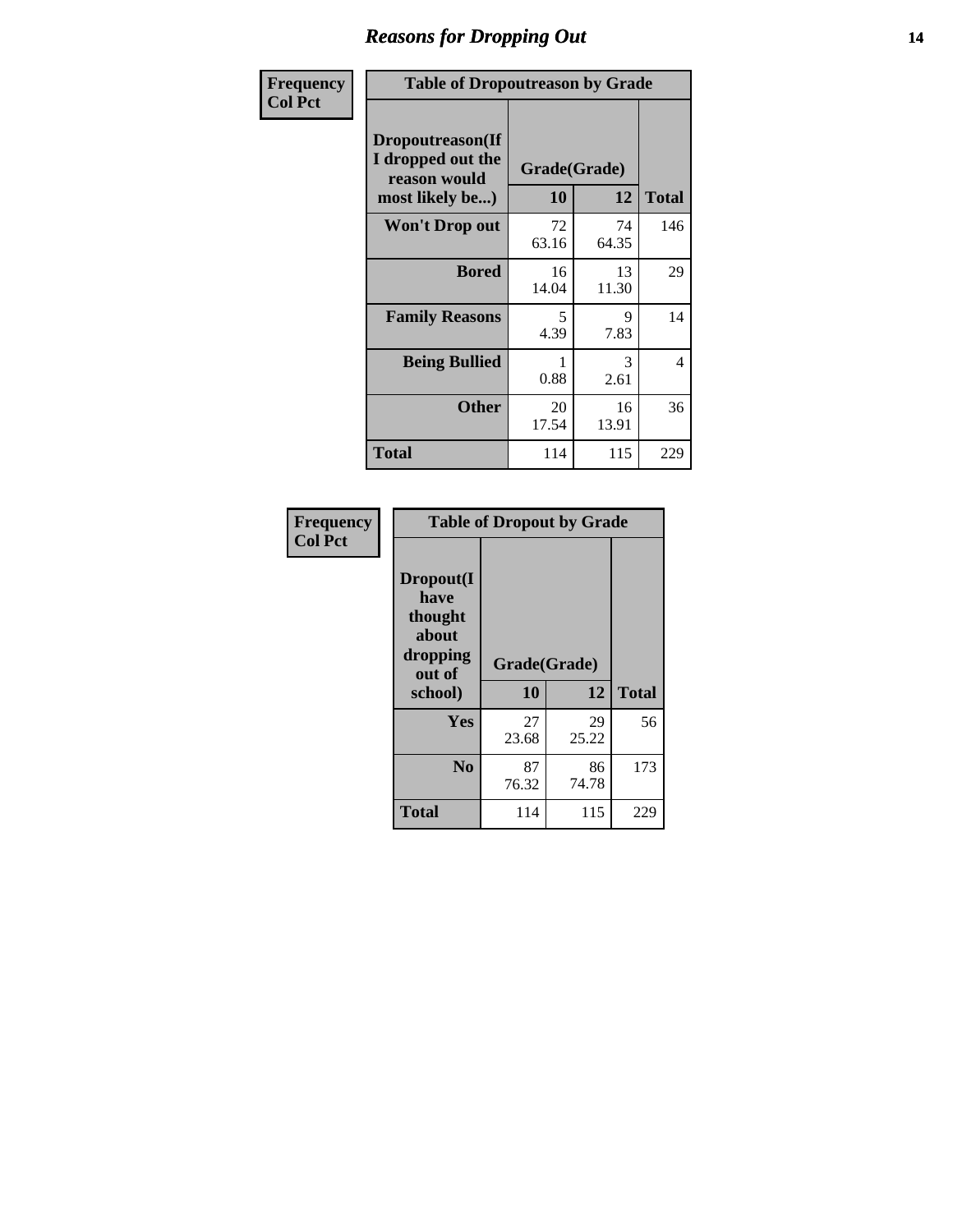*School Safety* **15**

| Frequency      | <b>Table of Gangself by Grade</b>                                                                 |                    |                       |              |
|----------------|---------------------------------------------------------------------------------------------------|--------------------|-----------------------|--------------|
| <b>Col Pct</b> | Gangself(I<br>have<br>participated<br>in illegal<br>gang<br>activities in<br>the past 30<br>days) | Grade(Grade)<br>10 | 12                    | <b>Total</b> |
|                | Yes                                                                                               | 5<br>4.39          | $\mathcal{R}$<br>2.61 | 8            |
|                | N <sub>0</sub>                                                                                    | 109<br>95.61       | 112<br>97.39          | 221          |
|                | <b>Total</b>                                                                                      | 114                | 115                   | 229          |

| Frequency<br><b>Col Pct</b> | <b>Table of Gangpeers by Grade</b>                                                                                             |                    |             |              |
|-----------------------------|--------------------------------------------------------------------------------------------------------------------------------|--------------------|-------------|--------------|
|                             | <b>Gangpeers</b> (I<br>have friends<br>who have<br>participated<br>in illegal<br>gang<br>activities in<br>the past 30<br>days) | Grade(Grade)<br>10 | 12          | <b>Total</b> |
|                             | <b>Yes</b>                                                                                                                     | 27<br>23.68        | 23<br>20.00 | 50           |
|                             | N <sub>0</sub>                                                                                                                 | 87<br>76.32        | 92<br>80.00 | 179          |
|                             | <b>Total</b>                                                                                                                   | 114                | 115         | 229          |

| Frequency      |                                                                    | <b>Table of Pickedon by Grade</b> |             |              |  |  |  |  |  |  |  |
|----------------|--------------------------------------------------------------------|-----------------------------------|-------------|--------------|--|--|--|--|--|--|--|
| <b>Col Pct</b> | <b>Pickedon(I have</b><br>been picked on or<br>teased at school in | Grade(Grade)                      |             |              |  |  |  |  |  |  |  |
|                | the past 30 days)                                                  | 10                                | 12          | <b>Total</b> |  |  |  |  |  |  |  |
|                | <b>Strongly Agree</b>                                              | 19<br>16.67                       | 14<br>12.17 | 33           |  |  |  |  |  |  |  |
|                | <b>Somewhat Agree</b>                                              | 16<br>14.04                       | 23<br>20.00 | 39           |  |  |  |  |  |  |  |
|                | <b>Somewhat Disagree</b>                                           | 11<br>9.65                        | 13<br>11.30 | 24           |  |  |  |  |  |  |  |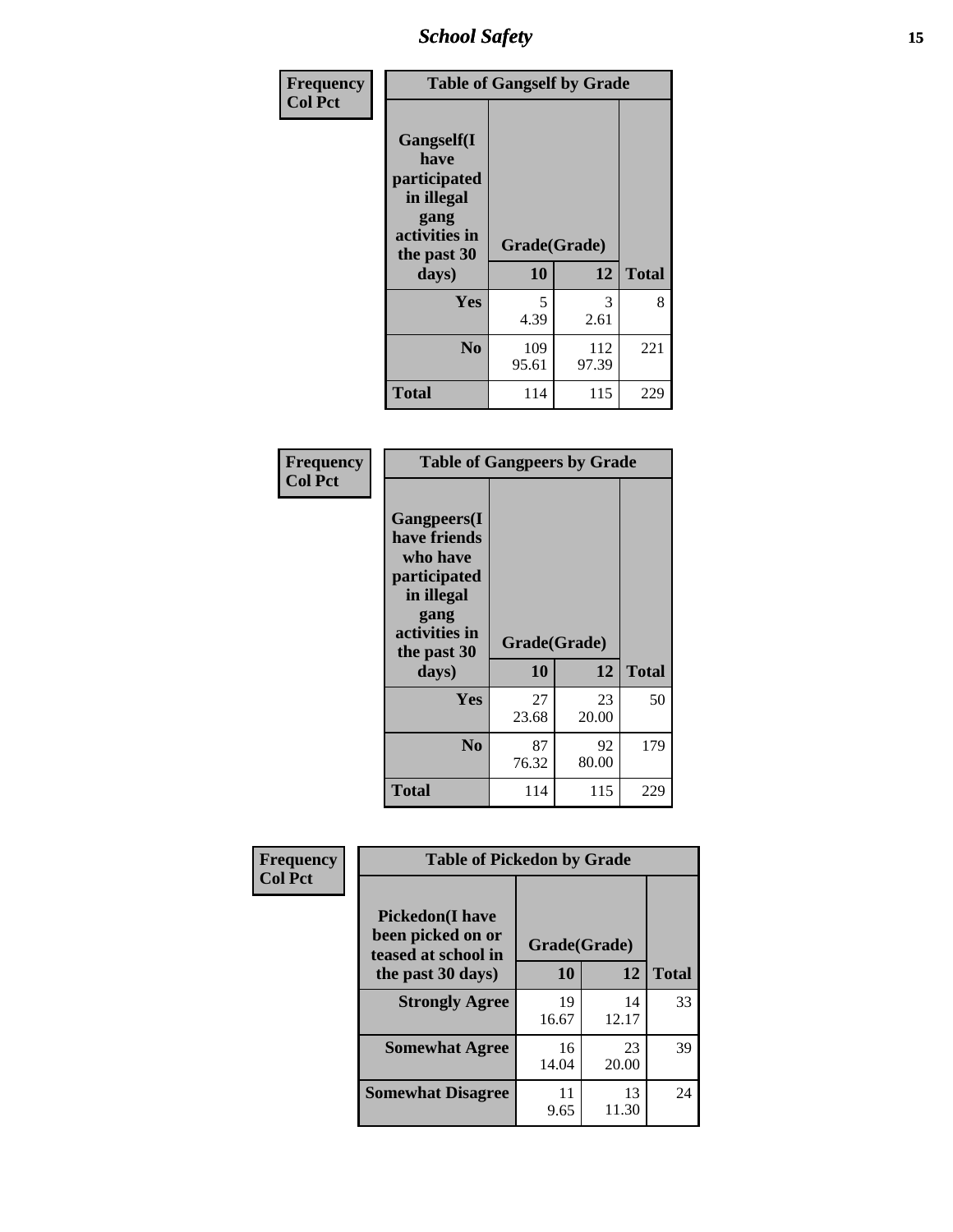# *School Safety* **16**

| <b>Frequency</b> | <b>Table of Pickedon by Grade</b>                                                        |                    |             |              |  |  |  |  |  |  |
|------------------|------------------------------------------------------------------------------------------|--------------------|-------------|--------------|--|--|--|--|--|--|
| <b>Col Pct</b>   | <b>Pickedon</b> (I have<br>been picked on or<br>teased at school in<br>the past 30 days) | Grade(Grade)<br>10 | 12          | <b>Total</b> |  |  |  |  |  |  |
|                  | <b>Strongly Disagree</b>                                                                 | 68<br>59.65        | 65<br>56.52 | 133          |  |  |  |  |  |  |
|                  | Total                                                                                    | 114                | 115         | 229          |  |  |  |  |  |  |

| Frequency      | <b>Table of Safeschool by Grade</b>                      |                    |              |     |  |  |  |  |  |  |
|----------------|----------------------------------------------------------|--------------------|--------------|-----|--|--|--|--|--|--|
| <b>Col Pct</b> | Safeschool(School<br>is a place at which I<br>feel safe) | Grade(Grade)<br>10 | <b>Total</b> |     |  |  |  |  |  |  |
|                | <b>Strongly Agree</b>                                    | 23<br>20.18        | 24<br>20.87  | 47  |  |  |  |  |  |  |
|                | <b>Somewhat Agree</b>                                    | 58<br>50.88        | 64<br>55.65  | 122 |  |  |  |  |  |  |
|                | <b>Somewhat Disagree</b>                                 | 19<br>16.67        | 17<br>14.78  | 36  |  |  |  |  |  |  |
|                | <b>Strongly Disagree</b>                                 | 14<br>12.28        | 10<br>8.70   | 24  |  |  |  |  |  |  |
|                | <b>Total</b>                                             | 114                | 115          | 229 |  |  |  |  |  |  |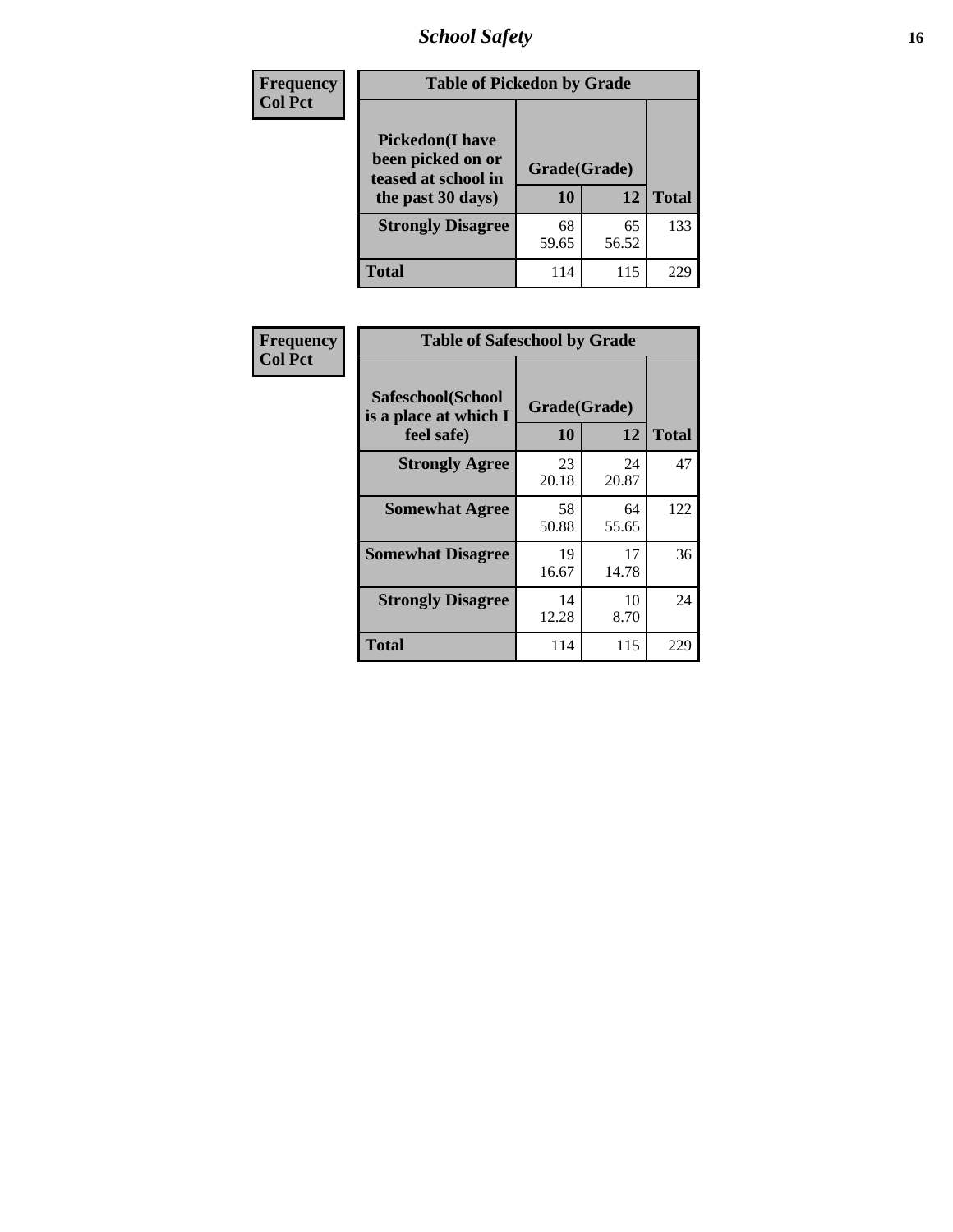*School Safety* **17**

| Frequency |  |
|-----------|--|
| Row Pct   |  |

| <b>Table of Grade by Bullied</b> |             |                                                                               |                              |                   |                        |                        |                   |              |  |  |  |
|----------------------------------|-------------|-------------------------------------------------------------------------------|------------------------------|-------------------|------------------------|------------------------|-------------------|--------------|--|--|--|
|                                  |             | <b>Bullied</b> (I have been bullied by other<br>students in the past 30 days) |                              |                   |                        |                        |                   |              |  |  |  |
| Grade(Grade)   Days              | $\mathbf 0$ | $1$ or<br>days                                                                | 3 <sub>to</sub><br>5<br>days | 6 to<br>9<br>days | 10<br>to<br>19<br>days | 20<br>to<br>29<br>days | All<br>30<br>days | <b>Total</b> |  |  |  |
| 10                               | 97<br>85.09 | 4<br>3.51                                                                     | 2<br>1.75                    | 3<br>2.63         | 1.75                   | 2<br>1.75              | 4<br>3.51         | 114          |  |  |  |
| 12                               | 98<br>85.22 | $\mathfrak{D}$<br>1.74                                                        | 4<br>3.48                    | 4.35              | 2<br>1.74              | 0.87                   | 3<br>2.61         | 115          |  |  |  |
| <b>Total</b>                     | 195         | 6                                                                             | 6                            | 8                 | 4                      | 3                      |                   | 229          |  |  |  |

| <b>Frequency</b> |
|------------------|
| <b>Row Pct</b>   |

| <b>Table of Grade by Bulliedothers</b> |              |                                                                                                   |                        |                        |           |                |                |              |  |  |  |
|----------------------------------------|--------------|---------------------------------------------------------------------------------------------------|------------------------|------------------------|-----------|----------------|----------------|--------------|--|--|--|
|                                        |              | <b>Bulliedothers</b> (I bullied others in the past<br>$30 \text{ days}$                           |                        |                        |           |                |                |              |  |  |  |
|                                        | $\mathbf 0$  | 10<br>20<br>All<br>3 <sub>to</sub><br>$1$ or<br>6 to<br>to<br>to<br>19<br>29<br>30<br>2<br>9<br>5 |                        |                        |           |                |                |              |  |  |  |
| Grade(Grade)   Days                    |              | days                                                                                              | days                   | days                   | days      | days           | days           | <b>Total</b> |  |  |  |
| 10                                     | 100<br>87.72 | 9<br>7.89                                                                                         | $\overline{2}$<br>1.75 | 0<br>0.00              | 0.88      | 0.88           | 0.88           | 114          |  |  |  |
| 12                                     | 107<br>93.04 | 0.87                                                                                              | $\mathcal{R}$<br>2.61  | $\overline{2}$<br>1.74 | 0<br>0.00 | 0.87           | 0.87           | 115          |  |  |  |
| <b>Total</b>                           | 207          | 10                                                                                                | 5                      | $\mathfrak{D}$         |           | $\mathfrak{D}$ | $\mathfrak{D}$ | 229          |  |  |  |

| Frequency      | <b>Table of Grade by Weaponschool</b> |                         |                                                                  |                   |                               |                   |              |  |  |
|----------------|---------------------------------------|-------------------------|------------------------------------------------------------------|-------------------|-------------------------------|-------------------|--------------|--|--|
| <b>Row Pct</b> |                                       |                         | <b>Weaponschool</b> (I brought a<br>weapon to school in the past | 30 days)          |                               |                   |              |  |  |
|                | Grade(Grade)                          | $\bf{0}$<br><b>Days</b> | 1 or<br>days                                                     | 3 to<br>5<br>days | <b>20</b><br>to<br>29<br>days | All<br>30<br>days | <b>Total</b> |  |  |
|                | 10                                    | 110<br>96.49            | 2<br>1.75                                                        | 0.88              | 0.88                          | 0<br>0.00         | 114          |  |  |
|                | 12                                    | 109<br>94.78            | 0.87                                                             | 2<br>1.74         | 2<br>1.74                     | 0.87              | 115          |  |  |
|                | <b>Total</b>                          | 219                     | 3                                                                | 3                 | 3                             | 1                 | 229          |  |  |

ł,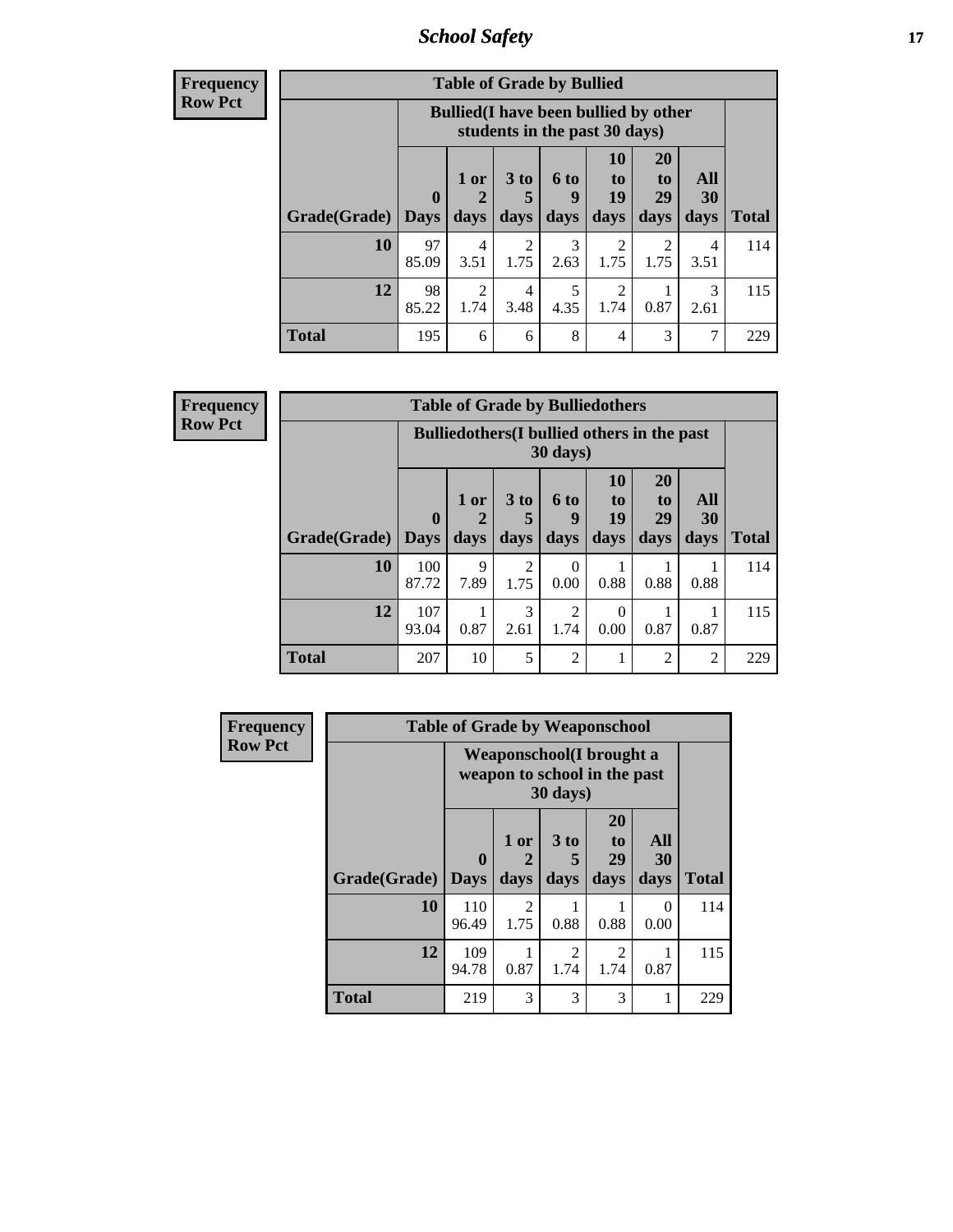*School Safety* **18**

| <b>Frequency</b> | <b>Table of Grade by Absentunsafe</b> |                                                                      |                   |                        |                        |                        |              |  |  |  |
|------------------|---------------------------------------|----------------------------------------------------------------------|-------------------|------------------------|------------------------|------------------------|--------------|--|--|--|
| <b>Row Pct</b>   |                                       | <b>Absentunsafe(I have missed</b><br>school because I felt unsafe in |                   |                        |                        |                        |              |  |  |  |
|                  | Grade(Grade)                          | 0<br><b>Days</b>                                                     | 1 or<br>2<br>days | 6 to<br>9<br>days      | 10<br>to<br>19<br>days | 20<br>to<br>29<br>days | <b>Total</b> |  |  |  |
|                  | 10                                    | 110<br>96.49                                                         | 4<br>3.51         | 0<br>0.00              | $\Omega$<br>0.00       | 0<br>0.00              | 114          |  |  |  |
|                  | 12                                    | 110<br>95.65                                                         | $\Omega$<br>0.00  | $\mathfrak{D}$<br>1.74 | 0.87                   | $\mathfrak{D}$<br>1.74 | 115          |  |  |  |
|                  | Total                                 | 220                                                                  | 4                 | $\overline{c}$         | 1                      | $\overline{2}$         | 229          |  |  |  |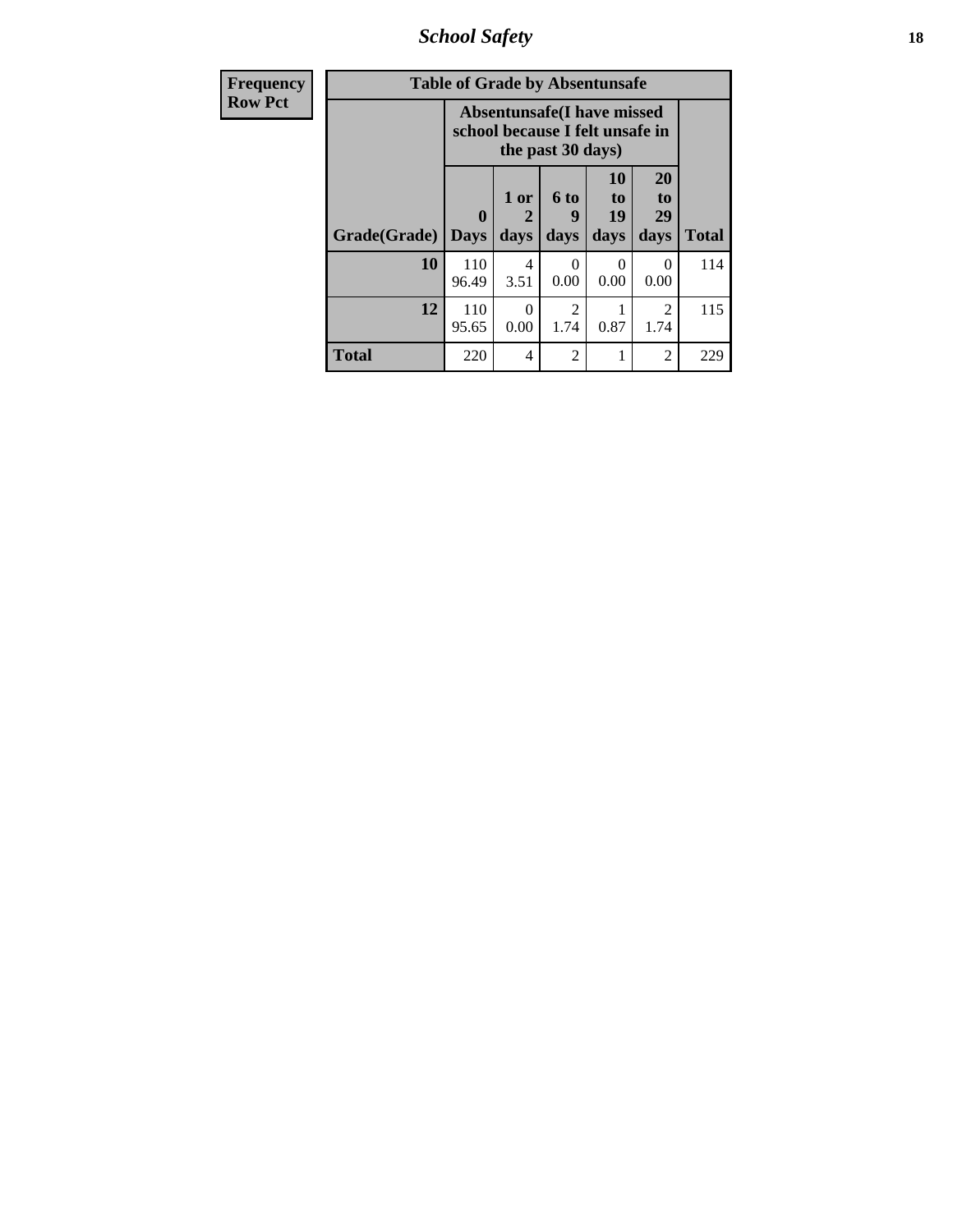# *Drug Use During Last 30 Days* **19**

#### **Frequency Row Pct**

| <b>Table of Grade by Alcohol</b> |                                     |                 |                 |                  |                 |               |              |       |  |  |
|----------------------------------|-------------------------------------|-----------------|-----------------|------------------|-----------------|---------------|--------------|-------|--|--|
|                                  | Alcohol (Alcohol use, past 30 days) |                 |                 |                  |                 |               |              |       |  |  |
| Grade(Grade)                     | <b>Did</b><br>not<br>use            | $1 - 2$<br>days | $3 - 5$<br>days | $6-9$<br>days    | $10-19$<br>days | 20-29<br>days | Every<br>day | Total |  |  |
| 10                               | 98<br>85.96                         | 5<br>4.39       | 3<br>2.63       | $\Omega$<br>0.00 | 3<br>2.63       | 2<br>1.75     | 3<br>2.63    | 114   |  |  |
| 12                               | 87<br>75.65                         | 12<br>10.43     | 2<br>1.74       | 3<br>2.61        | 7<br>6.09       | 3<br>2.61     | 0.87         | 115   |  |  |
| <b>Total</b>                     | 185                                 | 17              | 5               | 3                | 10              | 5             | 4            | 229   |  |  |

#### **Frequency Row Pct**

| <b>Table of Grade by Cigarettes</b> |                                                                                                                                            |                                                   |                        |                        |           |           |           |              |  |  |
|-------------------------------------|--------------------------------------------------------------------------------------------------------------------------------------------|---------------------------------------------------|------------------------|------------------------|-----------|-----------|-----------|--------------|--|--|
|                                     |                                                                                                                                            | Cigarettes (Smoking tobacco use,<br>past 30 days) |                        |                        |           |           |           |              |  |  |
| Grade(Grade)                        | <b>Did</b><br>$6-9$<br>$10-19$<br>20-29<br>$3 - 5$<br>$1 - 2$<br>Every<br>not<br>days<br>days<br>days<br>days<br>day<br>days<br><b>use</b> |                                                   |                        |                        |           |           |           | <b>Total</b> |  |  |
| 10                                  | 94<br>82.46                                                                                                                                | 7<br>6.14                                         | $\overline{2}$<br>1.75 | $\overline{c}$<br>1.75 | 3<br>2.63 | 3<br>2.63 | 3<br>2.63 | 114          |  |  |
| 12                                  | 88<br>11<br>3<br>11<br>0<br>0.87<br>0.87<br>0.00<br>76.52<br>9.57<br>2.61<br>9.57                                                          |                                                   |                        |                        |           |           |           |              |  |  |
| <b>Total</b>                        | 182                                                                                                                                        | 18                                                | 3                      | 5                      | 4         | 3         | 14        | 229          |  |  |

**Frequency Row Pct**

| <b>Table of Grade by Smokeless</b> |                                                                                                                                                |                                                         |      |                |           |                |           |     |  |
|------------------------------------|------------------------------------------------------------------------------------------------------------------------------------------------|---------------------------------------------------------|------|----------------|-----------|----------------|-----------|-----|--|
|                                    |                                                                                                                                                | <b>Smokeless</b> (Chewing tobacco use,<br>past 30 days) |      |                |           |                |           |     |  |
| Grade(Grade)                       | <b>Did</b><br>$10-19$<br>$6 - 9$<br>$3 - 5$<br>$20-29$<br>$1 - 2$<br>Every<br>not<br>days<br>days<br>day<br>days<br>days<br>days<br><b>use</b> |                                                         |      |                |           |                |           |     |  |
| 10                                 | 99<br>86.84                                                                                                                                    | 6<br>5.26                                               | 0.88 | 0.88           | 3<br>2.63 | 0.88           | 3<br>2.63 | 114 |  |
| 12                                 | 109<br>3<br>0<br>0<br>0.87<br>0.87<br>0.87<br>94.78<br>0.00<br>0.00<br>2.61                                                                    |                                                         |      |                |           |                |           |     |  |
| <b>Total</b>                       | 208                                                                                                                                            | 7                                                       | 1    | $\overline{2}$ | 3         | $\overline{2}$ | 6         | 229 |  |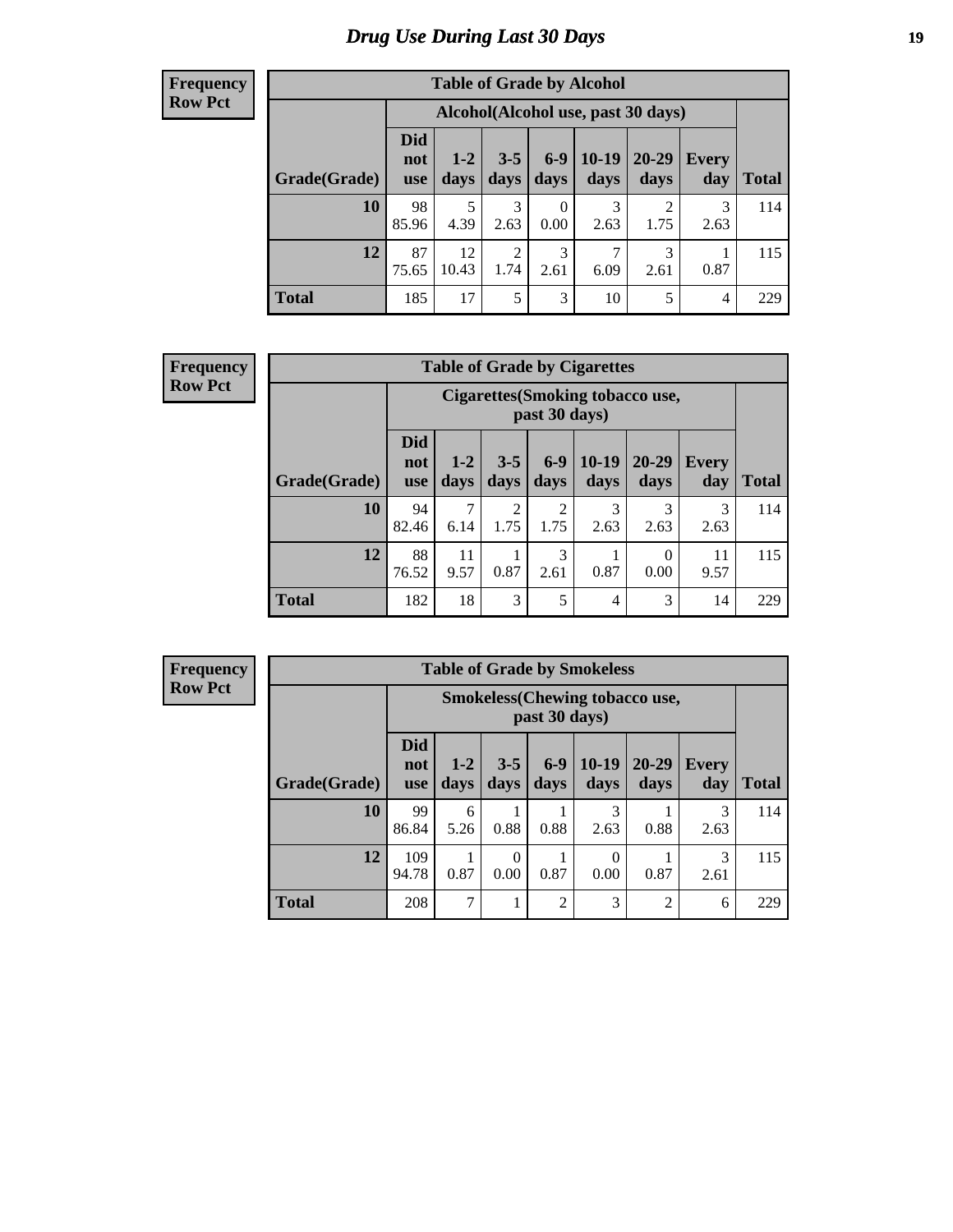**Frequency Row Pct**

| <b>Table of Grade by Marijuana</b> |                                 |                                            |                 |               |                 |                     |              |  |
|------------------------------------|---------------------------------|--------------------------------------------|-----------------|---------------|-----------------|---------------------|--------------|--|
|                                    |                                 | Marijuana (Marijuana use,<br>past 30 days) |                 |               |                 |                     |              |  |
| Grade(Grade)                       | <b>Did</b><br>not<br><b>use</b> | $1 - 2$<br>days                            | $3 - 5$<br>days | $6-9$<br>days | $10-19$<br>days | <b>Every</b><br>day | <b>Total</b> |  |
| 10                                 | 107<br>93.86                    | 3<br>2.63                                  | 2<br>1.75       | 0.88          | 0<br>0.00       | 0.88                | 114          |  |
| 12                                 | 105<br>91.30                    | 3<br>2.61                                  | 0.87            | 2<br>1.74     | 2<br>1.74       | 2<br>1.74           | 115          |  |
| <b>Total</b>                       | 212                             | 6                                          | 3               | 3             | $\overline{2}$  | 3                   | 229          |  |

| Frequency      | <b>Table of Grade by Cocaine</b> |                                 |                  |                                        |                     |              |  |  |
|----------------|----------------------------------|---------------------------------|------------------|----------------------------------------|---------------------|--------------|--|--|
| <b>Row Pct</b> |                                  |                                 |                  | Cocaine (Cocaine use,<br>past 30 days) |                     |              |  |  |
|                | Grade(Grade)                     | <b>Did</b><br>not<br><b>use</b> | $6-9$<br>days    | $20 - 29$<br>days                      | <b>Every</b><br>day | <b>Total</b> |  |  |
|                | 10                               | 114<br>100.00                   | $\Omega$<br>0.00 | $\mathbf{\Omega}$<br>0.00              | 0<br>0.00           | 114          |  |  |
|                | 12                               | 112<br>97.39                    | 0.87             | 0.87                                   | 0.87                | 115          |  |  |
|                | <b>Total</b>                     | 226                             |                  |                                        |                     | 229          |  |  |

| Frequency      | <b>Table of Grade by Inhalants</b> |                                 |                                           |                 |              |              |  |
|----------------|------------------------------------|---------------------------------|-------------------------------------------|-----------------|--------------|--------------|--|
| <b>Row Pct</b> |                                    |                                 | Inhalants (Inhalant use,<br>past 30 days) |                 |              |              |  |
|                | Grade(Grade)                       | <b>Did</b><br>not<br><b>use</b> | $1-2$<br>days                             | $3 - 5$<br>days | Every<br>day | <b>Total</b> |  |
|                | 10                                 | 112<br>98.25                    | 0.88                                      | 0.88            | 0<br>0.00    | 114          |  |
|                | 12                                 | 112<br>97.39                    | 0.87                                      | 0.87            | 0.87         | 115          |  |
|                | <b>Total</b>                       | 224                             | $\overline{2}$                            | $\overline{2}$  | 1            | 229          |  |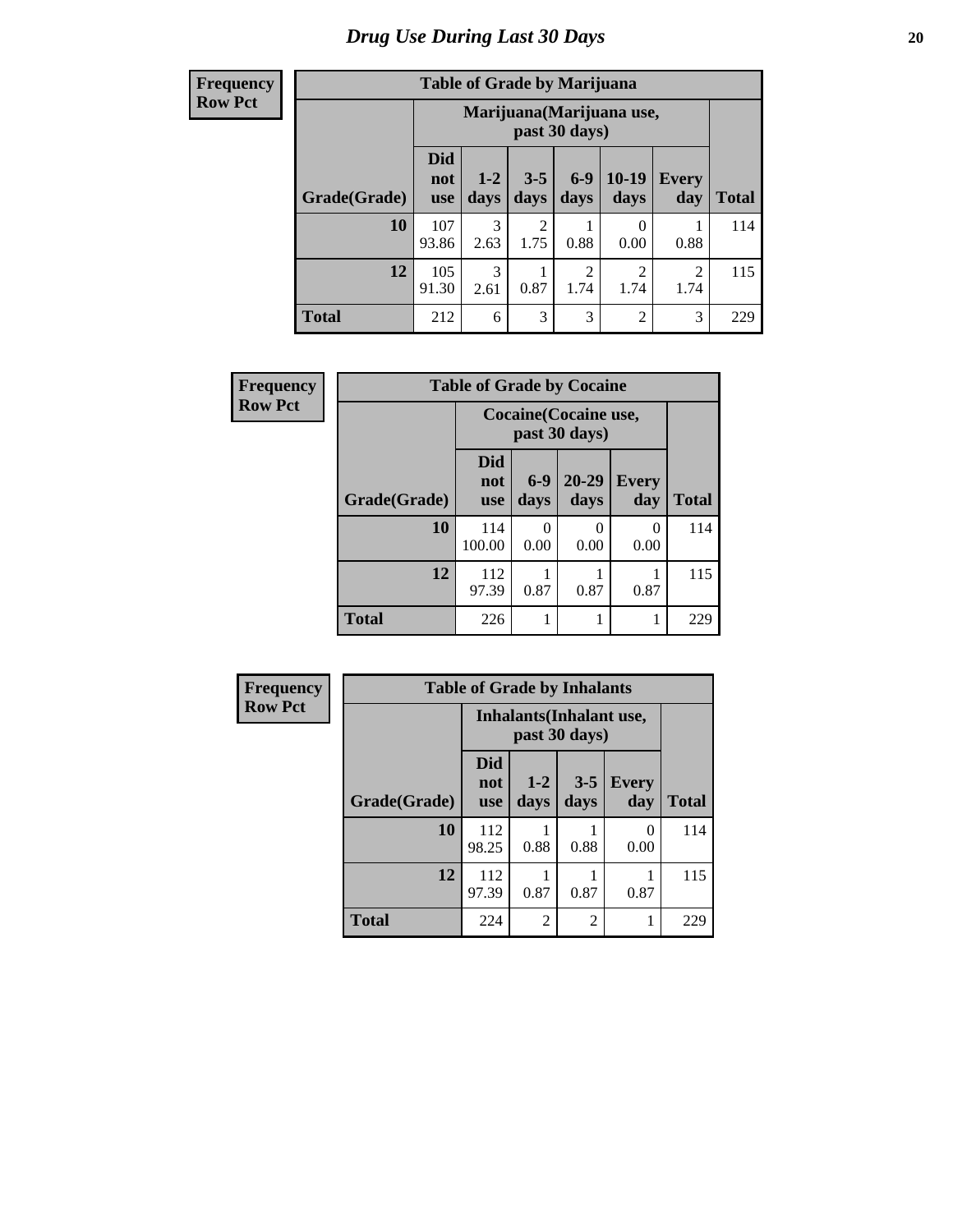# *Drug Use During Last 30 Days* **21**

| <b>Frequency</b> | <b>Table of Grade by Steroids</b> |                                 |                                                |                        |              |  |
|------------------|-----------------------------------|---------------------------------|------------------------------------------------|------------------------|--------------|--|
| <b>Row Pct</b>   |                                   |                                 | <b>Steroids</b> (Steroid<br>use, past 30 days) |                        |              |  |
|                  | Grade(Grade)                      | <b>Did</b><br>not<br><b>use</b> | 20-29<br>days                                  | <b>Every</b><br>day    | <b>Total</b> |  |
|                  | 10                                | 113<br>99.12                    | 0.88                                           | 0.00                   | 114          |  |
|                  | 12                                | 113<br>98.26                    | $\Omega$<br>0.00                               | $\mathfrak{D}$<br>1.74 | 115          |  |
|                  | <b>Total</b>                      | 226                             |                                                | $\overline{2}$         | 229          |  |

| Frequency      | <b>Table of Grade by Ecstasy</b> |                                 |                 |                 |                   |                  |              |  |
|----------------|----------------------------------|---------------------------------|-----------------|-----------------|-------------------|------------------|--------------|--|
| <b>Row Pct</b> |                                  |                                 |                 |                 |                   |                  |              |  |
|                | Grade(Grade)                     | <b>Did</b><br>not<br><b>use</b> | $1 - 2$<br>days | $3 - 5$<br>days | $20 - 29$<br>days | Every<br>day     | <b>Total</b> |  |
|                | 10                               | 113<br>99.12                    | 0.00            | 0<br>0.00       | 0.88              | $\Omega$<br>0.00 | 114          |  |
|                | 12                               | 112<br>97.39                    | 0.87            | 0.87            | 0<br>0.00         | 0.87             | 115          |  |
|                | <b>Total</b>                     | 225                             |                 |                 |                   | 1                | 229          |  |

| <b>Frequency</b> |              | <b>Table of Grade by Meth</b>               |               |                  |                     |              |  |  |
|------------------|--------------|---------------------------------------------|---------------|------------------|---------------------|--------------|--|--|
| <b>Row Pct</b>   |              | Meth (Methamphetamine use,<br>past 30 days) |               |                  |                     |              |  |  |
|                  | Grade(Grade) | <b>Did</b><br>not<br><b>use</b>             | $1-2$<br>days | 20-29<br>days    | <b>Every</b><br>day | <b>Total</b> |  |  |
|                  | 10           | 114<br>100.00                               | 0<br>0.00     | $\left($<br>0.00 | $\Omega$<br>0.00    | 114          |  |  |
|                  | 12           | 112<br>97.39                                | 0.87          | 0.87             | 0.87                | 115          |  |  |
|                  | <b>Total</b> | 226                                         |               |                  |                     | 229          |  |  |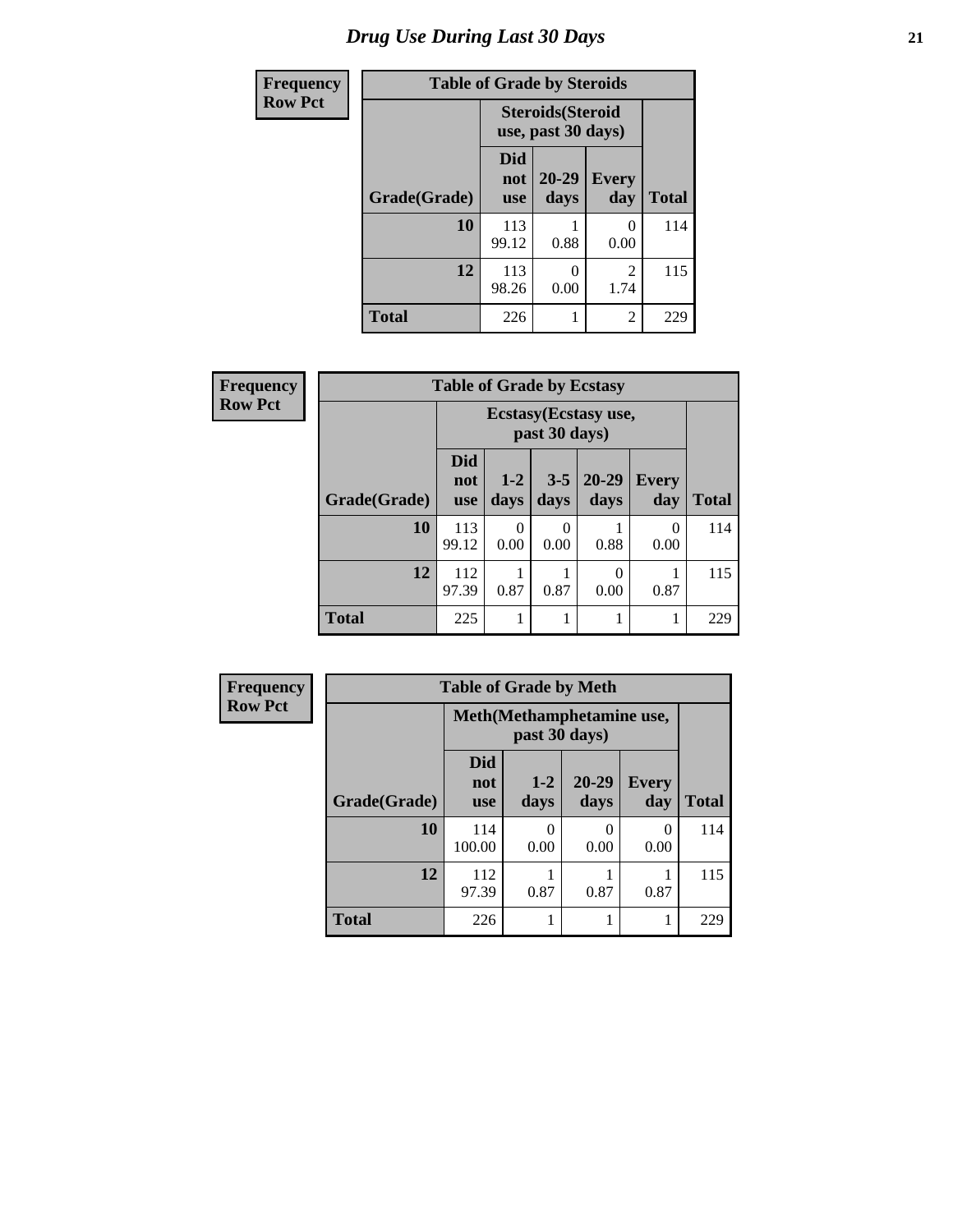# *Drug Use During Last 30 Days* **22**

| <b>Frequency</b> | <b>Table of Grade by Hallucinogens</b> |                       |                                                   |                     |              |  |  |  |  |
|------------------|----------------------------------------|-----------------------|---------------------------------------------------|---------------------|--------------|--|--|--|--|
| <b>Row Pct</b>   |                                        |                       | Hallucinogens (Hallucinogen<br>use, past 30 days) |                     |              |  |  |  |  |
|                  | Grade(Grade)                           | Did not<br><b>use</b> | $3-5$ days                                        | <b>Every</b><br>day | <b>Total</b> |  |  |  |  |
|                  | 10                                     | 114<br>100.00         | 0.00                                              | $\theta$<br>0.00    | 114          |  |  |  |  |
|                  | 12                                     | 113<br>98.26          | 0.87                                              | 0.87                | 115          |  |  |  |  |
|                  | <b>Total</b>                           | 227                   |                                                   |                     | 229          |  |  |  |  |

| <b>Frequency</b> | <b>Table of Grade by Prescription</b> |                                                                                |                 |               |                |                  |                        |              |
|------------------|---------------------------------------|--------------------------------------------------------------------------------|-----------------|---------------|----------------|------------------|------------------------|--------------|
| Row Pct          |                                       | <b>Prescription</b> (Prescription drugs not<br>prescribed to me, past 30 days) |                 |               |                |                  |                        |              |
|                  | Grade(Grade)                          | <b>Did</b><br>not<br><b>use</b>                                                | $1 - 2$<br>days | $3-5$<br>days | $6-9$<br>days  | $10-19$<br>days  | <b>Every</b><br>day    | <b>Total</b> |
|                  | 10                                    | 105<br>92.11                                                                   | 6<br>5.26       | 0<br>0.00     | 0.88           | $\Omega$<br>0.00 | $\overline{c}$<br>1.75 | 114          |
|                  | 12                                    | 105<br>91.30                                                                   | 3<br>2.61       | 3<br>2.61     | 0.87           | 0.87             | $\overline{c}$<br>1.74 | 115          |
|                  | <b>Total</b>                          | 210                                                                            | 9               | 3             | $\overline{2}$ |                  | $\overline{4}$         | 229          |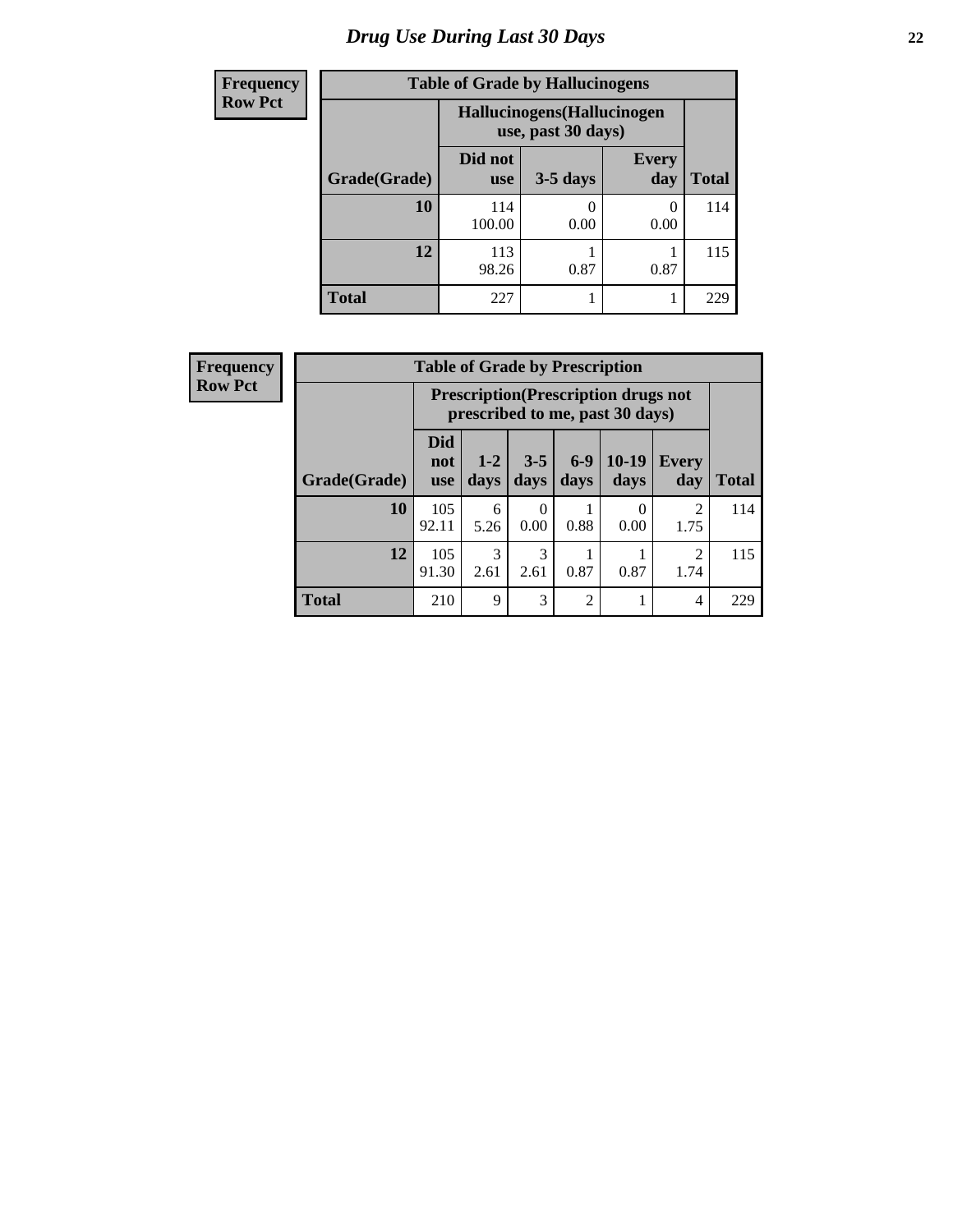| Frequency      | <b>Table of Alcoholease by Grade</b>              |                    |             |              |  |  |
|----------------|---------------------------------------------------|--------------------|-------------|--------------|--|--|
| <b>Col Pct</b> | <b>Alcoholease</b> (It is<br>easy to get alcohol) | Grade(Grade)<br>10 | 12          | <b>Total</b> |  |  |
|                | <b>Strongly Agree</b>                             | 30<br>26.32        | 50<br>43.48 | 80           |  |  |
|                | <b>Somewhat Agree</b>                             | 27<br>23.68        | 31<br>26.96 | 58           |  |  |
|                | <b>Somewhat Disagree</b>                          | 19<br>16.67        | 9<br>7.83   | 28           |  |  |
|                | <b>Strongly Disagree</b>                          | 38<br>33.33        | 25<br>21.74 | 63           |  |  |
|                | <b>Total</b>                                      | 114                | 115         | 229          |  |  |

| Frequency      |                                                         | <b>Table of Cigarettesease by Grade</b> |             |              |  |  |  |
|----------------|---------------------------------------------------------|-----------------------------------------|-------------|--------------|--|--|--|
| <b>Col Pct</b> | Cigarettesease(It is<br>easy to get smoking<br>tobacco) | Grade(Grade)<br>10                      | 12          | <b>Total</b> |  |  |  |
|                | <b>Strongly Agree</b>                                   | 41<br>35.96                             | 55<br>47.83 | 96           |  |  |  |
|                | <b>Somewhat Agree</b>                                   | 12<br>10.53                             | 25<br>21.74 | 37           |  |  |  |
|                | <b>Somewhat Disagree</b>                                | 16<br>14.04                             | 5.<br>4.35  | 21           |  |  |  |
|                | <b>Strongly Disagree</b>                                | 45<br>39.47                             | 30<br>26.09 | 75           |  |  |  |
|                | <b>Total</b>                                            | 114                                     | 115         | 229          |  |  |  |

| Frequency      | <b>Table of Smokelessease by Grade</b>             |              |             |              |  |  |  |  |
|----------------|----------------------------------------------------|--------------|-------------|--------------|--|--|--|--|
| <b>Col Pct</b> | <b>Smokelessease</b> (It is<br>easy to get chewing | Grade(Grade) |             |              |  |  |  |  |
|                | tobacco)                                           | 10           | 12          | <b>Total</b> |  |  |  |  |
|                | <b>Strongly Agree</b>                              | 39<br>34.21  | 49<br>42.61 | 88           |  |  |  |  |
|                | <b>Somewhat Agree</b>                              | 13<br>11.40  | 26<br>22.61 | 39           |  |  |  |  |
|                | <b>Somewhat Disagree</b>                           | 16<br>14.04  | 6<br>5.22   | 22           |  |  |  |  |
|                | <b>Strongly Disagree</b>                           | 46<br>40.35  | 34<br>29.57 | 80           |  |  |  |  |
|                | <b>Total</b>                                       | 114          | 115         | 229          |  |  |  |  |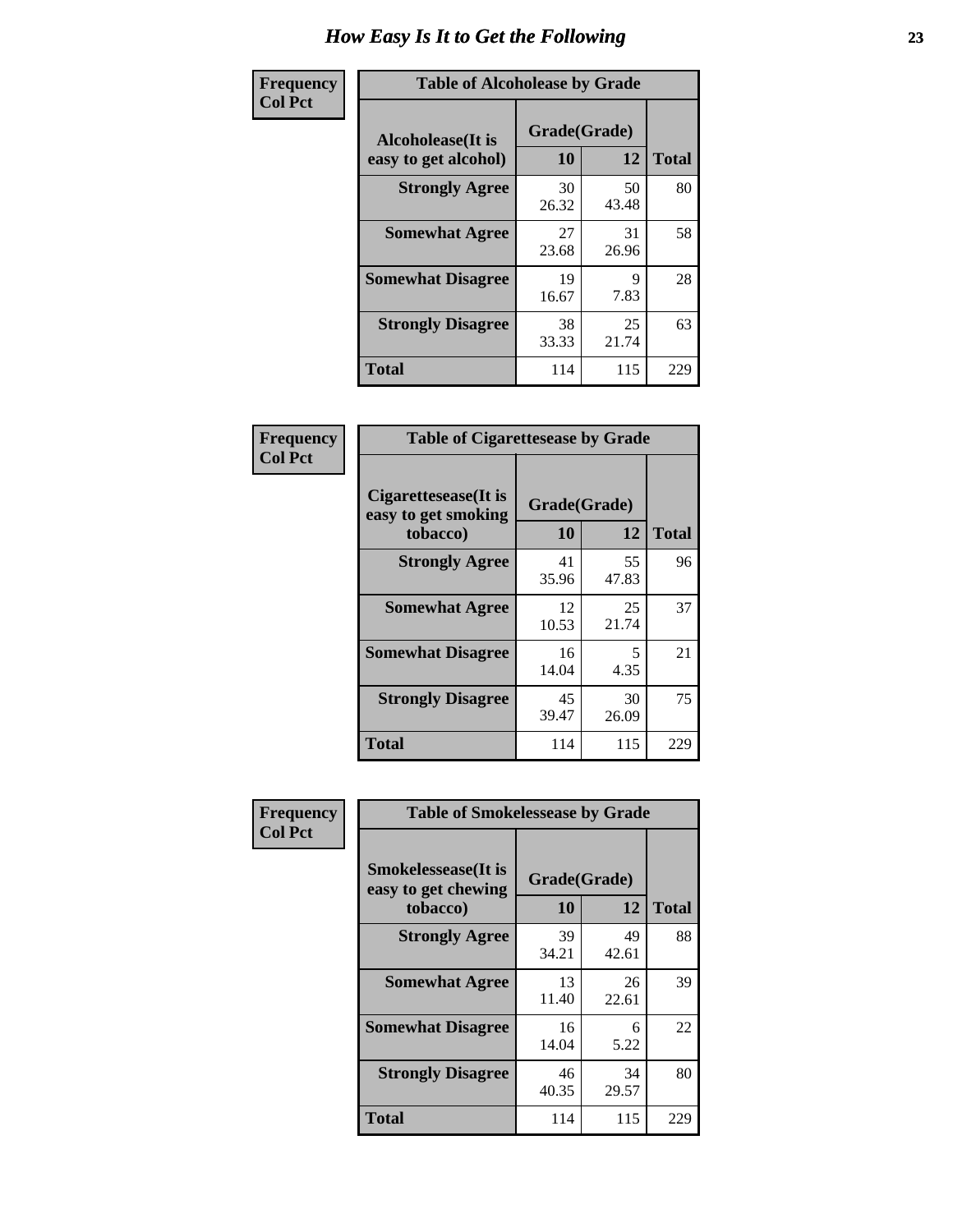| Frequency      | <b>Table of Marijuanaease by Grade</b>           |                    |             |              |  |  |
|----------------|--------------------------------------------------|--------------------|-------------|--------------|--|--|
| <b>Col Pct</b> | Marijuanaease(It is<br>easy to get<br>marijuana) | Grade(Grade)<br>10 | 12          | <b>Total</b> |  |  |
|                | <b>Strongly Agree</b>                            | 29<br>25.44        | 33<br>28.70 | 62           |  |  |
|                | <b>Somewhat Agree</b>                            | 21<br>18.42        | 28<br>24.35 | 49           |  |  |
|                | <b>Somewhat Disagree</b>                         | 11<br>9.65         | 17<br>14.78 | 28           |  |  |
|                | <b>Strongly Disagree</b>                         | 53<br>46.49        | 37<br>32.17 | 90           |  |  |
|                | <b>Total</b>                                     | 114                | 115         | 229          |  |  |

| <b>Table of Cocaineease by Grade</b>      |              |             |     |  |  |  |  |  |  |  |
|-------------------------------------------|--------------|-------------|-----|--|--|--|--|--|--|--|
| Cocaineease(It is<br>easy to get cocaine) | <b>Total</b> |             |     |  |  |  |  |  |  |  |
| <b>Strongly Agree</b>                     | 16<br>14.04  | 14<br>12.17 | 30  |  |  |  |  |  |  |  |
| <b>Somewhat Agree</b>                     | 15<br>13.16  | 27<br>23.48 | 42  |  |  |  |  |  |  |  |
| <b>Somewhat Disagree</b>                  | 19<br>16.67  | 15<br>13.04 | 34  |  |  |  |  |  |  |  |
| <b>Strongly Disagree</b>                  | 64<br>56.14  | 59<br>51.30 | 123 |  |  |  |  |  |  |  |
| <b>Total</b>                              | 114          | 115         | 229 |  |  |  |  |  |  |  |

| Frequency      | <b>Table of Inhalantsease by Grade</b>                   |                    |             |              |
|----------------|----------------------------------------------------------|--------------------|-------------|--------------|
| <b>Col Pct</b> | <b>Inhalantsease</b> (It is<br>easy to get<br>inhalants) | Grade(Grade)<br>10 | 12          | <b>Total</b> |
|                | <b>Strongly Agree</b>                                    | 29<br>25.44        | 34<br>29.57 | 63           |
|                | <b>Somewhat Agree</b>                                    | 10<br>8.77         | 19<br>16.52 | 29           |
|                | <b>Somewhat Disagree</b>                                 | 18<br>15.79        | 11<br>9.57  | 29           |
|                | <b>Strongly Disagree</b>                                 | 57<br>50.00        | 51<br>44.35 | 108          |
|                | <b>Total</b>                                             | 114                | 115         | 229          |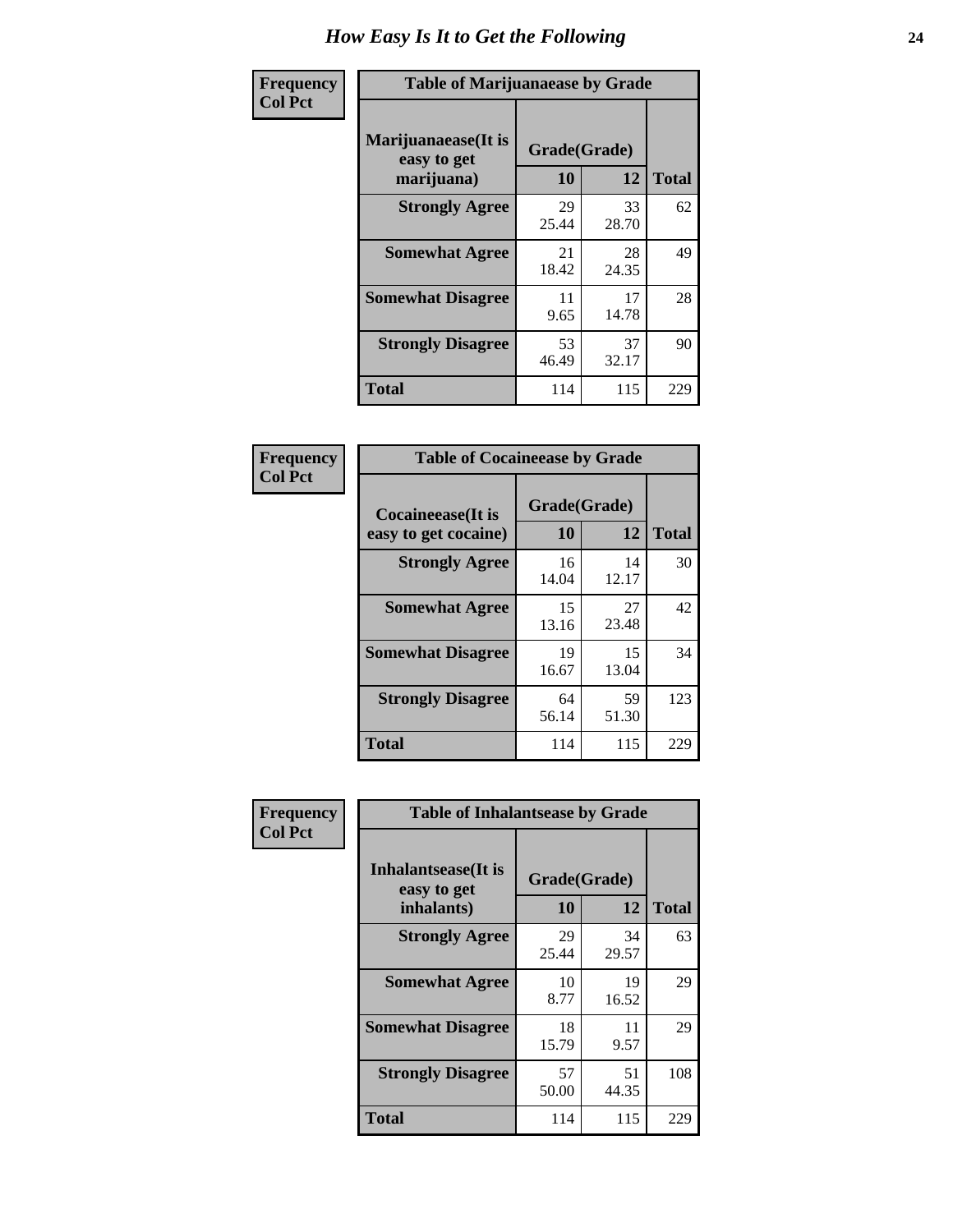| Frequency      | <b>Table of Steroidsease by Grade</b>               |                    |              |     |  |  |  |  |  |  |
|----------------|-----------------------------------------------------|--------------------|--------------|-----|--|--|--|--|--|--|
| <b>Col Pct</b> | <b>Steroidsease</b> (It is<br>easy to get steroids) | Grade(Grade)<br>10 | <b>Total</b> |     |  |  |  |  |  |  |
|                | <b>Strongly Agree</b>                               | 16<br>14.04        | 22<br>19.13  | 38  |  |  |  |  |  |  |
|                | <b>Somewhat Agree</b>                               | 20<br>17.54        | 26<br>22.61  | 46  |  |  |  |  |  |  |
|                | <b>Somewhat Disagree</b>                            | 14<br>12.28        | 17<br>14.78  | 31  |  |  |  |  |  |  |
|                | <b>Strongly Disagree</b>                            | 64<br>56.14        | 50<br>43.48  | 114 |  |  |  |  |  |  |
|                | <b>Total</b>                                        | 114                | 115          | 229 |  |  |  |  |  |  |

| Frequency      |                                                   |                    | <b>Table of Ecstasyease by Grade</b> |              |  |  |  |
|----------------|---------------------------------------------------|--------------------|--------------------------------------|--------------|--|--|--|
| <b>Col Pct</b> | <b>Ecstasyease</b> (It is<br>easy to get ecstasy) | Grade(Grade)<br>10 | 12                                   | <b>Total</b> |  |  |  |
|                | <b>Strongly Agree</b>                             | 15<br>13.16        | 14<br>12.17                          | 29           |  |  |  |
|                | <b>Somewhat Agree</b>                             | 17<br>14.91        | 27<br>23.48                          | 44           |  |  |  |
|                | <b>Somewhat Disagree</b>                          | 19<br>16.67        | 20<br>17.39                          | 39           |  |  |  |
|                | <b>Strongly Disagree</b>                          | 63<br>55.26        | 54<br>46.96                          | 117          |  |  |  |
|                | <b>Total</b>                                      | 114                | 115                                  | 229          |  |  |  |

| Frequency      | <b>Table of Methease by Grade</b>     |              |             |              |
|----------------|---------------------------------------|--------------|-------------|--------------|
| <b>Col Pct</b> | <b>Methease</b> (It is easy<br>to get | Grade(Grade) |             |              |
|                | methamphetamines)                     | 10           | 12          | <b>Total</b> |
|                | <b>Strongly Agree</b>                 | 17<br>14.91  | 11<br>9.57  | 28           |
|                | <b>Somewhat Agree</b>                 | 11<br>9.65   | 23<br>20.00 | 34           |
|                | <b>Somewhat Disagree</b>              | 19<br>16.67  | 20<br>17.39 | 39           |
|                | <b>Strongly Disagree</b>              | 67<br>58.77  | 61<br>53.04 | 128          |
|                | Total                                 | 114          | 115         | 229          |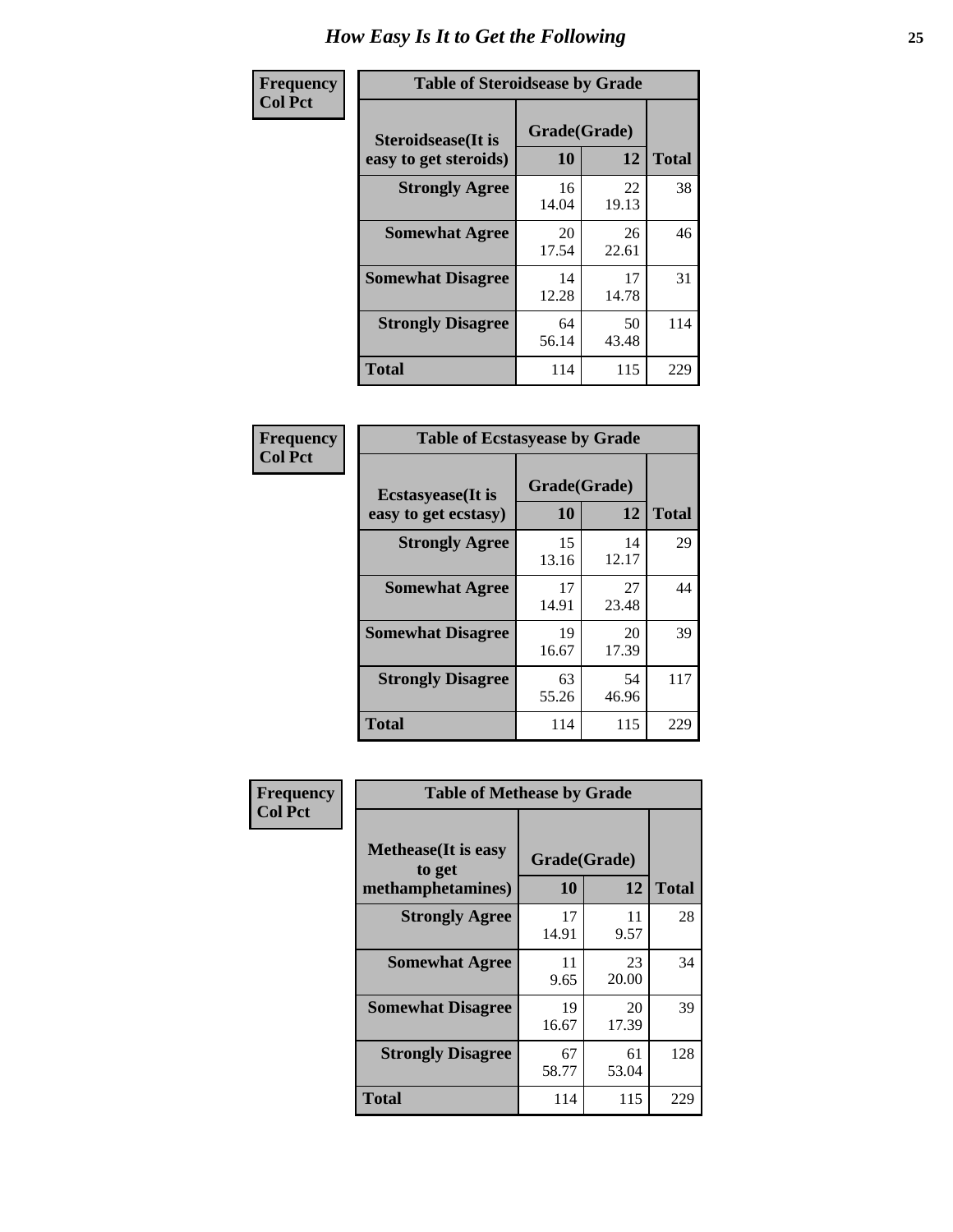| <b>Frequency</b> | <b>Table of Hallucinogensease by Grade</b>               |                    |             |              |  |  |  |  |  |  |
|------------------|----------------------------------------------------------|--------------------|-------------|--------------|--|--|--|--|--|--|
| <b>Col Pct</b>   | Hallucinogensease(It<br>is easy to get<br>hallucinogens) | Grade(Grade)<br>10 | 12          | <b>Total</b> |  |  |  |  |  |  |
|                  | <b>Strongly Agree</b>                                    | 14<br>12.28        | 12<br>10.43 | 26           |  |  |  |  |  |  |
|                  | <b>Somewhat Agree</b>                                    | 12<br>10.53        | 22<br>19.13 | 34           |  |  |  |  |  |  |
|                  | <b>Somewhat Disagree</b>                                 | 20<br>17.54        | 18<br>15.65 | 38           |  |  |  |  |  |  |
|                  | <b>Strongly Disagree</b>                                 | 68<br>59.65        | 63<br>54.78 | 131          |  |  |  |  |  |  |
|                  | <b>Total</b>                                             | 114                | 115         | 229          |  |  |  |  |  |  |

| Frequency<br>  Col Pct |
|------------------------|
|                        |

| <b>Table of Prescriptionease by Grade</b>                                                |             |              |              |  |  |  |  |  |  |
|------------------------------------------------------------------------------------------|-------------|--------------|--------------|--|--|--|--|--|--|
| <b>Prescriptionease</b> (It<br>is easy to get<br>prescription drugs<br>not prescribed to |             | Grade(Grade) |              |  |  |  |  |  |  |
| me)                                                                                      | 10          | 12           | <b>Total</b> |  |  |  |  |  |  |
| <b>Strongly Agree</b>                                                                    | 30<br>26.32 | 51<br>44.35  | 81           |  |  |  |  |  |  |
| <b>Somewhat Agree</b>                                                                    | 17<br>14.91 | 17<br>14.78  | 34           |  |  |  |  |  |  |
| <b>Somewhat Disagree</b>                                                                 | 12<br>10.53 | 8<br>6.96    | 20           |  |  |  |  |  |  |
| <b>Strongly Disagree</b>                                                                 | 55<br>48.25 | 39<br>33.91  | 94           |  |  |  |  |  |  |
| <b>Total</b>                                                                             | 114         | 115          | 229          |  |  |  |  |  |  |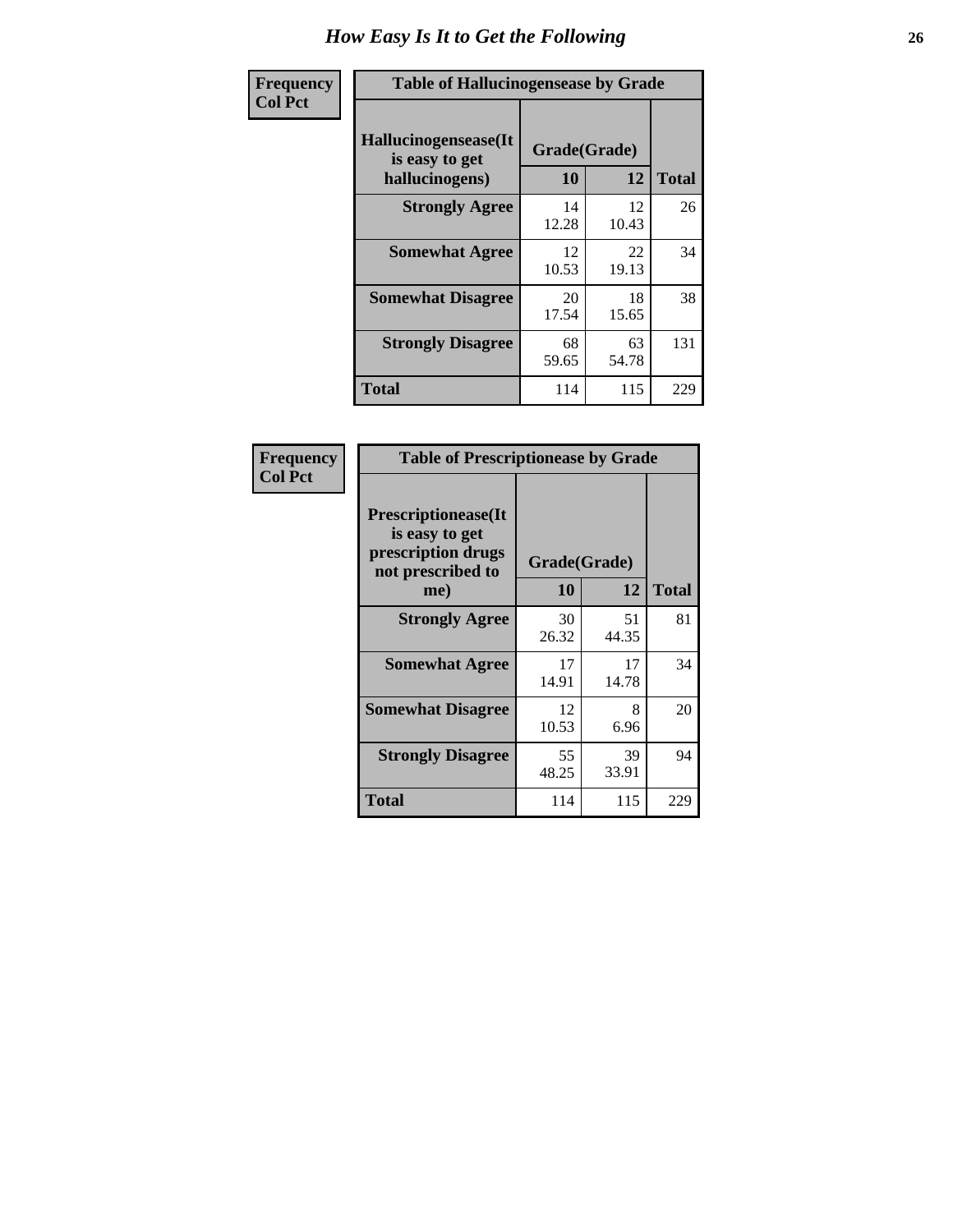*Age at Onset of Use* **27** *Results for "Age at Onset of Use" questions exclude students who said they did not use that substance*

| Frequency      |              |                        |                  |                           |                  |                        |                                | <b>Table of Grade by Alcoholinit</b>             |             |             |                  |                       |              |
|----------------|--------------|------------------------|------------------|---------------------------|------------------|------------------------|--------------------------------|--------------------------------------------------|-------------|-------------|------------------|-----------------------|--------------|
| <b>Row Pct</b> |              |                        |                  |                           |                  |                        |                                | Alcoholinit (I started using alcohol when I was) |             |             |                  |                       |              |
|                | Grade(Grade) | <b>8 or</b><br>younger | 9 <sup>°</sup>   | 10                        | 11               | 12                     | 13                             | 14                                               | 15          | 16          | 17               | <b>18 or</b><br>older | <b>Total</b> |
|                | 10           | 2.38                   |                  | $2.38$   2.38             | 4.76             | 4<br>9.52              | 6                              | 12<br>$14.29$   28.57   23.81                    | 10          | 11.90       | $\Omega$<br>0.00 | $\theta$<br>0.00      | 42           |
|                | 12           | 2<br>3.92              | $\left($<br>0.00 | $\Omega$<br>$0.00\degree$ | $\Omega$<br>0.00 | $\overline{4}$<br>7.84 | 5<br>9.80                      | 5<br>9.80                                        | 10<br>19.61 | 15<br>29.41 | 8<br>15.69       | 3.92                  | 51           |
|                | <b>Total</b> | 3                      |                  |                           | 2                | 8                      | 11                             | 17                                               | 20          | 20          | 8                | $\overline{2}$        | 93           |
|                |              |                        |                  |                           |                  |                        | <b>Frequency Missing = 136</b> |                                                  |             |             |                  |                       |              |

| <b>Frequency</b> |              |                |            |                        |      |              | <b>Table of Grade by Cigarettesinit</b> |            |            |                                                       |                  |             |
|------------------|--------------|----------------|------------|------------------------|------|--------------|-----------------------------------------|------------|------------|-------------------------------------------------------|------------------|-------------|
| <b>Row Pct</b>   |              |                |            |                        |      |              |                                         |            |            | Cigarettesinit (I started smoking tobacco when I was) |                  |             |
|                  | Grade(Grade) | 9              | 10         | 11                     | 12   | 13           | 14                                      | 15         | <b>16</b>  | <b>17</b>                                             | <b>18 or</b>     | older Total |
|                  | 10           | 3.70           | 3<br>11.11 | 2<br>7.41              | 3.70 | 3<br>  11.11 | 11<br>40.74                             | 4<br>14.81 | 2<br>7.41  | 0<br>0.00                                             | $\Omega$<br>0.00 | 27          |
|                  | 12           | 2.78           | 2<br>5.56  | $\overline{0}$<br>0.00 | 2.78 | 5.56         | 19.44                                   | 6<br>16.67 | 8<br>22.22 | 19.44                                                 | 2<br>5.56        | 36          |
|                  | <b>Total</b> | $\overline{2}$ | 5          | $\overline{2}$         | 2    | 5            | 18                                      | 10         | 10         | 7                                                     | $\overline{2}$   | 63          |
|                  |              |                |            |                        |      |              | Frequency Missing $= 166$               |            |            |                                                       |                  |             |

| <b>Frequency</b> | <b>Table of Grade by Smokelessinit</b> |                                                      |                  |                  |                                |                  |            |            |       |                         |              |
|------------------|----------------------------------------|------------------------------------------------------|------------------|------------------|--------------------------------|------------------|------------|------------|-------|-------------------------|--------------|
| <b>Row Pct</b>   |                                        | Smokelessinit (I started chewing tobacco when I was) |                  |                  |                                |                  |            |            |       |                         |              |
|                  | Grade(Grade)   younger                 | <b>8 or</b>                                          | 10               | 11               | 12                             | 13               | <b>14</b>  | 15         | 16    | 17                      | <b>Total</b> |
|                  | 10                                     | 7.14                                                 | л.<br>7.14       | 7.14             | 2<br>14.29                     | 7.14             | 3<br>21.43 | 4<br>28.57 | 7.14  | $\Omega$<br>0.00        | 14           |
|                  | 12                                     | $\overline{2}$<br>20.00                              | $\Omega$<br>0.00 | $\theta$<br>0.00 | 2<br>20.00                     | $\Omega$<br>0.00 | 2<br>20.00 | 10.00      | 10.00 | $\mathfrak{D}$<br>20.00 | 10           |
|                  | <b>Total</b>                           | 3                                                    |                  |                  | 4                              |                  |            | 5          | 2     | $\overline{2}$          | 24           |
|                  |                                        |                                                      |                  |                  | <b>Frequency Missing = 205</b> |                  |            |            |       |                         |              |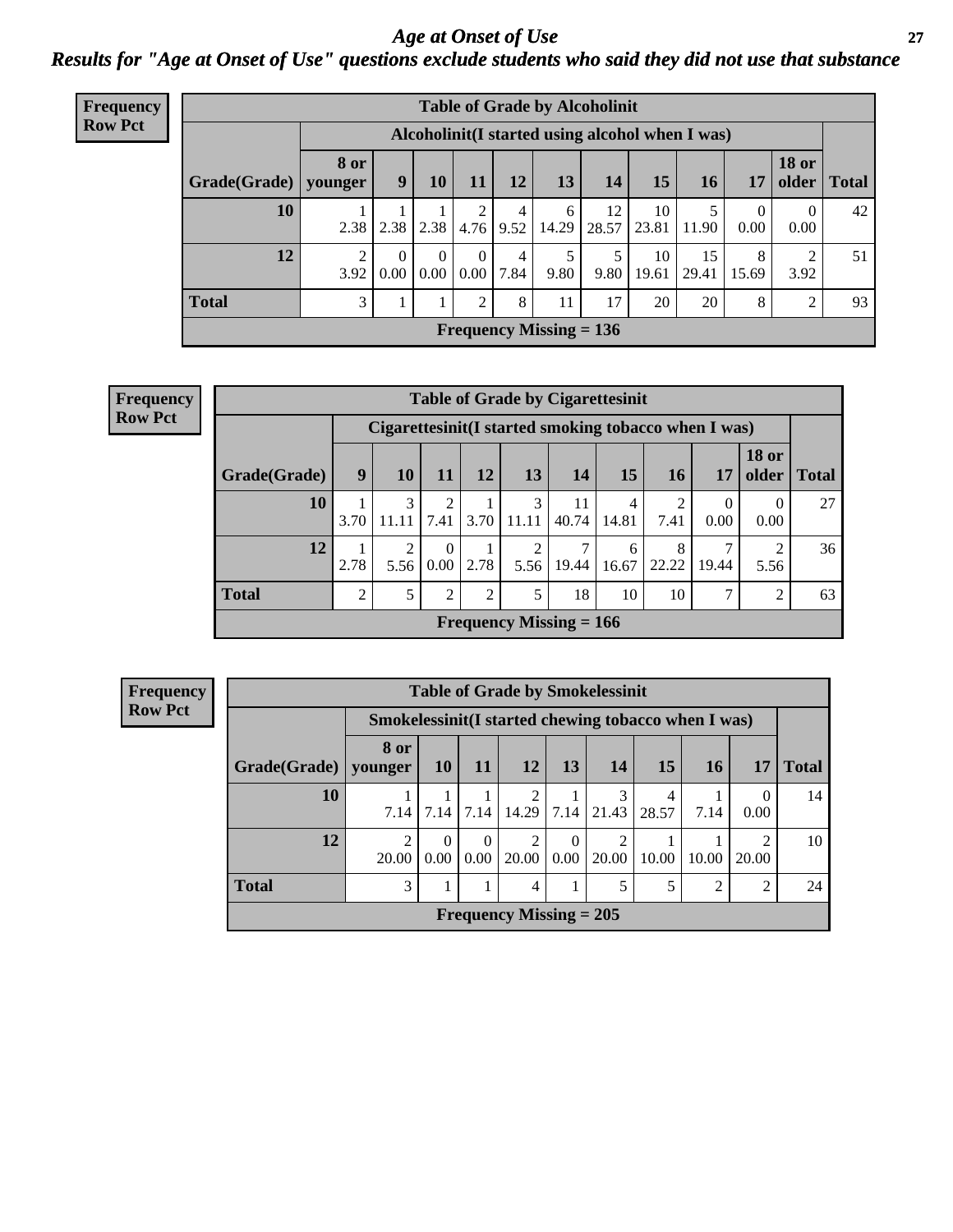#### *Age at Onset of Use* **28**

### *Results for "Age at Onset of Use" questions exclude students who said they did not use that substance*

| <b>Frequency</b> |  |
|------------------|--|
| <b>Row Pct</b>   |  |

|              | <b>Table of Grade by Marijuanainit</b> |                                                         |                         |                           |                         |            |                |                       |              |
|--------------|----------------------------------------|---------------------------------------------------------|-------------------------|---------------------------|-------------------------|------------|----------------|-----------------------|--------------|
|              |                                        | Marijuanainit (I started using marijuana when I<br>was) |                         |                           |                         |            |                |                       |              |
| Grade(Grade) | <b>10</b>                              | 12                                                      | 13                      | 14                        | 15                      | 16         | 17             | <b>18 or</b><br>older | <b>Total</b> |
| 10           | 0.00                                   | $\mathfrak{D}$<br>11.11                                 | 3<br>16.67              | 4<br>22.22                | 6<br>33.33              | 3<br>16.67 | 0<br>0.00      | $\Omega$<br>0.00      | 18           |
| 12           | 6.67                                   | $\Omega$<br>0.00                                        | $\overline{c}$<br>13.33 | $\overline{2}$<br>13.33   | $\overline{4}$<br>26.67 | 3<br>20.00 | 2<br>13.33     | 6.67                  | 15           |
| <b>Total</b> |                                        | $\overline{2}$                                          | 5                       | 6                         | 10                      | 6          | $\overline{2}$ |                       | 33           |
|              |                                        |                                                         |                         | Frequency Missing $= 196$ |                         |            |                |                       |              |

| <b>Frequency</b> | <b>Table of Grade by Cocaineinit</b> |                                               |                           |          |       |              |  |  |
|------------------|--------------------------------------|-----------------------------------------------|---------------------------|----------|-------|--------------|--|--|
| <b>Row Pct</b>   |                                      | Cocaineinit(I started<br>using cocaine when I |                           |          |       |              |  |  |
|                  | Grade(Grade)                         | 13                                            | 14                        | 16       | 17    | <b>Total</b> |  |  |
|                  | 10                                   | $\theta$                                      | 0                         | $\Omega$ | 0     |              |  |  |
|                  |                                      |                                               |                           |          |       |              |  |  |
|                  | 12                                   | 25.00                                         | 25.00                     | 25.00    | 25.00 |              |  |  |
|                  | <b>Total</b>                         |                                               |                           |          |       |              |  |  |
|                  |                                      |                                               | Frequency Missing $= 225$ |          |       |              |  |  |

| Frequency      | <b>Table of Grade by Inhalantsinit</b> |                                                   |                  |                           |       |              |
|----------------|----------------------------------------|---------------------------------------------------|------------------|---------------------------|-------|--------------|
| <b>Row Pct</b> |                                        | Inhalantsinit(I started<br>using inhalants when I |                  |                           |       |              |
|                | Grade(Grade)                           | 12                                                | 14               | 16                        | 17    | <b>Total</b> |
|                | 10                                     | 0<br>0.00                                         | 33.33            | $\overline{c}$<br>66.67   | 0.00  | 3            |
|                | 12                                     | 33.33                                             | $\Omega$<br>0.00 | 33.33                     | 33.33 | 3            |
|                | <b>Total</b>                           |                                                   |                  | 3                         |       | 6            |
|                |                                        |                                                   |                  | Frequency Missing $= 223$ |       |              |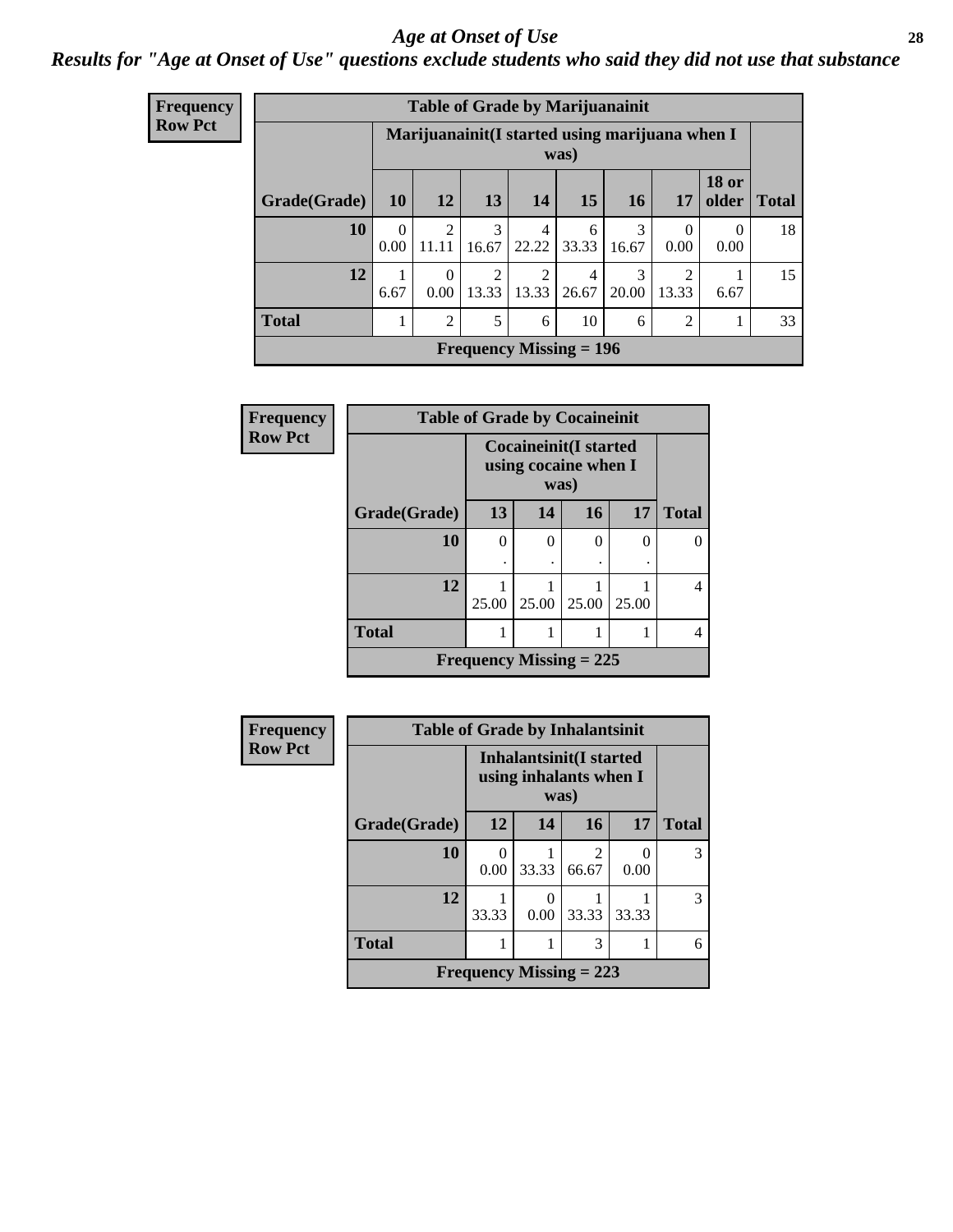#### *Age at Onset of Use* **29**

*Results for "Age at Onset of Use" questions exclude students who said they did not use that substance*

| Frequency      | <b>Table of Grade by Steroidsinit</b> |                                                                |           |                           |              |  |  |  |
|----------------|---------------------------------------|----------------------------------------------------------------|-----------|---------------------------|--------------|--|--|--|
| <b>Row Pct</b> |                                       | <b>Steroidsinit(I started</b><br>using steroids when I<br>was) |           |                           |              |  |  |  |
|                | Grade(Grade)                          | 8 or<br>younger                                                | 16        | 17                        | <b>Total</b> |  |  |  |
|                | 10                                    | 50.00                                                          | 0<br>0.00 | 50.00                     | 2            |  |  |  |
|                | 12                                    | ∩<br>0.00                                                      | 100.00    | $\mathbf{\Omega}$<br>0.00 |              |  |  |  |
|                | <b>Total</b>                          | 1                                                              |           |                           | 3            |  |  |  |
|                |                                       | Frequency Missing $= 226$                                      |           |                           |              |  |  |  |

| <b>Frequency</b> | <b>Table of Grade by Ecstasyinit</b> |                                                          |       |                |  |  |  |
|------------------|--------------------------------------|----------------------------------------------------------|-------|----------------|--|--|--|
| <b>Row Pct</b>   |                                      | Ecstasyinit(I<br>started using<br>ecstasy when<br>I was) |       |                |  |  |  |
|                  | Grade(Grade)                         | 15                                                       | 16    | <b>Total</b>   |  |  |  |
|                  | 10                                   | 0                                                        | 0     | 0              |  |  |  |
|                  |                                      |                                                          |       |                |  |  |  |
|                  | 12                                   | 50.00                                                    | 50.00 | $\overline{2}$ |  |  |  |
|                  | <b>Total</b>                         |                                                          |       | 2              |  |  |  |
|                  | <b>Frequency Missing = 227</b>       |                                                          |       |                |  |  |  |

| Frequency      | <b>Table of Grade by Methinit</b> |                                                                       |       |                |  |  |  |
|----------------|-----------------------------------|-----------------------------------------------------------------------|-------|----------------|--|--|--|
| <b>Row Pct</b> |                                   | <b>Methinit(I started</b><br>using<br>methamphetamines<br>when I was) |       |                |  |  |  |
|                | Grade(Grade)                      | 16                                                                    | 17    | <b>Total</b>   |  |  |  |
|                | 10                                | $\Omega$                                                              | 0     | 0              |  |  |  |
|                | 12                                | 50.00                                                                 | 50.00 | $\mathfrak{D}$ |  |  |  |
|                | <b>Total</b>                      | 1                                                                     |       | $\mathfrak{D}$ |  |  |  |
|                |                                   | Frequency Missing $= 227$                                             |       |                |  |  |  |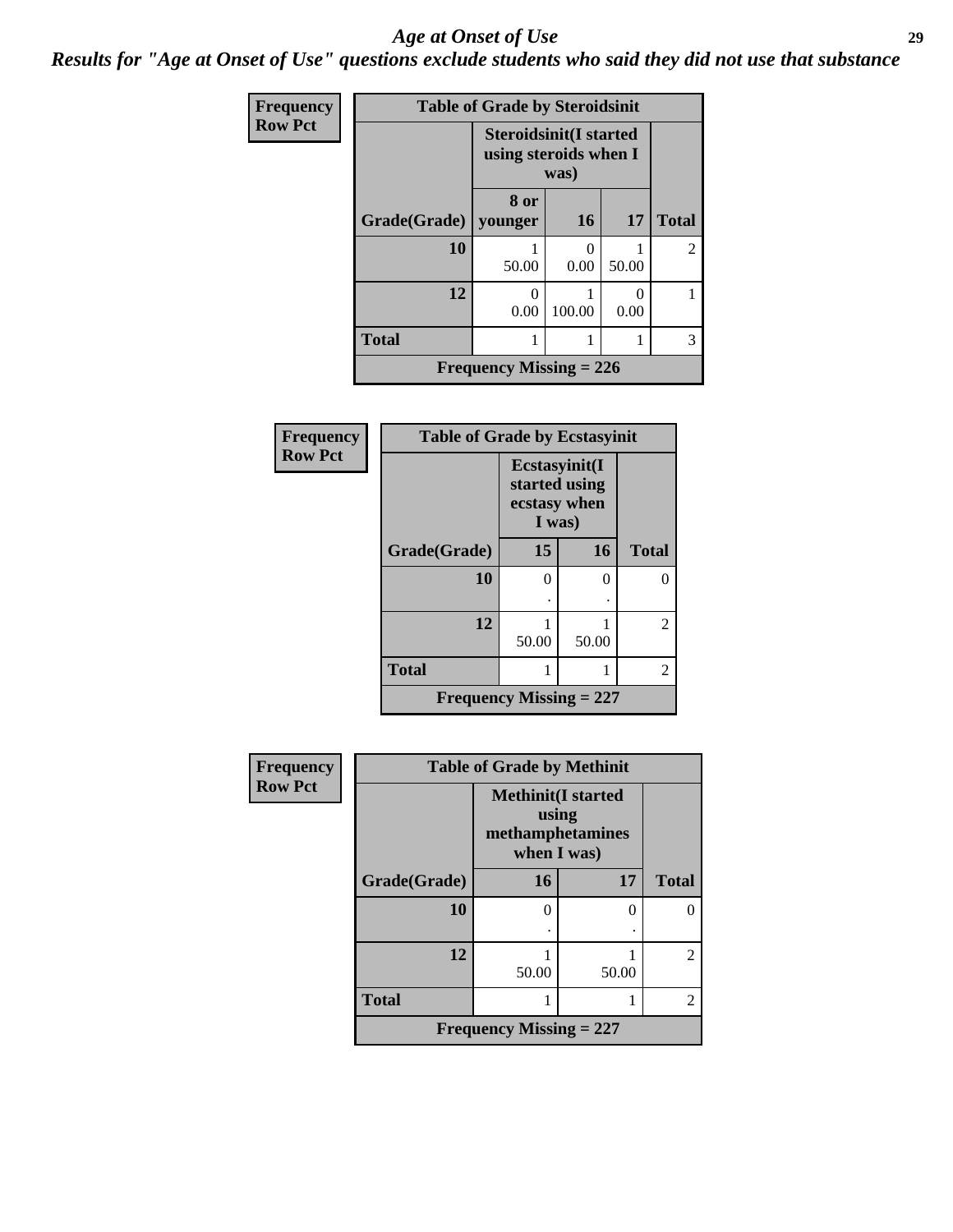#### Age at Onset of Use **30**

*Results for "Age at Onset of Use" questions exclude students who said they did not use that substance*

| Frequency      | <b>Table of Grade by Hallucinogensinit</b> |                                                                      |              |  |  |  |
|----------------|--------------------------------------------|----------------------------------------------------------------------|--------------|--|--|--|
| <b>Row Pct</b> |                                            | Hallucinogensinit(I<br>started using<br>hallucinogens<br>when I was) |              |  |  |  |
|                | Grade(Grade)                               | 14                                                                   | <b>Total</b> |  |  |  |
|                | 10                                         | 0                                                                    |              |  |  |  |
|                | 12                                         | 100.00                                                               |              |  |  |  |
|                | <b>Total</b>                               |                                                                      |              |  |  |  |
|                |                                            | <b>Frequency Missing = 228</b>                                       |              |  |  |  |

| Frequency      | <b>Table of Grade by Prescriptioninit</b> |                         |                                                                                                    |                           |            |                         |       |              |
|----------------|-------------------------------------------|-------------------------|----------------------------------------------------------------------------------------------------|---------------------------|------------|-------------------------|-------|--------------|
| <b>Row Pct</b> |                                           |                         | <b>Prescriptioninit (I started using</b><br>prescription drugs not prescribed to<br>me when I was) |                           |            |                         |       |              |
|                | Grade(Grade)                              | 12                      | 13                                                                                                 | 14                        | 15         | 16                      | 17    | <b>Total</b> |
|                | 10                                        | $\mathfrak{D}$<br>16.67 | 8.33                                                                                               | $\overline{c}$<br>16.67   | 4<br>33.33 | 25.00                   | 0.00  | 12           |
|                | 12                                        | 10.00                   | $\mathfrak{D}$<br>20.00                                                                            | 10.00                     | 3<br>30.00 | $\mathfrak{D}$<br>20.00 | 10.00 | 10           |
|                | <b>Total</b>                              | 3                       | 3                                                                                                  | 3                         |            | 5                       |       | 22           |
|                |                                           |                         |                                                                                                    | Frequency Missing $= 207$ |            |                         |       |              |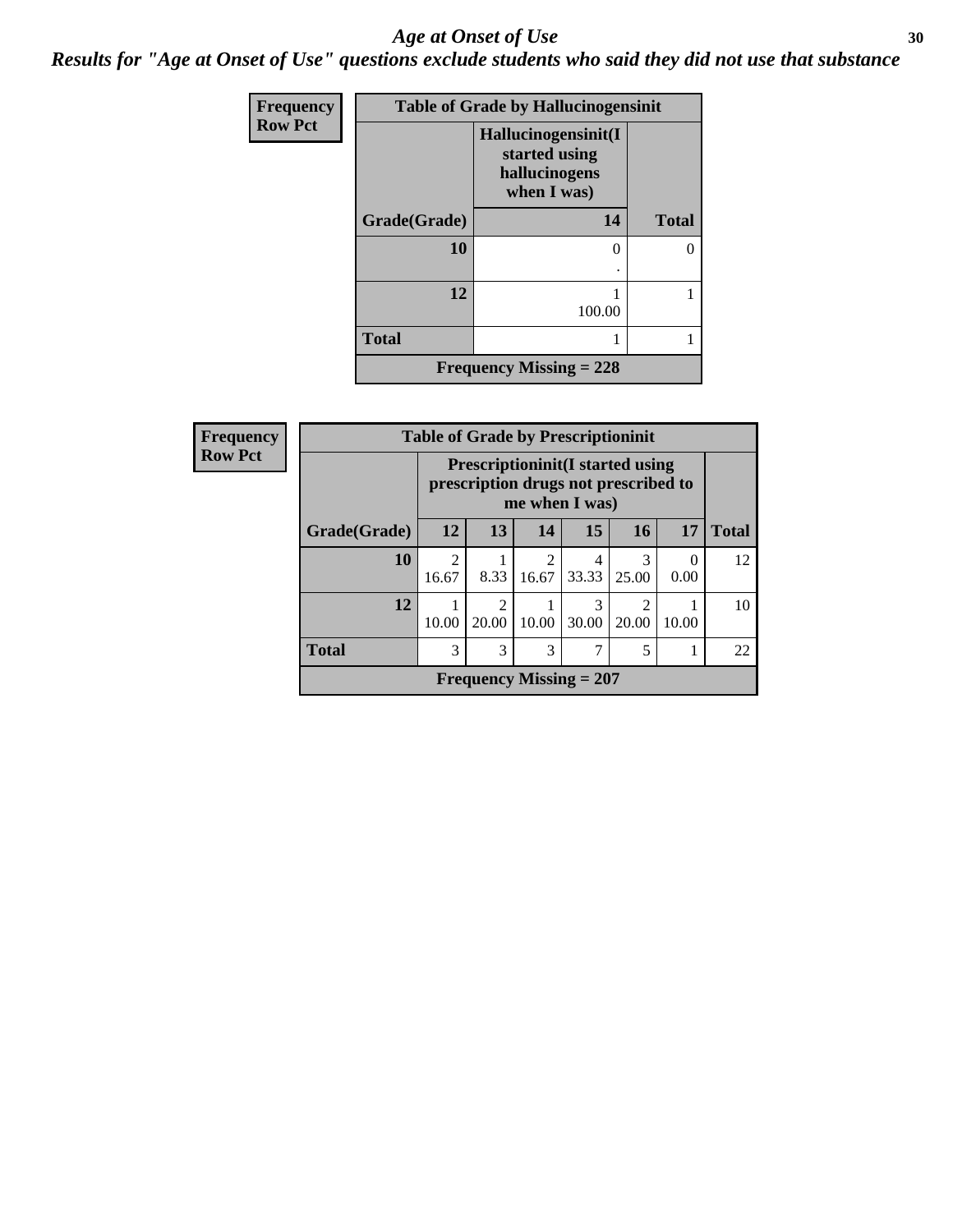| Frequency      | <b>Table of Alcoholharm by Grade</b>          |                    |             |              |  |
|----------------|-----------------------------------------------|--------------------|-------------|--------------|--|
| <b>Col Pct</b> | Alcoholharm(I<br>think alcohol is<br>harmful) | Grade(Grade)<br>10 | 12          | <b>Total</b> |  |
|                | <b>Strongly Agree</b>                         | 67<br>58.77        | 63<br>54.78 | 130          |  |
|                | <b>Somewhat Agree</b>                         | 22<br>19.30        | 25<br>21.74 | 47           |  |
|                | <b>Somewhat Disagree</b>                      | 11<br>9.65         | 9<br>7.83   | 20           |  |
|                | <b>Strongly Disagree</b>                      | 14<br>12.28        | 18<br>15.65 | 32           |  |
|                | <b>Total</b>                                  | 114                | 115         | 229          |  |

|                                                          | <b>Table of Cigarettesharm by Grade</b> |             |              |  |  |  |  |  |
|----------------------------------------------------------|-----------------------------------------|-------------|--------------|--|--|--|--|--|
| Cigarettesharm(I<br>think smoking<br>tobacco is harmful) | Grade(Grade)<br>10                      | 12          | <b>Total</b> |  |  |  |  |  |
| <b>Strongly Agree</b>                                    | 79<br>69.30                             | 85<br>73.91 | 164          |  |  |  |  |  |
| <b>Somewhat Agree</b>                                    | 17<br>14.91                             | 12<br>10.43 | 29           |  |  |  |  |  |
| <b>Somewhat Disagree</b>                                 | 7<br>6.14                               | 5<br>4.35   | 12           |  |  |  |  |  |
| <b>Strongly Disagree</b>                                 | 11<br>9.65                              | 13<br>11.30 | 24           |  |  |  |  |  |
| <b>Total</b>                                             | 114                                     | 115         | 229          |  |  |  |  |  |

| Frequency      | <b>Table of Smokelessharm by Grade</b>                  |                           |             |              |  |
|----------------|---------------------------------------------------------|---------------------------|-------------|--------------|--|
| <b>Col Pct</b> | Smokelessharm(I<br>think chewing<br>tobacco is harmful) | Grade(Grade)<br><b>10</b> | 12          | <b>Total</b> |  |
|                | <b>Strongly Agree</b>                                   | 81<br>71.05               | 84<br>73.04 | 165          |  |
|                | <b>Somewhat Agree</b>                                   | 13<br>11.40               | 14<br>12.17 | 27           |  |
|                | <b>Somewhat Disagree</b>                                | 6.14                      | 4<br>3.48   | 11           |  |
|                | <b>Strongly Disagree</b>                                | 13<br>11.40               | 13<br>11.30 | 26           |  |
|                | <b>Total</b>                                            | 114                       | 115         | 229          |  |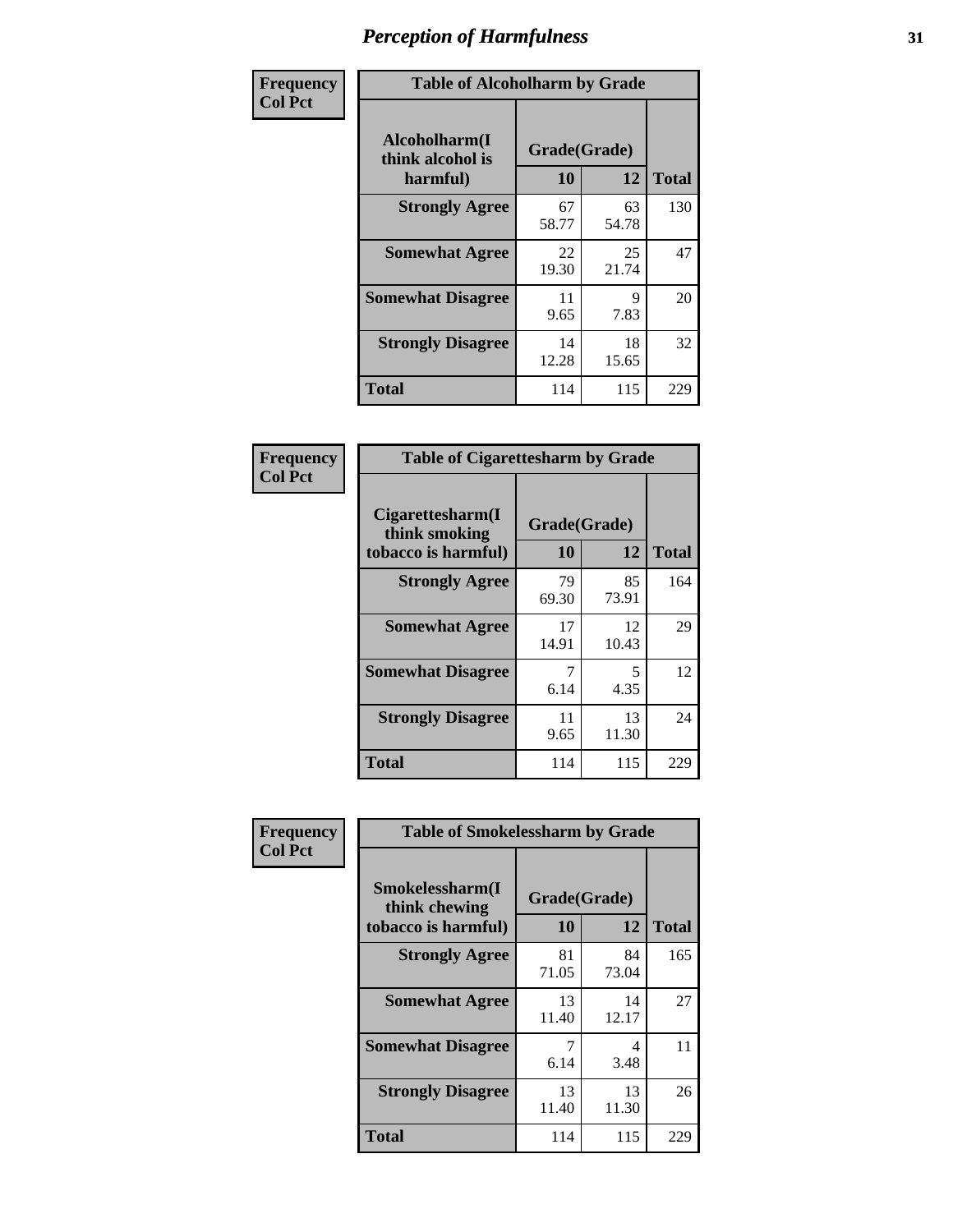| Frequency      | <b>Table of Marijuanaharm by Grade</b>            |                    |             |              |  |
|----------------|---------------------------------------------------|--------------------|-------------|--------------|--|
| <b>Col Pct</b> | Marijuanaharm(I<br>think marijuana is<br>harmful) | Grade(Grade)<br>10 | 12          | <b>Total</b> |  |
|                | <b>Strongly Agree</b>                             | 81<br>71.05        | 73<br>63.48 | 154          |  |
|                | <b>Somewhat Agree</b>                             | 8<br>7.02          | 16<br>13.91 | 24           |  |
|                | <b>Somewhat Disagree</b>                          | 3<br>2.63          | 9<br>7.83   | 12           |  |
|                | <b>Strongly Disagree</b>                          | 22<br>19.30        | 17<br>14.78 | 39           |  |
|                | <b>Total</b>                                      | 114                | 115         | 229          |  |

| <b>Table of Cocaineharm by Grade</b>          |                    |              |     |  |  |
|-----------------------------------------------|--------------------|--------------|-----|--|--|
| Cocaineharm(I<br>think cocaine is<br>harmful) | Grade(Grade)<br>10 | <b>Total</b> |     |  |  |
| <b>Strongly Agree</b>                         | 93<br>81.58        | 94<br>81.74  | 187 |  |  |
| <b>Somewhat Agree</b>                         | 4<br>3.51          | 4<br>3.48    | 8   |  |  |
| <b>Somewhat Disagree</b>                      | 0.88               | 3<br>2.61    | 4   |  |  |
| <b>Strongly Disagree</b>                      | 16<br>14.04        | 14<br>12.17  | 30  |  |  |
| <b>Total</b>                                  | 114                | 115          | 229 |  |  |

| Frequency      | <b>Table of Inhalantsharm by Grade</b>  |             |              |              |  |
|----------------|-----------------------------------------|-------------|--------------|--------------|--|
| <b>Col Pct</b> | Inhalantsharm(I)<br>think inhalants are |             | Grade(Grade) |              |  |
|                | harmful)                                | 10          | 12           | <b>Total</b> |  |
|                | <b>Strongly Agree</b>                   | 93<br>81.58 | 93<br>80.87  | 186          |  |
|                | <b>Somewhat Agree</b>                   | 5<br>4.39   | 3<br>2.61    | 8            |  |
|                | <b>Somewhat Disagree</b>                | 0<br>0.00   | 4<br>3.48    | 4            |  |
|                | <b>Strongly Disagree</b>                | 16<br>14.04 | 15<br>13.04  | 31           |  |
|                | <b>Total</b>                            | 114         | 115          | 229          |  |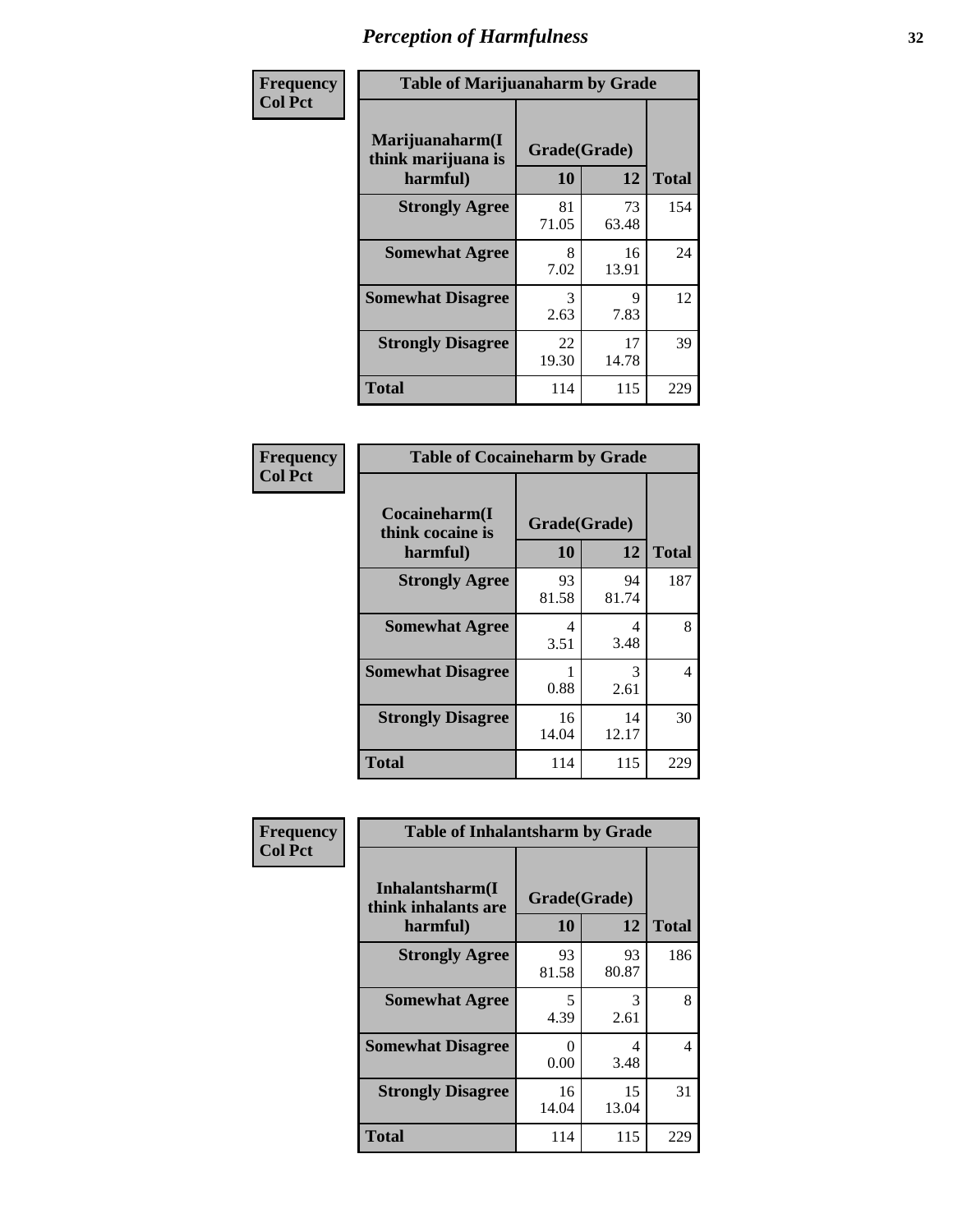| Frequency      | <b>Table of Steroidsharm by Grade</b>            |                    |             |              |
|----------------|--------------------------------------------------|--------------------|-------------|--------------|
| <b>Col Pct</b> | Steroidsharm(I<br>think steroids are<br>harmful) | Grade(Grade)<br>10 | 12          | <b>Total</b> |
|                | <b>Strongly Agree</b>                            | 90<br>78.95        | 89<br>77.39 | 179          |
|                | <b>Somewhat Agree</b>                            | 6<br>5.26          | 8<br>6.96   | 14           |
|                | <b>Somewhat Disagree</b>                         | 3<br>2.63          | 4<br>3.48   | 7            |
|                | <b>Strongly Disagree</b>                         | 15<br>13.16        | 14<br>12.17 | 29           |
|                | <b>Total</b>                                     | 114                | 115         | 229          |

| <b>Table of Ecstasyharm by Grade</b>          |                    |              |     |  |  |
|-----------------------------------------------|--------------------|--------------|-----|--|--|
| Ecstasyharm(I<br>think ecstasy is<br>harmful) | Grade(Grade)<br>10 | <b>Total</b> |     |  |  |
| <b>Strongly Agree</b>                         | 94<br>82.46        | 93<br>80.87  | 187 |  |  |
| <b>Somewhat Agree</b>                         | 4<br>3.51          | Δ<br>3.48    | 8   |  |  |
| <b>Somewhat Disagree</b>                      | 0.88               | 3<br>2.61    | 4   |  |  |
| <b>Strongly Disagree</b>                      | 15<br>13.16        | 15<br>13.04  | 30  |  |  |
| <b>Total</b>                                  | 114                | 115          | 229 |  |  |

| Frequency      | <b>Table of Methharm by Grade</b>                           |                        |             |              |
|----------------|-------------------------------------------------------------|------------------------|-------------|--------------|
| <b>Col Pct</b> | <b>Methharm(I think</b><br>methamphetamines<br>are harmful) | Grade(Grade)<br>10     | 12          | <b>Total</b> |
|                | <b>Strongly Agree</b>                                       | 95<br>83.33            | 94<br>81.74 | 189          |
|                | <b>Somewhat Agree</b>                                       | 2<br>1.75              | 3<br>2.61   | 5            |
|                | <b>Somewhat Disagree</b>                                    | $\mathfrak{D}$<br>1.75 | 4<br>3.48   | 6            |
|                | <b>Strongly Disagree</b>                                    | 15<br>13.16            | 14<br>12.17 | 29           |
|                | <b>Total</b>                                                | 114                    | 115         | 229          |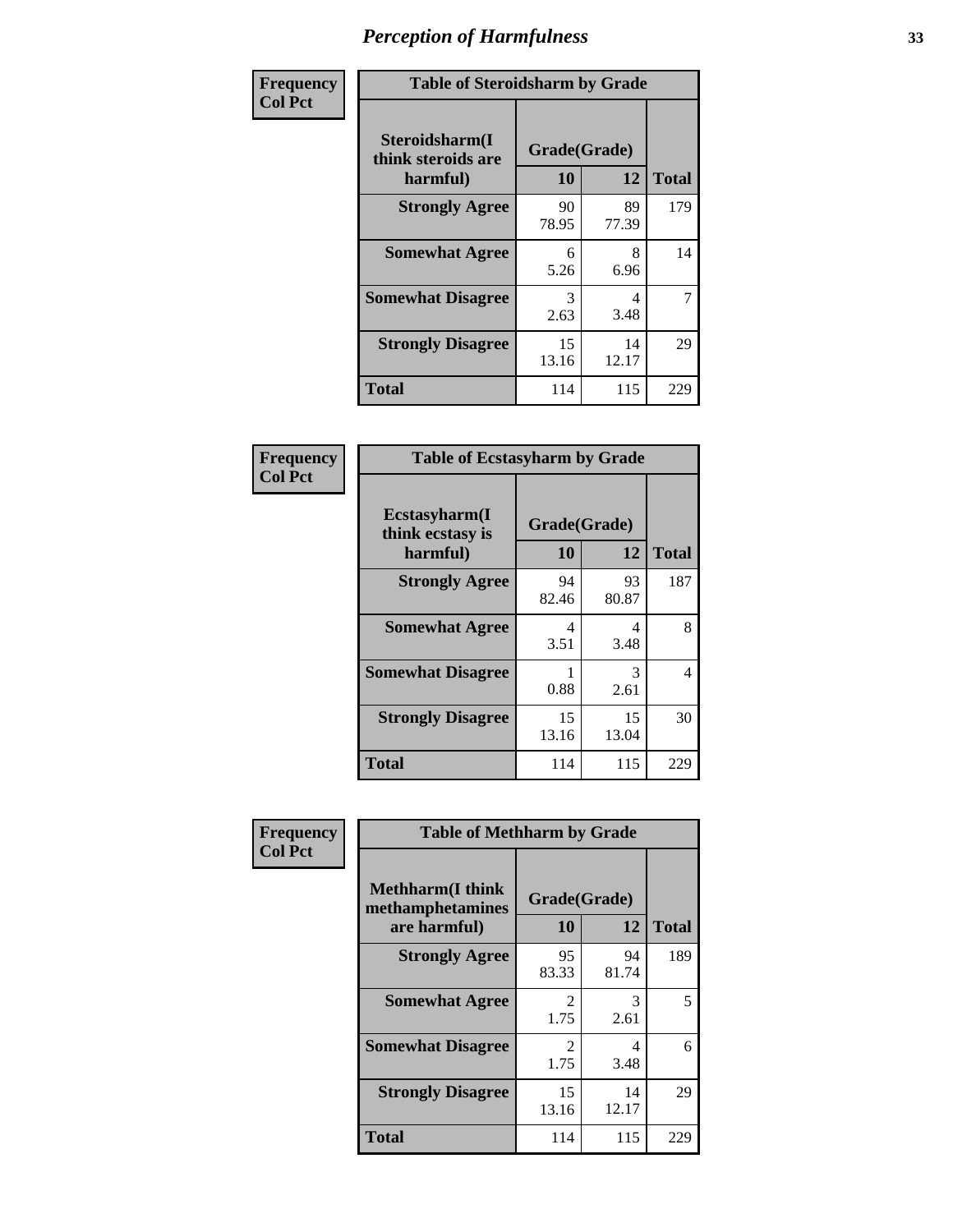| Frequency      | <b>Table of Hallucinogensharm by Grade</b>                 |                    |                       |              |
|----------------|------------------------------------------------------------|--------------------|-----------------------|--------------|
| <b>Col Pct</b> | Hallucinogensharm(I<br>think hallucinogens<br>are harmful) | Grade(Grade)<br>10 | 12                    | <b>Total</b> |
|                | <b>Strongly Agree</b>                                      | 95<br>83.33        | 95<br>82.61           | 190          |
|                | <b>Somewhat Agree</b>                                      | 4<br>3.51          | $\mathcal{L}$<br>1.74 | 6            |
|                | <b>Somewhat Disagree</b>                                   | 0<br>0.00          | 3<br>2.61             | 3            |
|                | <b>Strongly Disagree</b>                                   | 15<br>13.16        | 15<br>13.04           | 30           |
|                | <b>Total</b>                                               | 114                | 115                   | 229          |

| <b>Table of Prescriptionharm by Grade</b>                                         |              |             |              |  |  |
|-----------------------------------------------------------------------------------|--------------|-------------|--------------|--|--|
| <b>Prescriptionharm</b> (I<br>think prescription<br>drugs not<br>prescribed to me | Grade(Grade) |             |              |  |  |
| are harmful)                                                                      | 10           | 12          | <b>Total</b> |  |  |
| <b>Strongly Agree</b>                                                             | 82<br>71.93  | 81<br>70.43 | 163          |  |  |
| <b>Somewhat Agree</b>                                                             | 11<br>9.65   | 11<br>9.57  | 22           |  |  |
| <b>Somewhat Disagree</b>                                                          | 5<br>4.39    | 8<br>6.96   | 13           |  |  |
| <b>Strongly Disagree</b>                                                          | 16<br>14.04  | 15<br>13.04 | 31           |  |  |
| Total                                                                             | 114          | 115         | 229          |  |  |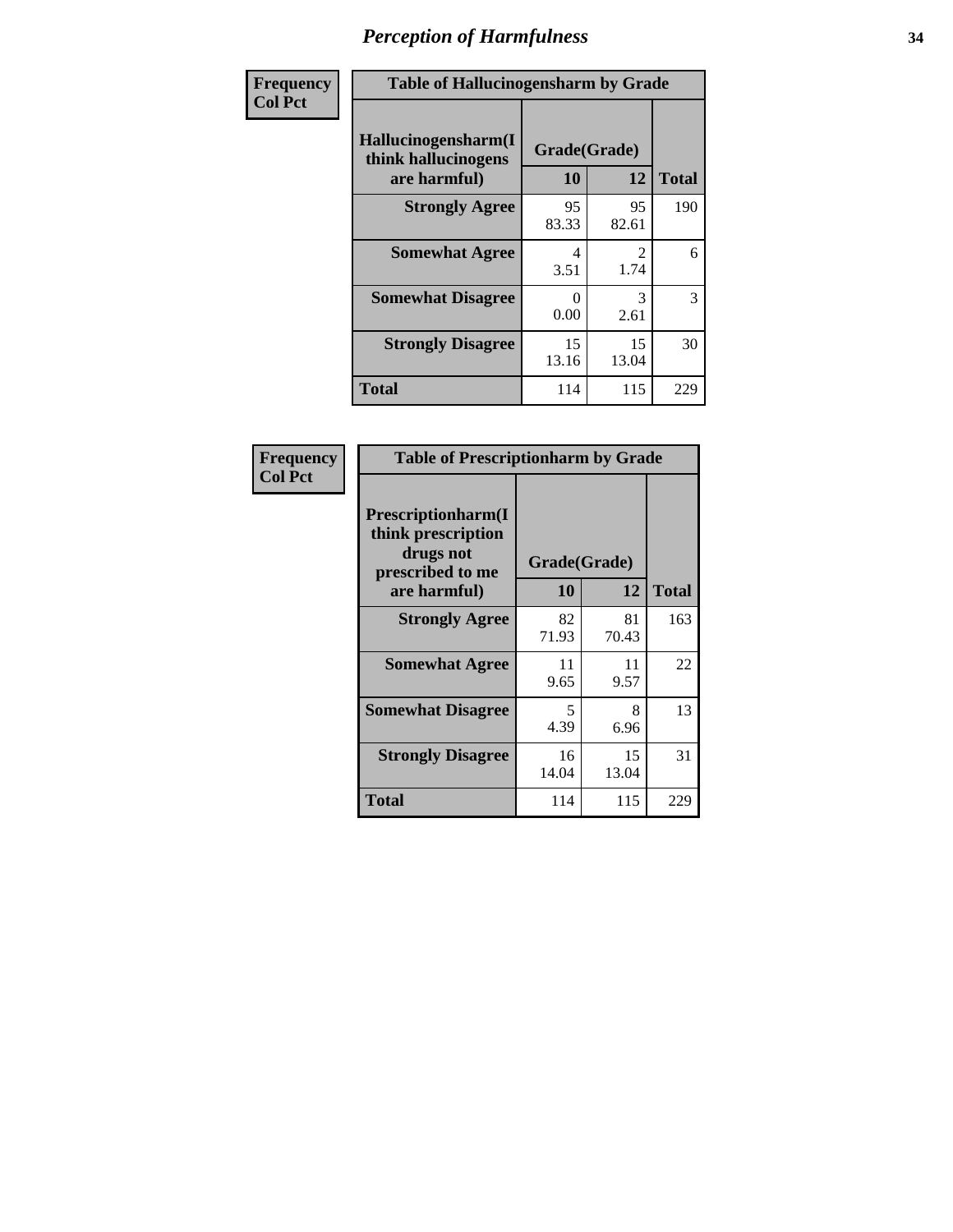# *Disapproval by Adults* **35**

| Frequency      | <b>Table of Alcoholadult by Grade</b>                         |                    |             |              |  |
|----------------|---------------------------------------------------------------|--------------------|-------------|--------------|--|
| <b>Col Pct</b> | Alcoholadult(Adults<br>would disapprove if<br>I used alcohol) | Grade(Grade)<br>10 | 12          | <b>Total</b> |  |
|                | <b>Strongly Agree</b>                                         | 72<br>63.16        | 57<br>49.57 | 129          |  |
|                | <b>Somewhat Agree</b>                                         | 19<br>16.67        | 30<br>26.09 | 49           |  |
|                | <b>Somewhat Disagree</b>                                      | 8<br>7.02          | 9<br>7.83   | 17           |  |
|                | <b>Strongly Disagree</b>                                      | 15<br>13.16        | 19<br>16.52 | 34           |  |
|                | <b>Total</b>                                                  | 114                | 115         | 229          |  |

| <b>Table of Tobaccoadult by Grade</b>                                |                    |             |              |  |
|----------------------------------------------------------------------|--------------------|-------------|--------------|--|
| <b>Tobaccoadult(Adults</b><br>would disapprove if<br>I used tobacco) | Grade(Grade)<br>10 | 12          | <b>Total</b> |  |
| <b>Strongly Agree</b>                                                | 82<br>71.93        | 69<br>60.00 | 151          |  |
| <b>Somewhat Agree</b>                                                | 8<br>7.02          | 19<br>16.52 | 27           |  |
| <b>Somewhat Disagree</b>                                             | 8<br>7.02          | 12<br>10.43 | 20           |  |
| <b>Strongly Disagree</b>                                             | 16<br>14.04        | 15<br>13.04 | 31           |  |
| <b>Total</b>                                                         | 114                | 115         | 229          |  |

| Frequency      | <b>Table of Marijuanaadult by Grade</b>                           |                    |                       |              |  |
|----------------|-------------------------------------------------------------------|--------------------|-----------------------|--------------|--|
| <b>Col Pct</b> | Marijuanaadult(Adults<br>would disapprove if I<br>used marijuana) | Grade(Grade)<br>10 | 12                    | <b>Total</b> |  |
|                | <b>Strongly Agree</b>                                             | 88<br>77.19        | 88<br>76.52           | 176          |  |
|                | <b>Somewhat Agree</b>                                             | 5<br>4.39          | 10<br>8.70            | 15           |  |
|                | <b>Somewhat Disagree</b>                                          | 6<br>5.26          | $\mathcal{R}$<br>2.61 | 9            |  |
|                | <b>Strongly Disagree</b>                                          | 15<br>13.16        | 14<br>12.17           | 29           |  |
|                | <b>Total</b>                                                      | 114                | 115                   | 229          |  |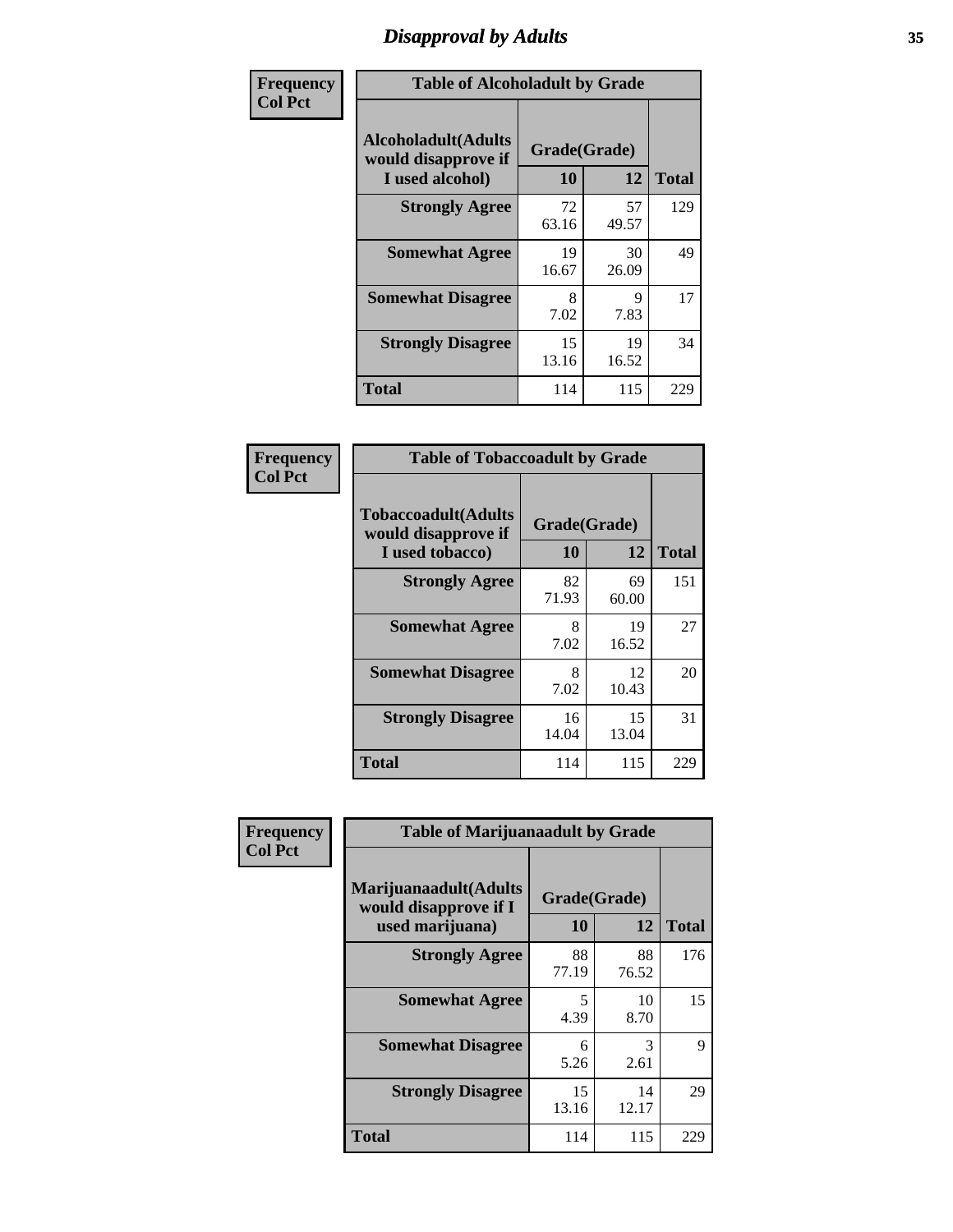# *Disapproval by Adults* **36**

| <b>Frequency</b> | <b>Table of Otherdrugadult by Grade</b>                                     |                                     |             |              |
|------------------|-----------------------------------------------------------------------------|-------------------------------------|-------------|--------------|
| <b>Col Pct</b>   | <b>Otherdrugadult</b> (Adults<br>would disapprove if I<br>used other drugs) | Grade(Grade)<br>10                  | 12          | <b>Total</b> |
|                  | <b>Strongly Agree</b>                                                       | 95<br>83.33                         | 97<br>84.35 | 192          |
|                  | <b>Somewhat Agree</b>                                                       | 5<br>4.39                           | 5<br>4.35   | 10           |
|                  | <b>Somewhat Disagree</b>                                                    | $\mathcal{D}_{\mathcal{L}}$<br>1.75 | 0.87        | 3            |
|                  | <b>Strongly Disagree</b>                                                    | 12<br>10.53                         | 12<br>10.43 | 24           |
|                  | <b>Total</b>                                                                | 114                                 | 115         | 229          |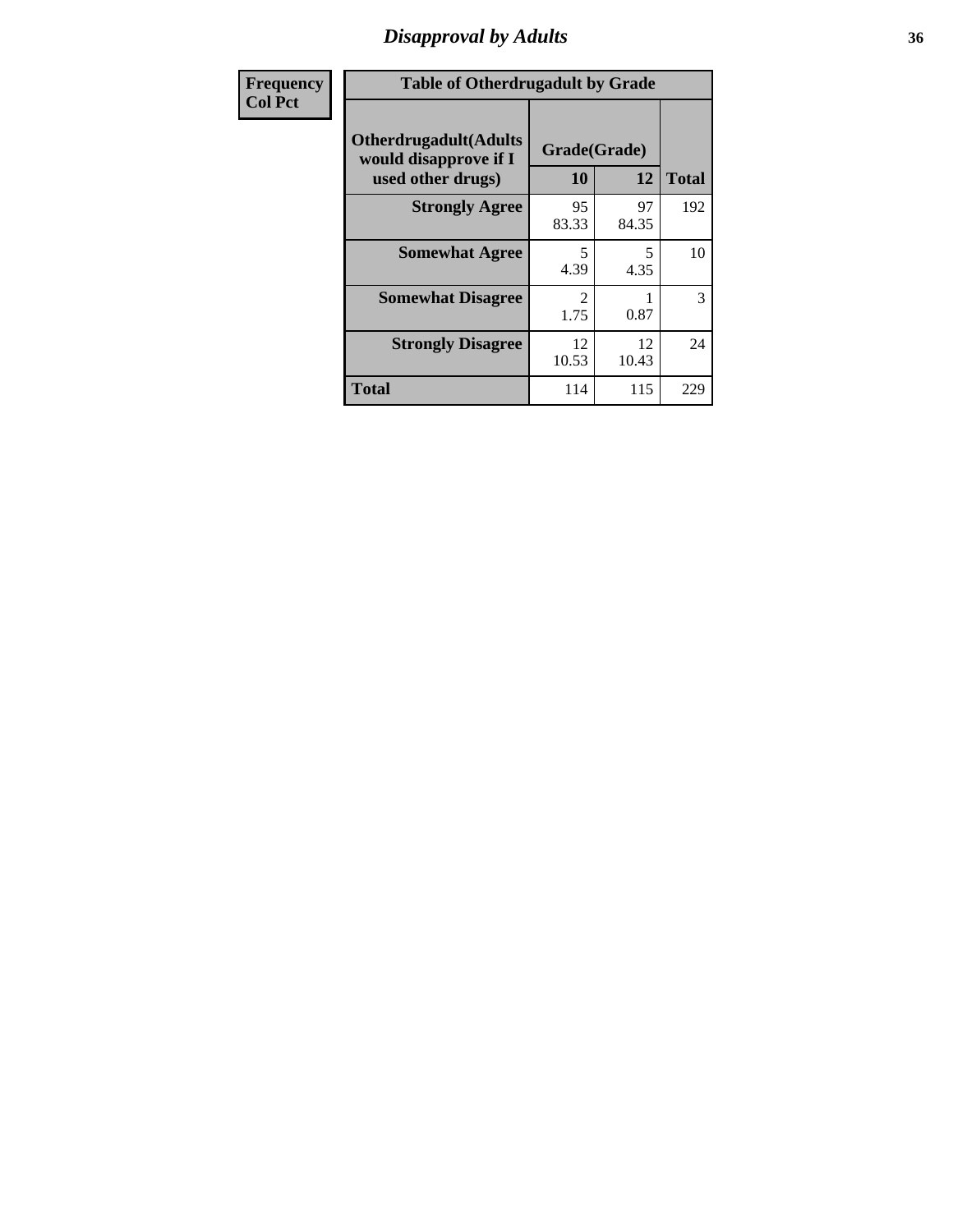# *Disapproval by Peers* **37**

| Frequency      | <b>Table of Alcoholpeer by Grade</b>                    |              |             |              |  |
|----------------|---------------------------------------------------------|--------------|-------------|--------------|--|
| <b>Col Pct</b> | Alcoholpeer(My<br>friends would<br>disapprove if I used | Grade(Grade) |             |              |  |
|                | alcohol)                                                | 10           | 12          | <b>Total</b> |  |
|                | <b>Strongly Agree</b>                                   | 38<br>33.33  | 29<br>25.22 | 67           |  |
|                | <b>Somewhat Agree</b>                                   | 22<br>19.30  | 26<br>22.61 | 48           |  |
|                | <b>Somewhat Disagree</b>                                | 22<br>19.30  | 26<br>22.61 | 48           |  |
|                | <b>Strongly Disagree</b>                                | 32<br>28.07  | 34<br>29.57 | 66           |  |
|                | Total                                                   | 114          | 115         | 229          |  |

| Frequency      | <b>Table of Tobaccopeer by Grade</b>                                |                    |             |              |
|----------------|---------------------------------------------------------------------|--------------------|-------------|--------------|
| <b>Col Pct</b> | Tobaccopeer(My<br>friends would<br>disapprove if I used<br>tobacco) | Grade(Grade)<br>10 | 12          | <b>Total</b> |
|                | <b>Strongly Agree</b>                                               | 55<br>48.25        | 42<br>36.52 | 97           |
|                | <b>Somewhat Agree</b>                                               | 8<br>7.02          | 25<br>21.74 | 33           |
|                | <b>Somewhat Disagree</b>                                            | 19<br>16.67        | 18<br>15.65 | 37           |
|                | <b>Strongly Disagree</b>                                            | 32<br>28.07        | 30<br>26.09 | 62           |
|                | Total                                                               | 114                | 115         | 229          |

| Frequency<br><b>Col Pct</b> | <b>Table of Marijuanapeer by Grade</b>                    |              |             |              |
|-----------------------------|-----------------------------------------------------------|--------------|-------------|--------------|
|                             | Marijuanapeer(My<br>friends would<br>disapprove if I used | Grade(Grade) |             |              |
|                             | marijuana)                                                | 10           | 12          | <b>Total</b> |
|                             | <b>Strongly Agree</b>                                     | 57<br>50.00  | 58<br>50.43 | 115          |
|                             | <b>Somewhat Agree</b>                                     | 13<br>11.40  | 23<br>20.00 | 36           |
|                             | <b>Somewhat Disagree</b>                                  | 16<br>14.04  | 13<br>11.30 | 29           |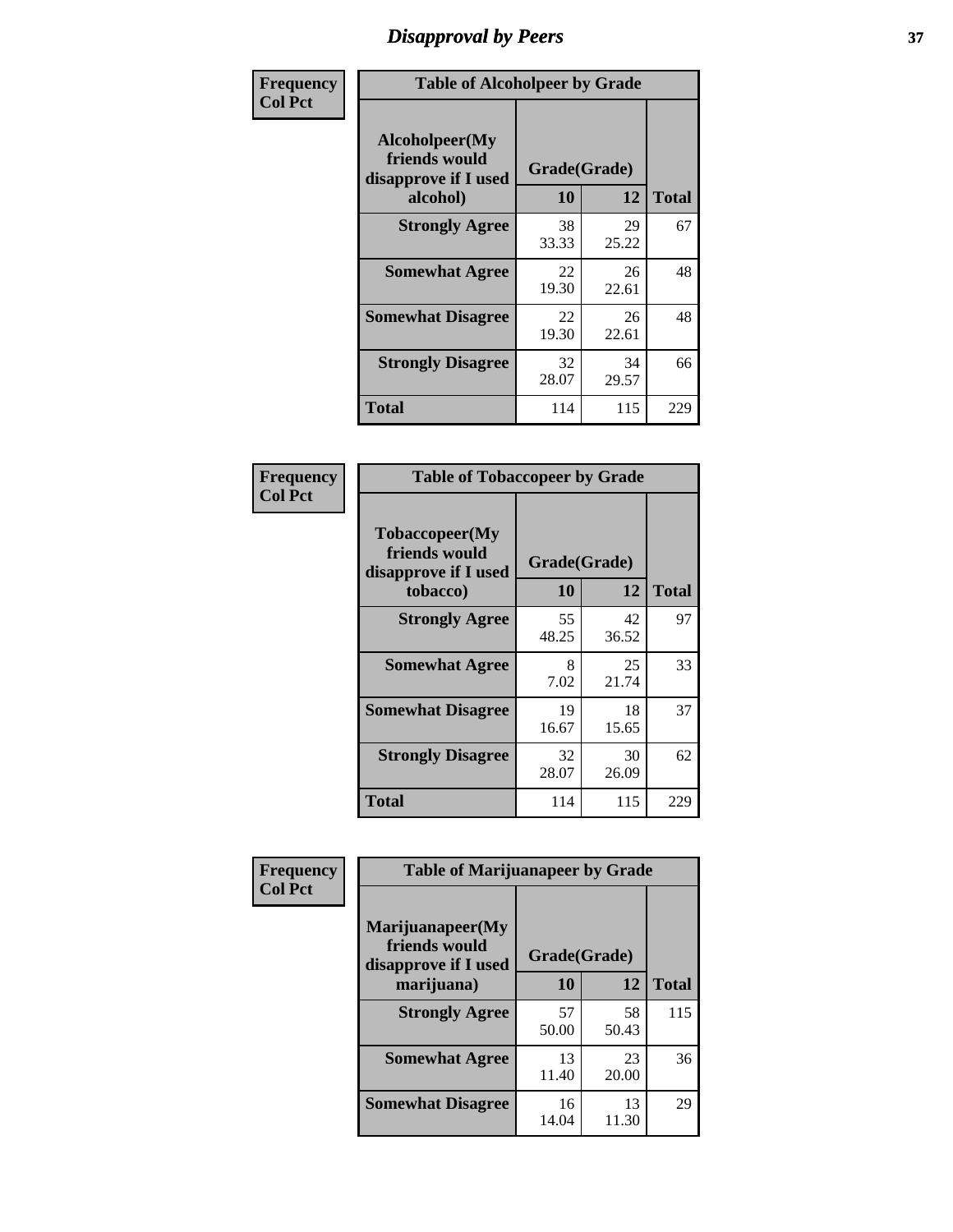# *Disapproval by Peers* **38**

| <b>Frequency</b> | <b>Table of Marijuanapeer by Grade</b>                                  |                    |             |              |  |
|------------------|-------------------------------------------------------------------------|--------------------|-------------|--------------|--|
| <b>Col Pct</b>   | Marijuanapeer(My<br>friends would<br>disapprove if I used<br>marijuana) | Grade(Grade)<br>10 | 12          | <b>Total</b> |  |
|                  | <b>Strongly Disagree</b>                                                | 28<br>24.56        | 21<br>18.26 | 49           |  |
|                  | <b>Total</b>                                                            | 114                | 115         | 229          |  |

| <b>Frequency</b> | <b>Table of Otherdrugpeer by Grade</b>                                    |                           |             |              |
|------------------|---------------------------------------------------------------------------|---------------------------|-------------|--------------|
| <b>Col Pct</b>   | Otherdrugpeer(My<br>friends would<br>disapprove if I used<br>other drugs) | Grade(Grade)<br><b>10</b> | 12          | <b>Total</b> |
|                  | <b>Strongly Agree</b>                                                     | 69<br>60.53               | 78<br>67.83 | 147          |
|                  | <b>Somewhat Agree</b>                                                     | 12<br>10.53               | 15<br>13.04 | 27           |
|                  | <b>Somewhat Disagree</b>                                                  | 12<br>10.53               | 4<br>3.48   | 16           |
|                  | <b>Strongly Disagree</b>                                                  | 21<br>18.42               | 18<br>15.65 | 39           |
|                  | <b>Total</b>                                                              | 114                       | 115         | 229          |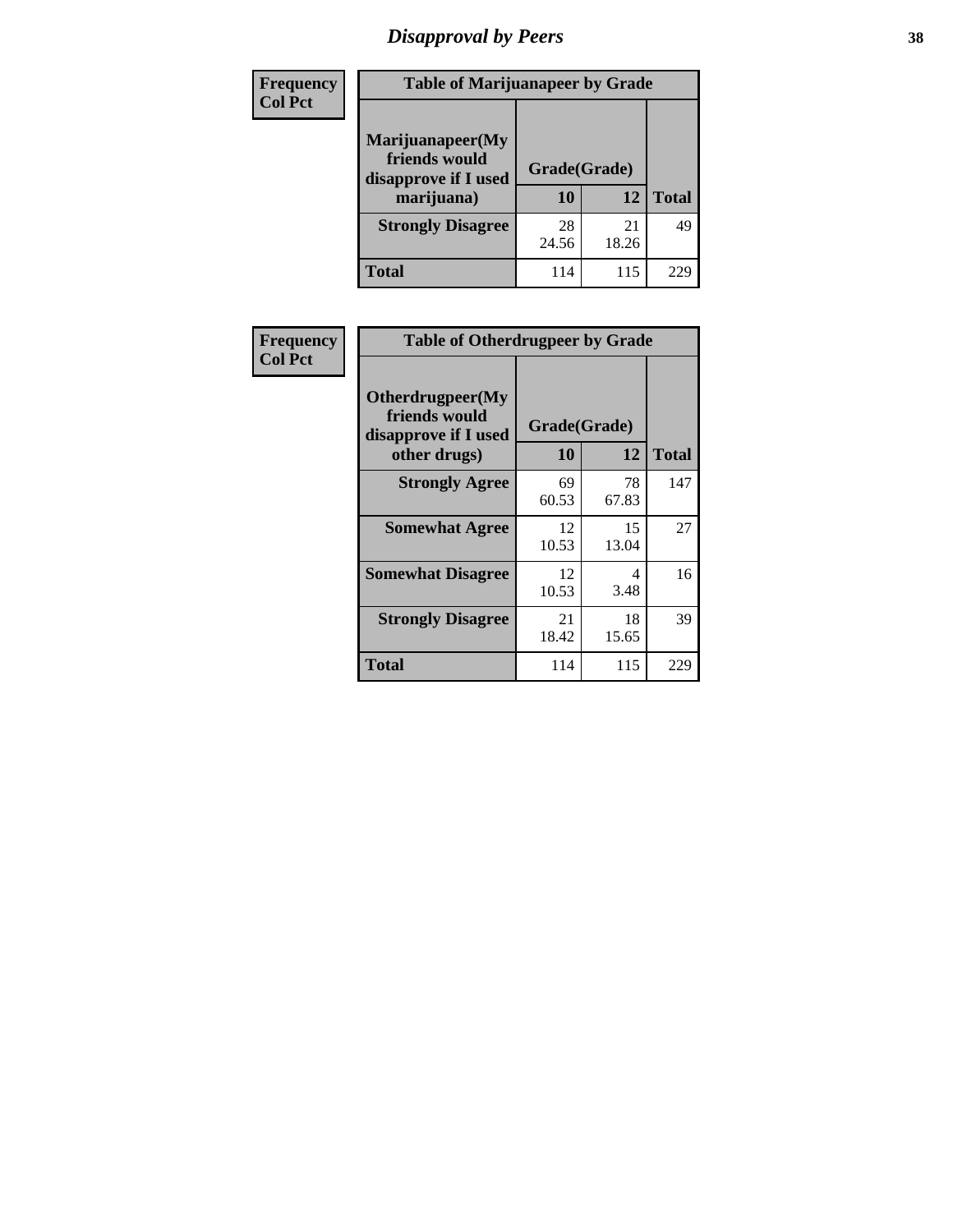| Frequency      | <b>Table of Alcohollocation1 by Grade</b> |              |             |              |
|----------------|-------------------------------------------|--------------|-------------|--------------|
| <b>Col Pct</b> | <b>Alcohollocation1(Places</b>            | Grade(Grade) |             |              |
|                | <b>Friends Use Alcohol)</b>               | 10           | 12          | <b>Total</b> |
|                |                                           | 58<br>50.88  | 76<br>66.09 | 134          |
|                | Do Not Use                                | 56<br>49.12  | 39<br>33.91 | 95           |
|                | <b>Total</b>                              | 114          | 115         | 229          |

| Frequency      | <b>Table of Alcohollocation2 by Grade</b>                     |                    |             |              |
|----------------|---------------------------------------------------------------|--------------------|-------------|--------------|
| <b>Col Pct</b> | <b>Alcohollocation2(Places</b><br><b>Friends Use Alcohol)</b> | Grade(Grade)<br>10 | <b>12</b>   | <b>Total</b> |
|                |                                                               | 77                 | 72          | 149          |
|                |                                                               | 67.54              | 62.61       |              |
|                | Home                                                          | 37<br>32.46        | 43<br>37.39 | 80           |
|                | <b>Total</b>                                                  | 114                | 115         | 229          |

| Frequency<br><b>Col Pct</b> | <b>Table of Alcohollocation 3 by Grade</b>                    |                    |              |              |
|-----------------------------|---------------------------------------------------------------|--------------------|--------------|--------------|
|                             | <b>Alcohollocation3(Places</b><br><b>Friends Use Alcohol)</b> | Grade(Grade)<br>10 | 12           | <b>Total</b> |
|                             |                                                               | 109<br>95.61       | 110<br>95.65 | 219          |
|                             | <b>School</b>                                                 | 5<br>4.39          | 5<br>4.35    | 10           |
|                             | <b>Total</b>                                                  | 114                | 115          | 229          |

| Frequency      | <b>Table of Alcohollocation4 by Grade</b> |              |              |              |
|----------------|-------------------------------------------|--------------|--------------|--------------|
| <b>Col Pct</b> | <b>Alcohollocation4(Places</b>            | Grade(Grade) |              |              |
|                | <b>Friends Use Alcohol)</b>               | 10           | 12           | <b>Total</b> |
|                |                                           | 108<br>94.74 | 103<br>89.57 | 211          |
|                | Car                                       | 6<br>5.26    | 12<br>10.43  | 18           |
|                | <b>Total</b>                              | 114          | 115          | 229          |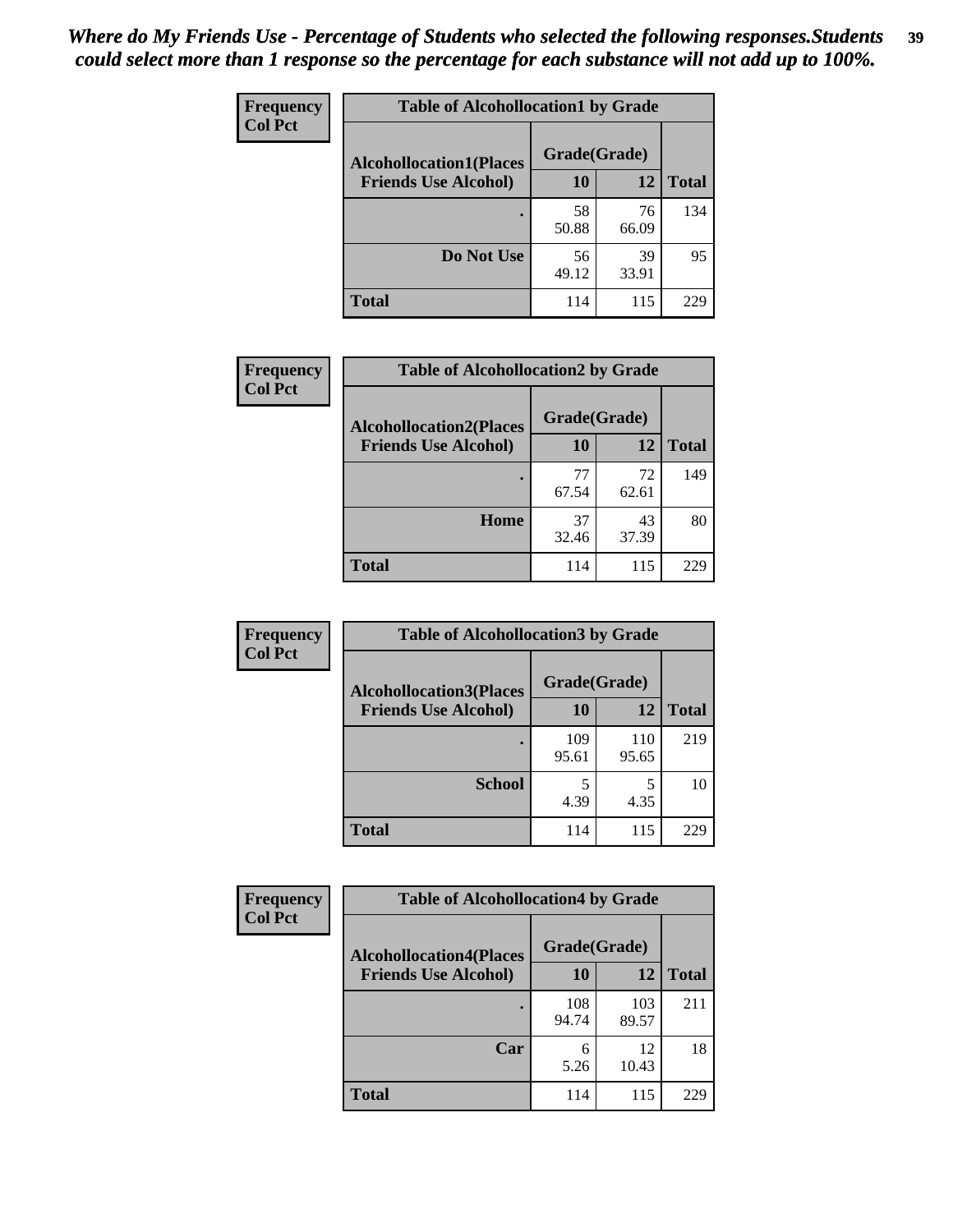| Frequency<br><b>Col Pct</b> | <b>Table of Alcohollocation5 by Grade</b> |              |             |              |
|-----------------------------|-------------------------------------------|--------------|-------------|--------------|
|                             | <b>Alcohollocation5(Places</b>            | Grade(Grade) |             |              |
|                             | <b>Friends Use Alcohol)</b>               | 10           | 12          | <b>Total</b> |
|                             |                                           | 71<br>62.28  | 58<br>50.43 | 129          |
|                             | <b>Friend's House</b>                     | 43<br>37.72  | 57<br>49.57 | 100          |
|                             | <b>Total</b>                              | 114          | 115         | 229          |

| Frequency      | <b>Table of Alcohollocation6 by Grade</b>                     |                    |             |              |
|----------------|---------------------------------------------------------------|--------------------|-------------|--------------|
| <b>Col Pct</b> | <b>Alcohollocation6(Places</b><br><b>Friends Use Alcohol)</b> | Grade(Grade)<br>10 | <b>12</b>   | <b>Total</b> |
|                |                                                               |                    |             |              |
|                |                                                               | 88<br>77.19        | 75<br>65.22 | 163          |
|                | <b>Other</b>                                                  | 26<br>22.81        | 40<br>34.78 | 66           |
|                | <b>Total</b>                                                  | 114                | 115         | 229          |

| Frequency<br><b>Col Pct</b> | <b>Table of Tobaccolocation1 by Grade</b> |              |             |              |
|-----------------------------|-------------------------------------------|--------------|-------------|--------------|
|                             | <b>Tobaccolocation1(Places</b>            | Grade(Grade) |             |              |
|                             | <b>Friends Use Tobacco)</b>               | 10           | <b>12</b>   | <b>Total</b> |
|                             |                                           | 46<br>40.35  | 66<br>57.39 | 112          |
|                             | Do Not Use                                | 68<br>59.65  | 49<br>42.61 | 117          |
|                             | <b>Total</b>                              | 114          | 115         | 229          |

| <b>Frequency</b> | <b>Table of Tobaccolocation2 by Grade</b> |              |             |              |  |
|------------------|-------------------------------------------|--------------|-------------|--------------|--|
| <b>Col Pct</b>   | <b>Tobaccolocation2(Places</b>            | Grade(Grade) |             |              |  |
|                  | <b>Friends Use Tobacco)</b>               | 10           | 12          | <b>Total</b> |  |
|                  |                                           | 84<br>73.68  | 64<br>55.65 | 148          |  |
|                  | Home                                      | 30<br>26.32  | 51<br>44.35 | 81           |  |
|                  | <b>Total</b>                              | 114          | 115         | 229          |  |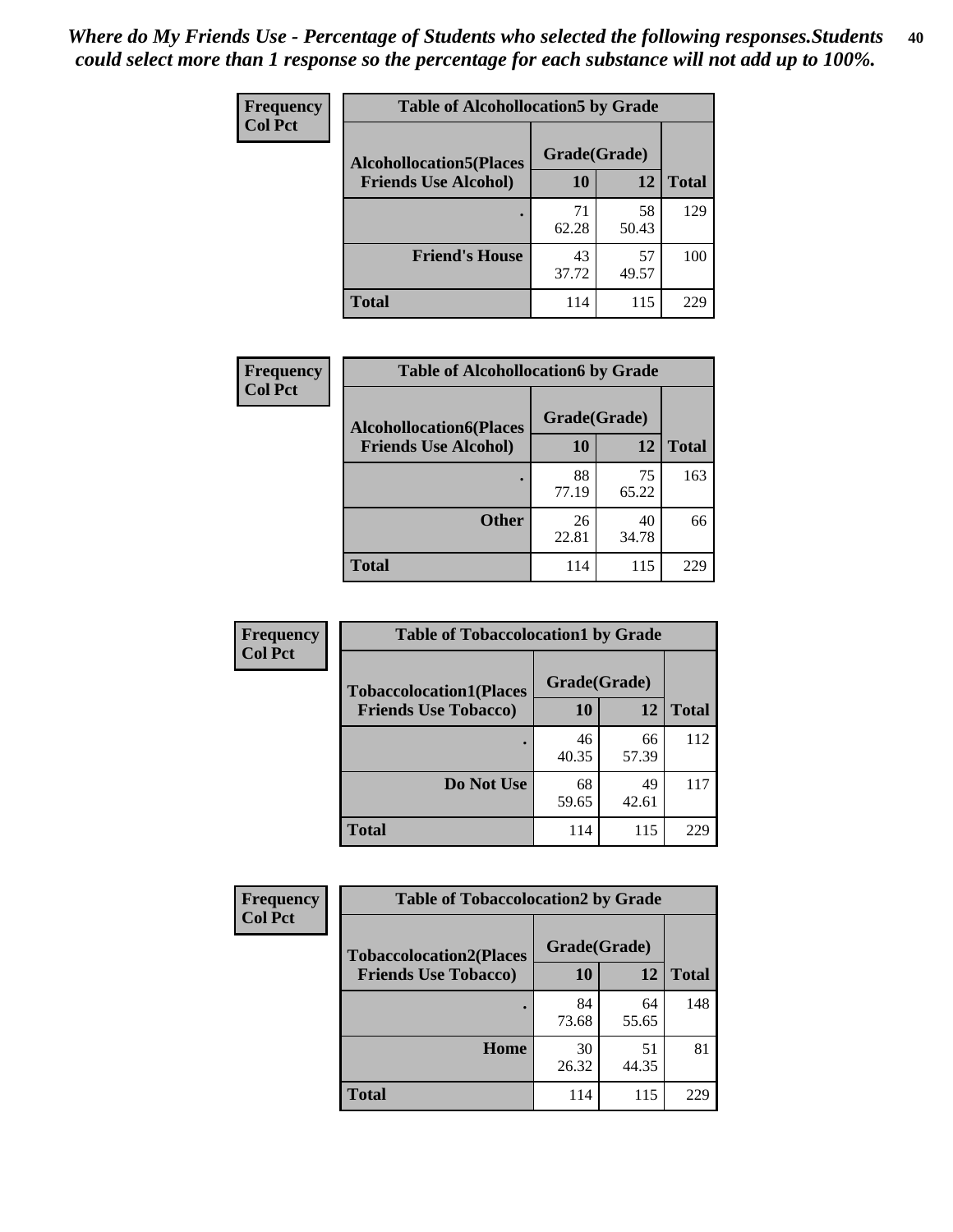| Frequency      | <b>Table of Tobaccolocation 3 by Grade</b> |              |             |              |
|----------------|--------------------------------------------|--------------|-------------|--------------|
| <b>Col Pct</b> | <b>Tobaccolocation3(Places</b>             | Grade(Grade) |             |              |
|                | <b>Friends Use Tobacco)</b>                | 10           | 12          | <b>Total</b> |
|                |                                            | 92<br>80.70  | 79<br>68.70 | 171          |
|                | <b>School</b>                              | 22<br>19.30  | 36<br>31.30 | 58           |
|                | <b>Total</b>                               | 114          | 115         | 229          |

| <b>Frequency</b> | <b>Table of Tobaccolocation4 by Grade</b> |              |             |              |
|------------------|-------------------------------------------|--------------|-------------|--------------|
| <b>Col Pct</b>   | <b>Tobaccolocation4(Places</b>            | Grade(Grade) |             |              |
|                  | <b>Friends Use Tobacco)</b>               | 10           | 12          | <b>Total</b> |
|                  |                                           | 94<br>82.46  | 65<br>56.52 | 159          |
|                  | Car                                       | 20<br>17.54  | 50<br>43.48 | 70           |
|                  | Total                                     | 114          | 115         | 229          |

| Frequency      | <b>Table of Tobaccolocation5 by Grade</b> |              |             |              |
|----------------|-------------------------------------------|--------------|-------------|--------------|
| <b>Col Pct</b> | <b>Tobaccolocation5(Places</b>            | Grade(Grade) |             |              |
|                | <b>Friends Use Tobacco)</b>               | 10           | 12          | <b>Total</b> |
|                |                                           | 85<br>74.56  | 65<br>56.52 | 150          |
|                | <b>Friend's House</b>                     | 29<br>25.44  | 50<br>43.48 | 79           |
|                | <b>Total</b>                              | 114          | 115         | 229          |

| <b>Frequency</b> | <b>Table of Tobaccolocation6 by Grade</b> |              |             |              |
|------------------|-------------------------------------------|--------------|-------------|--------------|
| <b>Col Pct</b>   | <b>Tobaccolocation6(Places</b>            | Grade(Grade) |             |              |
|                  | <b>Friends Use Tobacco)</b>               | 10           | 12          | <b>Total</b> |
|                  |                                           | 90<br>78.95  | 77<br>66.96 | 167          |
|                  | <b>Other</b>                              | 24<br>21.05  | 38<br>33.04 | 62           |
|                  | <b>Total</b>                              | 114          | 115         | 229          |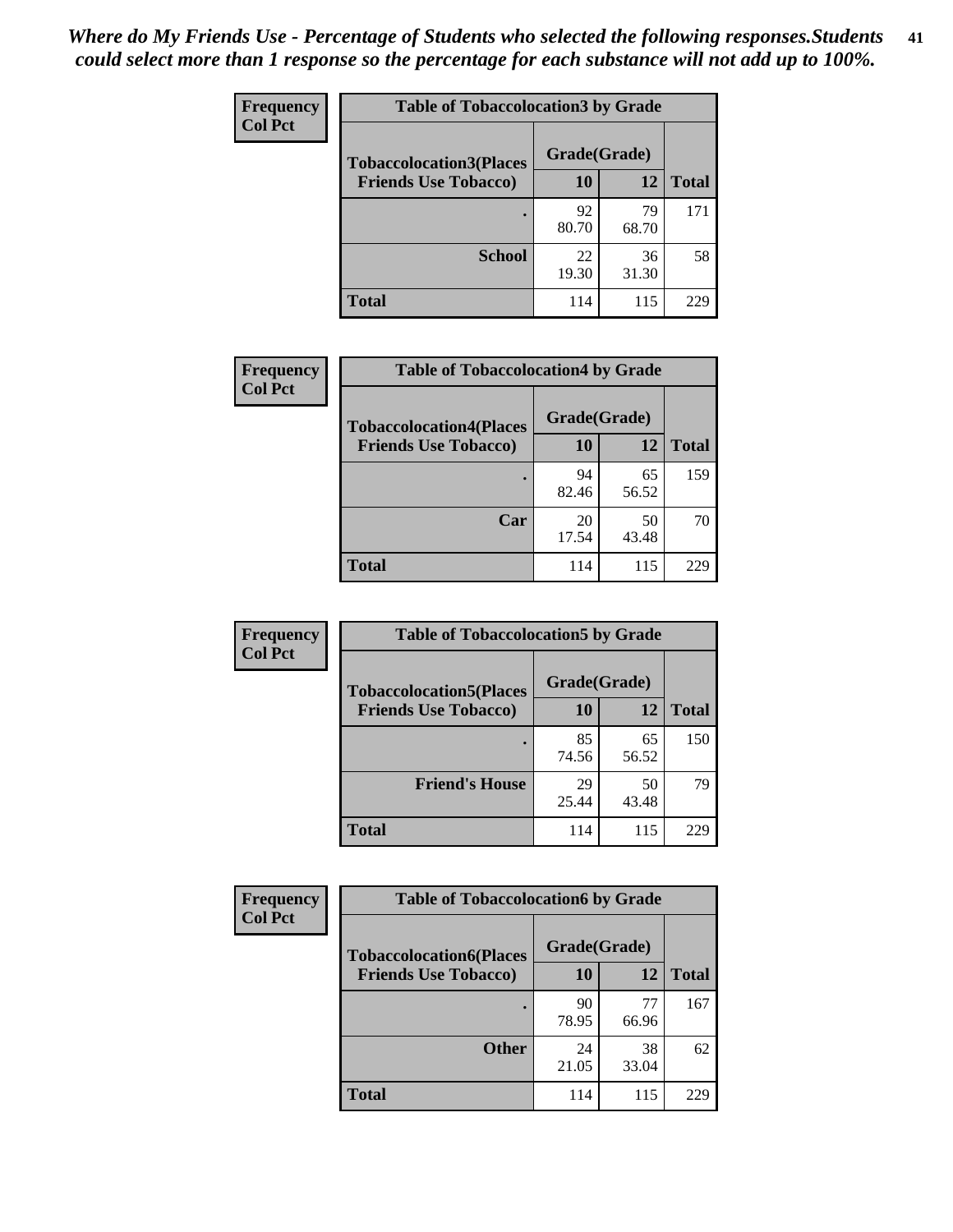| <b>Frequency</b> | <b>Table of Marijuanalocation1 by Grade</b> |              |             |              |
|------------------|---------------------------------------------|--------------|-------------|--------------|
| <b>Col Pct</b>   | <b>Marijuanalocation1(Places</b>            | Grade(Grade) |             |              |
|                  | <b>Friends Use Marijuana</b> )              | 10           | 12          | <b>Total</b> |
|                  | $\bullet$                                   | 34<br>29.82  | 45<br>39.13 | 79           |
|                  | Do Not Use                                  | 80<br>70.18  | 70<br>60.87 | 150          |
|                  | Total                                       | 114          | 115         | 229          |

| <b>Frequency</b> | <b>Table of Marijuanalocation2 by Grade</b>                        |                    |             |              |
|------------------|--------------------------------------------------------------------|--------------------|-------------|--------------|
| <b>Col Pct</b>   | <b>Marijuanalocation2(Places</b><br><b>Friends Use Marijuana</b> ) | Grade(Grade)<br>10 | 12          | <b>Total</b> |
|                  |                                                                    | 93<br>81.58        | 89<br>77.39 | 182          |
|                  | Home                                                               | 21<br>18.42        | 26<br>22.61 | 47           |
|                  | <b>Total</b>                                                       | 114                | 115         | 229          |

| Frequency<br><b>Col Pct</b> | <b>Table of Marijuanalocation3 by Grade</b> |              |       |       |
|-----------------------------|---------------------------------------------|--------------|-------|-------|
|                             | <b>Marijuanalocation3</b> (Places           | Grade(Grade) |       |       |
|                             | <b>Friends Use Marijuana</b> )              | 10           | 12    | Total |
|                             |                                             | 110          | 108   | 218   |
|                             |                                             | 96.49        | 93.91 |       |
|                             | <b>School</b>                               | 4            |       | 11    |
|                             |                                             | 3.51         | 6.09  |       |
|                             | <b>Total</b>                                | 114          | 115   | 229   |

| <b>Frequency</b><br><b>Col Pct</b> | <b>Table of Marijuanalocation4 by Grade</b> |              |             |              |  |
|------------------------------------|---------------------------------------------|--------------|-------------|--------------|--|
|                                    | <b>Marijuanalocation4(Places</b>            | Grade(Grade) |             |              |  |
|                                    | <b>Friends Use Marijuana</b> )              | <b>10</b>    | 12          | <b>Total</b> |  |
|                                    |                                             | 102<br>89.47 | 94<br>81.74 | 196          |  |
|                                    | Car                                         | 12<br>10.53  | 21<br>18.26 | 33           |  |
|                                    | <b>Total</b>                                | 114          | 115         | 229          |  |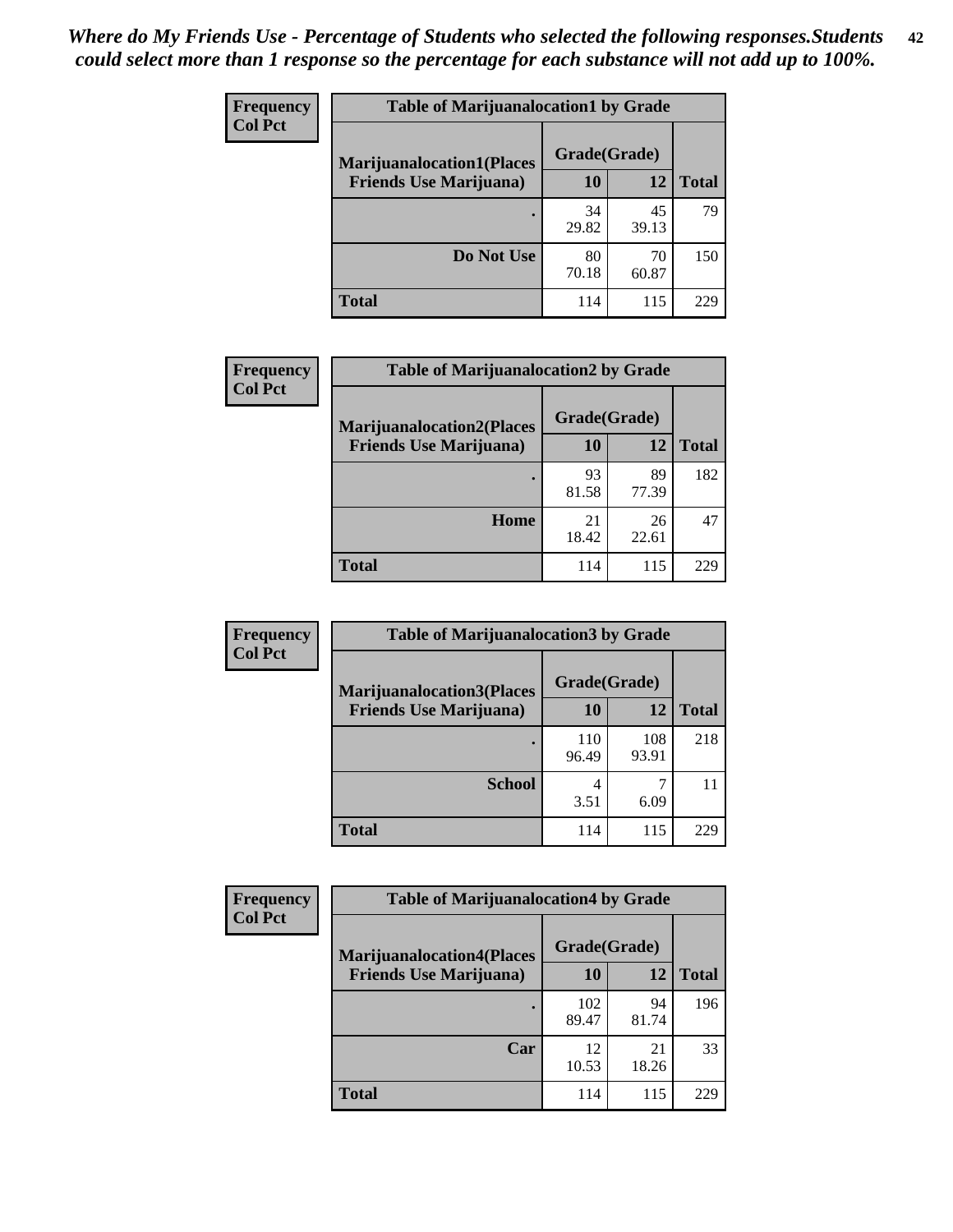| <b>Frequency</b> | <b>Table of Marijuanalocation5 by Grade</b> |              |             |              |
|------------------|---------------------------------------------|--------------|-------------|--------------|
| <b>Col Pct</b>   | <b>Marijuanalocation5(Places)</b>           | Grade(Grade) |             |              |
|                  | <b>Friends Use Marijuana</b> )              | 10           | 12          | <b>Total</b> |
|                  |                                             | 89<br>78.07  | 77<br>66.96 | 166          |
|                  | <b>Friend's House</b>                       | 25<br>21.93  | 38<br>33.04 | 63           |
|                  | <b>Total</b>                                | 114          | 115         | 229          |

| <b>Frequency</b><br><b>Col Pct</b> | <b>Table of Marijuanalocation6 by Grade</b>                        |                    |             |              |
|------------------------------------|--------------------------------------------------------------------|--------------------|-------------|--------------|
|                                    | <b>Marijuanalocation6(Places</b><br><b>Friends Use Marijuana</b> ) | Grade(Grade)<br>10 | 12          | <b>Total</b> |
|                                    |                                                                    | 96                 | 87          | 183          |
|                                    | <b>Other</b>                                                       | 84.21<br>18        | 75.65<br>28 | 46           |
|                                    |                                                                    | 15.79              | 24.35       |              |
|                                    | <b>Total</b>                                                       | 114                | 115         | 229          |

| <b>Frequency</b> | <b>Table of Otherdruglocation1 by Grade</b> |              |             |              |
|------------------|---------------------------------------------|--------------|-------------|--------------|
| <b>Col Pct</b>   | <b>Otherdruglocation1(Places</b>            | Grade(Grade) |             |              |
|                  | <b>Friends Use Other Illegal</b><br>Drugs)  | 10           | 12          | <b>Total</b> |
|                  |                                             | 20<br>17.54  | 28<br>24.35 | 48           |
|                  | Do Not Use                                  | 94<br>82.46  | 87<br>75.65 | 181          |
|                  | <b>Total</b>                                | 114          | 115         | 229          |

| Frequency<br><b>Col Pct</b>                                          | <b>Table of Otherdruglocation2 by Grade</b> |              |             |              |
|----------------------------------------------------------------------|---------------------------------------------|--------------|-------------|--------------|
| <b>Otherdruglocation2(Places</b><br><b>Friends Use Other Illegal</b> |                                             | Grade(Grade) |             |              |
|                                                                      | Drugs)                                      | 10           | 12          | <b>Total</b> |
|                                                                      |                                             | 103<br>90.35 | 98<br>85.22 | 201          |
|                                                                      | Home                                        | 11<br>9.65   | 17<br>14.78 | 28           |
|                                                                      | <b>Total</b>                                | 114          | 115         | 229          |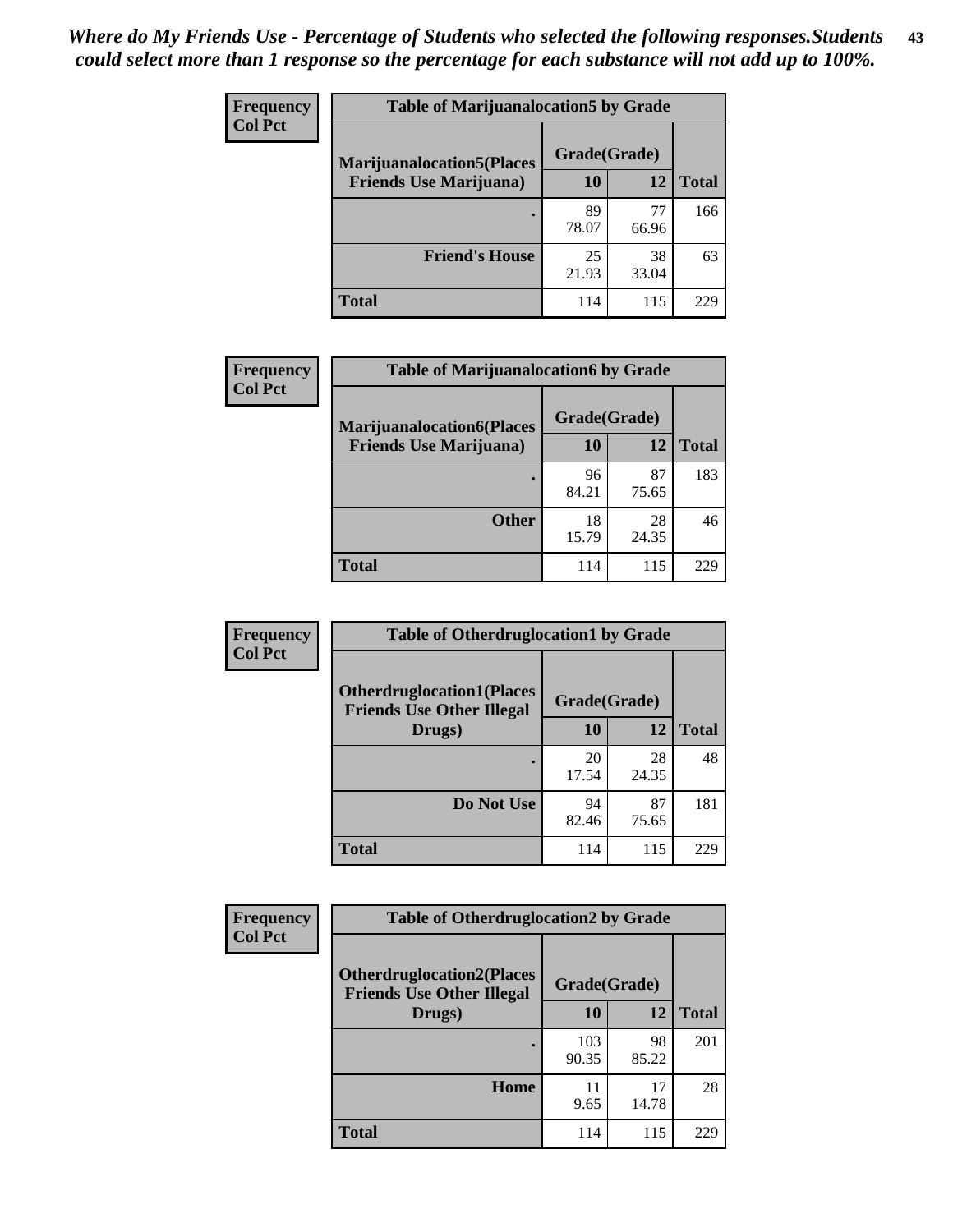| <b>Frequency</b> | <b>Table of Otherdruglocation 3 by Grade</b>                         |              |              |              |
|------------------|----------------------------------------------------------------------|--------------|--------------|--------------|
| <b>Col Pct</b>   | <b>Otherdruglocation3(Places</b><br><b>Friends Use Other Illegal</b> | Grade(Grade) |              |              |
|                  | Drugs)                                                               | 10           | 12           | <b>Total</b> |
|                  |                                                                      | 108<br>94.74 | 107<br>93.04 | 215          |
|                  | <b>School</b>                                                        | 6<br>5.26    | 8<br>6.96    | 14           |
|                  | <b>Total</b>                                                         | 114          | 115          | 22G          |

| <b>Frequency</b> | <b>Table of Otherdruglocation4 by Grade</b>                          |              |              |              |
|------------------|----------------------------------------------------------------------|--------------|--------------|--------------|
| <b>Col Pct</b>   | <b>Otherdruglocation4(Places</b><br><b>Friends Use Other Illegal</b> | Grade(Grade) |              |              |
|                  | Drugs)                                                               | 10           | 12           | <b>Total</b> |
|                  |                                                                      | 107<br>93.86 | 105<br>91.30 | 212          |
|                  | Car                                                                  | 6.14         | 10<br>8.70   | 17           |
|                  | <b>Total</b>                                                         | 114          | 115          | 229          |

| Frequency<br><b>Col Pct</b> | <b>Table of Otherdruglocation5 by Grade</b>                          |              |             |              |
|-----------------------------|----------------------------------------------------------------------|--------------|-------------|--------------|
|                             | <b>Otherdruglocation5(Places</b><br><b>Friends Use Other Illegal</b> | Grade(Grade) |             |              |
|                             | Drugs)                                                               | 10           | 12          | <b>Total</b> |
|                             |                                                                      | 102<br>89.47 | 97<br>84.35 | 199          |
|                             | <b>Friend's House</b>                                                | 12<br>10.53  | 18<br>15.65 | 30           |
|                             | <b>Total</b>                                                         | 114          | 115         | 229          |

| <b>Frequency</b> | <b>Table of Otherdruglocation6 by Grade</b>                          |              |             |              |
|------------------|----------------------------------------------------------------------|--------------|-------------|--------------|
| <b>Col Pct</b>   | <b>Otherdruglocation6(Places</b><br><b>Friends Use Other Illegal</b> | Grade(Grade) |             |              |
|                  | Drugs)                                                               | 10           | 12          | <b>Total</b> |
|                  |                                                                      | 100<br>87.72 | 96<br>83.48 | 196          |
|                  | <b>Other</b>                                                         | 14<br>12.28  | 19<br>16.52 | 33           |
|                  | <b>Total</b>                                                         | 114          | 115         | 229          |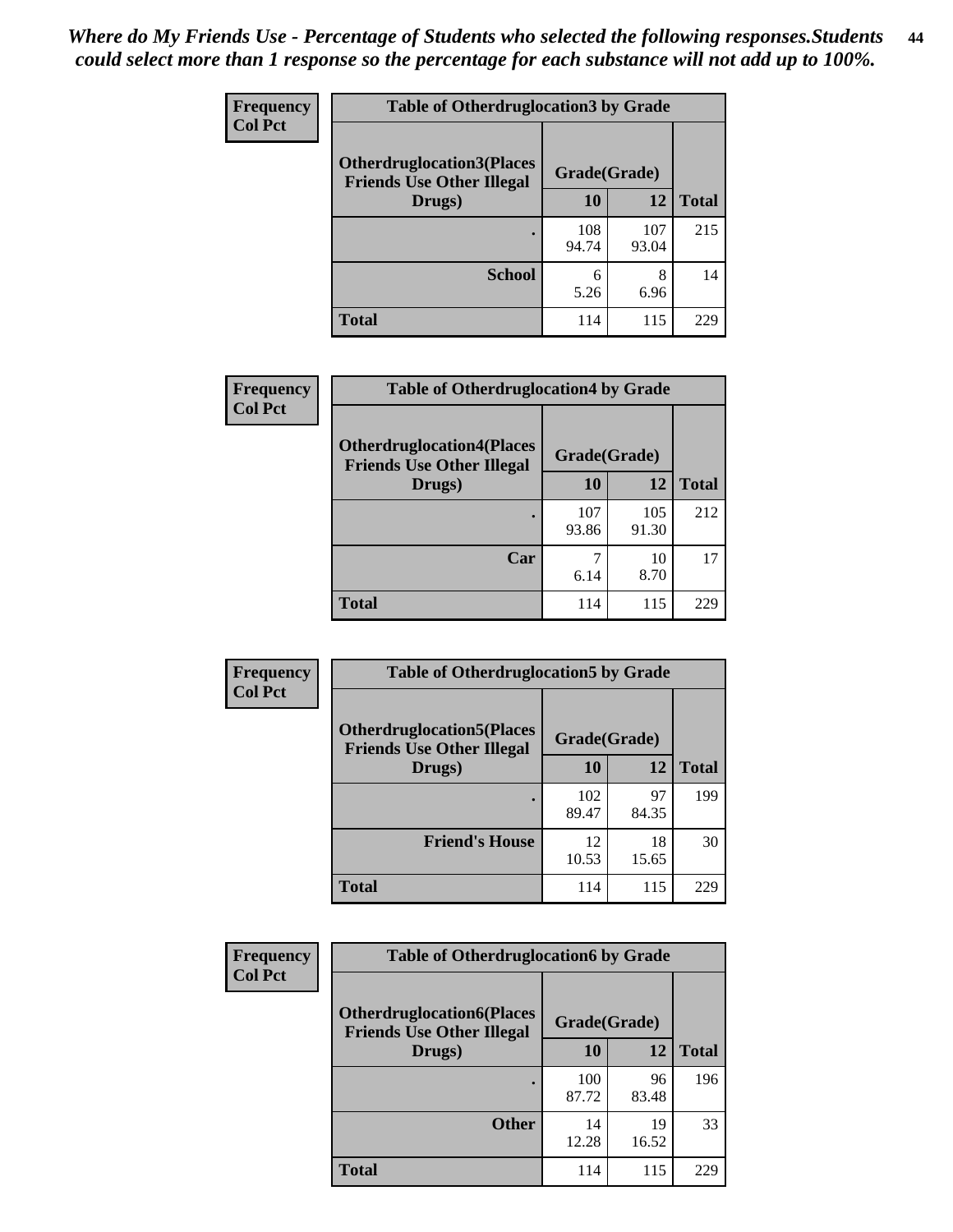| Frequency      | <b>Table of Alcoholtime1 by Grade</b>           |              |             |              |
|----------------|-------------------------------------------------|--------------|-------------|--------------|
| <b>Col Pct</b> | <b>Alcoholtime1(Times</b><br><b>Friends Use</b> | Grade(Grade) |             |              |
|                | Alcohol)                                        | 10           | 12          | <b>Total</b> |
|                |                                                 | 60<br>52.63  | 82<br>71.30 | 142          |
|                | Do Not Use                                      | 54<br>47.37  | 33<br>28.70 | 87           |
|                | <b>Total</b>                                    | 114          | 115         | 229          |

| Frequency      | <b>Table of Alcoholtime2 by Grade</b>                           |              |              |              |
|----------------|-----------------------------------------------------------------|--------------|--------------|--------------|
| <b>Col Pct</b> | <b>Alcoholtime2(Times</b><br>Grade(Grade)<br><b>Friends Use</b> |              |              |              |
|                | Alcohol)                                                        | 10           | 12           | <b>Total</b> |
|                |                                                                 | 112<br>98.25 | 110<br>95.65 | 222          |
|                | <b>On Way to School</b>                                         | 2<br>1.75    | 5<br>4.35    |              |
|                | <b>Total</b>                                                    | 114          | 115          | 229          |

| Frequency      | <b>Table of Alcoholtime3 by Grade</b> |                        |                                     |                |
|----------------|---------------------------------------|------------------------|-------------------------------------|----------------|
| <b>Col Pct</b> | Grade(Grade)                          |                        |                                     |                |
|                | <b>Friends Use</b><br>Alcohol)        | 10                     | 12                                  | <b>Total</b>   |
|                |                                       | 112<br>98.25           | 113<br>98.26                        | 225            |
|                | <b>During School</b>                  | $\overline{2}$<br>1.75 | $\mathcal{D}_{\mathcal{A}}$<br>1.74 | $\overline{4}$ |
|                | <b>Total</b>                          | 114                    | 115                                 | 229            |

| <b>Frequency</b><br><b>Col Pct</b> | <b>Table of Alcoholtime4 by Grade</b> |              |              |              |
|------------------------------------|---------------------------------------|--------------|--------------|--------------|
|                                    | <b>Alcoholtime4(Times</b>             | Grade(Grade) |              |              |
|                                    | <b>Friends Use Alcohol)</b>           | 10           | 12           | <b>Total</b> |
|                                    |                                       | 108<br>94.74 | 108<br>93.91 | 216          |
|                                    | <b>On Way Home From School</b>        | 6<br>5.26    | 6.09         | 13           |
|                                    | <b>Total</b>                          | 114          | 115          | 229          |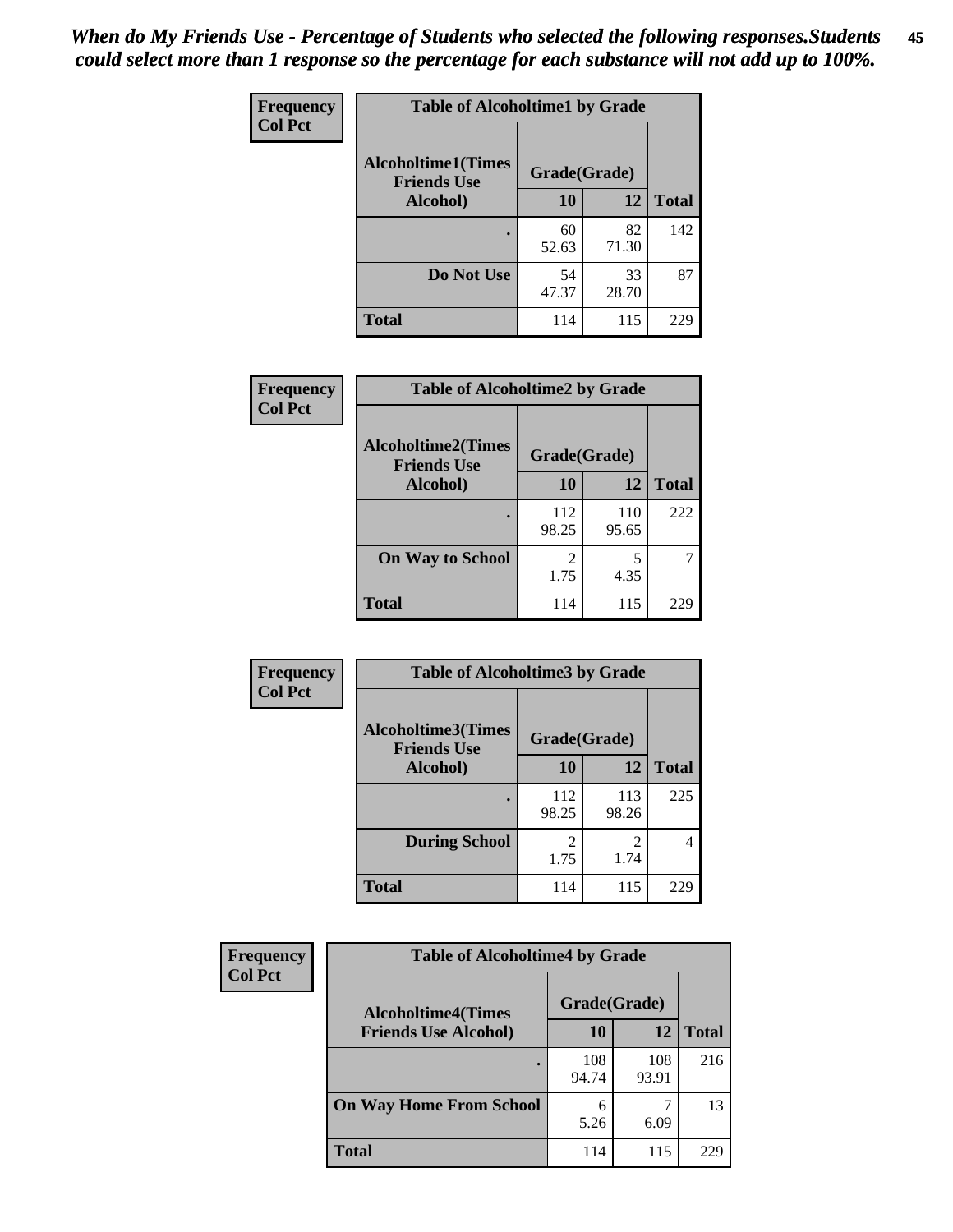*When do My Friends Use - Percentage of Students who selected the following responses.Students could select more than 1 response so the percentage for each substance will not add up to 100%.* **46**

| Frequency      | <b>Table of Alcoholtime5 by Grade</b>           |              |             |              |
|----------------|-------------------------------------------------|--------------|-------------|--------------|
| <b>Col Pct</b> | <b>Alcoholtime5(Times</b><br><b>Friends Use</b> | Grade(Grade) |             |              |
|                | Alcohol)                                        | 10           | 12          | <b>Total</b> |
|                |                                                 | 95<br>83.33  | 87<br>75.65 | 182          |
|                | Weeknights                                      | 19<br>16.67  | 28<br>24.35 | 47           |
|                | <b>Total</b>                                    | 114          | 115         | 229          |

| <b>Frequency</b> | <b>Table of Alcoholtime6 by Grade</b>           |              |             |              |
|------------------|-------------------------------------------------|--------------|-------------|--------------|
| <b>Col Pct</b>   | <b>Alcoholtime6(Times</b><br><b>Friends Use</b> | Grade(Grade) |             |              |
|                  | Alcohol)                                        | 10           | 12          | <b>Total</b> |
|                  |                                                 | 53<br>46.49  | 33<br>28.70 | 86           |
|                  | Weekends                                        | 61<br>53.51  | 82<br>71.30 | 143          |
|                  | <b>Total</b>                                    | 114          | 115         | 229          |

| <b>Frequency</b> | <b>Table of Tobaccotime1 by Grade</b>           |              |             |              |
|------------------|-------------------------------------------------|--------------|-------------|--------------|
| <b>Col Pct</b>   | <b>Tobaccotime1(Times</b><br><b>Friends Use</b> | Grade(Grade) |             |              |
|                  | <b>Tobacco</b> )                                | 10           | 12          | <b>Total</b> |
|                  | ٠                                               | 44<br>38.60  | 69<br>60.00 | 113          |
|                  | Do Not Use                                      | 70<br>61.40  | 46<br>40.00 | 116          |
|                  | <b>Total</b>                                    | 114          | 115         | 229          |

| <b>Frequency</b> | <b>Table of Tobaccotime2 by Grade</b>           |              |             |              |
|------------------|-------------------------------------------------|--------------|-------------|--------------|
| <b>Col Pct</b>   | <b>Tobaccotime2(Times</b><br><b>Friends Use</b> | Grade(Grade) |             |              |
|                  | <b>Tobacco</b> )                                | 10           | 12          | <b>Total</b> |
|                  |                                                 | 92<br>80.70  | 67<br>58.26 | 159          |
|                  | <b>On Way to School</b>                         | 22<br>19.30  | 48<br>41.74 | 70           |
|                  | <b>Total</b>                                    | 114          | 115         | 229          |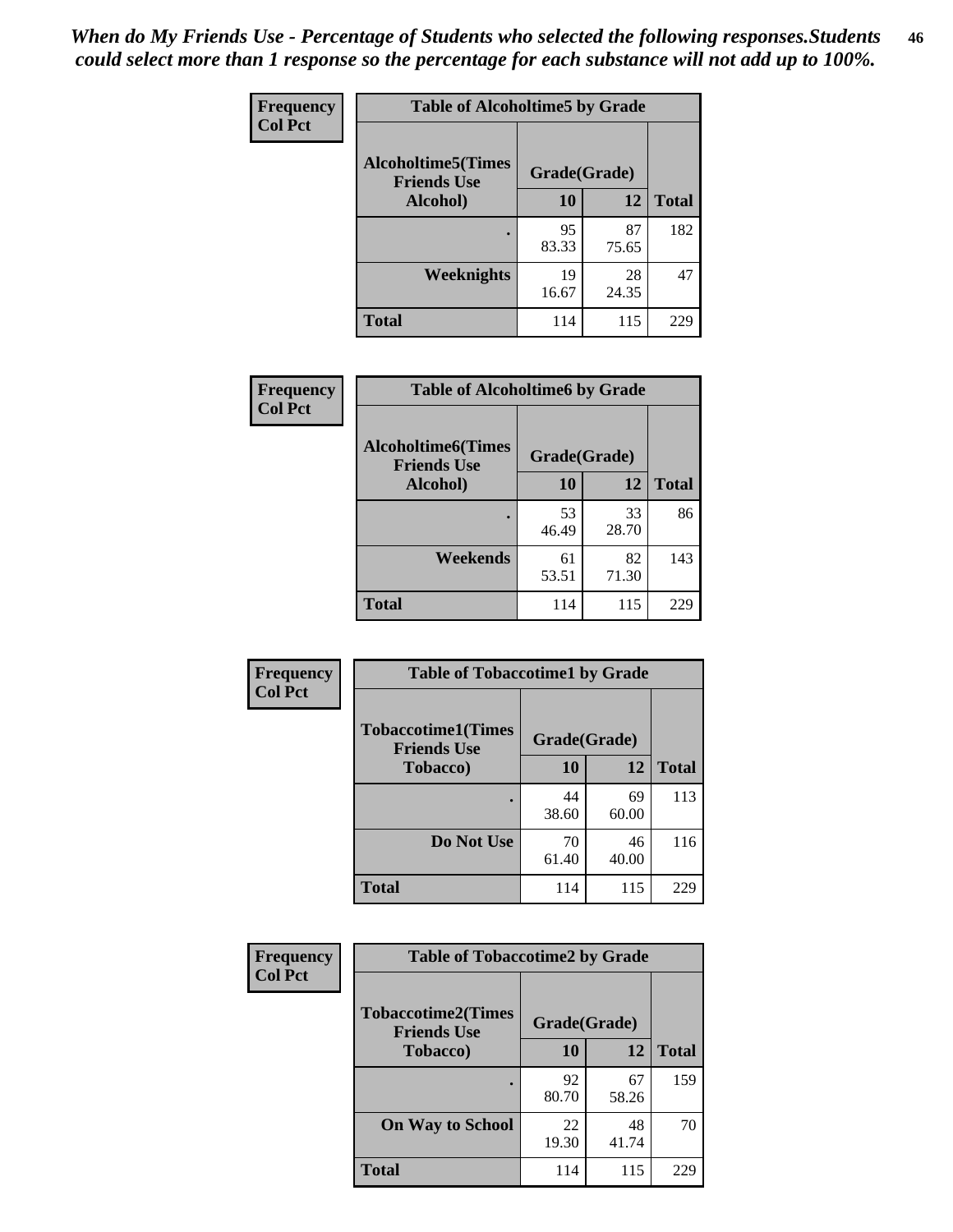*When do My Friends Use - Percentage of Students who selected the following responses.Students could select more than 1 response so the percentage for each substance will not add up to 100%.* **47**

| <b>Frequency</b> | <b>Table of Tobaccotime3 by Grade</b>           |              |             |              |  |
|------------------|-------------------------------------------------|--------------|-------------|--------------|--|
| <b>Col Pct</b>   | <b>Tobaccotime3(Times</b><br><b>Friends Use</b> | Grade(Grade) |             |              |  |
|                  | <b>Tobacco</b> )                                | 10           | 12          | <b>Total</b> |  |
|                  |                                                 | 91<br>79.82  | 86<br>74.78 | 177          |  |
|                  | <b>During School</b>                            | 23<br>20.18  | 29<br>25.22 | 52           |  |
|                  | <b>Total</b>                                    | 114          | 115         | 229          |  |

| <b>Frequency</b> | <b>Table of Tobaccotime4 by Grade</b> |              |              |              |
|------------------|---------------------------------------|--------------|--------------|--------------|
| <b>Col Pct</b>   | <b>Tobaccotime4(Times</b>             | Grade(Grade) |              |              |
|                  | <b>Friends Use Tobacco)</b>           | 10           | 12           | <b>Total</b> |
|                  |                                       | 108<br>94.74 | 108<br>93.91 | 216          |
|                  | <b>On Way Home From School</b>        | 6<br>5.26    | 6.09         | 13           |
|                  | <b>Total</b>                          | 114          | 115          | 229          |

| <b>Frequency</b> | <b>Table of Tobaccotime5 by Grade</b>            |              |             |              |
|------------------|--------------------------------------------------|--------------|-------------|--------------|
| <b>Col Pct</b>   | <b>Tobaccotime5</b> (Times<br><b>Friends Use</b> | Grade(Grade) |             |              |
|                  | <b>Tobacco</b> )                                 | 10           | 12          | <b>Total</b> |
|                  |                                                  | 83<br>72.81  | 60<br>52.17 | 143          |
|                  | Weeknights                                       | 31<br>27.19  | 55<br>47.83 | 86           |
|                  | <b>Total</b>                                     | 114          | 115         | 229          |

| Frequency<br><b>Col Pct</b> | <b>Table of Tobaccotime6 by Grade</b>           |              |             |              |
|-----------------------------|-------------------------------------------------|--------------|-------------|--------------|
|                             | <b>Tobaccotime6(Times</b><br><b>Friends Use</b> | Grade(Grade) |             |              |
|                             | <b>Tobacco</b> )                                | 10           | 12          | <b>Total</b> |
|                             | ٠                                               | 78<br>68.42  | 50<br>43.48 | 128          |
|                             | Weekends                                        | 36<br>31.58  | 65<br>56.52 | 101          |
|                             | <b>Total</b>                                    | 114          | 115         | 229          |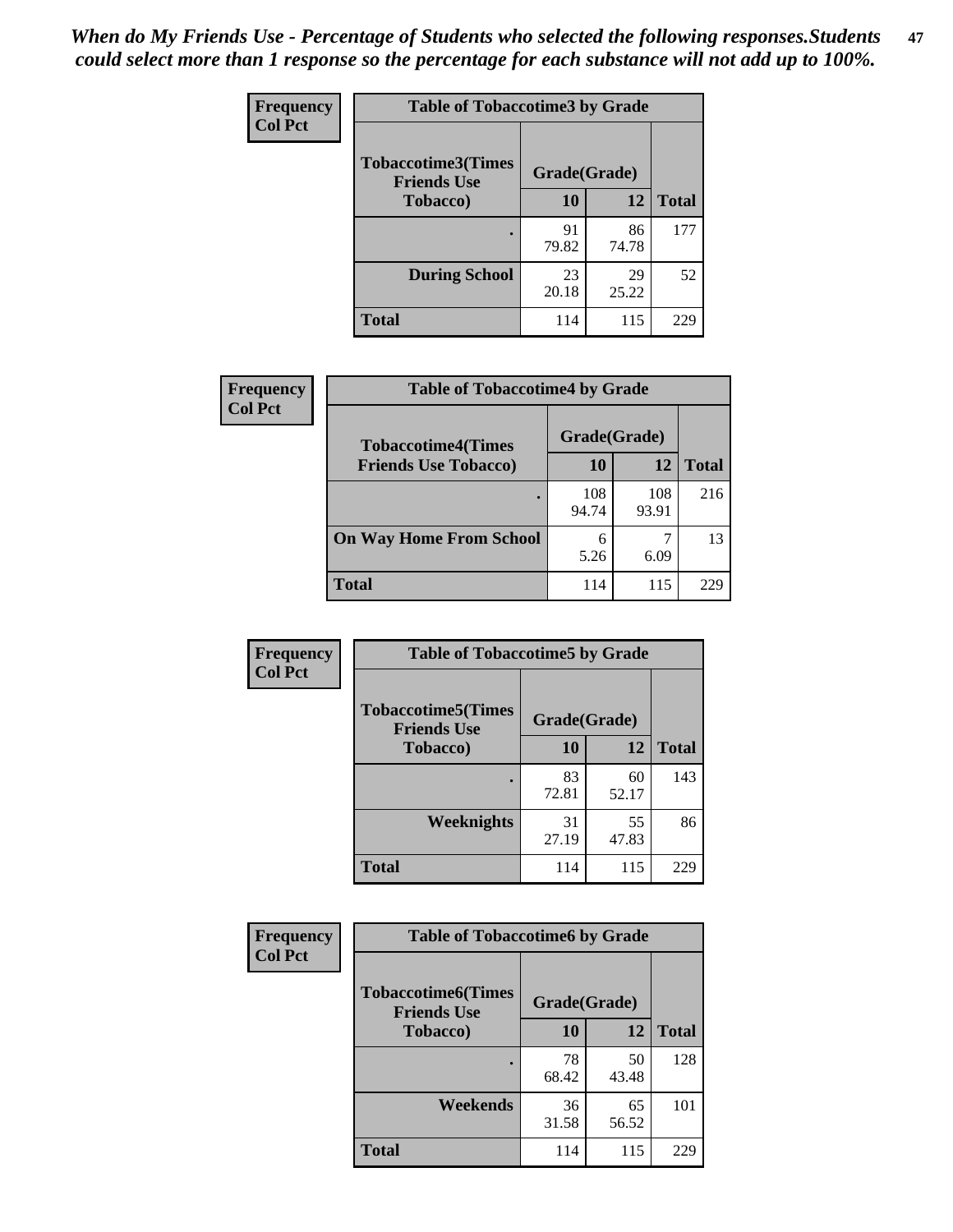| Frequency      | <b>Table of Marijuanatime1 by Grade</b>           |              |             |              |
|----------------|---------------------------------------------------|--------------|-------------|--------------|
| <b>Col Pct</b> | <b>Marijuanatime1(Times</b><br><b>Friends Use</b> | Grade(Grade) |             |              |
|                | Marijuana)                                        | 10           | 12          | <b>Total</b> |
|                |                                                   | 32<br>28.07  | 48<br>41.74 | 80           |
|                | Do Not Use                                        | 82<br>71.93  | 67<br>58.26 | 149          |
|                | <b>Total</b>                                      | 114          | 115         | 229          |

| Frequency      | <b>Table of Marijuanatime2 by Grade</b>           |              |              |              |
|----------------|---------------------------------------------------|--------------|--------------|--------------|
| <b>Col Pct</b> | <b>Marijuanatime2(Times</b><br><b>Friends Use</b> | Grade(Grade) |              |              |
|                | Marijuana)                                        | 10           | 12           | <b>Total</b> |
|                |                                                   | 106<br>92.98 | 100<br>86.96 | 206          |
|                | <b>On Way to School</b>                           | 8<br>7.02    | 15<br>13.04  | 23           |
|                | <b>Total</b>                                      | 114          | 115          | 229          |

| <b>Frequency</b><br><b>Col Pct</b> | <b>Table of Marijuanatime3 by Grade</b>            |              |              |              |  |
|------------------------------------|----------------------------------------------------|--------------|--------------|--------------|--|
|                                    | <b>Marijuanatime3</b> (Times<br><b>Friends Use</b> | Grade(Grade) |              |              |  |
|                                    | Marijuana)                                         | 10           | 12           | <b>Total</b> |  |
|                                    |                                                    | 111<br>97.37 | 108<br>93.91 | 219          |  |
|                                    | <b>During School</b>                               | 3<br>2.63    | 6.09         | 10           |  |
|                                    | <b>Total</b>                                       | 114          | 115          | 229          |  |

| <b>Frequency</b><br><b>Col Pct</b> | <b>Table of Marijuanatime4 by Grade</b> |              |              |       |
|------------------------------------|-----------------------------------------|--------------|--------------|-------|
|                                    | <b>Marijuanatime4</b> (Times            | Grade(Grade) |              |       |
|                                    | <b>Friends Use Marijuana</b> )          | 10           | 12           | Total |
|                                    |                                         | 103<br>90.35 | 101<br>87.83 | 204   |
|                                    | <b>On Way Home From School</b>          | 11<br>9.65   | 14<br>12.17  | 25    |
|                                    | <b>Total</b>                            | 114          | 115          | 229   |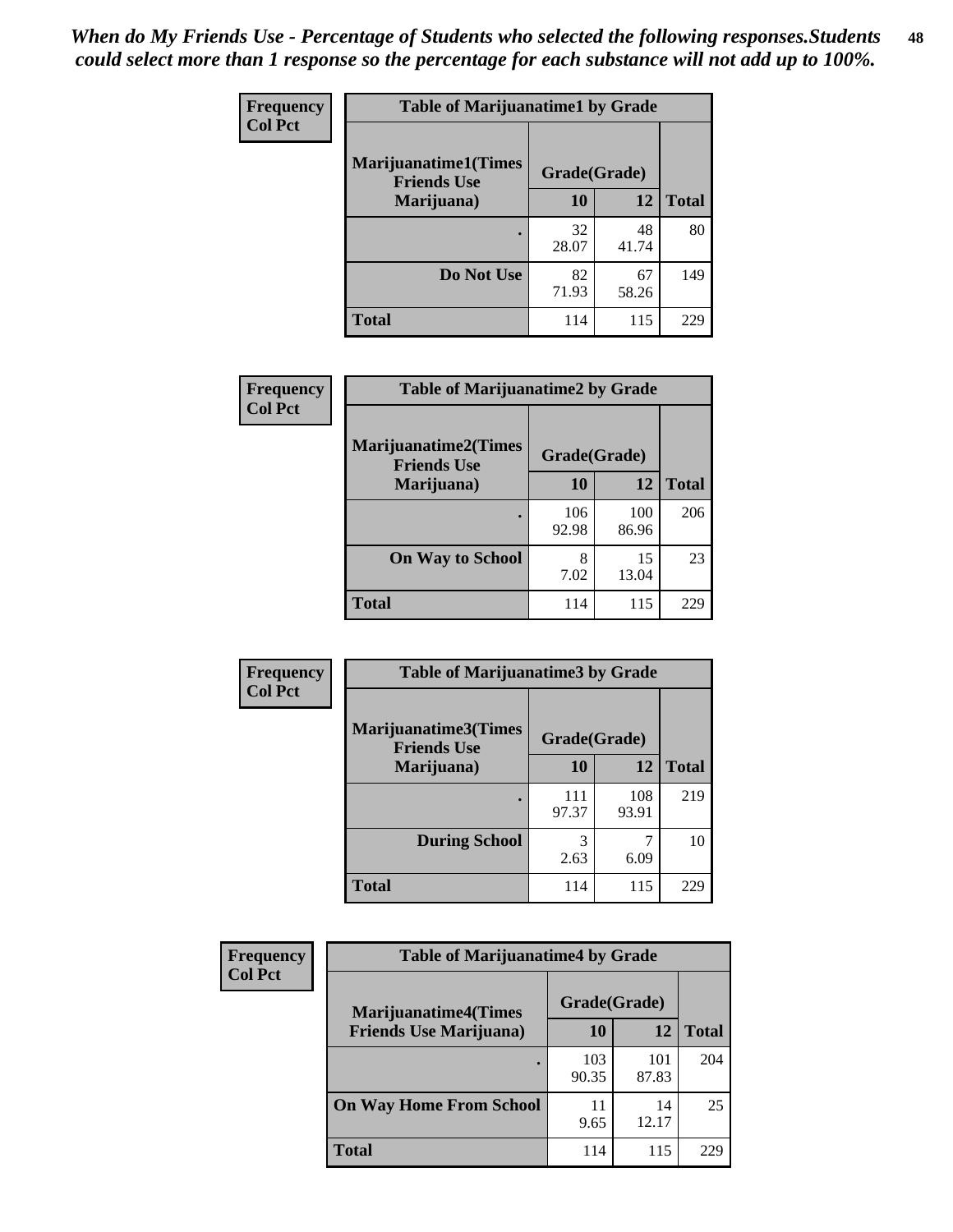| <b>Frequency</b> | <b>Table of Marijuanatime5 by Grade</b>            |              |             |              |
|------------------|----------------------------------------------------|--------------|-------------|--------------|
| <b>Col Pct</b>   | <b>Marijuanatime5</b> (Times<br><b>Friends Use</b> | Grade(Grade) |             |              |
|                  | Marijuana)                                         | 10           | 12          | <b>Total</b> |
|                  |                                                    | 95<br>83.33  | 85<br>73.91 | 180          |
|                  | Weeknights                                         | 19<br>16.67  | 30<br>26.09 | 49           |
|                  | <b>Total</b>                                       | 114          | 115         | 229          |

| Frequency      | <b>Table of Marijuanatime6 by Grade</b>    |              |             |              |
|----------------|--------------------------------------------|--------------|-------------|--------------|
| <b>Col Pct</b> | Marijuanatime6(Times<br><b>Friends Use</b> | Grade(Grade) |             |              |
|                | Marijuana)                                 | 10           | 12          | <b>Total</b> |
|                |                                            | 83<br>72.81  | 69<br>60.00 | 152          |
|                | Weekends                                   | 31<br>27.19  | 46<br>40.00 | 77           |
|                | <b>Total</b>                               | 114          | 115         | 229          |

| Frequency      | <b>Table of Otherdrugtime1 by Grade</b>                 |              |             |              |  |
|----------------|---------------------------------------------------------|--------------|-------------|--------------|--|
| <b>Col Pct</b> | <b>Otherdrugtime1(Times</b><br><b>Friends Use Other</b> | Grade(Grade) |             |              |  |
|                | <b>Illegal Drugs</b> )                                  | 10           | 12          | <b>Total</b> |  |
|                |                                                         | 17<br>14.91  | 29<br>25.22 | 46           |  |
|                | Do Not Use                                              | 97<br>85.09  | 86<br>74.78 | 183          |  |
|                | Total                                                   | 114          | 115         | 229          |  |

| <b>Frequency</b> | <b>Table of Otherdrugtime2 by Grade</b>                 |              |              |              |  |  |  |
|------------------|---------------------------------------------------------|--------------|--------------|--------------|--|--|--|
| <b>Col Pct</b>   | <b>Otherdrugtime2(Times</b><br><b>Friends Use Other</b> | Grade(Grade) |              |              |  |  |  |
|                  | <b>Illegal Drugs</b> )                                  | 10           | 12           | <b>Total</b> |  |  |  |
|                  |                                                         | 110<br>96.49 | 107<br>93.04 | 217          |  |  |  |
|                  | <b>On Way to School</b>                                 | 4<br>3.51    | 8<br>6.96    | 12           |  |  |  |
|                  | Total                                                   | 114          | 115          | 229          |  |  |  |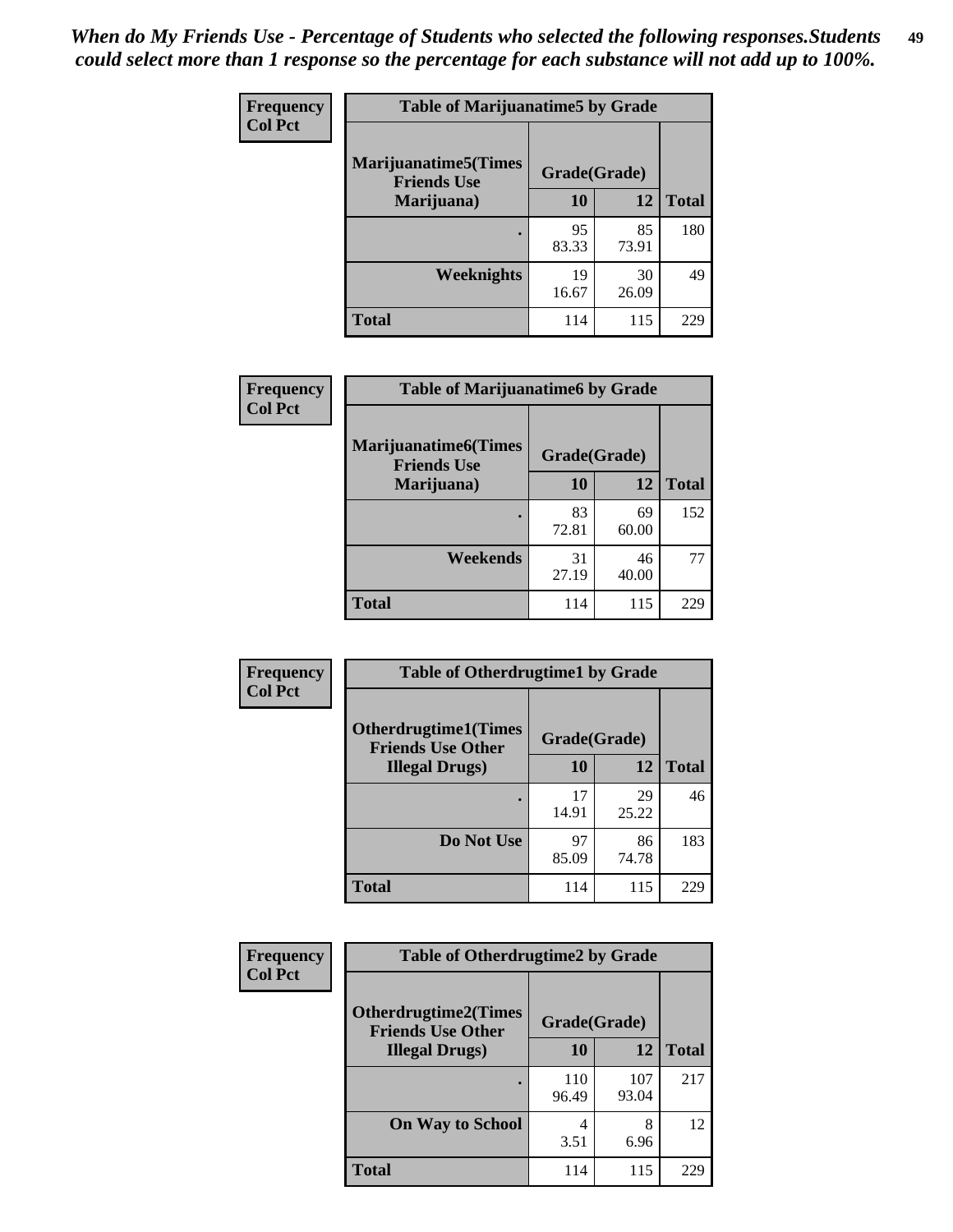| <b>Frequency</b> | <b>Table of Otherdrugtime3 by Grade</b>                          |              |              |              |  |  |
|------------------|------------------------------------------------------------------|--------------|--------------|--------------|--|--|
| <b>Col Pct</b>   | Otherdrugtime3(Times<br>Grade(Grade)<br><b>Friends Use Other</b> |              |              |              |  |  |
|                  | <b>Illegal Drugs</b> )                                           | 10           | 12           | <b>Total</b> |  |  |
|                  |                                                                  | 111<br>97.37 | 108<br>93.91 | 219          |  |  |
|                  | <b>During School</b>                                             | 3<br>2.63    | 6.09         | 10           |  |  |
|                  | Total                                                            | 114          | 115          | 229          |  |  |

| Frequency      | <b>Table of Otherdrugtime4 by Grade</b>                         |              |              |              |  |  |
|----------------|-----------------------------------------------------------------|--------------|--------------|--------------|--|--|
| <b>Col Pct</b> | <b>Otherdrugtime4(Times</b><br><b>Friends Use Other Illegal</b> | Grade(Grade) |              |              |  |  |
|                | Drugs)                                                          | 10           | 12           | <b>Total</b> |  |  |
|                | ٠                                                               | 110<br>96.49 | 106<br>92.17 | 216          |  |  |
|                | <b>On Way Home From School</b>                                  | 4<br>3.51    | 9<br>7.83    | 13           |  |  |
|                | Total                                                           | 114          | 115          | 22G          |  |  |

| <b>Frequency</b><br><b>Col Pct</b> | <b>Table of Otherdrugtime5 by Grade</b>                  |              |             |              |  |  |
|------------------------------------|----------------------------------------------------------|--------------|-------------|--------------|--|--|
|                                    | <b>Otherdrugtime5</b> (Times<br><b>Friends Use Other</b> | Grade(Grade) |             |              |  |  |
|                                    | <b>Illegal Drugs</b> )                                   | 10           | 12          | <b>Total</b> |  |  |
|                                    |                                                          | 104<br>91.23 | 97<br>84.35 | 201          |  |  |
|                                    | <b>Weeknights</b>                                        | 10<br>8.77   | 18<br>15.65 | 28           |  |  |
|                                    | Total                                                    | 114          | 115         | 229          |  |  |

| <b>Frequency</b> | <b>Table of Otherdrugtime6 by Grade</b>                 |              |             |              |  |  |
|------------------|---------------------------------------------------------|--------------|-------------|--------------|--|--|
| <b>Col Pct</b>   | <b>Otherdrugtime6(Times</b><br><b>Friends Use Other</b> | Grade(Grade) |             |              |  |  |
|                  | <b>Illegal Drugs</b> )                                  | 10           | 12          | <b>Total</b> |  |  |
|                  |                                                         | 96<br>84.21  | 89<br>77.39 | 185          |  |  |
|                  | Weekends                                                | 18<br>15.79  | 26<br>22.61 | 44           |  |  |
|                  | Total                                                   | 114          | 115         | 229          |  |  |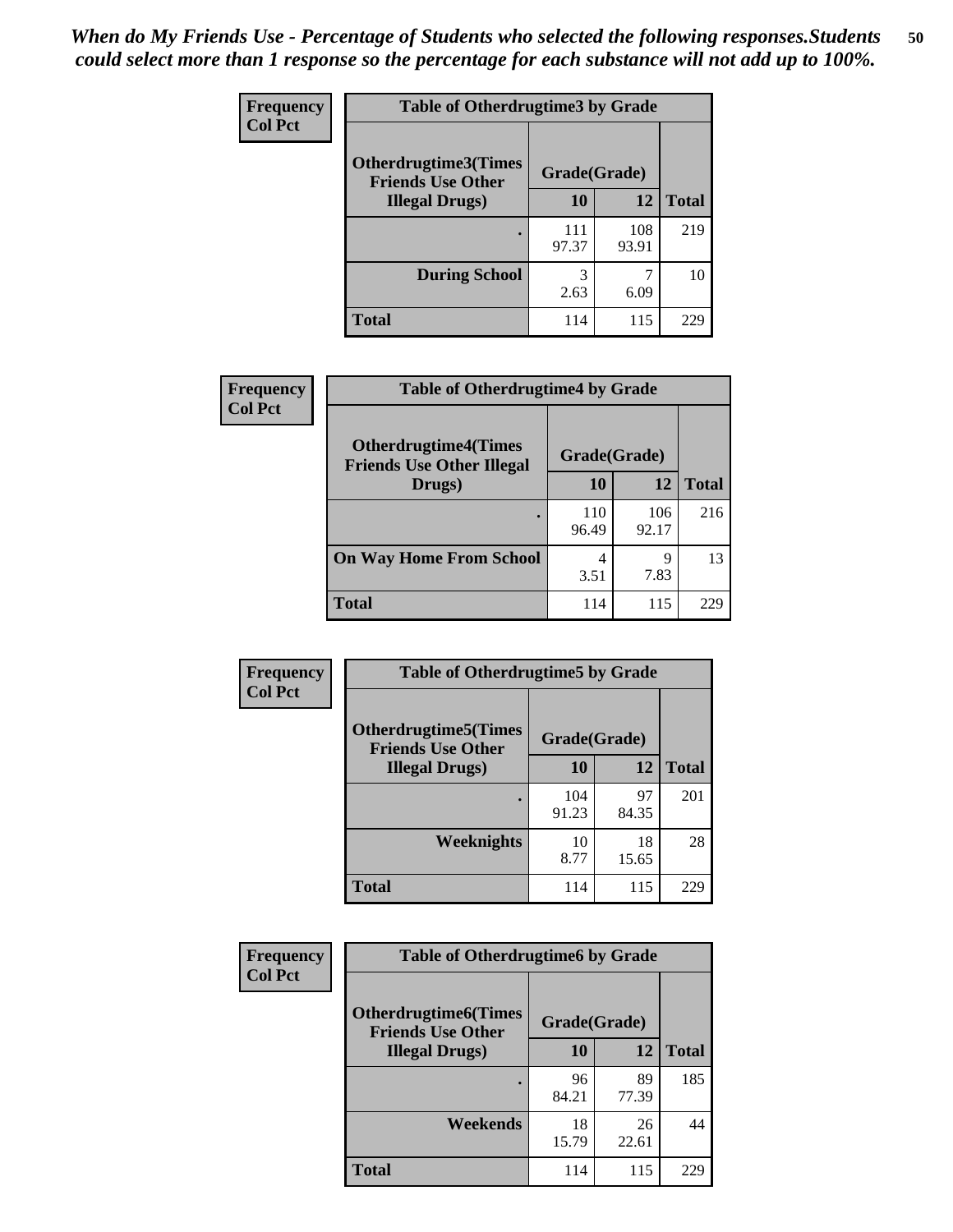| Frequency      | <b>Table of Educationalcohol by Grade</b>                                                                  |              |             |              |  |  |
|----------------|------------------------------------------------------------------------------------------------------------|--------------|-------------|--------------|--|--|
| <b>Col Pct</b> | Educationalcohol(I<br>have been taught<br>about alcohol,<br>tobacco,<br>and other drugs<br>within the last | Grade(Grade) |             |              |  |  |
|                | year at school)                                                                                            | 10           | 12          | <b>Total</b> |  |  |
|                | Yes                                                                                                        | 101<br>88.60 | 71<br>61.74 | 172          |  |  |
|                | N <sub>0</sub>                                                                                             | 13<br>11.40  | 44<br>38.26 | 57           |  |  |
|                | <b>Total</b>                                                                                               | 114          | 115         | 229          |  |  |

| Frequency      | <b>Table of Eversmoked by Grade</b> |              |             |              |  |  |  |
|----------------|-------------------------------------|--------------|-------------|--------------|--|--|--|
| <b>Col Pct</b> | Eversmoked(I<br>have smoked         | Grade(Grade) |             |              |  |  |  |
|                | a cigarette)                        | 10           | 12          | <b>Total</b> |  |  |  |
|                | Yes                                 | 44           | 49          | 93           |  |  |  |
|                |                                     | 38.60        | 42.61       |              |  |  |  |
|                | N <sub>0</sub>                      | 70<br>61.40  | 66<br>57.39 | 136          |  |  |  |
|                | <b>Total</b>                        | 114          | 115         | 229          |  |  |  |

| Frequency<br><b>Col Pct</b> | <b>Table of Drovedrinking by Grade</b>                                                         |              |              |              |  |  |
|-----------------------------|------------------------------------------------------------------------------------------------|--------------|--------------|--------------|--|--|
|                             | Drovedrinking(In<br>the past 30 days I<br>have driven a car<br>or other vehicle<br>while I was | Grade(Grade) |              |              |  |  |
|                             | drinking alcohol)                                                                              | 10           | 12           | <b>Total</b> |  |  |
|                             | <b>Yes</b>                                                                                     | 3<br>2.63    | 6<br>5.22    | 9            |  |  |
|                             |                                                                                                |              |              |              |  |  |
|                             | N <sub>0</sub>                                                                                 | 111<br>97.37 | 109<br>94.78 | 220          |  |  |
|                             | <b>Total</b>                                                                                   | 114          | 115          | 229          |  |  |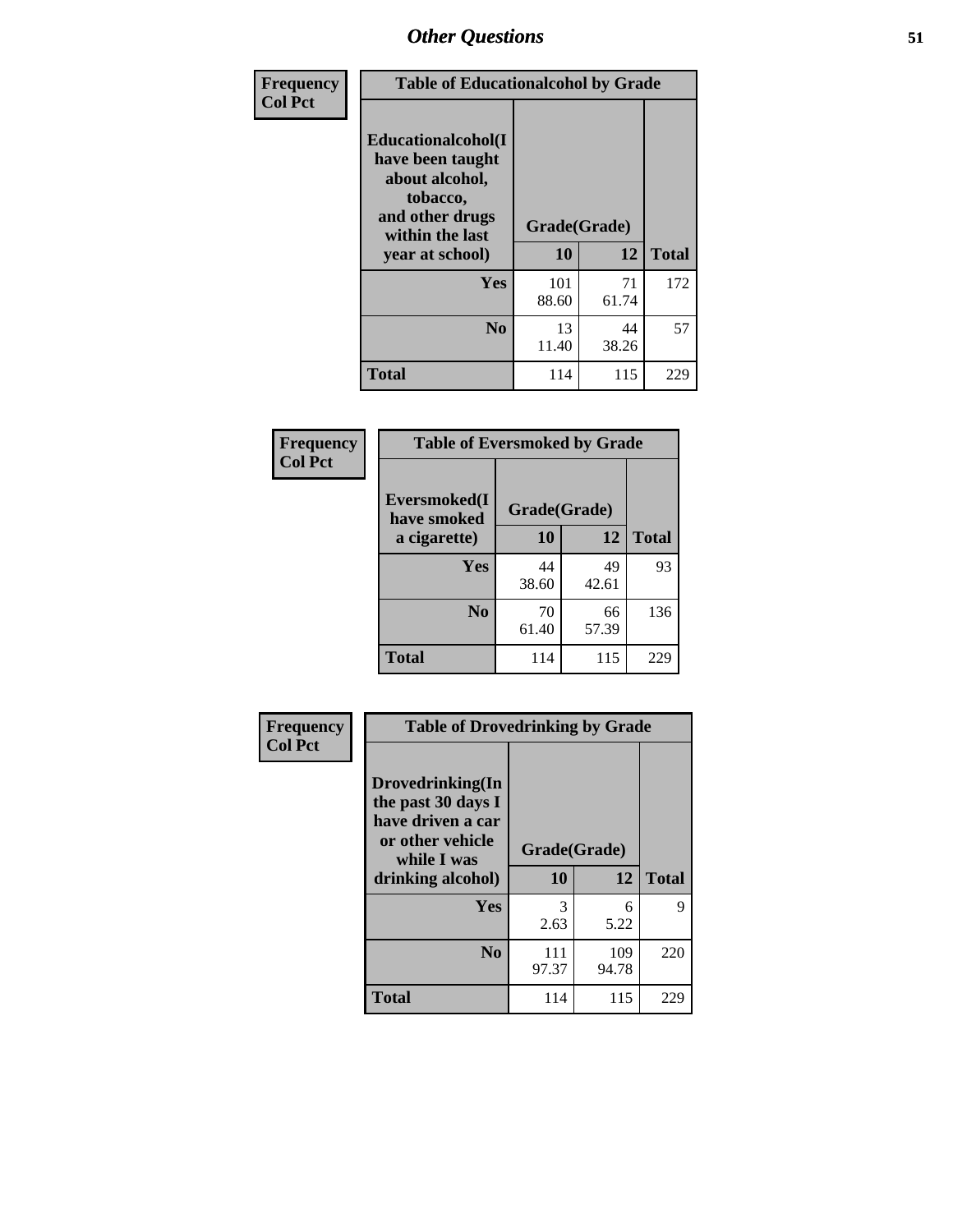| Frequency      | <b>Table of Rodedrinking by Grade</b>                                                                      |              |             |              |  |  |  |
|----------------|------------------------------------------------------------------------------------------------------------|--------------|-------------|--------------|--|--|--|
| <b>Col Pct</b> | Rodedrinking(In<br>the past 30 days<br>I have ridden in<br>a car with a<br>driver who had<br>been drinking | Grade(Grade) |             |              |  |  |  |
|                | alcohol)                                                                                                   | 10           | 12          | <b>Total</b> |  |  |  |
|                | <b>Yes</b>                                                                                                 | 11<br>9.65   | 17<br>14.78 | 28           |  |  |  |
|                | N <sub>0</sub>                                                                                             | 103<br>90.35 | 98<br>85.22 | 201          |  |  |  |
|                | <b>Total</b>                                                                                               | 114          | 115         | 229          |  |  |  |

#### **Frequency Col Pct**

| <b>Table of Drugsschool by Grade</b>                                                                                      |              |              |              |  |  |  |  |
|---------------------------------------------------------------------------------------------------------------------------|--------------|--------------|--------------|--|--|--|--|
| <b>Drugsschool</b> (During<br>the past 12 months,<br>I have been offered,<br>sold,<br>or given illegal<br>drugs on school | Grade(Grade) |              |              |  |  |  |  |
| property)                                                                                                                 | 10           | 12           | <b>Total</b> |  |  |  |  |
| Yes                                                                                                                       | 17<br>14.91  | 13<br>11.30  | 30           |  |  |  |  |
|                                                                                                                           |              |              |              |  |  |  |  |
| N <sub>0</sub>                                                                                                            | 97<br>85.09  | 102<br>88.70 | 199          |  |  |  |  |

| <b>Table of Helpbullied by Grade</b>                 |                |             |                    |  |  |  |  |
|------------------------------------------------------|----------------|-------------|--------------------|--|--|--|--|
| $Helpb$ ullied $(I$<br>would help<br>someone who was |                |             |                    |  |  |  |  |
|                                                      |                |             | <b>Total</b>       |  |  |  |  |
| <b>Strongly Agree</b>                                | 72<br>63.16    | 64<br>55.65 | 136                |  |  |  |  |
| <b>Somewhat Agree</b>                                | 27<br>23.68    | 48<br>41.74 | 75                 |  |  |  |  |
| <b>Somewhat Disagree</b>                             | 6<br>5.26      | 0<br>0.00   | 6                  |  |  |  |  |
| <b>Strongly Disagree</b>                             | 9<br>7.89      | 3<br>2.61   | 12                 |  |  |  |  |
| <b>Total</b>                                         | 114            | 115         | 229                |  |  |  |  |
|                                                      | being bullied) | <b>10</b>   | Grade(Grade)<br>12 |  |  |  |  |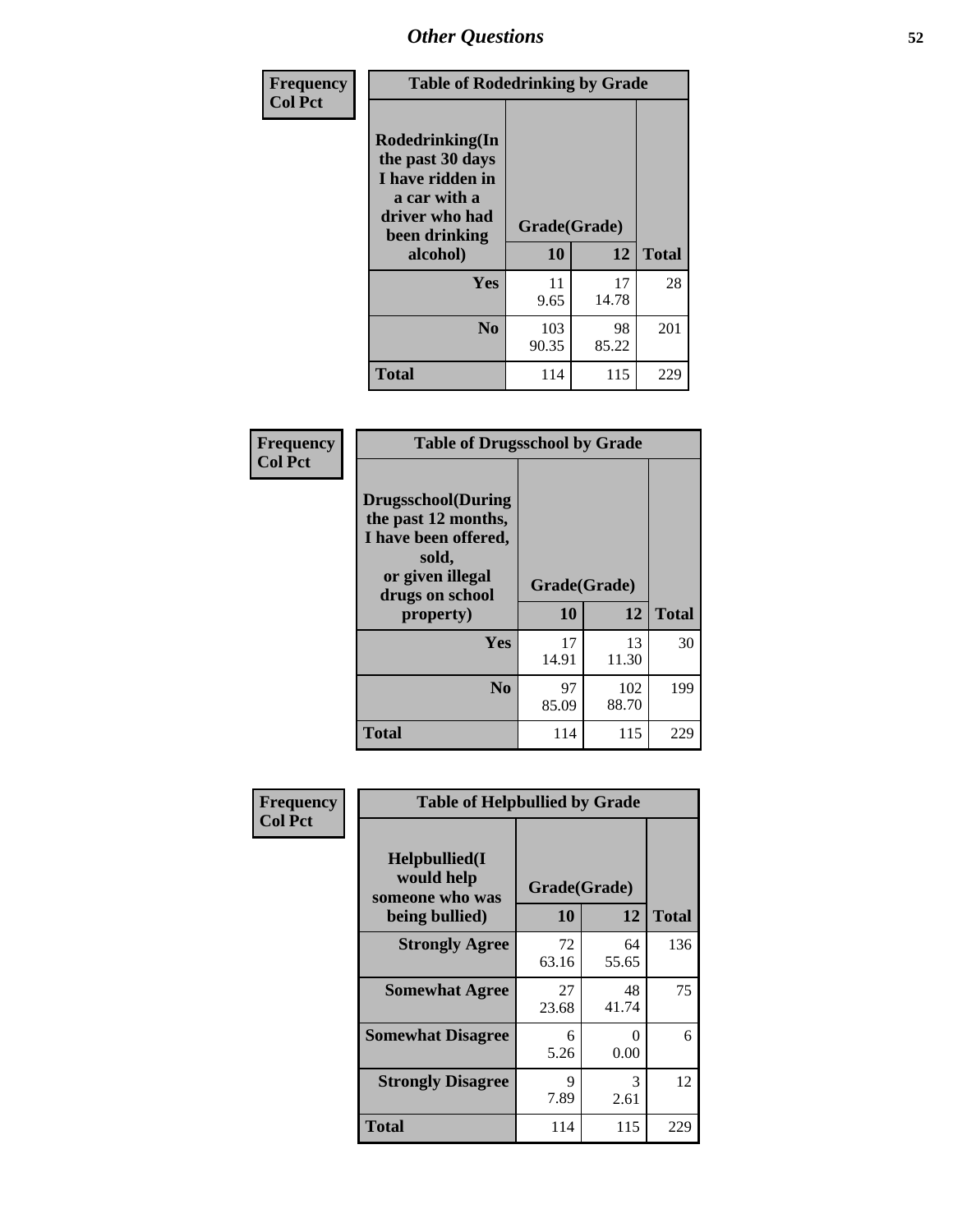| Frequency      | <b>Table of Grade by Bingedrinking</b> |                                                                                                         |                |              |                              |                        |                               |                        |              |
|----------------|----------------------------------------|---------------------------------------------------------------------------------------------------------|----------------|--------------|------------------------------|------------------------|-------------------------------|------------------------|--------------|
| <b>Row Pct</b> |                                        | Bingedrinking(I have drunk five or more<br>drinks of alcohol at one sitting during the<br>last 30 days) |                |              |                              |                        |                               |                        |              |
|                | Grade(Grade)                           | $\bf{0}$<br><b>Days</b>                                                                                 | $1$ or<br>days | 3 to<br>days | 6 <sup>to</sup><br>9<br>days | 10<br>to<br>19<br>days | <b>20</b><br>to<br>29<br>days | All<br>30<br>days      | <b>Total</b> |
|                | <b>10</b>                              | 100<br>87.72                                                                                            | 3<br>2.63      | 3<br>2.63    | $\overline{2}$<br>1.75       | 5<br>4.39              | 0.88                          | $\Omega$<br>0.00       | 114          |
|                | 12                                     | 99<br>86.09                                                                                             | 5<br>4.35      | 2<br>1.74    | 0.87                         | 4<br>3.48              | $\overline{2}$<br>1.74        | $\overline{2}$<br>1.74 | 115          |
|                | <b>Total</b>                           | 199                                                                                                     | 8              | 5            | 3                            | 9                      | 3                             | $\overline{2}$         | 229          |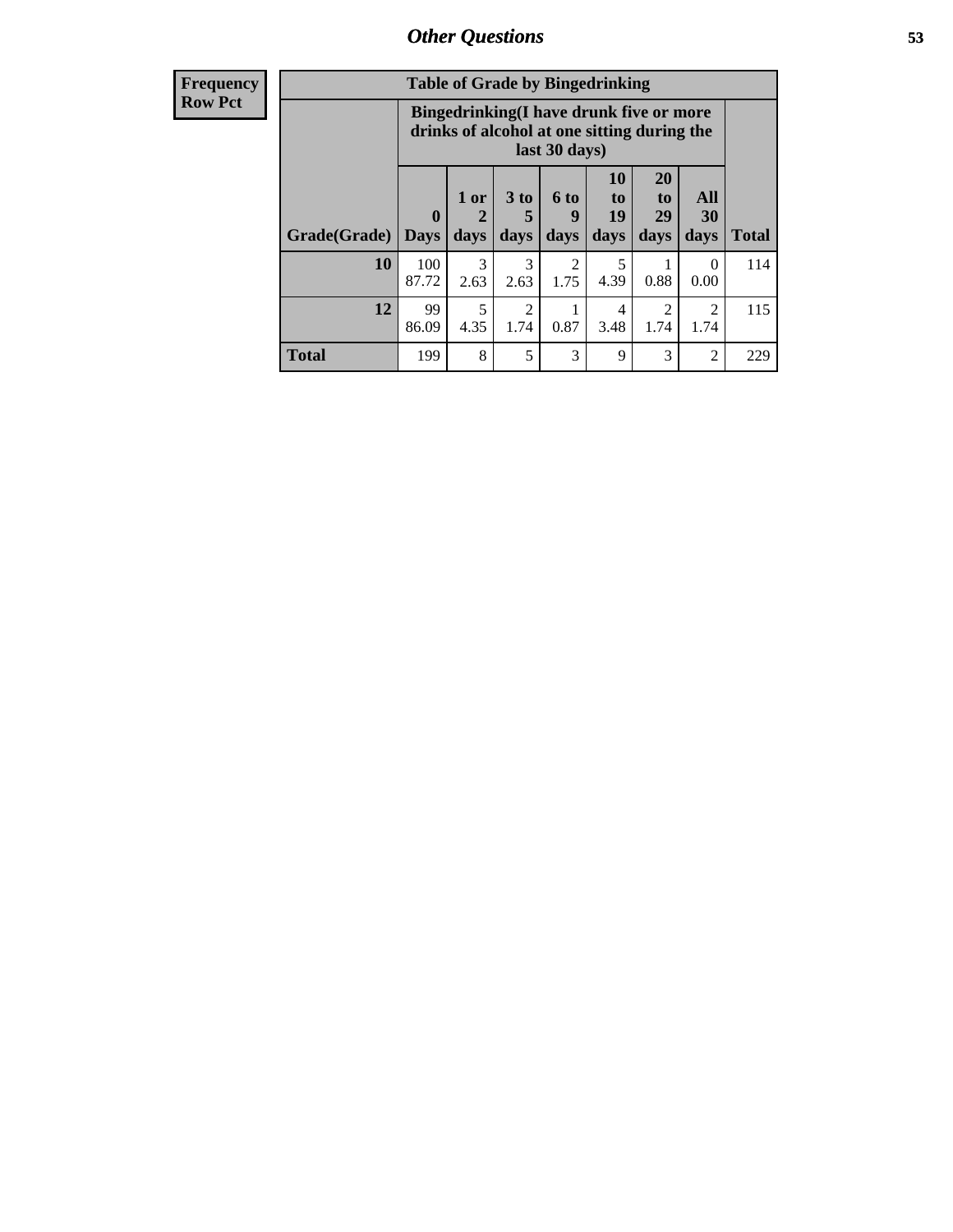#### *Nutrition* **54**

| <b>Frequency</b><br>Row Pct |  |
|-----------------------------|--|
|                             |  |

| <b>Table of Grade by Dairy</b> |                          |                                                                 |                             |                                    |              |  |
|--------------------------------|--------------------------|-----------------------------------------------------------------|-----------------------------|------------------------------------|--------------|--|
|                                |                          | Dairy (I eat at least 3 servings of dairy<br>products each day) |                             |                                    |              |  |
| Grade(Grade)                   | <b>Strongly</b><br>Agree | Somewhat<br>Agree                                               | <b>Somewhat</b><br>Disagree | <b>Strongly</b><br><b>Disagree</b> | <b>Total</b> |  |
| 10                             | 49<br>42.98              | 35<br>30.70                                                     | 19<br>16.67                 | 11<br>9.65                         | 114          |  |
| 12                             | 32<br>27.83              | 44<br>38.26                                                     | 23<br>20.00                 | 16<br>13.91                        | 115          |  |
| <b>Total</b>                   | 81                       | 79                                                              | 42                          | 27                                 | 229          |  |

| <b>Frequency</b> |
|------------------|
| <b>Row Pct</b>   |

| <b>Table of Grade by Fruitveg</b> |                          |                                                                          |                             |                                    |              |
|-----------------------------------|--------------------------|--------------------------------------------------------------------------|-----------------------------|------------------------------------|--------------|
|                                   |                          | Fruitveg(I eat at least 5 servings of fruits<br>and vegetables each day) |                             |                                    |              |
| Grade(Grade)                      | <b>Strongly</b><br>Agree | Somewhat  <br>Agree                                                      | <b>Somewhat</b><br>Disagree | <b>Strongly</b><br><b>Disagree</b> | <b>Total</b> |
| 10                                | 15<br>13.16              | 49<br>42.98                                                              | 28<br>24.56                 | 22<br>19.30                        | 114          |
| 12                                | 13<br>11.30              | 39<br>33.91                                                              | 36<br>31.30                 | 27<br>23.48                        | 115          |
| <b>Total</b>                      | 28                       | 88                                                                       | 64                          | 49                                 | 229          |

| <b>Frequency</b> | <b>Table of Grade by Cafeteriahealthy</b> |                          |             |                                                                       |                                    |              |
|------------------|-------------------------------------------|--------------------------|-------------|-----------------------------------------------------------------------|------------------------------------|--------------|
| <b>Row Pct</b>   |                                           |                          |             | Cafeteriahealthy (School meals in my<br>school cafeteria are healthy) |                                    |              |
|                  | Grade(Grade)                              | <b>Strongly</b><br>Agree | Agree       | Somewhat   Somewhat  <br><b>Disagree</b>                              | <b>Strongly</b><br><b>Disagree</b> | <b>Total</b> |
|                  | 10                                        | 19<br>16.67              | 55<br>48.25 | 22<br>19.30                                                           | 18<br>15.79                        | 114          |
|                  | 12                                        | 14<br>12.17              | 60<br>52.17 | 17<br>14.78                                                           | 24<br>20.87                        | 115          |
|                  | <b>Total</b>                              | 33                       | 115         | 39                                                                    | 42                                 | 229          |

| Frequency      |
|----------------|
| <b>Row Pct</b> |

| <b>Table of Grade by Cafeterianutrition</b> |                                                                                           |                     |                      |                                    |              |
|---------------------------------------------|-------------------------------------------------------------------------------------------|---------------------|----------------------|------------------------------------|--------------|
|                                             | <b>Cafeterianutrition</b> (Facts about nutrition<br>are available in my school cafeteria) |                     |                      |                                    |              |
| Grade(Grade)                                | <b>Strongly</b><br>Agree                                                                  | Somewhat  <br>Agree | Somewhat<br>Disagree | <b>Strongly</b><br><b>Disagree</b> | <b>Total</b> |
| 10                                          | 37<br>32.46                                                                               | 51<br>44.74         | 14<br>12.28          | 12<br>10.53                        | 114          |
| 12                                          | 34<br>29.57                                                                               | 48<br>41.74         | 15<br>13.04          | 18<br>15.65                        | 115          |
| <b>Total</b>                                | 71                                                                                        | 99                  | 29                   | 30                                 | 22G          |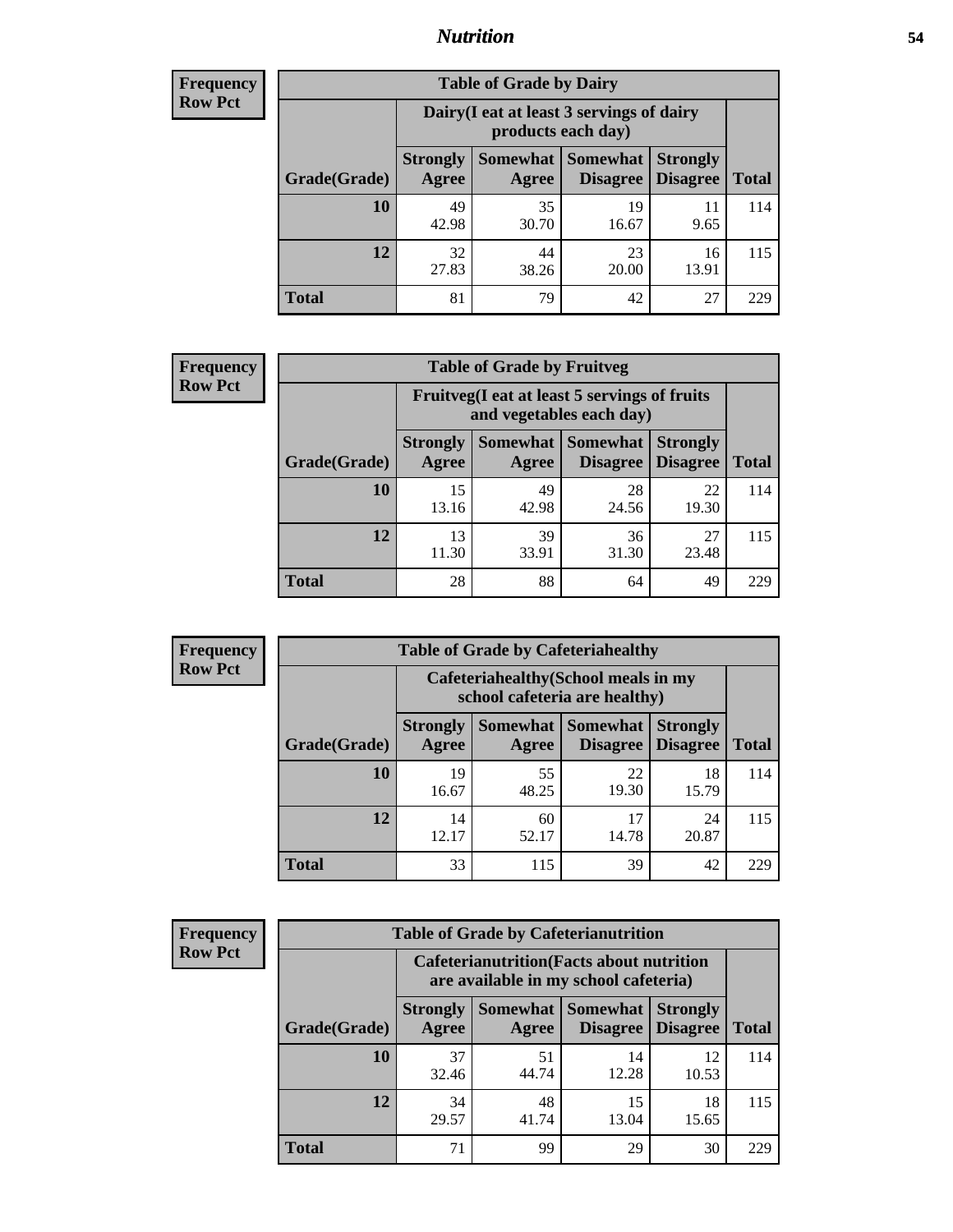### *Nutrition* **55**

| Frequency      |
|----------------|
| <b>Row Pct</b> |

| <b>Table of Grade by Schoollunch</b> |                          |                                                                 |                             |                                    |              |  |
|--------------------------------------|--------------------------|-----------------------------------------------------------------|-----------------------------|------------------------------------|--------------|--|
|                                      |                          | Schoollunch(I eat school lunch three or<br>more times per week) |                             |                                    |              |  |
| Grade(Grade)                         | <b>Strongly</b><br>Agree | Somewhat  <br>Agree                                             | <b>Somewhat</b><br>Disagree | <b>Strongly</b><br><b>Disagree</b> | <b>Total</b> |  |
| 10                                   | 70<br>61.40              | 25<br>21.93                                                     | 6<br>5.26                   | 13<br>11.40                        | 114          |  |
| 12                                   | 68<br>59.13              | 15<br>13.04                                                     | 6<br>5.22                   | 26<br>22.61                        | 115          |  |
| <b>Total</b>                         | 138                      | 40                                                              | 12                          | 39                                 | 229          |  |

| <b>Frequency</b> |  |
|------------------|--|
| <b>Row Pct</b>   |  |

| <b>Table of Grade by Foodchoices</b> |                          |                                                                     |                     |                                        |              |  |
|--------------------------------------|--------------------------|---------------------------------------------------------------------|---------------------|----------------------------------------|--------------|--|
|                                      |                          | Foodchoices (I make healthy food choices in<br>my school cafeteria) |                     |                                        |              |  |
| Grade(Grade)                         | <b>Strongly</b><br>Agree | Agree                                                               | Somewhat   Somewhat | <b>Strongly</b><br>Disagree   Disagree | <b>Total</b> |  |
| 10                                   | 33<br>28.95              | 51<br>44.74                                                         | 12<br>10.53         | 18<br>15.79                            | 114          |  |
| 12                                   | 19<br>16.52              | 59<br>51.30                                                         | 18<br>15.65         | 19<br>16.52                            | 115          |  |
| <b>Total</b>                         | 52                       | 110                                                                 | 30                  | 37                                     | 229          |  |

|  | Frequency<br><b>Row Pct</b> |  |
|--|-----------------------------|--|
|--|-----------------------------|--|

| <b>Table of Grade by Wholewheat</b> |                          |                                                                                                             |                                   |                                    |              |  |
|-------------------------------------|--------------------------|-------------------------------------------------------------------------------------------------------------|-----------------------------------|------------------------------------|--------------|--|
|                                     |                          | Wholewheat (There are whole wheat and<br>multigrain breads and cereals available in<br>my school cafeteria) |                                   |                                    |              |  |
| Grade(Grade)                        | <b>Strongly</b><br>Agree | Agree                                                                                                       | Somewhat   Somewhat  <br>Disagree | <b>Strongly</b><br><b>Disagree</b> | <b>Total</b> |  |
| 10                                  | 53<br>46.49              | 46<br>40.35                                                                                                 | 8<br>7.02                         | 6.14                               | 114          |  |
| 12                                  | 32<br>27.83              | 50<br>43.48                                                                                                 | 13<br>11.30                       | 20<br>17.39                        | 115          |  |
| Total                               | 85                       | 96                                                                                                          | 21                                | 27                                 | つつく          |  |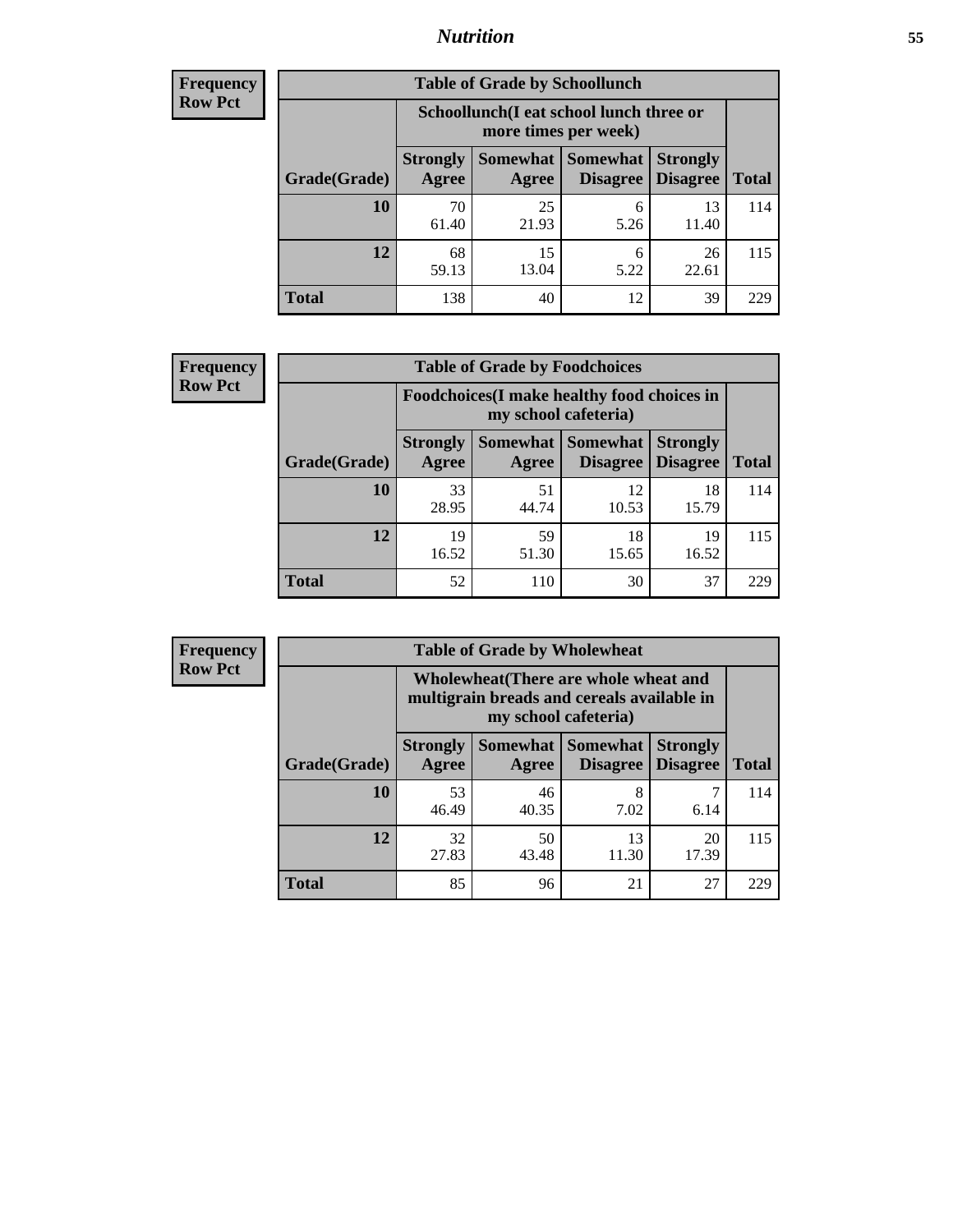### *Nutrition* **56**

**Frequency Row Pct**

| <b>Table of Grade by Healthyvending</b> |                                                                                                                                               |                          |                                    |                                    |              |  |  |
|-----------------------------------------|-----------------------------------------------------------------------------------------------------------------------------------------------|--------------------------|------------------------------------|------------------------------------|--------------|--|--|
|                                         | Healthyvending (If only healthy snacks and<br>beverages were available in the vending<br>machines during the school day,<br>I would buy them) |                          |                                    |                                    |              |  |  |
| Grade(Grade)                            | <b>Strongly</b><br>Agree                                                                                                                      | <b>Somewhat</b><br>Agree | <b>Somewhat</b><br><b>Disagree</b> | <b>Strongly</b><br><b>Disagree</b> | <b>Total</b> |  |  |
| 10                                      | 29<br>25.44                                                                                                                                   | 33<br>28.95              | 18<br>15.79                        | 34<br>29.82                        | 114          |  |  |
| 12                                      | 26<br>22.61                                                                                                                                   | 35<br>30.43              | 17<br>14.78                        | 37<br>32.17                        | 115          |  |  |
| Total                                   | 55                                                                                                                                            | 68                       | 35                                 | 71                                 | 229          |  |  |

**Frequency Row Pct**

| <b>Table of Grade by Schoolbreakfast</b> |                                                                                                                                        |             |            |             |              |  |  |
|------------------------------------------|----------------------------------------------------------------------------------------------------------------------------------------|-------------|------------|-------------|--------------|--|--|
|                                          | Schoolbreakfast(If breakfast were<br>available at school,<br>but outside the cafeteria,<br>I would eat breakfast at school more often) |             |            |             |              |  |  |
| Grade(Grade)                             | Somewhat   Somewhat<br><b>Strongly</b><br><b>Strongly</b><br><b>Disagree</b><br>Agree<br>Disagree<br>Agree                             |             |            |             | <b>Total</b> |  |  |
| 10                                       | 54<br>47.37                                                                                                                            | 34<br>29.82 | 11<br>9.65 | 15<br>13.16 | 114          |  |  |
| 12                                       | 53<br>46.09                                                                                                                            | 41<br>35.65 | 7<br>6.09  | 14<br>12.17 | 115          |  |  |
| <b>Total</b>                             | 107                                                                                                                                    | 75          | 18         | 29          | 229          |  |  |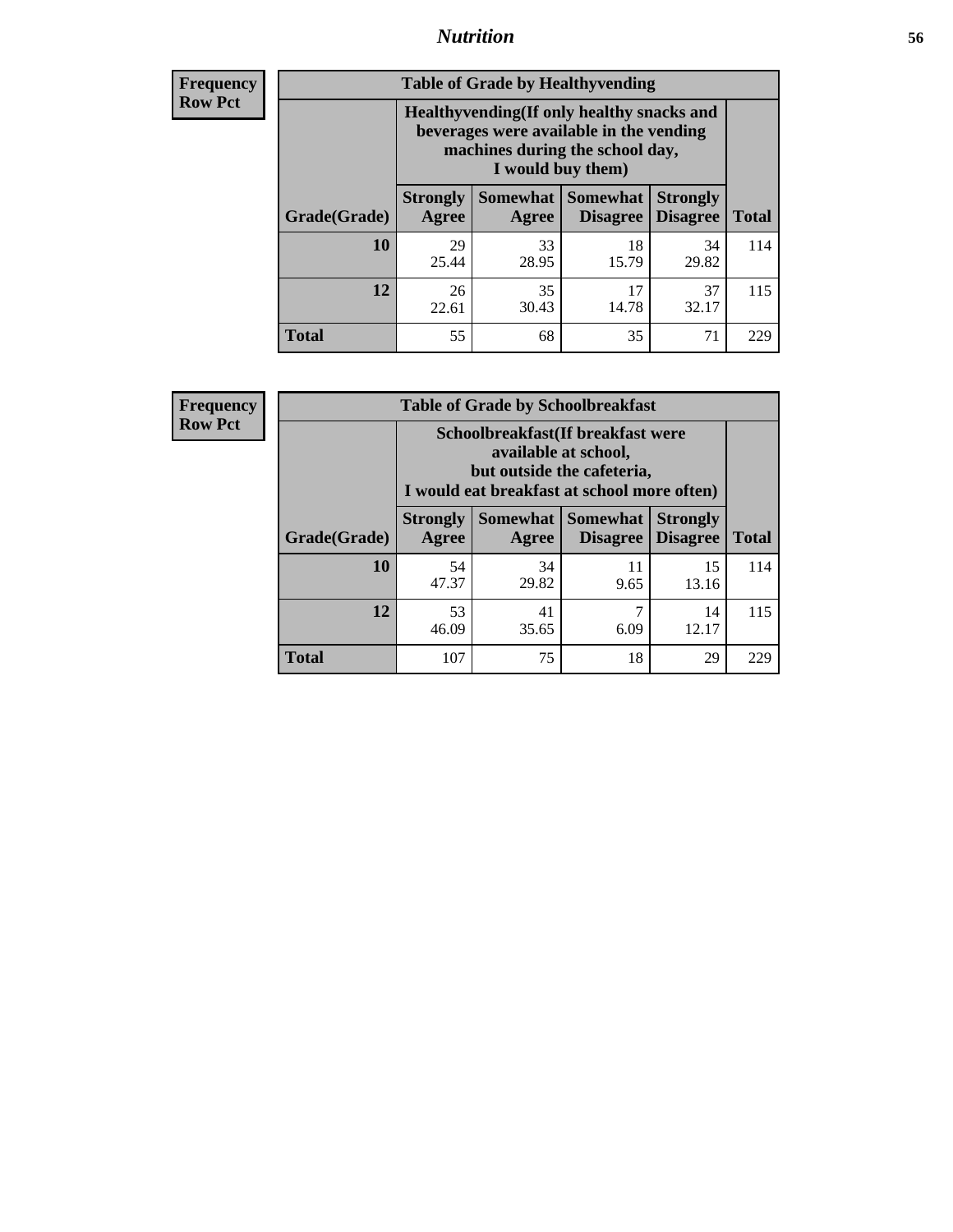| Frequency<br><b>Col Pct</b> | <b>Table of Educationaids by Grade</b>                                                                    |                    |             |              |
|-----------------------------|-----------------------------------------------------------------------------------------------------------|--------------------|-------------|--------------|
|                             | <b>Educationaids</b> (I<br>have been<br>taught about<br><b>HIV/AIDS</b> at<br>school in the<br>past year) | Grade(Grade)<br>10 | 12          | <b>Total</b> |
|                             | Yes                                                                                                       | 103<br>90.35       | 72<br>62.61 | 175          |
|                             | N <sub>0</sub>                                                                                            | 11<br>9.65         | 43<br>37.39 | 54           |
|                             | <b>Total</b>                                                                                              | 114                | 115         | 229          |

| <b>Frequency</b> | <b>Table of Educationcharacter by Grade</b>                                                             |              |             |              |
|------------------|---------------------------------------------------------------------------------------------------------|--------------|-------------|--------------|
| <b>Col Pct</b>   | Educationcharacter(I<br>have been taught<br>about character<br>education in the past<br>year at school) | Grade(Grade) |             |              |
|                  |                                                                                                         | 10           | 12          | <b>Total</b> |
|                  | Yes                                                                                                     | 100<br>87.72 | 88<br>76.52 | 188          |
|                  | N <sub>0</sub>                                                                                          | 14<br>12.28  | 27<br>23.48 | 41           |
|                  | <b>Total</b>                                                                                            | 114          | 115         | 229          |

| Frequency      | <b>Table of Gradcoach1 by Grade</b>              |              |             |              |
|----------------|--------------------------------------------------|--------------|-------------|--------------|
| <b>Col Pct</b> | Gradcoach1(I<br>know who my<br><b>Graduation</b> | Grade(Grade) |             |              |
|                | Coach is)                                        | 10           | 12          | <b>Total</b> |
|                | Yes                                              | 18<br>15.79  | 50<br>43.48 | 68           |
|                | N <sub>0</sub>                                   | 96<br>84.21  | 65<br>56.52 | 161          |
|                | <b>Total</b>                                     | 114          | 115         | 229          |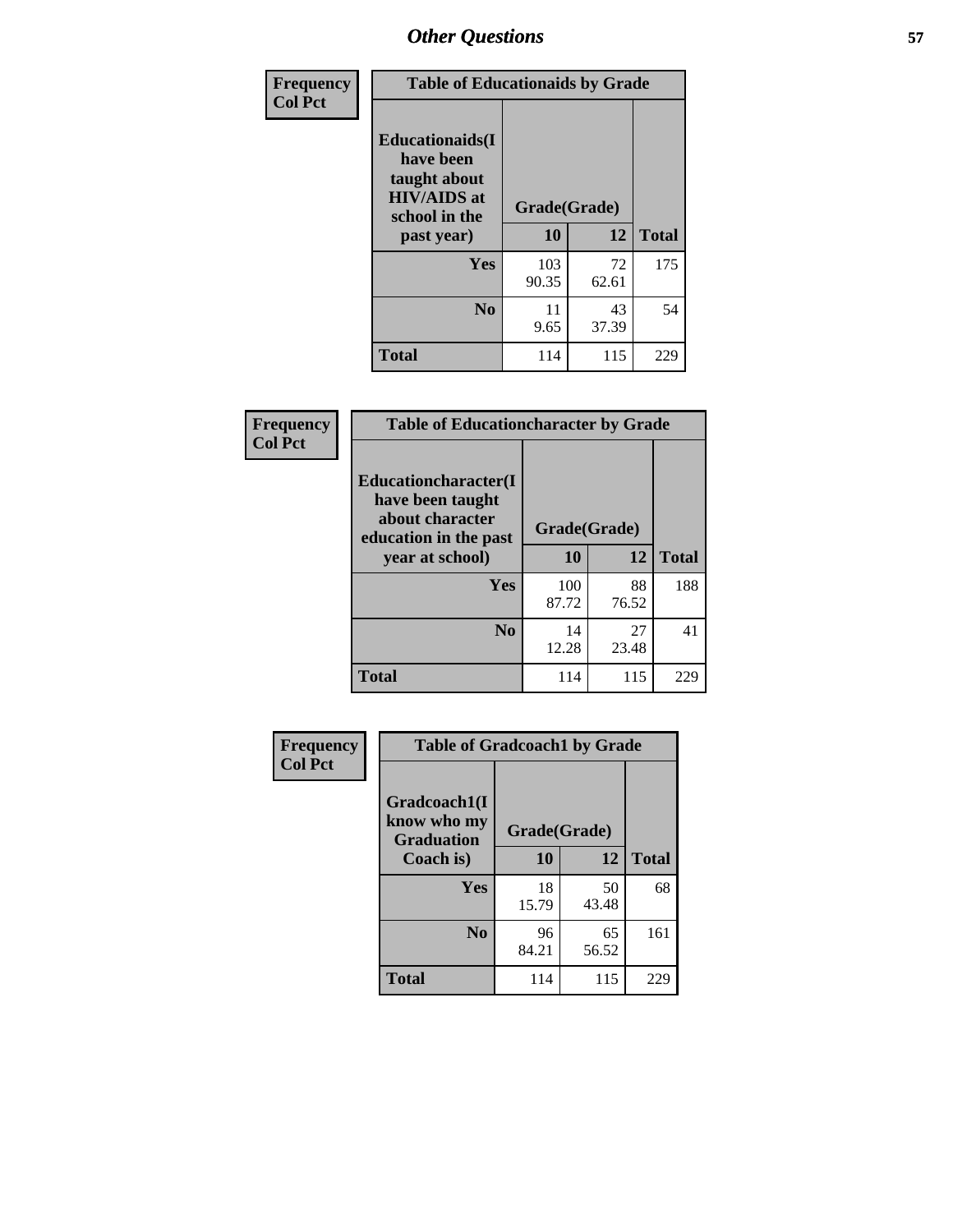| Frequency      | <b>Table of Gradcoach2 by Grade</b> |              |              |              |  |
|----------------|-------------------------------------|--------------|--------------|--------------|--|
| <b>Col Pct</b> | Gradcoach2(I<br>have                |              |              |              |  |
|                | contacted my<br><b>Graduation</b>   | Grade(Grade) |              |              |  |
|                | Coach)                              | 10           | 12           | <b>Total</b> |  |
|                | Yes                                 | 4<br>3.51    | 13<br>11.30  | 17           |  |
|                | N <sub>0</sub>                      | 110<br>96.49 | 102<br>88.70 | 212          |  |
|                | <b>Total</b>                        | 114          | 115          | 229          |  |

| Frequency<br><b>Col Pct</b> | <b>Table of Gradcoach3 by Grade</b>                                         |              |             |              |
|-----------------------------|-----------------------------------------------------------------------------|--------------|-------------|--------------|
|                             | Gradcoach3(I<br>have received<br>assistance<br>from my<br><b>Graduation</b> | Grade(Grade) |             |              |
|                             | Coach)                                                                      | 10           | 12          | <b>Total</b> |
|                             | Yes                                                                         | 2<br>1.75    | 15<br>13.04 | 17           |
|                             | N <sub>0</sub>                                                              | 45<br>39.47  | 34<br>29.57 | 79           |
|                             | Don't know                                                                  | 67<br>58.77  | 66<br>57.39 | 133          |
|                             | <b>Total</b>                                                                | 114          | 115         | 229          |

| Frequency<br><b>Col Pct</b> | <b>Table of Selfharm by Grade</b>                                                                                                                                                      |                    |              |              |
|-----------------------------|----------------------------------------------------------------------------------------------------------------------------------------------------------------------------------------|--------------------|--------------|--------------|
|                             | <b>Selfharm</b> (During<br>the past 12<br>months,<br>I harmed myself<br>on purpose<br><b>Suicideconsider</b><br>During the past<br>12 months,<br>I seriously<br>considered<br>suicide) | Grade(Grade)<br>10 | 12           | <b>Total</b> |
|                             |                                                                                                                                                                                        |                    |              |              |
|                             | Yes                                                                                                                                                                                    | 5<br>4.39          | 14<br>12.17  | 19           |
|                             | N <sub>0</sub>                                                                                                                                                                         | 109<br>95.61       | 101<br>87.83 | 210          |
|                             | <b>Total</b>                                                                                                                                                                           | 114                | 115          | 229          |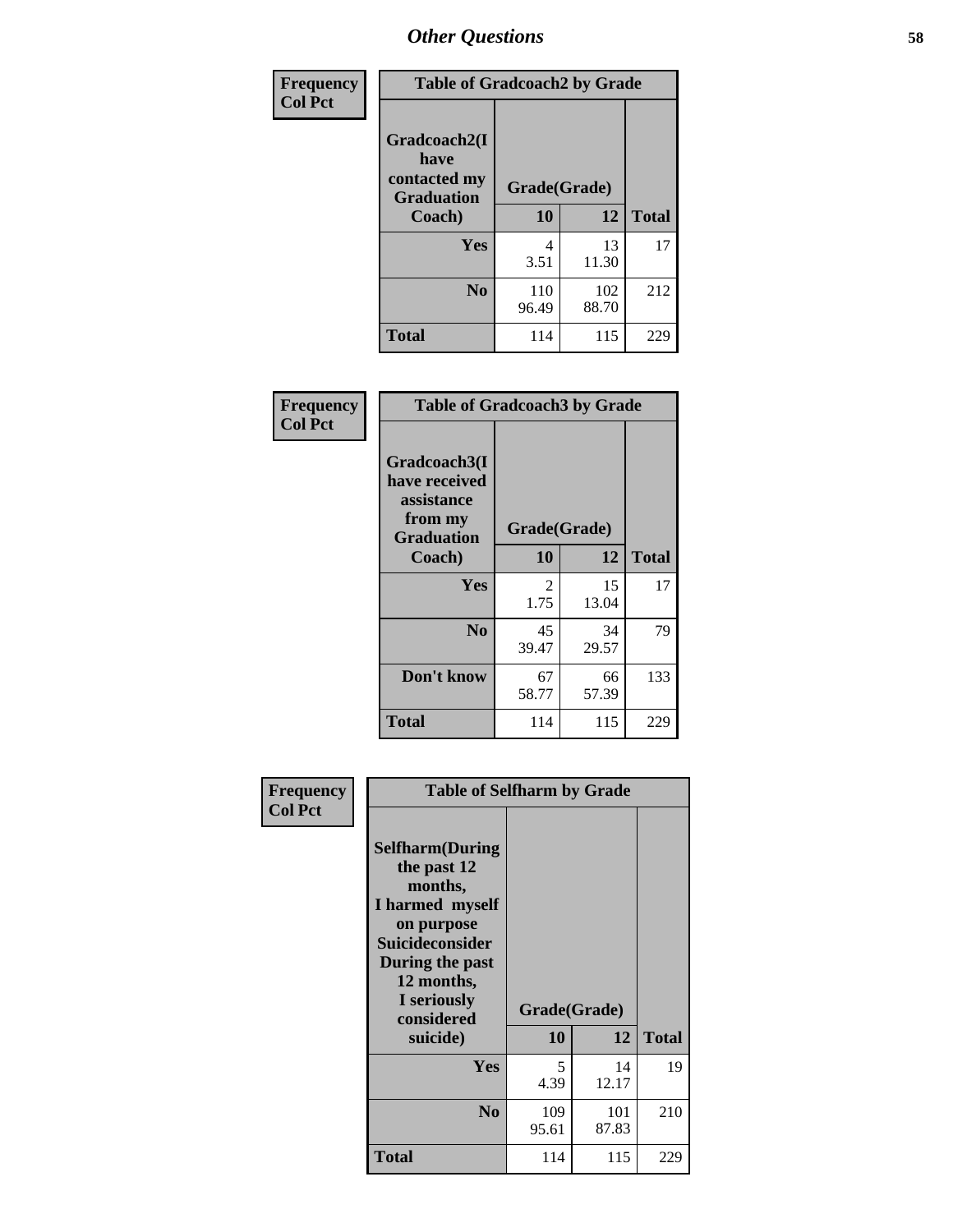| <b>Frequency</b> | <b>Table of Suicideconsider by Grade</b> |              |              |              |
|------------------|------------------------------------------|--------------|--------------|--------------|
| <b>Col Pct</b>   |                                          | Grade(Grade) |              |              |
|                  | <b>Suicideconsider</b>                   | <b>10</b>    | 12           | <b>Total</b> |
|                  | Yes                                      | 8<br>7.02    | 11<br>9.57   | 19           |
|                  | N <sub>0</sub>                           | 106<br>92.98 | 104<br>90.43 | 210          |
|                  | <b>Total</b>                             | 114          | 115          | 229          |

| Frequency      | <b>Table of Suicideattempt by Grade</b>              |              |              |              |
|----------------|------------------------------------------------------|--------------|--------------|--------------|
| <b>Col Pct</b> | Suicideattempt(I<br>have attempted<br>suicide in the | Grade(Grade) |              |              |
|                | last year)                                           | 10           | 12           | <b>Total</b> |
|                | Yes                                                  | 6.14         | 6.09         | 14           |
|                | N <sub>0</sub>                                       | 107<br>93.86 | 108<br>93.91 | 215          |
|                | <b>Total</b>                                         | 114          | 115          | 229          |

| Frequency      | <b>Table of Instantmessaged by Grade</b>                       |              |             |              |  |
|----------------|----------------------------------------------------------------|--------------|-------------|--------------|--|
| <b>Col Pct</b> | <b>Instantmessaged</b> (I<br>have instant<br>messaged people I | Grade(Grade) |             |              |  |
|                | do not even know)                                              | 10           | 12          | <b>Total</b> |  |
|                | Yes                                                            | 30<br>26.32  | 31<br>26.96 | 61           |  |
|                | N <sub>0</sub>                                                 | 84<br>73.68  | 84<br>73.04 | 168          |  |
|                | <b>Total</b>                                                   | 114          | 115         | 229          |  |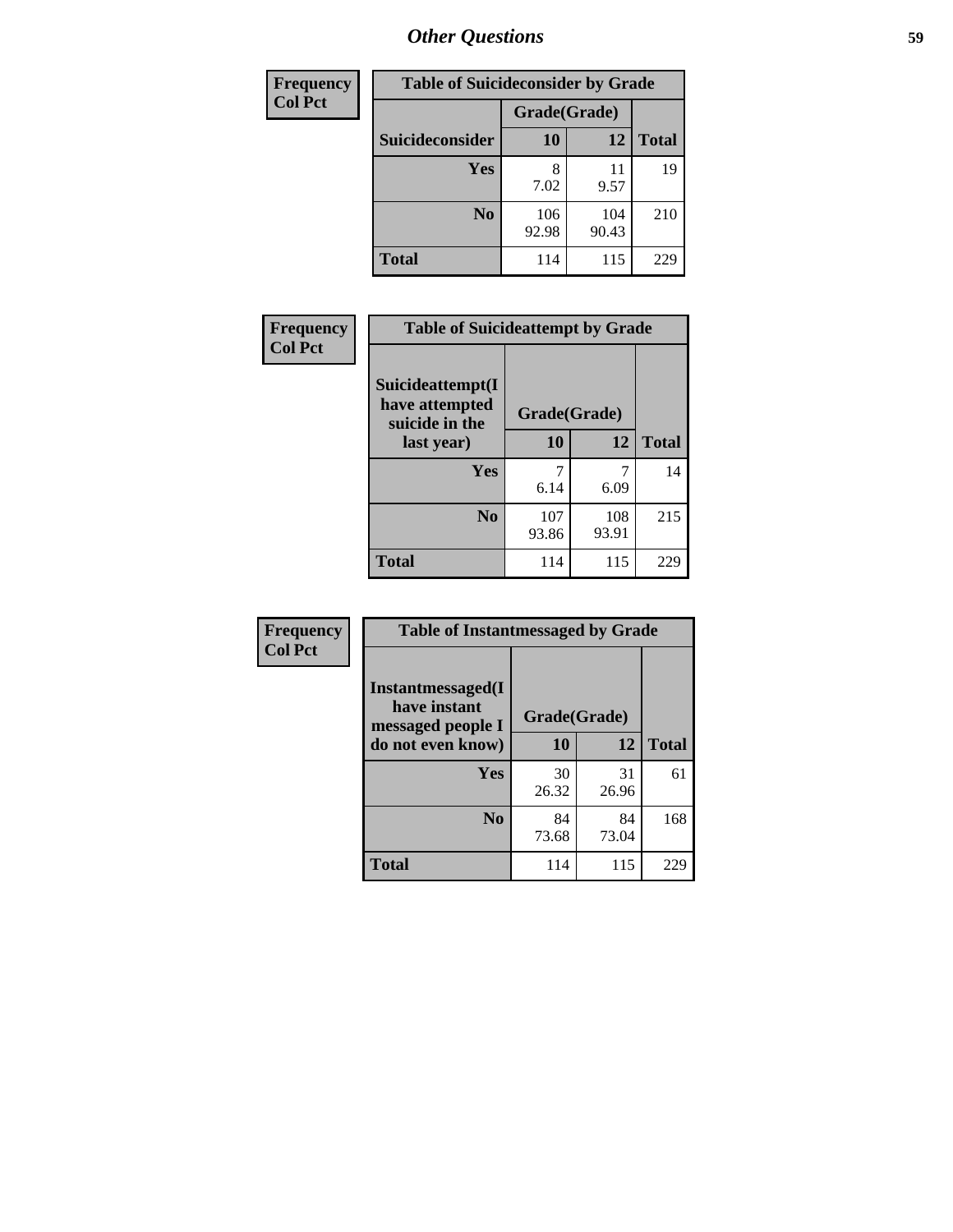| Frequency      | <b>Table of Getsalong by Grade</b>                          |              |             |              |  |  |  |
|----------------|-------------------------------------------------------------|--------------|-------------|--------------|--|--|--|
| <b>Col Pct</b> | <b>Getsalong</b> (I get<br>along with other<br>students and | Grade(Grade) |             |              |  |  |  |
|                | adults)                                                     | 10           | 12          | <b>Total</b> |  |  |  |
|                | <b>Strongly Agree</b>                                       | 58<br>50.88  | 60<br>52.17 | 118          |  |  |  |
|                | <b>Somewhat Agree</b>                                       | 44<br>38.60  | 45<br>39.13 | 89           |  |  |  |
|                | <b>Somewhat Disagree</b>                                    | 6<br>5.26    | 7<br>6.09   | 13           |  |  |  |
|                | <b>Strongly Disagree</b>                                    | 6<br>5.26    | 3<br>2.61   | 9            |  |  |  |
|                | <b>Total</b>                                                | 114          | 115         | 229          |  |  |  |

| Frequency      | <b>Table of Safehome by Grade</b> |                           |             |              |
|----------------|-----------------------------------|---------------------------|-------------|--------------|
| <b>Col Pct</b> | Safehome(I feel<br>safe at home)  | Grade(Grade)<br><b>10</b> | 12          | <b>Total</b> |
|                | <b>Strongly Agree</b>             | 89<br>78.07               | 90<br>78.26 | 179          |
|                | <b>Somewhat Agree</b>             | 17<br>14.91               | 14<br>12.17 | 31           |
|                | <b>Somewhat Disagree</b>          | 2<br>1.75                 | 4<br>3.48   | 6            |
|                | <b>Strongly Disagree</b>          | 6<br>5.26                 | 6.09        | 13           |
|                | <b>Total</b>                      | 114                       | 115         | 229          |

| Frequency      | <b>Table of Adulttalk by Grade</b>                                                  |              |             |              |  |  |  |  |
|----------------|-------------------------------------------------------------------------------------|--------------|-------------|--------------|--|--|--|--|
| <b>Col Pct</b> | <b>Adulttalk(I</b><br>know an<br>adult at<br>school that<br>I can talk<br>with if I | Grade(Grade) |             |              |  |  |  |  |
|                | need help)                                                                          | 10           | 12          | <b>Total</b> |  |  |  |  |
|                | <b>Yes</b>                                                                          | 87<br>76.32  | 90<br>78.26 | 177          |  |  |  |  |
|                | N <sub>0</sub>                                                                      | 27<br>23.68  | 25<br>21.74 | 52           |  |  |  |  |
|                | <b>Total</b>                                                                        | 114          | 115         | 229          |  |  |  |  |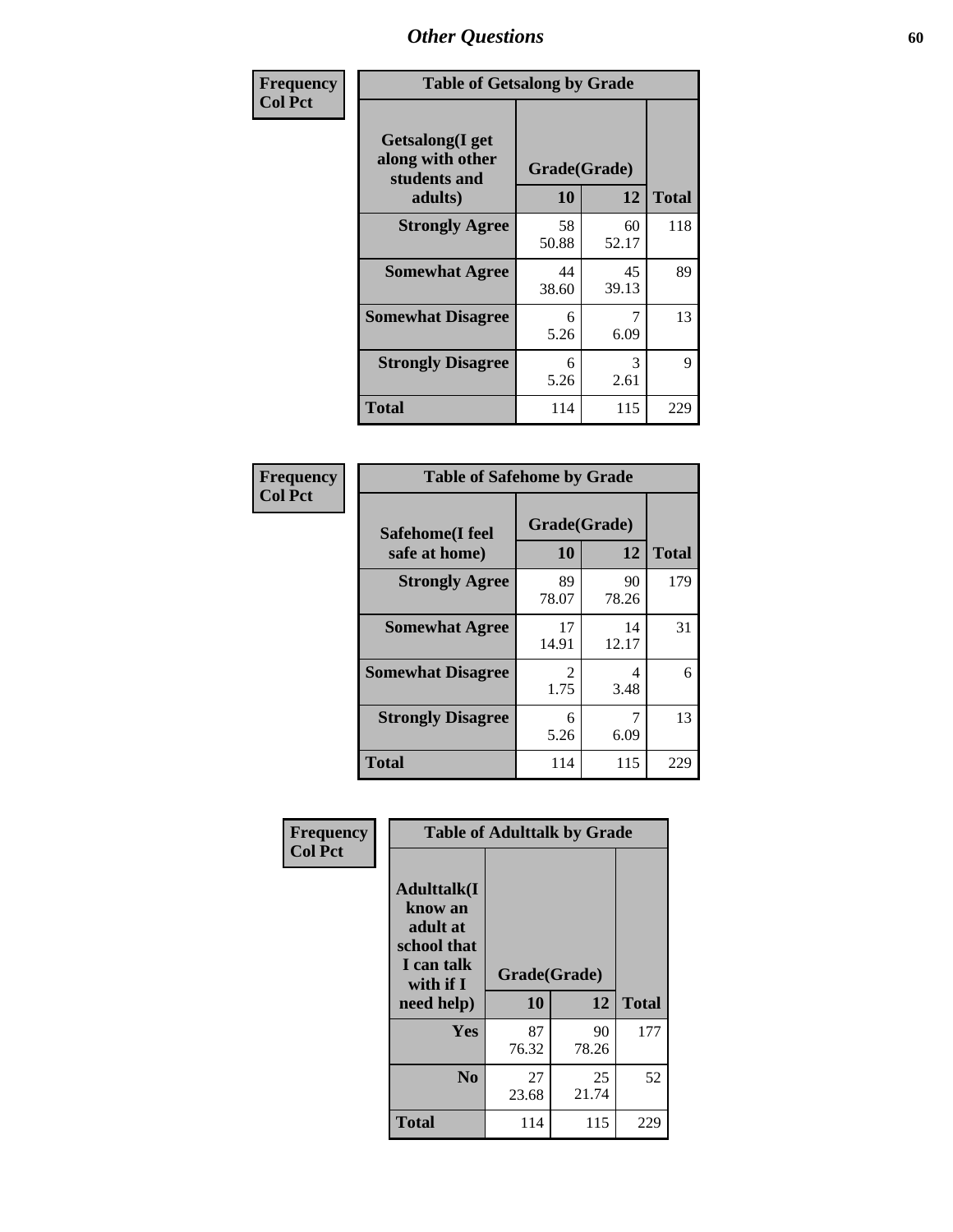**Frequency Row Pct**

| <b>Table of Grade by Tytime</b> |             |                                                                                         |             |             |             |             |              |  |  |
|---------------------------------|-------------|-----------------------------------------------------------------------------------------|-------------|-------------|-------------|-------------|--------------|--|--|
|                                 |             | Tytime (On an average school day,<br>how much unsupervised time do I spend watching TV) |             |             |             |             |              |  |  |
|                                 |             | <b>Less that</b>                                                                        |             | $2 - 3$     | $4 - 5$     | $6+$        |              |  |  |
| Grade(Grade)                    | None        | hour/day                                                                                | hour/day    | hours/day   | hours/day   | hours/day   | <b>Total</b> |  |  |
| 10                              | 18<br>15.79 | 14<br>12.28                                                                             | 15<br>13.16 | 20<br>17.54 | 19<br>16.67 | 28<br>24.56 | 114          |  |  |
| 12                              | 16<br>13.91 | 18<br>15.65                                                                             | 14<br>12.17 | 36<br>31.30 | 16<br>13.91 | 15<br>13.04 | 115          |  |  |
| <b>Total</b>                    | 34          | 32                                                                                      | 29          | 56          | 35          | 43          | 229          |  |  |

**Frequency Row Pct**

| <b>Table of Grade by Computertime</b> |             |                                                                                                                               |             |             |           |           |     |  |  |
|---------------------------------------|-------------|-------------------------------------------------------------------------------------------------------------------------------|-------------|-------------|-----------|-----------|-----|--|--|
|                                       |             | Computertime (On an average school day,<br>how much unsupervised time do I spend on the computer)                             |             |             |           |           |     |  |  |
| Grade(Grade)                          | None        | <b>Less that</b><br>$4 - 5$<br>$2 - 3$<br>$6+$<br>hour/day<br>hours/day<br>hour/day<br>hours/day<br>hours/day<br><b>Total</b> |             |             |           |           |     |  |  |
| 10                                    | 40<br>35.09 | 19<br>16.67                                                                                                                   | 16<br>14.04 | 21<br>18.42 | Q<br>7.89 | Q<br>7.89 | 114 |  |  |
| 12                                    | 30<br>26.09 | 19<br>26<br>20<br>Q<br>17.39<br>7.83<br>16.52<br>9.57<br>22.61                                                                |             |             |           |           |     |  |  |
| <b>Total</b>                          | 70          | 38                                                                                                                            | 42          | 41          | 18        | 20        | 229 |  |  |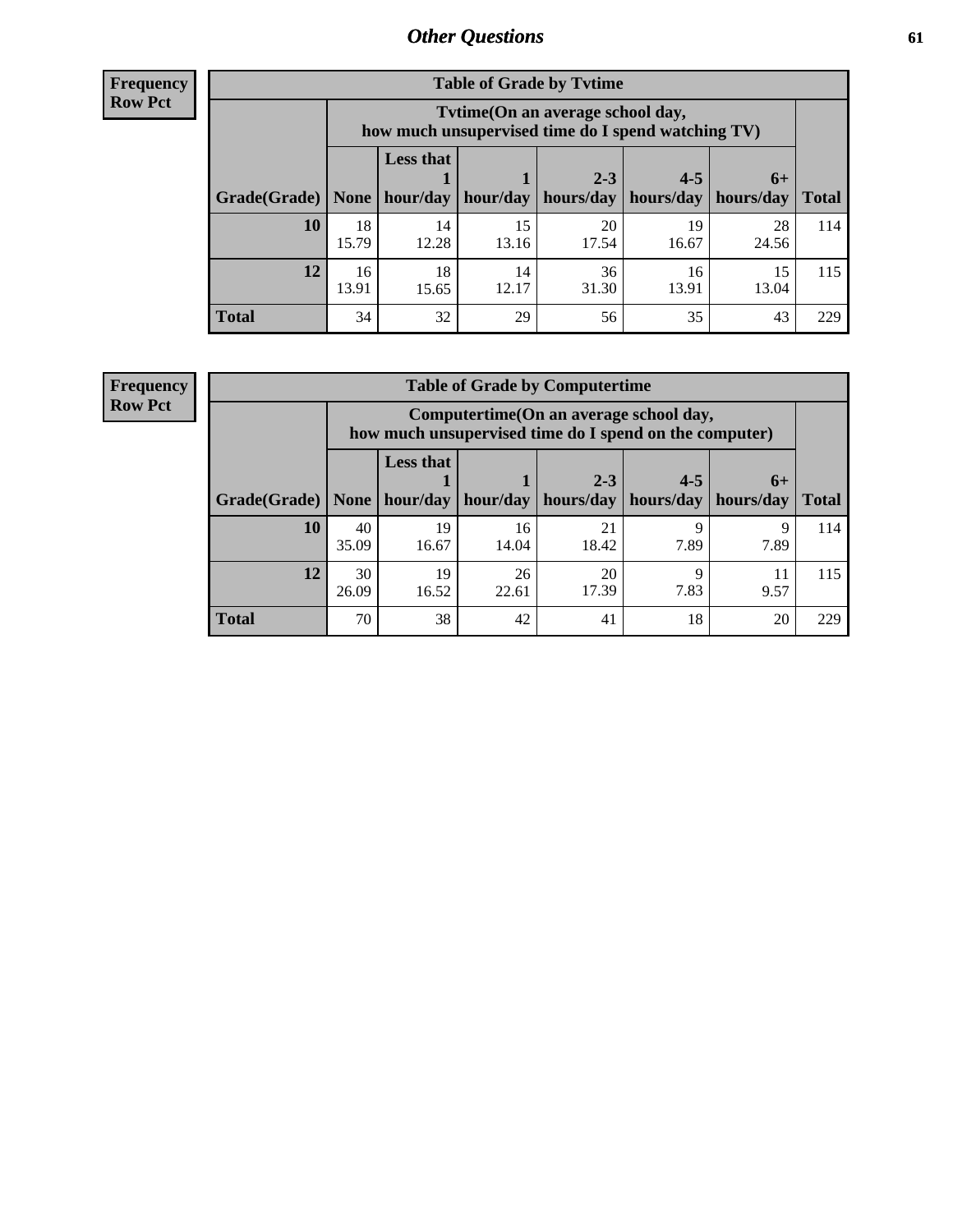#### *Questions about Driving Laws* **62** *Driving Questions were asked only of high school students.*

| <b>Frequency</b> |
|------------------|
| <b>Row Pct</b>   |

| <b>Table of Grade by License1</b> |                  |                                                                                                                                           |                |               |                      |              |  |  |  |  |
|-----------------------------------|------------------|-------------------------------------------------------------------------------------------------------------------------------------------|----------------|---------------|----------------------|--------------|--|--|--|--|
|                                   |                  | License1(During the first 6 months of driving<br>with a provisional license,<br>the only passengers who can ride with the<br>driver are:) |                |               |                      |              |  |  |  |  |
| Grade(Grade)                      | <b>Parent or</b> | <b>Family</b><br><b>Guardian   Members  </b>                                                                                              | <b>Friends</b> | <b>Anyone</b> | Don't<br><b>Know</b> | <b>Total</b> |  |  |  |  |
| 10                                | 40<br>35.09      | 40<br>35.09                                                                                                                               | 2<br>1.75      | 4<br>3.51     | 28<br>24.56          | 114          |  |  |  |  |
| 12                                | 42<br>36.52      | 54<br>$\overline{c}$<br>8<br>9<br>7.83<br>1.74<br>46.96<br>6.96                                                                           |                |               |                      |              |  |  |  |  |
| Total                             | 82               | 94                                                                                                                                        | 4              | 13            | 36                   | 229          |  |  |  |  |

| <b>Frequency</b> |              | <b>Table of Grade by License2</b> |                  |                              |                                                                                                          |                      |              |  |  |  |
|------------------|--------------|-----------------------------------|------------------|------------------------------|----------------------------------------------------------------------------------------------------------|----------------------|--------------|--|--|--|
| <b>Row Pct</b>   |              |                                   |                  |                              | License2(17 yr old drivers with a<br>provisional driver's license cannot<br>drive between the hours of:) |                      |              |  |  |  |
|                  | Grade(Grade) | <b>Midnight</b><br>to 6am         | 1am<br>to<br>5am | 1am<br>t <sub>0</sub><br>6am | N <sub>0</sub><br>curfew<br>for $17$<br>year<br>olds                                                     | Don't<br><b>Know</b> | <b>Total</b> |  |  |  |
|                  | 10           | 41<br>35.96                       | 21<br>18.42      | 10<br>8.77                   | 6<br>5.26                                                                                                | 36<br>31.58          | 114          |  |  |  |
|                  | 12           | 72<br>62.61                       | 6<br>5.22        | 17<br>14.78                  | 7<br>6.09                                                                                                | 13<br>11.30          | 115          |  |  |  |
|                  | <b>Total</b> | 113                               | 27               | 27                           | 13                                                                                                       | 49                   | 229          |  |  |  |

| Frequency      |              | <b>Table of Grade by License3</b>     |             |                 |                        |                                     |               |              |  |  |
|----------------|--------------|---------------------------------------|-------------|-----------------|------------------------|-------------------------------------|---------------|--------------|--|--|
| <b>Row Pct</b> |              | License3(For drivers under the age of |             | 21,<br>$DUI$ ?) |                        | what level of alcohol is considered |               |              |  |  |
|                | Grade(Grade) | Any<br><b>Amount</b>                  | 0.02        | 0.04            | 0.06                   | 0.08                                | Don't<br>know | <b>Total</b> |  |  |
|                | 10           | 17<br>14.91                           | 32<br>28.07 | 11<br>9.65      | $\overline{4}$<br>3.51 | 16<br>14.04                         | 34<br>29.82   | 114          |  |  |
|                | 12           | 38<br>33.04                           | 24<br>20.87 | 10<br>8.70      | 8<br>6.96              | 6<br>5.22                           | 29<br>25.22   | 115          |  |  |
|                | <b>Total</b> | 55                                    | 56          | 21              | 12                     | 22                                  | 63            | 229          |  |  |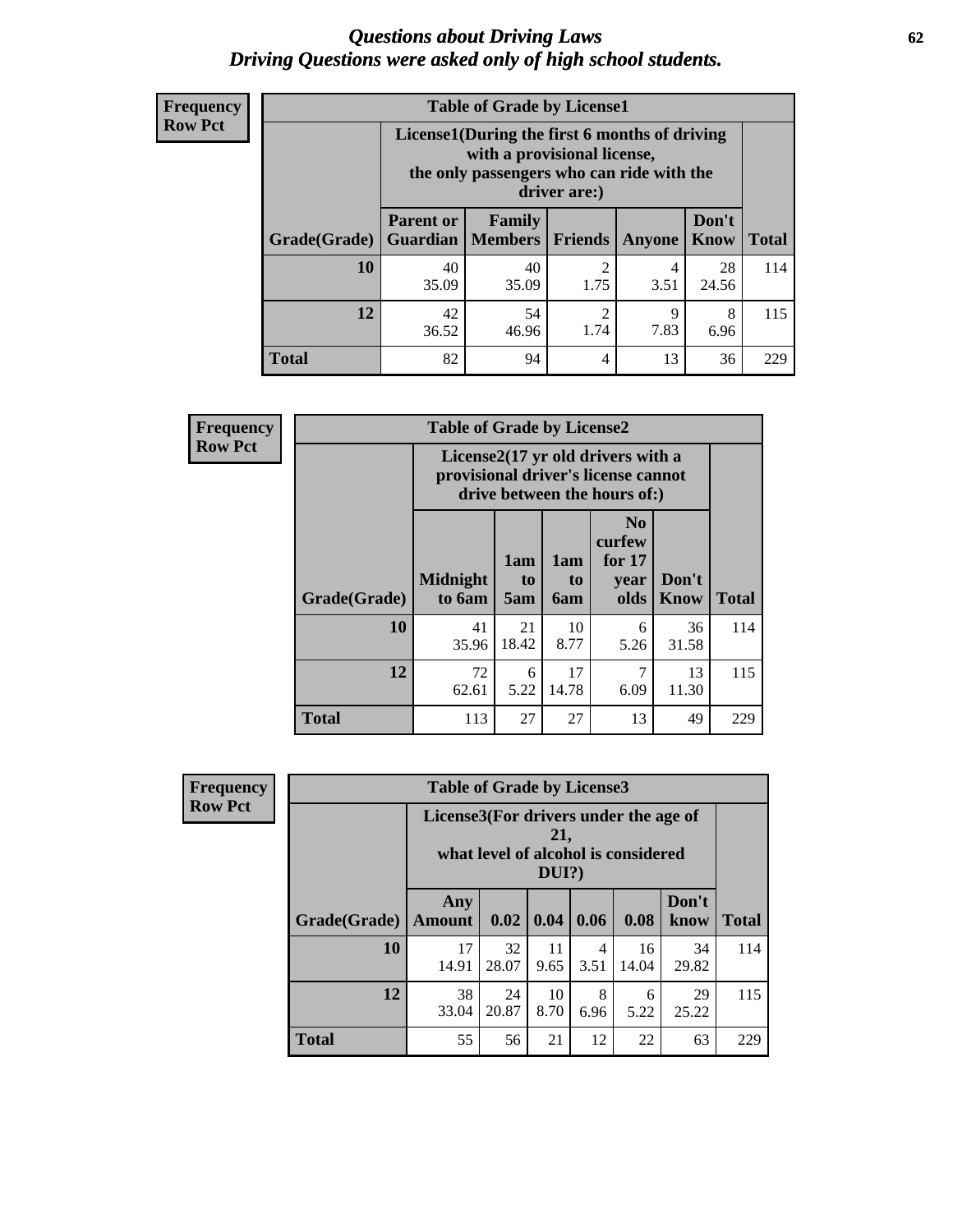#### *Questions about Driving Laws* **63** *Driving Questions were asked only of high school students.*

**Frequency Row Pct**

|              |             |                                                                                                                                                                                                                                                                                       |             | <b>Table of Grade by License4</b> |           |             |     |  |  |
|--------------|-------------|---------------------------------------------------------------------------------------------------------------------------------------------------------------------------------------------------------------------------------------------------------------------------------------|-------------|-----------------------------------|-----------|-------------|-----|--|--|
|              |             | License4(A driver under 21 automatically<br>loses his/her license if caught exceeding the<br>posted speet limit by:)<br>Can't<br>lose<br><b>Depends</b><br>license<br>$15+$<br>$25+$<br>$35+$<br>Don't<br>for<br><b>on</b><br>speeding<br><b>Total</b><br>mph<br>know<br>mph<br>judge |             |                                   |           |             |     |  |  |
| Grade(Grade) | mph         |                                                                                                                                                                                                                                                                                       |             |                                   |           |             |     |  |  |
| 10           | 22<br>19.30 | 15<br>13.16                                                                                                                                                                                                                                                                           | 13<br>11.40 | 9<br>7.89                         | 6<br>5.26 | 49<br>42.98 | 114 |  |  |
| 12           | 20<br>17.39 | 22<br>10<br>8<br>14<br>41<br>19.13<br>6.96<br>12.17<br>8.70<br>35.65                                                                                                                                                                                                                  |             |                                   |           |             |     |  |  |
| <b>Total</b> | 42          | 37                                                                                                                                                                                                                                                                                    | 27          | 19                                | 14        | 90          | 229 |  |  |

| Frequency      | <b>Table of Grade by License5</b> |                                                                                                                                                             |                |               |       |
|----------------|-----------------------------------|-------------------------------------------------------------------------------------------------------------------------------------------------------------|----------------|---------------|-------|
| <b>Row Pct</b> |                                   | License5(A)<br>Georgia teenager<br>with family<br>connections or a<br>good lawyer can<br>break a teen<br>driving law and<br>keep their driver's<br>license) |                |               |       |
|                | Grade(Grade)                      | Yes                                                                                                                                                         | N <sub>0</sub> | Don't<br>know | Total |
|                | 10                                | 18<br>15.79                                                                                                                                                 | 53<br>46.49    | 43<br>37.72   | 114   |
|                | 12                                | 32<br>27.83                                                                                                                                                 | 46<br>40.00    | 37<br>32.17   | 115   |
|                | Total                             | 50                                                                                                                                                          | 99             | 80            | 229   |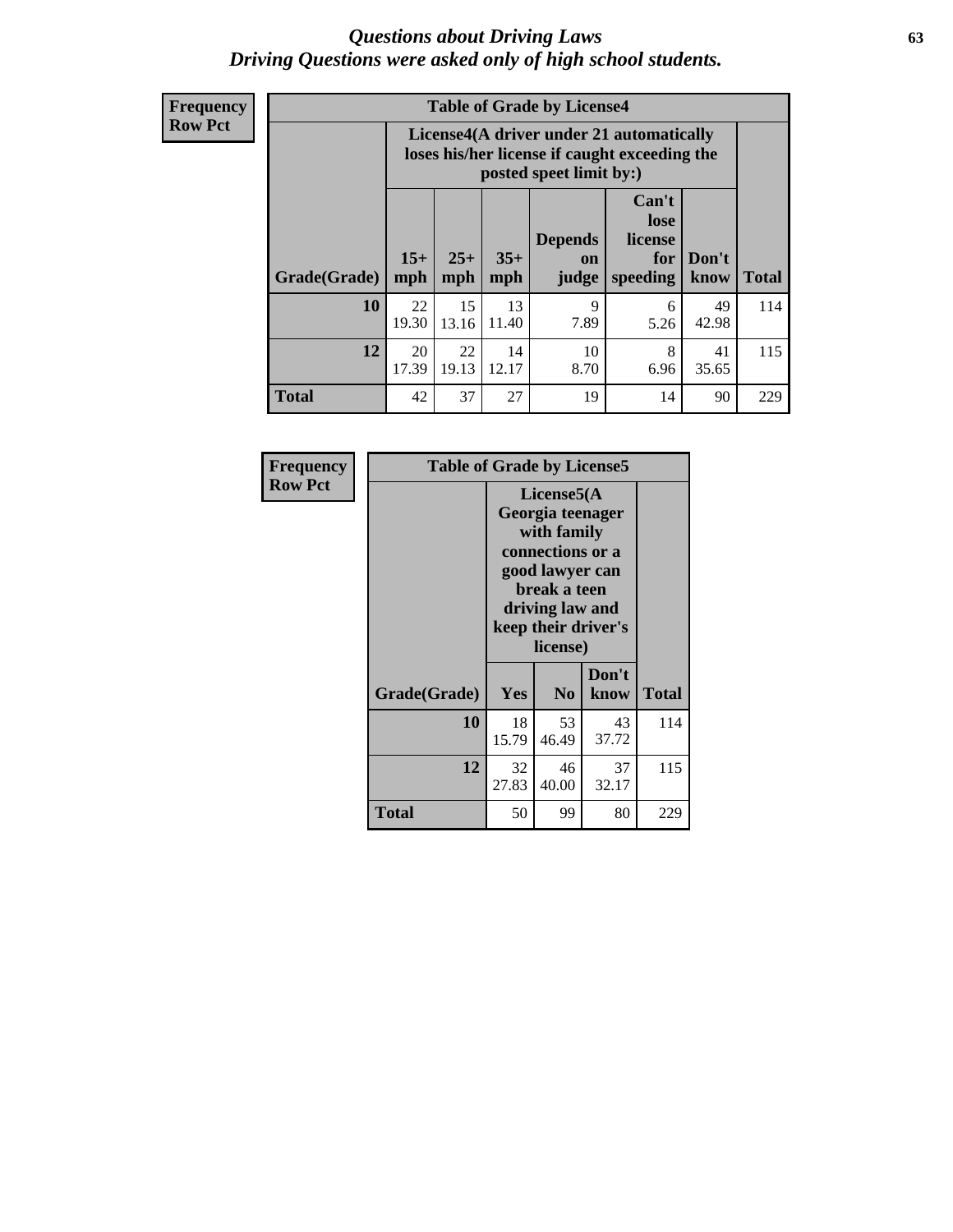#### *Questions about Driving Laws* **64** *Driving Questions were asked only of high school students.*

| <b>Frequency</b> | <b>Table of Grade by License6</b> |                                                                                                                                                 |                |               |              |
|------------------|-----------------------------------|-------------------------------------------------------------------------------------------------------------------------------------------------|----------------|---------------|--------------|
| <b>Row Pct</b>   |                                   | License <sub>6</sub> (I know a<br>friend or<br>classmate that<br>broke a teen<br>driving law,<br>but was allowed to<br>keep his/her<br>license) |                |               |              |
|                  | Grade(Grade)                      | <b>Yes</b>                                                                                                                                      | N <sub>0</sub> | Don't<br>know | <b>Total</b> |
|                  | 10                                | 23<br>20.18                                                                                                                                     | 58<br>50.88    | 33<br>28.95   | 114          |
|                  | 12                                | 48<br>43<br>24<br>41.74<br>37.39<br>20.87                                                                                                       |                |               | 115          |
|                  | <b>Total</b>                      | 71                                                                                                                                              | 101            | 57            | 229          |

| <b>Frequency</b> | <b>Table of Grade by License7</b> |                                                                                               |                                     |                                                   |                        |              |  |
|------------------|-----------------------------------|-----------------------------------------------------------------------------------------------|-------------------------------------|---------------------------------------------------|------------------------|--------------|--|
| <b>Row Pct</b>   |                                   | License7(A student under the age of 18 cam loser<br>his/her driving privileges if he or she:) |                                     |                                                   |                        |              |  |
|                  | Grade(Grade)                      | <b>Have</b><br>more than<br>10<br>unexcused<br>absences<br>per school<br>yr                   | Drop out<br>without  <br>graduating | <b>Bring</b><br>alcohol/drugs/weapon<br>to school | All of<br>the<br>above | <b>Total</b> |  |
|                  | 10                                | 15<br>13.16                                                                                   | 19<br>16.67                         | 6.14                                              | 73<br>64.04            | 114          |  |
|                  | 12                                | 4<br>3.48                                                                                     | 12<br>10.43                         | 14<br>12.17                                       | 85<br>73.91            | 115          |  |
|                  | <b>Total</b>                      | 19                                                                                            | 31                                  | 21                                                | 158                    | 229          |  |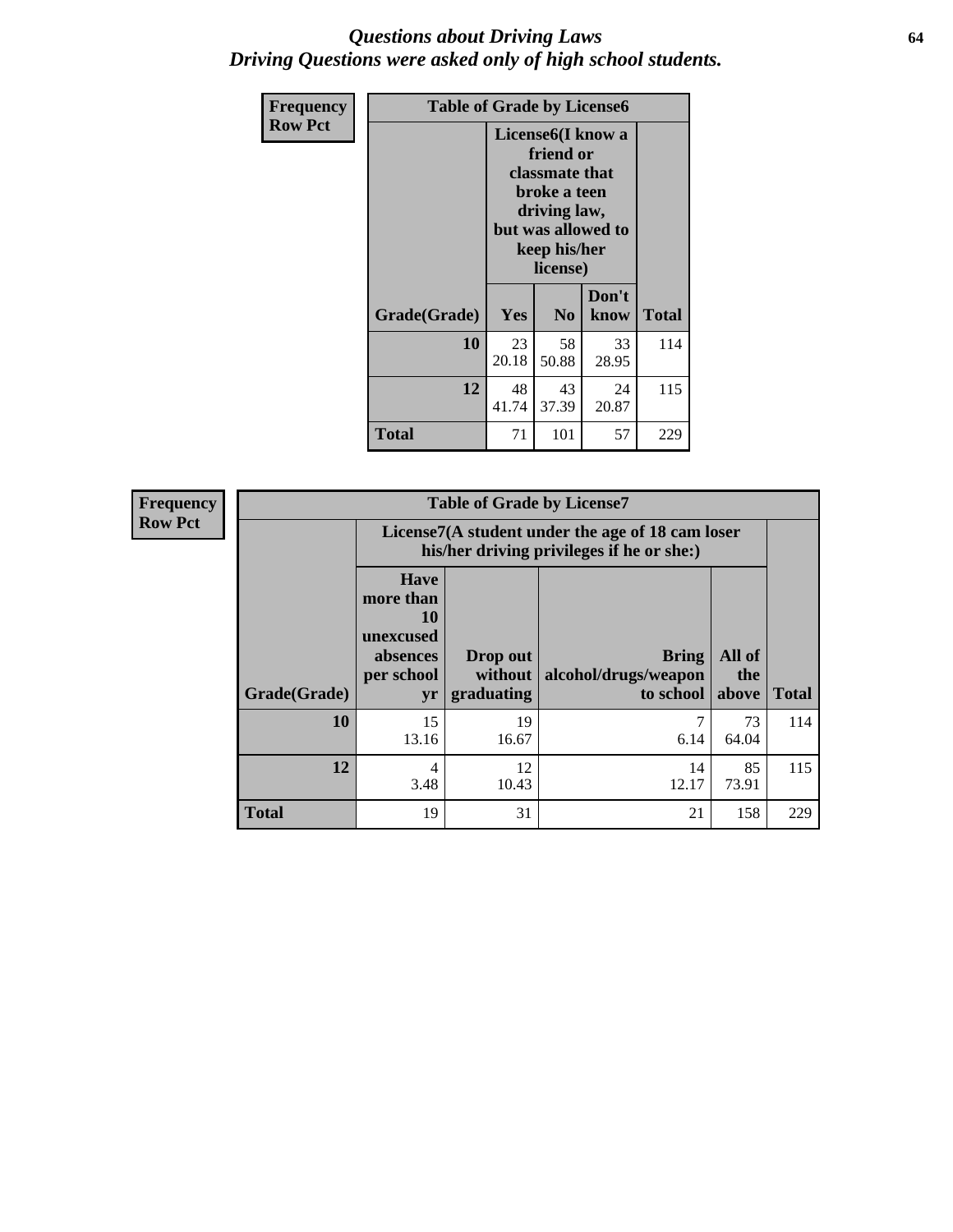# *Select Results by Gender* **65**

| Frequency      | <b>Table of SchoolClimate2 by Gender</b>          |                                 |             |              |
|----------------|---------------------------------------------------|---------------------------------|-------------|--------------|
| <b>Col Pct</b> | SchoolClimate2(I<br>feel successful at<br>school) | Gender(Gender)<br><b>Female</b> | <b>Male</b> | <b>Total</b> |
|                | <b>Strongly Agree</b>                             | 47<br>36.15                     | 38<br>38.38 | 85           |
|                | <b>Somewhat Agree</b>                             | 70<br>53.85                     | 51<br>51.52 | 121          |
|                | <b>Somewhat Disagree</b>                          | 10<br>7.69                      | 3<br>3.03   | 13           |
|                | <b>Strongly Disagree</b>                          | $\mathcal{R}$<br>2.31           | 7<br>7.07   | 10           |
|                | <b>Total</b>                                      | 130                             | 99          | 229          |

| Frequency      | <b>Table of SchoolClimate6 by Gender</b>                 |                                 |             |              |  |
|----------------|----------------------------------------------------------|---------------------------------|-------------|--------------|--|
| <b>Col Pct</b> | <b>SchoolClimate6(Teachers</b><br>treat me with respect) | Gender(Gender)<br><b>Female</b> | <b>Male</b> | <b>Total</b> |  |
|                | <b>Strongly Agree</b>                                    | 45<br>34.62                     | 48<br>48.48 | 93           |  |
|                | <b>Somewhat Agree</b>                                    | 59<br>45.38                     | 34<br>34.34 | 93           |  |
|                | <b>Somewhat Disagree</b>                                 | 16<br>12.31                     | 8<br>8.08   | 24           |  |
|                | <b>Strongly Disagree</b>                                 | 10<br>7.69                      | 9<br>9.09   | 19           |  |
|                | <b>Total</b>                                             | 130                             | 99          | 229          |  |

| Frequency      | <b>Table of SchoolClimate8 by Gender</b>                                             |                                 |             |              |
|----------------|--------------------------------------------------------------------------------------|---------------------------------|-------------|--------------|
| <b>Col Pct</b> | <b>SchoolClimate8(Students</b><br>are frequently<br>recognized for good<br>behavior) | Gender(Gender)<br><b>Female</b> | <b>Male</b> | <b>Total</b> |
|                | <b>Strongly Agree</b>                                                                | 18<br>13.85                     | 21<br>21.21 | 39           |
|                | <b>Somewhat Agree</b>                                                                | 63<br>48.46                     | 42<br>42.42 | 105          |
|                | <b>Somewhat Disagree</b>                                                             | 28<br>21.54                     | 23<br>23.23 | 51           |
|                | <b>Strongly Disagree</b>                                                             | 21<br>16.15                     | 13<br>13.13 | 34           |
|                | Total                                                                                | 130                             | 99          | 229          |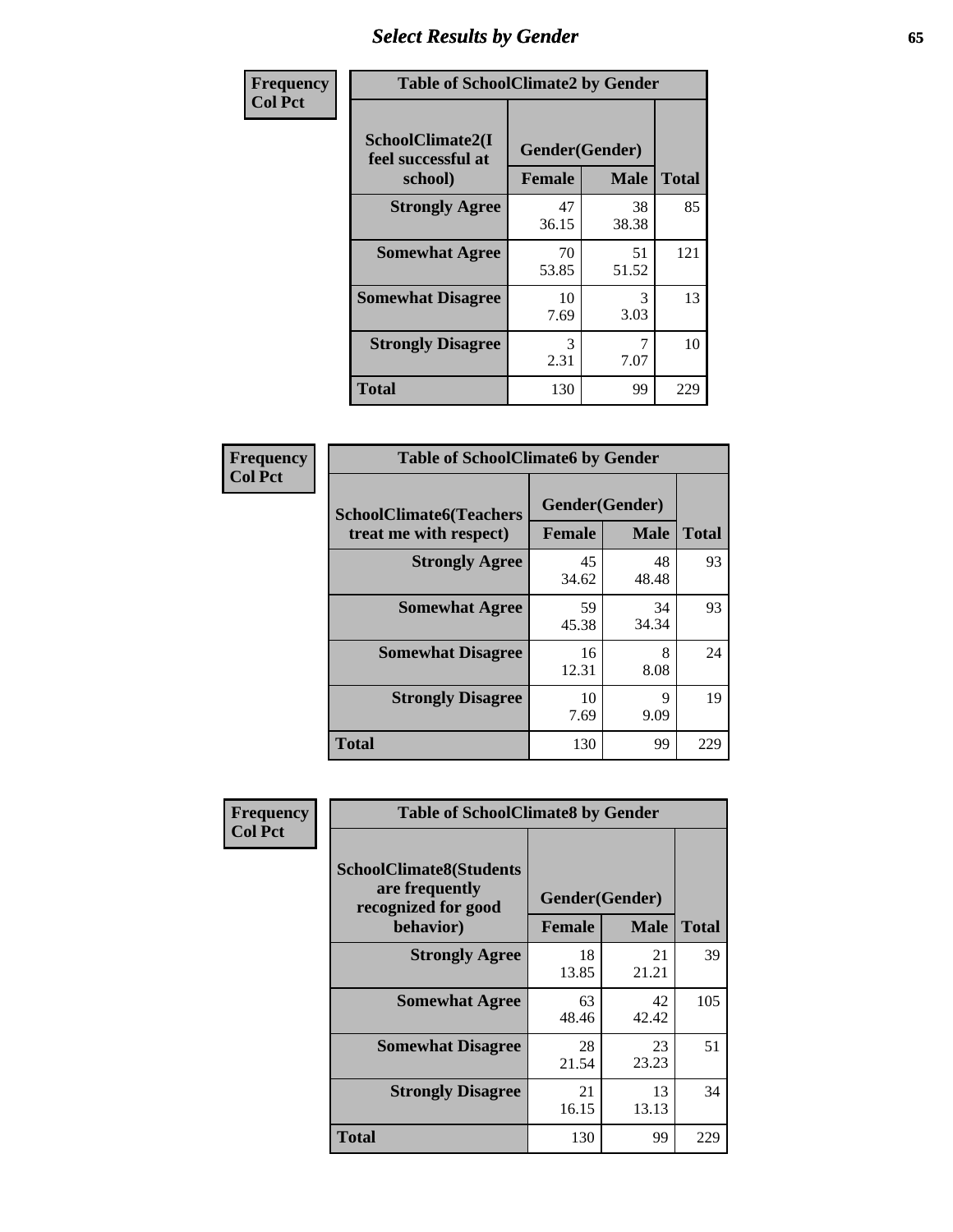## *Select Results by Gender* **66**

| <b>Frequency</b> | <b>Table of Gender by Dropout</b> |                                                                        |                |              |
|------------------|-----------------------------------|------------------------------------------------------------------------|----------------|--------------|
| <b>Row Pct</b>   |                                   | Dropout(I<br>have<br>thought<br>about<br>dropping<br>out of<br>school) |                |              |
|                  | Gender(Gender)                    | Yes                                                                    | N <sub>0</sub> | <b>Total</b> |
|                  | <b>Female</b>                     | 27<br>20.77                                                            | 103<br>79.23   | 130          |
|                  | <b>Male</b>                       | 29<br>29.29                                                            | 70<br>70.71    | 99           |
|                  | <b>Total</b>                      | 56                                                                     | 173            | 229          |

| <b>Frequency</b> | <b>Table of Gender by Dropoutreason</b> |                                                                    |              |                          |                                |              |              |
|------------------|-----------------------------------------|--------------------------------------------------------------------|--------------|--------------------------|--------------------------------|--------------|--------------|
| <b>Row Pct</b>   |                                         | Dropoutreason(If I dropped out the<br>reason would most likely be) |              |                          |                                |              |              |
|                  | <b>Gender(Gender)</b>                   | Won't<br><b>Drop</b><br>out                                        | <b>Bored</b> | Family<br><b>Reasons</b> | <b>Being</b><br><b>Bullied</b> | <b>Other</b> | <b>Total</b> |
|                  | Female                                  | 88<br>67.69                                                        | 15<br>11.54  | 3.85                     | っ<br>1.54                      | 20<br>15.38  | 130          |
|                  | <b>Male</b>                             | 58<br>58.59                                                        | 14<br>14.14  | Q<br>9.09                | 2<br>2.02                      | 16<br>16.16  | 99           |
|                  | <b>Total</b>                            | 146                                                                | 29           | 14                       | 4                              | 36           | 229          |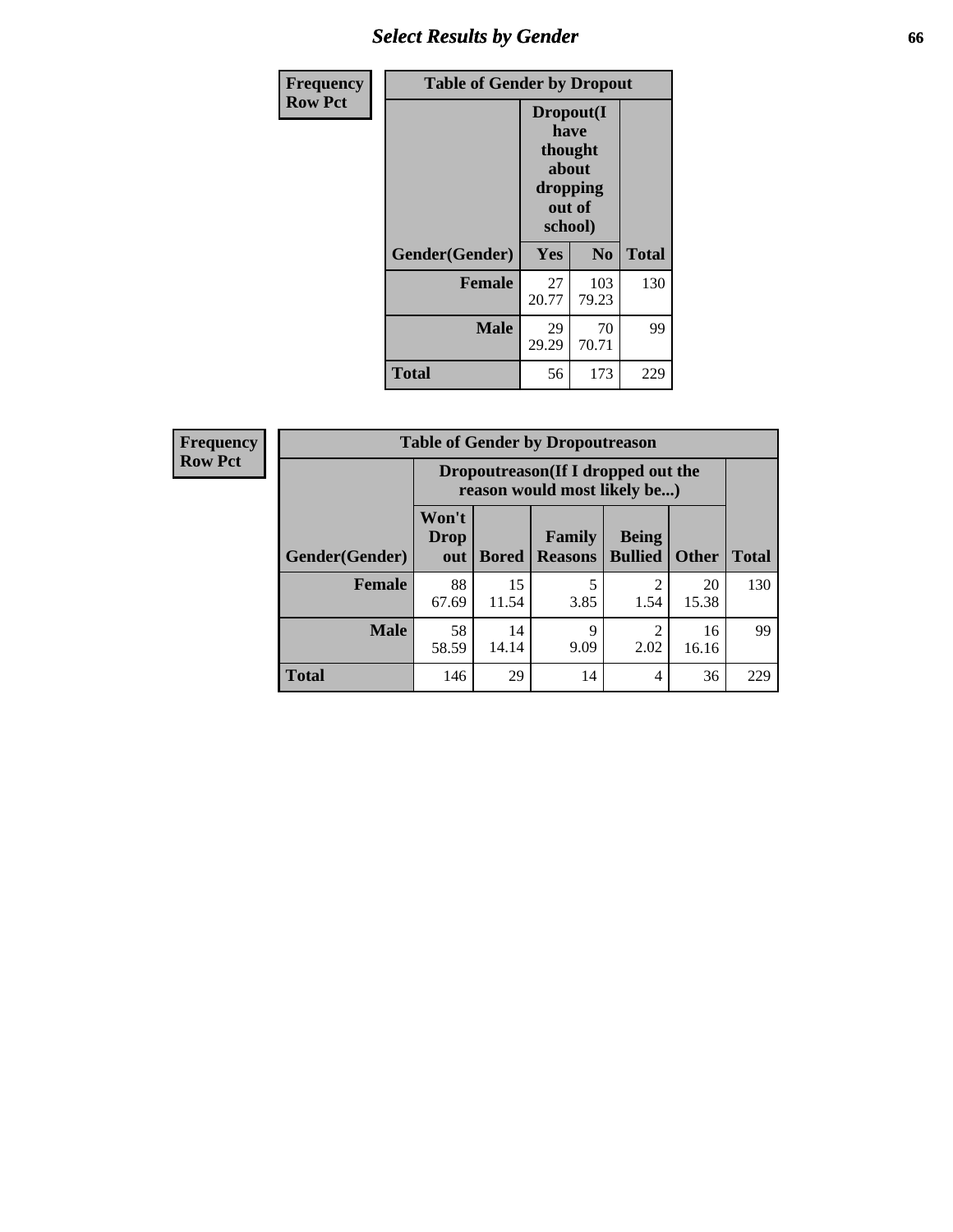*School Safety* **67**

| Frequency      | <b>Table of Gender by Bullied2</b> |                 |                |              |
|----------------|------------------------------------|-----------------|----------------|--------------|
| <b>Row Pct</b> |                                    | <b>Bullied2</b> |                |              |
|                | Gender(Gender)                     | Yes             | N <sub>0</sub> | <b>Total</b> |
|                | <b>Female</b>                      | 21<br>16.15     | 109<br>83.85   | 130          |
|                | <b>Male</b>                        | 13<br>13.13     | 86<br>86.87    | 99           |
|                | <b>Total</b>                       | 34              | 195            | 229          |

| Frequency      | <b>Table of Gender by Bulliedothers2</b> |                       |                |              |
|----------------|------------------------------------------|-----------------------|----------------|--------------|
| <b>Row Pct</b> |                                          | <b>Bulliedothers2</b> |                |              |
|                | Gender(Gender)                           | Yes                   | N <sub>0</sub> | <b>Total</b> |
|                | <b>Female</b>                            | 10<br>7.69            | 120<br>92.31   | 130          |
|                | Male                                     | 12<br>12.12           | 87<br>87.88    | 99           |
|                | <b>Total</b>                             | 22                    | 207            | 229          |

| Frequency      | <b>Table of Gender by Weaponschool2</b> |                      |                |              |
|----------------|-----------------------------------------|----------------------|----------------|--------------|
| <b>Row Pct</b> |                                         | <b>Weaponschool2</b> |                |              |
|                | Gender(Gender)                          | Yes                  | N <sub>0</sub> | <b>Total</b> |
|                | <b>Female</b>                           | 0.77                 | 129<br>99.23   | 130          |
|                | <b>Male</b>                             | q<br>9.09            | 90<br>90.91    | 99           |
|                | <b>Total</b>                            | 10                   | 219            | 229          |

| Frequency      | <b>Table of Gender by Absentunsafe2</b> |               |                |              |
|----------------|-----------------------------------------|---------------|----------------|--------------|
| <b>Row Pct</b> |                                         | Absentunsafe2 |                |              |
|                | Gender(Gender)                          | Yes           | N <sub>0</sub> | <b>Total</b> |
|                | <b>Female</b>                           | 6<br>4.62     | 124<br>95.38   | 130          |
|                | <b>Male</b>                             | 3.03          | 96<br>96.97    | 99           |
|                | <b>Total</b>                            | q             | 220            | 229          |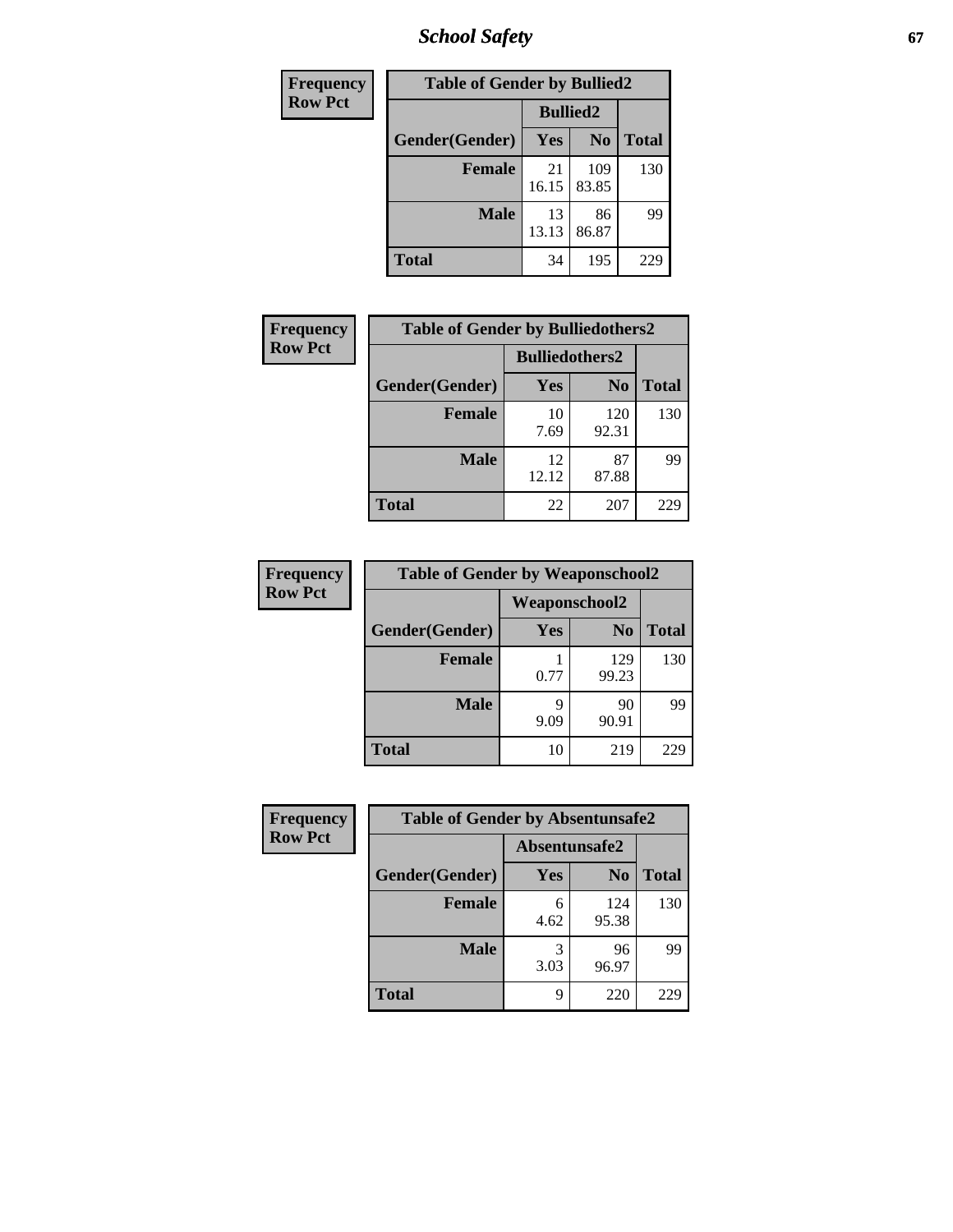*School Safety* **68**

| Frequency      | <b>Table of Gender by Gangself</b> |                                                                                                |                |              |  |
|----------------|------------------------------------|------------------------------------------------------------------------------------------------|----------------|--------------|--|
| <b>Row Pct</b> |                                    | Gangself(I<br>have<br>participated<br>in illegal gang<br>activities in<br>the past 30<br>days) |                |              |  |
|                | Gender(Gender)                     | Yes                                                                                            | N <sub>0</sub> | <b>Total</b> |  |
|                | <b>Female</b>                      | 0.77                                                                                           | 129<br>99.23   | 130          |  |
|                | <b>Male</b>                        | 7<br>7.07                                                                                      | 92<br>92.93    | 99           |  |
|                | <b>Total</b>                       | 8                                                                                              | 221            | 229          |  |

| Frequency      | <b>Table of Gender by Gangpeers</b> |                                                                                                                             |                |              |  |
|----------------|-------------------------------------|-----------------------------------------------------------------------------------------------------------------------------|----------------|--------------|--|
| <b>Row Pct</b> |                                     | <b>Gangpeers</b> (I<br>have friends<br>who have<br>participated<br>in illegal gang<br>activities in<br>the past 30<br>days) |                |              |  |
|                | Gender(Gender)                      | Yes                                                                                                                         | N <sub>0</sub> | <b>Total</b> |  |
|                | <b>Female</b>                       | 27<br>20.77                                                                                                                 | 103<br>79.23   | 130          |  |
|                | <b>Male</b>                         | 23<br>23.23                                                                                                                 | 76<br>76.77    | 99           |  |
|                | <b>Total</b>                        | 50                                                                                                                          | 179            | 229          |  |

| Frequency      | <b>Table of Gender by Pickedon2</b> |             |                |              |
|----------------|-------------------------------------|-------------|----------------|--------------|
| <b>Row Pct</b> |                                     | Pickedon2   |                |              |
|                | Gender(Gender)                      | <b>Yes</b>  | N <sub>0</sub> | <b>Total</b> |
|                | <b>Female</b>                       | 42<br>32.31 | 88<br>67.69    | 130          |
|                | <b>Male</b>                         | 30<br>30.30 | 69<br>69.70    | 99           |
|                | <b>Total</b>                        | 72          | 157            | 229          |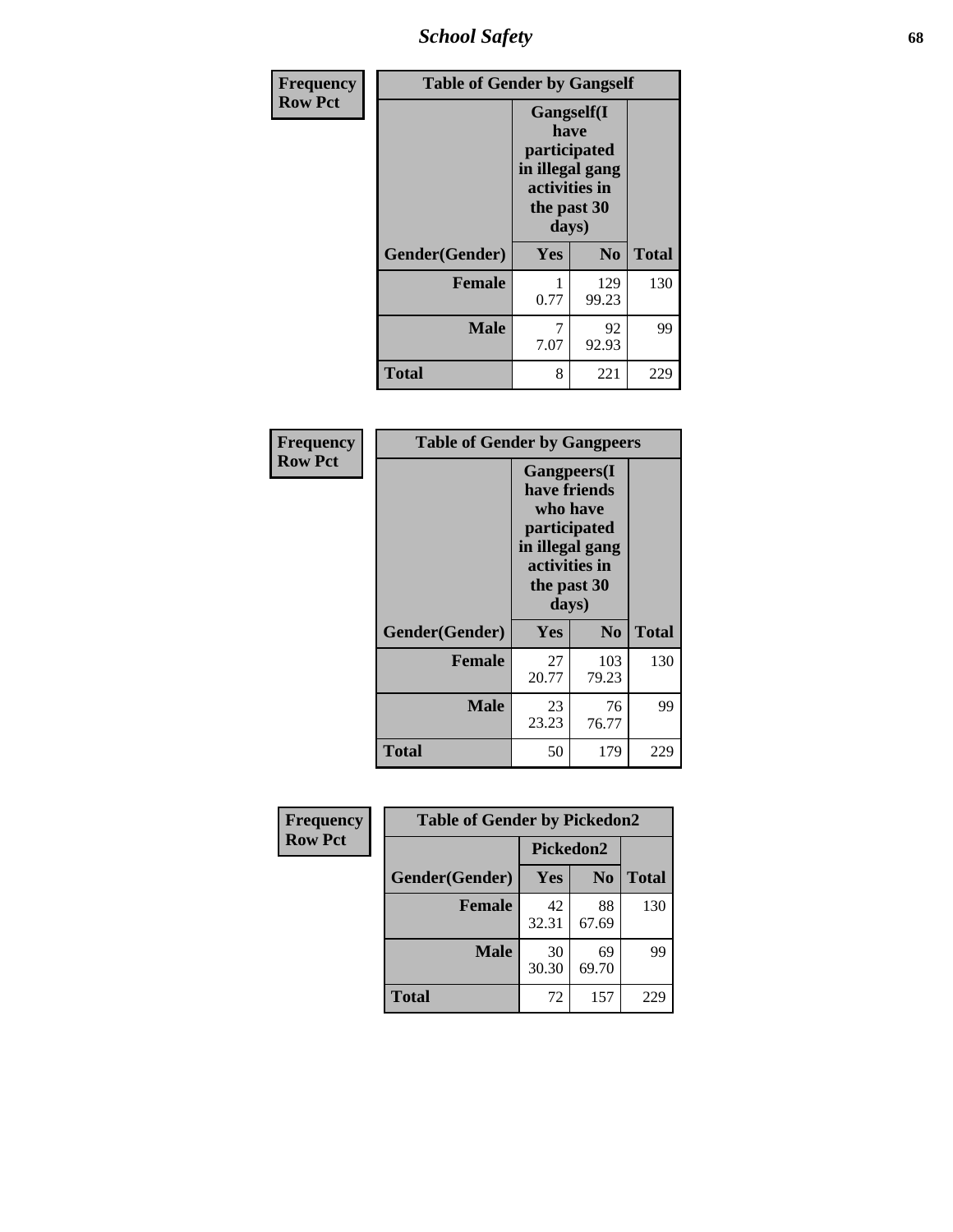*School Safety* **69**

| <b>Frequency</b> | <b>Table of Gender by Safeschool2</b> |             |                |              |
|------------------|---------------------------------------|-------------|----------------|--------------|
| <b>Row Pct</b>   |                                       | Safeschool2 |                |              |
|                  | Gender(Gender)                        | <b>Yes</b>  | N <sub>0</sub> | <b>Total</b> |
|                  | <b>Female</b>                         | 93<br>71.54 | 37<br>28.46    | 130          |
|                  | <b>Male</b>                           | 76<br>76.77 | 23<br>23.23    | 99           |
|                  | <b>Total</b>                          | 169         | 60             | 229          |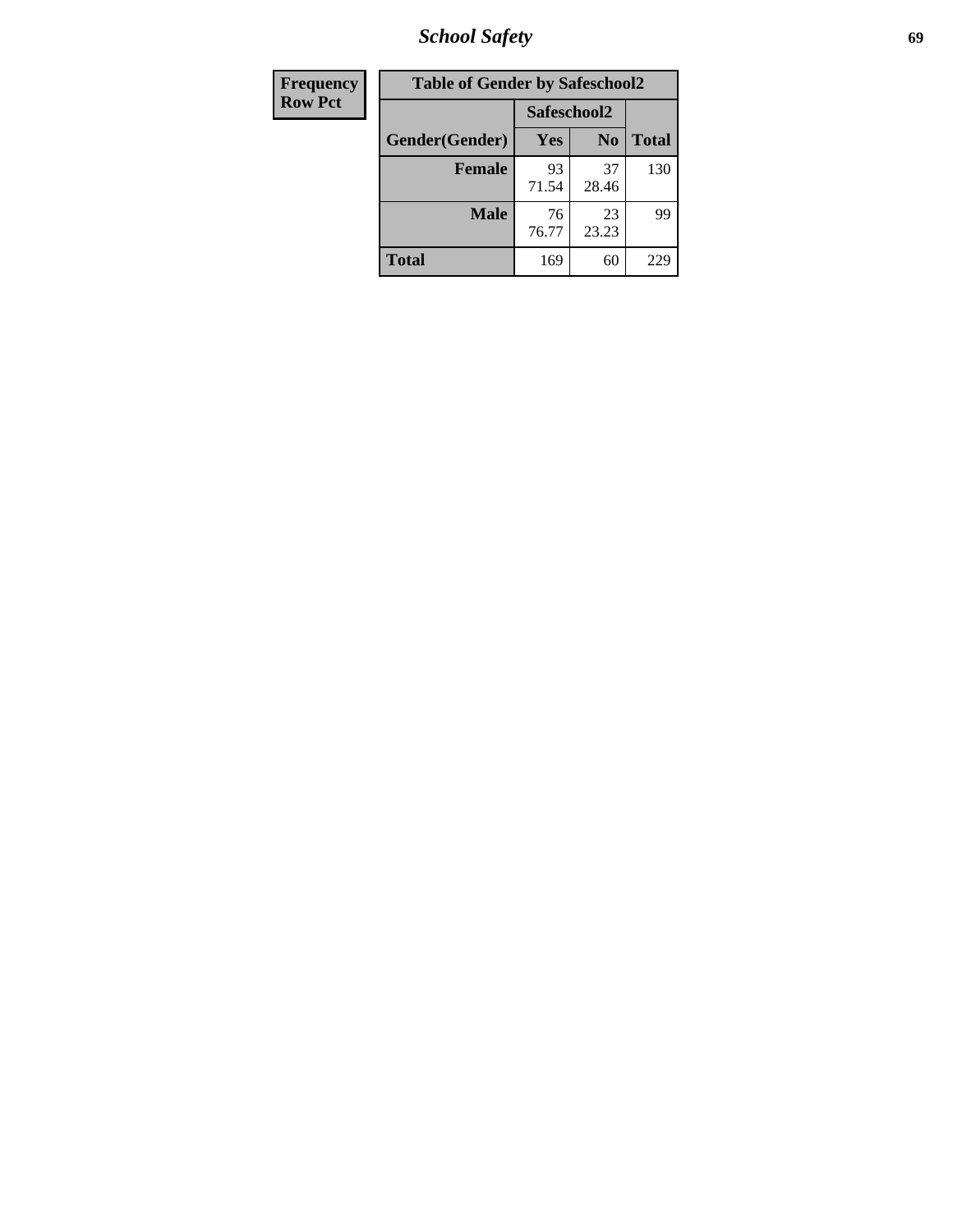# *Incidence of Drug Use* **70**

| <b>Frequency</b> | <b>Table of Gender by AlcoholAlt</b> |                                          |                |              |
|------------------|--------------------------------------|------------------------------------------|----------------|--------------|
| <b>Row Pct</b>   |                                      | AlcoholAlt(Alcohol<br>use, past 30 days) |                |              |
|                  | Gender(Gender)                       | Yes                                      | N <sub>0</sub> | <b>Total</b> |
|                  | Female                               | 23<br>17.69                              | 107<br>82.31   | 130          |
|                  | <b>Male</b>                          | 21<br>21.21                              | 78<br>78.79    | 99           |
|                  | <b>Total</b>                         | 44                                       | 185            | 229          |

| <b>Frequency</b> |                | <b>Table of Gender by TobaccoAny</b> |                    |              |
|------------------|----------------|--------------------------------------|--------------------|--------------|
| <b>Row Pct</b>   |                | use, past 30 days)                   | TobaccoAny(Tobacco |              |
|                  | Gender(Gender) | Yes                                  | N <sub>0</sub>     | <b>Total</b> |
|                  | <b>Female</b>  | 23<br>17.69                          | 107<br>82.31       | 130          |
|                  | <b>Male</b>    | 32<br>32.32                          | 67<br>67.68        | 99           |
|                  | <b>Total</b>   | 55                                   | 174                | 229          |

| <b>Frequency</b> | <b>Table of Gender by MarijuanaAlt</b> |                    |                        |       |
|------------------|----------------------------------------|--------------------|------------------------|-------|
| <b>Row Pct</b>   |                                        | use, past 30 days) | MarijuanaAlt(Marijuana |       |
|                  | Gender(Gender)                         | Yes                | N <sub>0</sub>         | Total |
|                  | <b>Female</b>                          | 7<br>5.38          | 123<br>94.62           | 130   |
|                  | <b>Male</b>                            | 10<br>10.10        | 89<br>89.90            | 99    |
|                  | <b>Total</b>                           | 17                 | 212                    | 229   |

| <b>Frequency</b> | <b>Table of Gender by OtherDrugAny</b> |                         |                           |              |
|------------------|----------------------------------------|-------------------------|---------------------------|--------------|
| <b>Row Pct</b>   |                                        | drug use, past 30 days) | <b>OtherDrugAny(Other</b> |              |
|                  | Gender(Gender)                         | <b>Yes</b>              | N <sub>0</sub>            | <b>Total</b> |
|                  | <b>Female</b>                          | 8.46                    | 119<br>91.54              | 130          |
|                  | <b>Male</b>                            | 11<br>11.11             | 88<br>88.89               | 99           |
|                  | <b>Total</b>                           | 22                      | 207                       | 229          |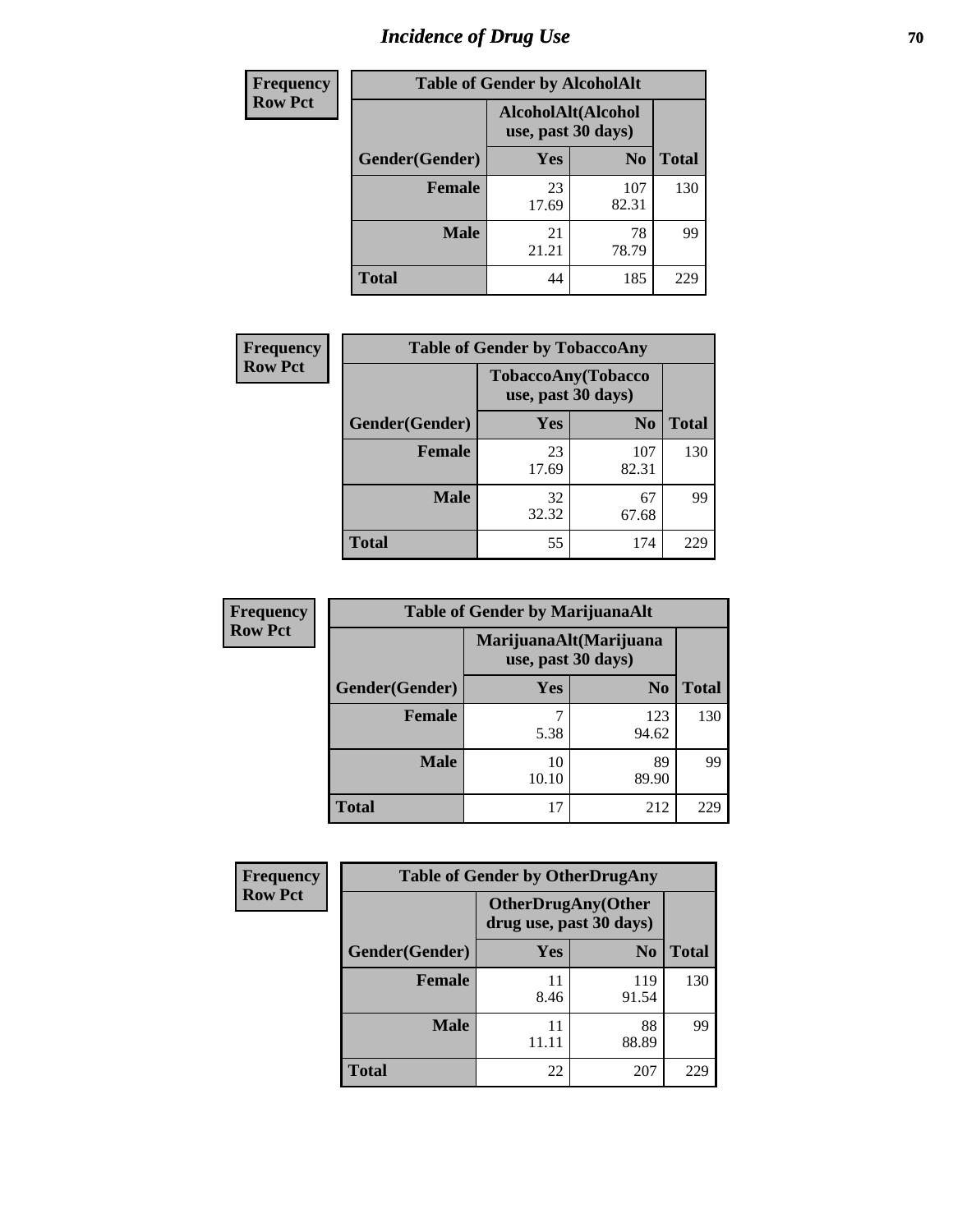#### *Average Age at Onset of Use* **71** *Results for "Average Age at Onset of Use" questions exclude students who said they did not use that substance*

#### **Gender=Female**

| <b>Variable</b>    | <b>Label</b>                                                       | <b>Mean</b> |
|--------------------|--------------------------------------------------------------------|-------------|
| Alcoholinit2       | I started using alcohol when I was                                 | 14.53       |
| Cigarettesinit2    | I started smoking tobacco when I was                               | 14.23       |
| Smokelessinit2     | I started chewing tobacco when I was                               | 10.75       |
| Marijuanainit2     | I started using marijuana when I was                               | 15.47       |
| Cocaineinit2       | I started using cocaine when I was                                 | 14.67       |
| Inhalantsinit2     | I started using inhalants when I was                               | 15.00       |
| Steroidsinit2      | I started using steroids when I was                                |             |
| Ecstasyinit2       | I started using ecstasy when I was                                 | 15.00       |
| Methinit2          | I started using methamphetamines when I was                        |             |
| Hallucinogensinit2 | I started using hallucinogens when I was                           | 14.00       |
| Prescription in t2 | I started using prescription drugs not prescribed to me when I was | 14.64       |

#### **Gender=Male**

| <i><b>Variable</b></i> | Label                                                              | <b>Mean</b> |
|------------------------|--------------------------------------------------------------------|-------------|
| Alcoholinit2           | I started using alcohol when I was                                 | 14.10       |
| Cigarettesinit2        | I started smoking tobacco when I was                               | 14.21       |
| Smokelessinit2         | I started chewing tobacco when I was                               | 13.70       |
| Marijuanainit2         | I started using marijuana when I was                               | 13.83       |
| Cocaineinit2           | I started using cocaine when I was                                 | 16.00       |
| Inhalantsinit2         | I started using inhalants when I was                               | 16.00       |
| Steroidsinit2          | I started using steroids when I was                                | 13.67       |
| Ecstasyinit2           | I started using ecstasy when I was                                 | 16.00       |
| Methinit <sub>2</sub>  | I started using methamphetamines when I was                        | 16.50       |
| Hallucinogensinit2     | I started using hallucinogens when I was                           |             |
| Prescriptioninit2      | I started using prescription drugs not prescribed to me when I was | 14.25       |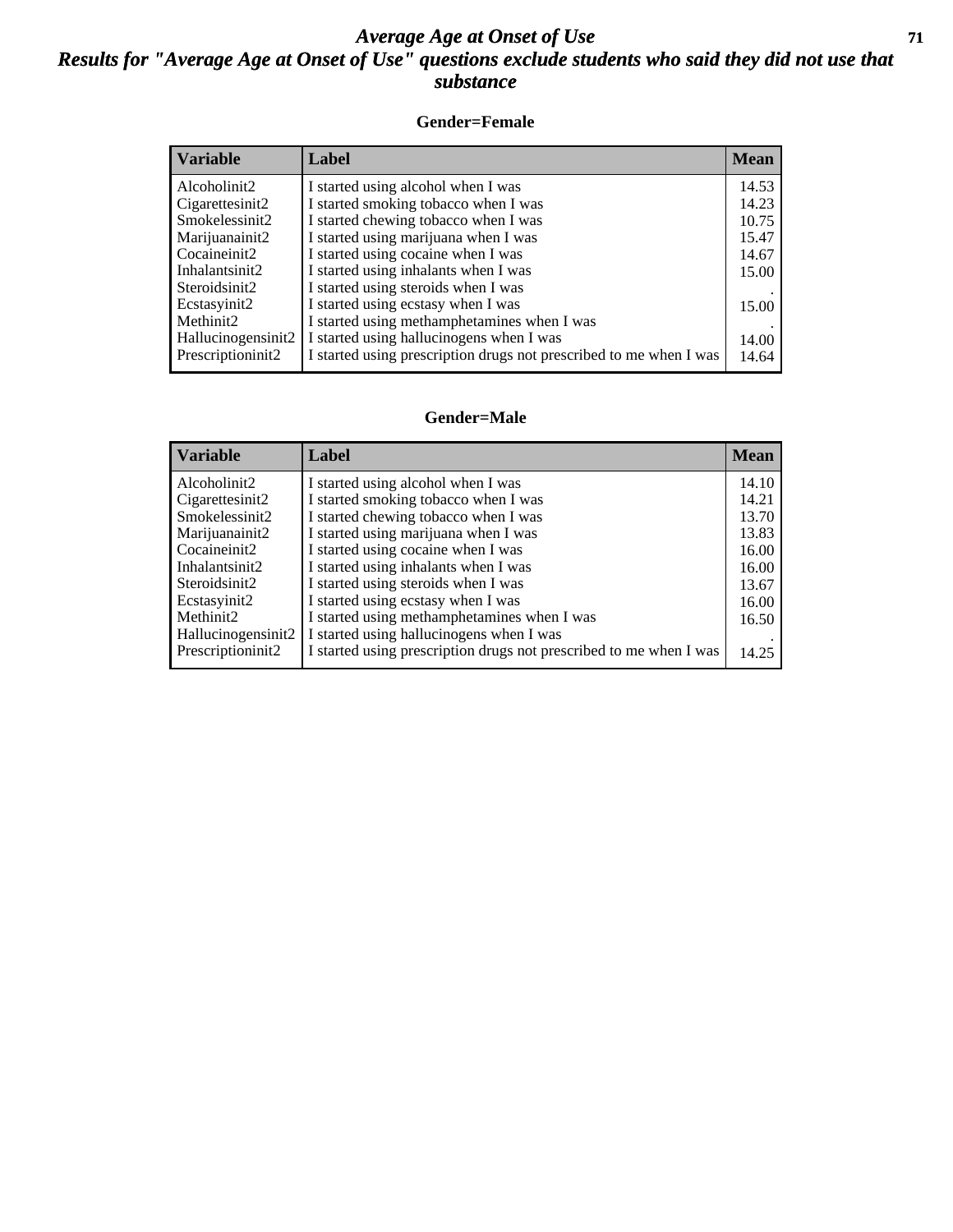# *I Think These Drugs are Harmful* **72**

| <b>Frequency</b> | <b>Table of Gender by Alcoholharmdich</b> |                                                   |                |              |
|------------------|-------------------------------------------|---------------------------------------------------|----------------|--------------|
| <b>Row Pct</b>   |                                           | Alcoholharmdich(I<br>think alcohol is<br>harmful) |                |              |
|                  | Gender(Gender)                            | <b>Yes</b>                                        | N <sub>0</sub> | <b>Total</b> |
|                  | <b>Female</b>                             | 102<br>78.46                                      | 28<br>21.54    | 130          |
|                  | <b>Male</b>                               | 75<br>75.76                                       | 24<br>24.24    | 99           |
|                  | <b>Total</b>                              | 177                                               | 52             | 229          |

| Frequency      | <b>Table of Gender by Tobaccoharmdich</b> |                              |                   |              |
|----------------|-------------------------------------------|------------------------------|-------------------|--------------|
| <b>Row Pct</b> |                                           | think tobacco is<br>harmful) | Tobaccoharmdich(I |              |
|                | Gender(Gender)                            | Yes                          | N <sub>0</sub>    | <b>Total</b> |
|                | <b>Female</b>                             | 109<br>83.85                 | 21<br>16.15       | 130          |
|                | <b>Male</b>                               | 88<br>88.89                  | 11<br>11.11       | 99           |
|                | <b>Total</b>                              | 197                          | 32                | 229          |

| Frequency      | <b>Table of Gender by Marijuanaharmdich</b> |                                                       |                |              |  |
|----------------|---------------------------------------------|-------------------------------------------------------|----------------|--------------|--|
| <b>Row Pct</b> |                                             | Marijuanaharmdich(I<br>think marijuana is<br>harmful) |                |              |  |
|                | Gender(Gender)                              | <b>Yes</b>                                            | N <sub>0</sub> | <b>Total</b> |  |
|                | <b>Female</b>                               | 98<br>75.38                                           | 32<br>24.62    | 130          |  |
|                | <b>Male</b>                                 | 80<br>80.81                                           | 19<br>19.19    | 99           |  |
|                | <b>Total</b>                                | 178                                                   | 51             | 229          |  |

| Frequency      | <b>Table of Gender by Otherdrugharmdich</b> |                                                          |                |              |
|----------------|---------------------------------------------|----------------------------------------------------------|----------------|--------------|
| <b>Row Pct</b> |                                             | Otherdrugharmdich(I<br>think other drugs are<br>harmful) |                |              |
|                | Gender(Gender)                              | Yes                                                      | N <sub>0</sub> | <b>Total</b> |
|                | <b>Female</b>                               | 113<br>86.92                                             | 17<br>13.08    | 130          |
|                | <b>Male</b>                                 | 87<br>87.88                                              | 12<br>12.12    | 99           |
|                | <b>Total</b>                                | 200                                                      | 29             | 229          |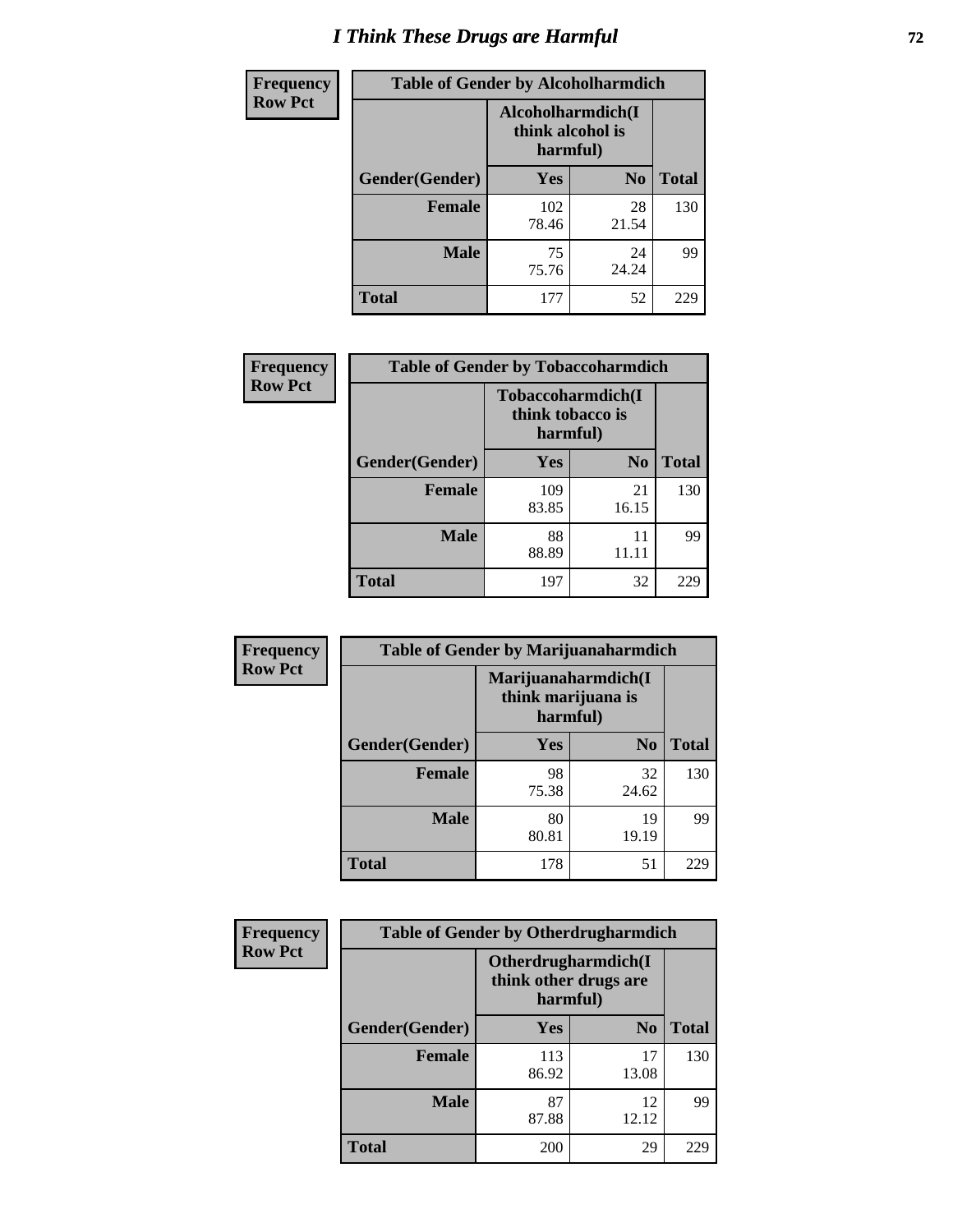| <b>Frequency</b> | <b>Table of Gender by Alcohollocation1</b> |                                                               |             |              |
|------------------|--------------------------------------------|---------------------------------------------------------------|-------------|--------------|
| <b>Row Pct</b>   |                                            | <b>Alcohollocation1(Places</b><br><b>Friends Use Alcohol)</b> |             |              |
|                  | Gender(Gender)                             |                                                               | Do Not Use  | <b>Total</b> |
|                  | <b>Female</b>                              | 75<br>57.69                                                   | 55<br>42.31 | 130          |
|                  | <b>Male</b>                                | 59<br>59.60                                                   | 40<br>40.40 | 99           |
|                  | <b>Total</b>                               | 134                                                           | 95          | 229          |

| <b>Frequency</b> | <b>Table of Gender by Alcohollocation2</b> |             |                                                               |              |
|------------------|--------------------------------------------|-------------|---------------------------------------------------------------|--------------|
| <b>Row Pct</b>   |                                            |             | <b>Alcohollocation2(Places</b><br><b>Friends Use Alcohol)</b> |              |
|                  | Gender(Gender)                             |             | Home                                                          | <b>Total</b> |
|                  | <b>Female</b>                              | 83<br>63.85 | 47<br>36.15                                                   | 130          |
|                  | <b>Male</b>                                | 66<br>66.67 | 33<br>33.33                                                   | 99           |
|                  | <b>Total</b>                               | 149         | 80                                                            | 229          |

| Frequency      | <b>Table of Gender by Alcohollocation3</b> |                                                               |               |              |
|----------------|--------------------------------------------|---------------------------------------------------------------|---------------|--------------|
| <b>Row Pct</b> |                                            | <b>Alcohollocation3(Places</b><br><b>Friends Use Alcohol)</b> |               |              |
|                | Gender(Gender)                             |                                                               | <b>School</b> | <b>Total</b> |
|                | <b>Female</b>                              | 125<br>96.15                                                  | 3.85          | 130          |
|                | <b>Male</b>                                | 94<br>94.95                                                   | 5.05          | 99           |
|                | <b>Total</b>                               | 219                                                           | 10            | 229          |

| Frequency      | <b>Table of Gender by Alcohollocation4</b> |                                                               |           |              |
|----------------|--------------------------------------------|---------------------------------------------------------------|-----------|--------------|
| <b>Row Pct</b> |                                            | <b>Alcohollocation4(Places</b><br><b>Friends Use Alcohol)</b> |           |              |
|                | <b>Gender</b> (Gender)                     |                                                               | Car       | <b>Total</b> |
|                | <b>Female</b>                              | 121<br>93.08                                                  | q<br>6.92 | 130          |
|                | <b>Male</b>                                | 90<br>90.91                                                   | q<br>9.09 | 99           |
|                | <b>Total</b>                               | 211                                                           | 18        | 229          |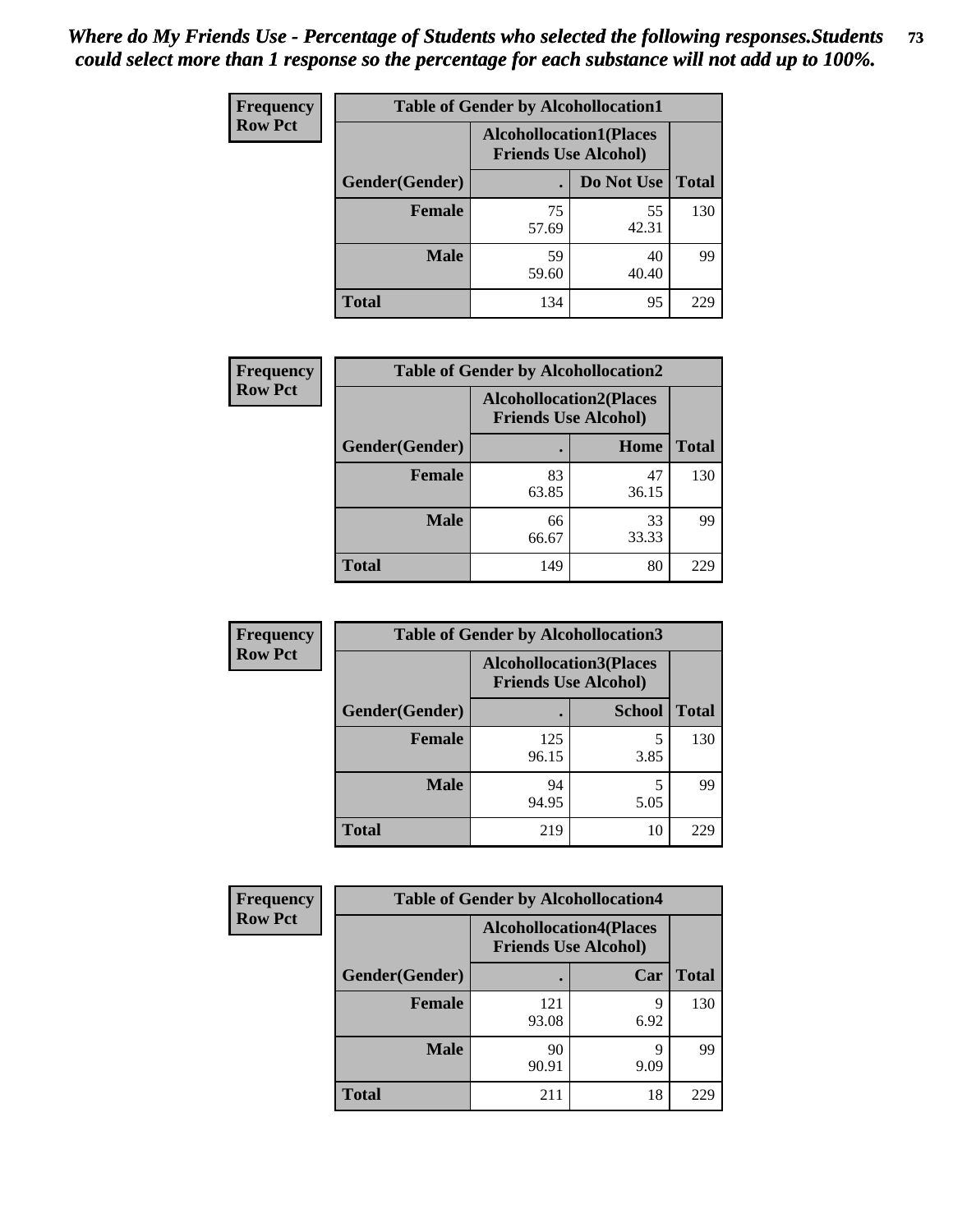| <b>Frequency</b> | <b>Table of Gender by Alcohollocation5</b> |                                                                |                                 |              |
|------------------|--------------------------------------------|----------------------------------------------------------------|---------------------------------|--------------|
| <b>Row Pct</b>   |                                            | <b>Alcohollocation5</b> (Places<br><b>Friends Use Alcohol)</b> |                                 |              |
|                  | Gender(Gender)                             |                                                                | <b>Friend's</b><br><b>House</b> | <b>Total</b> |
|                  | <b>Female</b>                              | 70<br>53.85                                                    | 60<br>46.15                     | 130          |
|                  | <b>Male</b>                                | 59<br>59.60                                                    | 40<br>40.40                     | 99           |
|                  | <b>Total</b>                               | 129                                                            | 100                             | 229          |

| <b>Frequency</b> | <b>Table of Gender by Alcohollocation6</b> |                                                               |              |              |  |
|------------------|--------------------------------------------|---------------------------------------------------------------|--------------|--------------|--|
| <b>Row Pct</b>   |                                            | <b>Alcohollocation6(Places</b><br><b>Friends Use Alcohol)</b> |              |              |  |
|                  | <b>Gender</b> (Gender)                     |                                                               | <b>Other</b> | <b>Total</b> |  |
|                  | <b>Female</b>                              | 89<br>68.46                                                   | 41<br>31.54  | 130          |  |
|                  | <b>Male</b>                                | 74<br>74.75                                                   | 25<br>25.25  | 99           |  |
|                  | <b>Total</b>                               | 163                                                           | 66           | 229          |  |

| Frequency      | <b>Table of Gender by Tobaccolocation1</b> |                                                               |             |              |  |
|----------------|--------------------------------------------|---------------------------------------------------------------|-------------|--------------|--|
| <b>Row Pct</b> |                                            | <b>Tobaccolocation1(Places</b><br><b>Friends Use Tobacco)</b> |             |              |  |
|                | <b>Gender</b> (Gender)                     |                                                               | Do Not Use  | <b>Total</b> |  |
|                | Female                                     | 54<br>41.54                                                   | 76<br>58.46 | 130          |  |
|                | <b>Male</b>                                | 58<br>58.59                                                   | 41<br>41.41 | 99           |  |
|                | <b>Total</b>                               | 112                                                           | 117         | 229          |  |

| <b>Frequency</b> |                | <b>Table of Gender by Tobaccolocation2</b>                    |             |              |
|------------------|----------------|---------------------------------------------------------------|-------------|--------------|
| <b>Row Pct</b>   |                | <b>Tobaccolocation2(Places</b><br><b>Friends Use Tobacco)</b> |             |              |
|                  | Gender(Gender) |                                                               | Home        | <b>Total</b> |
|                  | Female         | 89<br>68.46                                                   | 41<br>31.54 | 130          |
|                  | <b>Male</b>    | 59<br>59.60                                                   | 40<br>40.40 | 99           |
|                  | <b>Total</b>   | 148                                                           | 81          | 229          |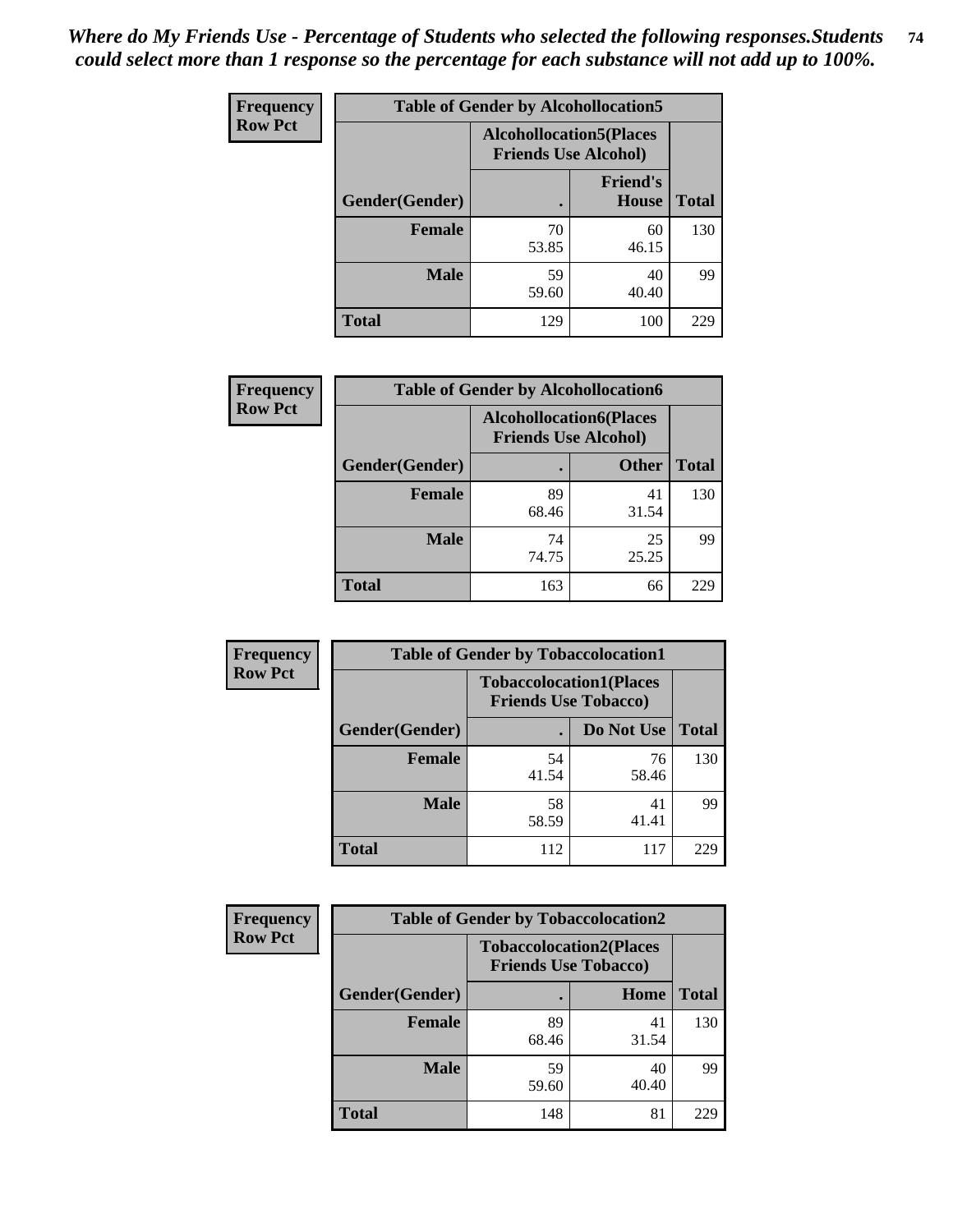| <b>Frequency</b> | <b>Table of Gender by Tobaccolocation3</b> |              |                                                               |              |
|------------------|--------------------------------------------|--------------|---------------------------------------------------------------|--------------|
| <b>Row Pct</b>   |                                            |              | <b>Tobaccolocation3(Places</b><br><b>Friends Use Tobacco)</b> |              |
|                  | Gender(Gender)                             |              | <b>School</b>                                                 | <b>Total</b> |
|                  | Female                                     | 100<br>76.92 | 30<br>23.08                                                   | 130          |
|                  | <b>Male</b>                                | 71<br>71.72  | 28<br>28.28                                                   | 99           |
|                  | Total                                      | 171          | 58                                                            | 229          |

| <b>Frequency</b> | <b>Table of Gender by Tobaccolocation4</b> |                             |                                |              |
|------------------|--------------------------------------------|-----------------------------|--------------------------------|--------------|
| <b>Row Pct</b>   |                                            | <b>Friends Use Tobacco)</b> | <b>Tobaccolocation4(Places</b> |              |
|                  | Gender(Gender)                             |                             | Car                            | <b>Total</b> |
|                  | <b>Female</b>                              | 92<br>70.77                 | 38<br>29.23                    | 130          |
|                  | <b>Male</b>                                | 67<br>67.68                 | 32<br>32.32                    | 99           |
|                  | <b>Total</b>                               | 159                         | 70                             | 229          |

| <b>Frequency</b> | <b>Table of Gender by Tobaccolocation5</b> |             |                                                               |              |
|------------------|--------------------------------------------|-------------|---------------------------------------------------------------|--------------|
| <b>Row Pct</b>   |                                            |             | <b>Tobaccolocation5(Places</b><br><b>Friends Use Tobacco)</b> |              |
|                  | Gender(Gender)                             |             | <b>Friend's</b><br>House                                      | <b>Total</b> |
|                  | <b>Female</b>                              | 89<br>68.46 | 41<br>31.54                                                   | 130          |
|                  | <b>Male</b>                                | 61<br>61.62 | 38<br>38.38                                                   | 99           |
|                  | <b>Total</b>                               | 150         | 79                                                            | 229          |

| <b>Frequency</b> | <b>Table of Gender by Tobaccolocation6</b> |                                                               |              |              |
|------------------|--------------------------------------------|---------------------------------------------------------------|--------------|--------------|
| <b>Row Pct</b>   |                                            | <b>Tobaccolocation6(Places</b><br><b>Friends Use Tobacco)</b> |              |              |
|                  | Gender(Gender)                             |                                                               | <b>Other</b> | <b>Total</b> |
|                  | Female                                     | 98<br>75.38                                                   | 32<br>24.62  | 130          |
|                  | <b>Male</b>                                | 69<br>69.70                                                   | 30<br>30.30  | 99           |
|                  | <b>Total</b>                               | 167                                                           | 62           | 229          |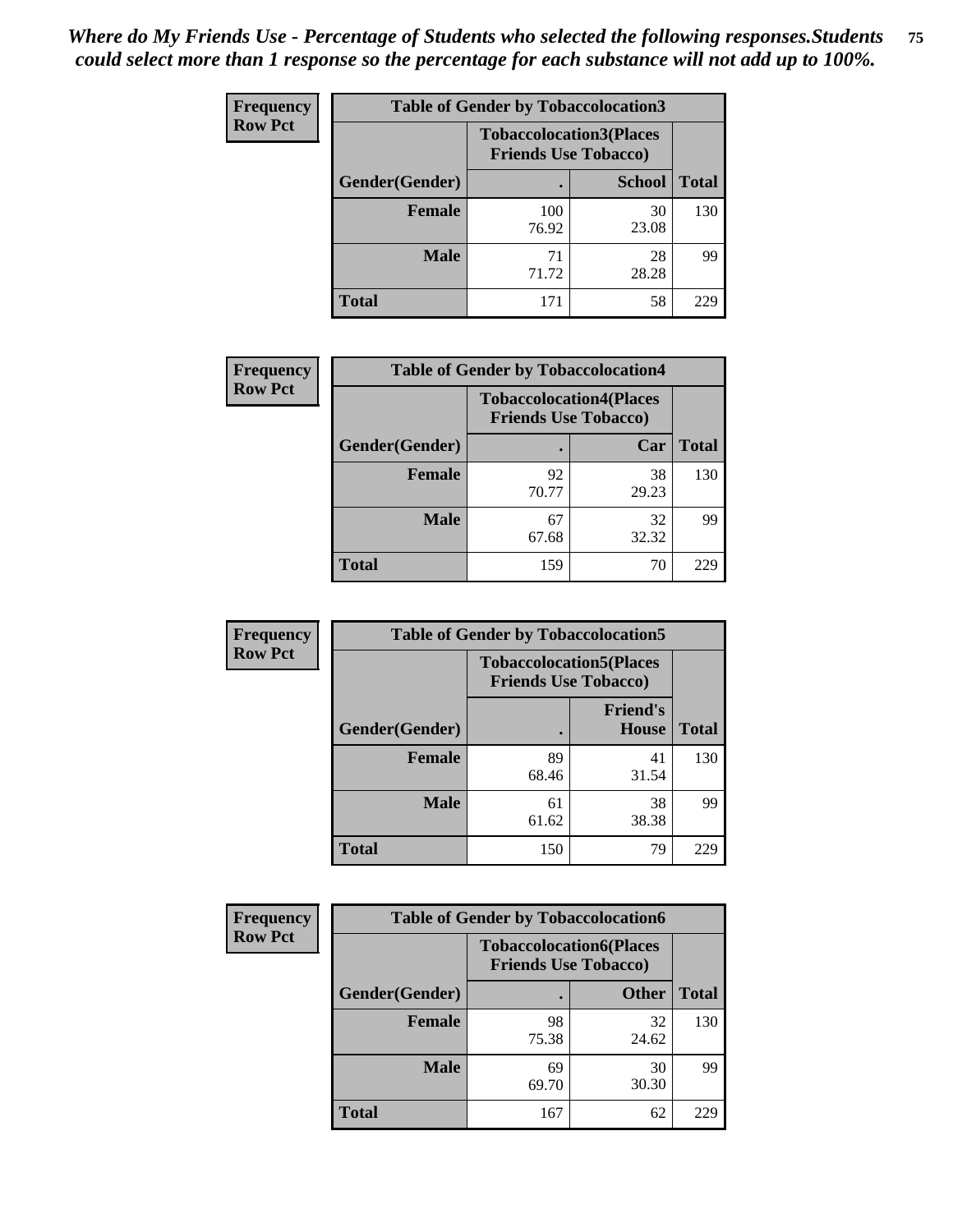| <b>Frequency</b> | <b>Table of Gender by Marijuanalocation1</b> |                                                                    |             |              |  |
|------------------|----------------------------------------------|--------------------------------------------------------------------|-------------|--------------|--|
| <b>Row Pct</b>   |                                              | <b>Marijuanalocation1(Places</b><br><b>Friends Use Marijuana</b> ) |             |              |  |
|                  | Gender(Gender)                               |                                                                    | Do Not Use  | <b>Total</b> |  |
|                  | <b>Female</b>                                | 44<br>33.85                                                        | 86<br>66.15 | 130          |  |
|                  | <b>Male</b>                                  | 35<br>35.35                                                        | 64<br>64.65 | 99           |  |
|                  | <b>Total</b>                                 | 79                                                                 | 150         | 229          |  |

| <b>Frequency</b> | <b>Table of Gender by Marijuanalocation2</b> |                                                                    |             |              |  |
|------------------|----------------------------------------------|--------------------------------------------------------------------|-------------|--------------|--|
| <b>Row Pct</b>   |                                              | <b>Marijuanalocation2(Places</b><br><b>Friends Use Marijuana</b> ) |             |              |  |
|                  | Gender(Gender)                               |                                                                    | Home        | <b>Total</b> |  |
|                  | Female                                       | 98<br>75.38                                                        | 32<br>24.62 | 130          |  |
|                  | <b>Male</b>                                  | 84<br>84.85                                                        | 15<br>15.15 | 99           |  |
|                  | <b>Total</b>                                 | 182                                                                | 47          | 229          |  |

| Frequency      | <b>Table of Gender by Marijuanalocation3</b> |                                                                    |               |              |
|----------------|----------------------------------------------|--------------------------------------------------------------------|---------------|--------------|
| <b>Row Pct</b> |                                              | <b>Marijuanalocation3(Places</b><br><b>Friends Use Marijuana</b> ) |               |              |
|                | Gender(Gender)                               |                                                                    | <b>School</b> | <b>Total</b> |
|                | Female                                       | 123<br>94.62                                                       | 5.38          | 130          |
|                | <b>Male</b>                                  | 95<br>95.96                                                        | 4<br>4.04     | 99           |
|                | <b>Total</b>                                 | 218                                                                | 11            | 229          |

| <b>Frequency</b> | <b>Table of Gender by Marijuanalocation4</b> |                                                                    |             |              |  |
|------------------|----------------------------------------------|--------------------------------------------------------------------|-------------|--------------|--|
| <b>Row Pct</b>   |                                              | <b>Marijuanalocation4(Places</b><br><b>Friends Use Marijuana</b> ) |             |              |  |
|                  | Gender(Gender)                               |                                                                    | Car         | <b>Total</b> |  |
|                  | Female                                       | 108<br>83.08                                                       | 22<br>16.92 | 130          |  |
|                  | <b>Male</b>                                  | 88<br>88.89                                                        | 11          | 99           |  |
|                  | <b>Total</b>                                 | 196                                                                | 33          | 229          |  |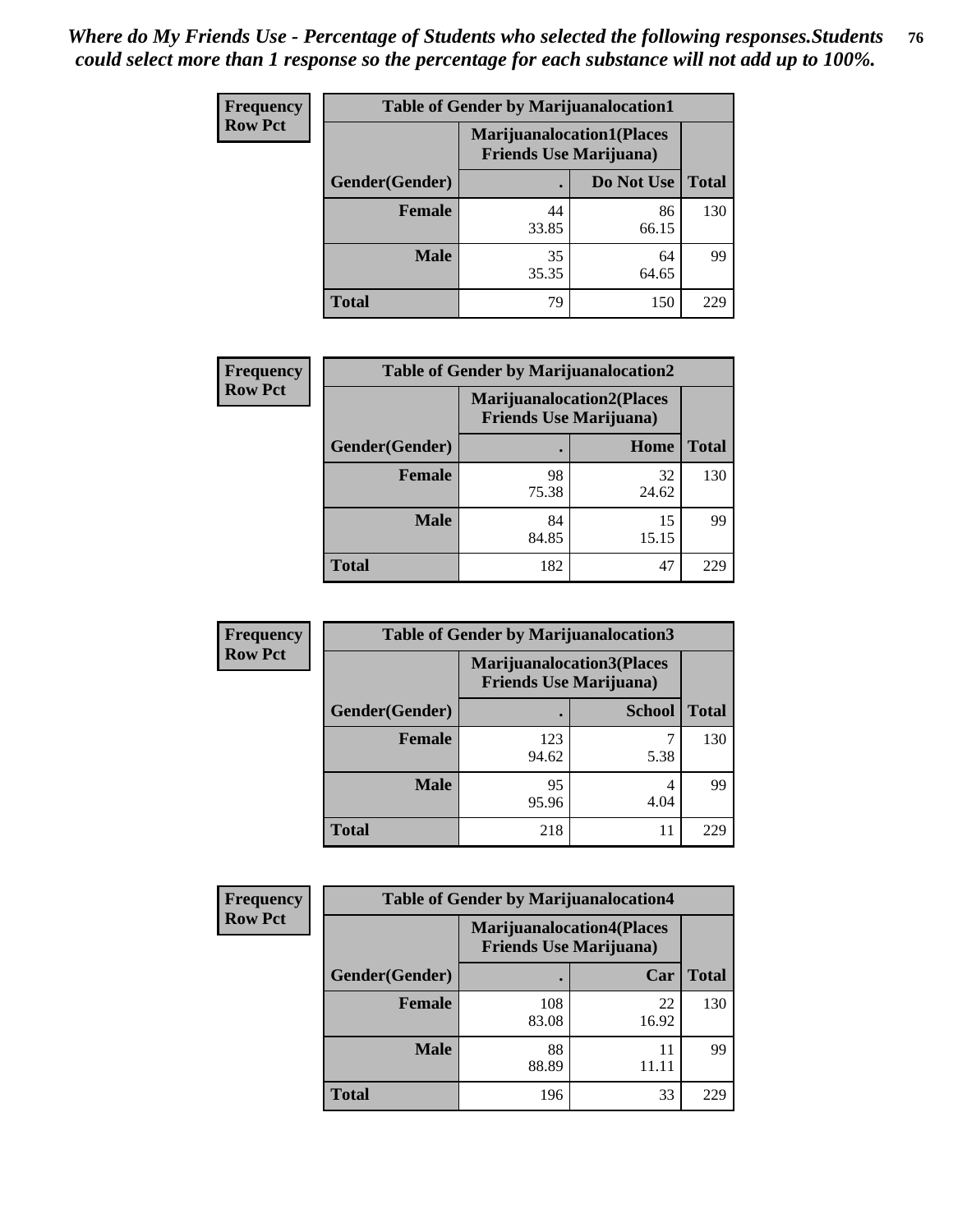| <b>Frequency</b> | <b>Table of Gender by Marijuanalocation5</b> |                                                                     |                          |              |
|------------------|----------------------------------------------|---------------------------------------------------------------------|--------------------------|--------------|
| <b>Row Pct</b>   |                                              | <b>Marijuanalocation5</b> (Places<br><b>Friends Use Marijuana</b> ) |                          |              |
|                  | Gender(Gender)                               |                                                                     | <b>Friend's</b><br>House | <b>Total</b> |
|                  | <b>Female</b>                                | 91<br>70.00                                                         | 39<br>30.00              | 130          |
|                  | <b>Male</b>                                  | 75<br>75.76                                                         | 24<br>24.24              | 99           |
|                  | <b>Total</b>                                 | 166                                                                 | 63                       | 229          |

| <b>Frequency</b> | <b>Table of Gender by Marijuanalocation6</b> |                                                                    |              |              |
|------------------|----------------------------------------------|--------------------------------------------------------------------|--------------|--------------|
| <b>Row Pct</b>   |                                              | <b>Marijuanalocation6(Places</b><br><b>Friends Use Marijuana</b> ) |              |              |
|                  | <b>Gender</b> (Gender)                       |                                                                    | <b>Other</b> | <b>Total</b> |
|                  | <b>Female</b>                                | 103<br>79.23                                                       | 27<br>20.77  | 130          |
|                  | <b>Male</b>                                  | 80<br>80.81                                                        | 19<br>19.19  | 99           |
|                  | <b>Total</b>                                 | 183                                                                | 46           | 229          |

| Frequency      | <b>Table of Gender by Otherdruglocation1</b> |                                                                                |              |              |
|----------------|----------------------------------------------|--------------------------------------------------------------------------------|--------------|--------------|
| <b>Row Pct</b> |                                              | <b>Otherdruglocation1(Places</b><br><b>Friends Use Other Illegal</b><br>Drugs) |              |              |
|                | <b>Gender</b> (Gender)                       |                                                                                | Do Not Use   | <b>Total</b> |
|                | <b>Female</b>                                | 27<br>20.77                                                                    | 103<br>79.23 | 130          |
|                | <b>Male</b>                                  | 21<br>21.21                                                                    | 78<br>78.79  | 99           |
|                | <b>Total</b>                                 | 48                                                                             | 181          | 229          |

| Frequency      | <b>Table of Gender by Otherdruglocation2</b> |                                            |                                  |              |
|----------------|----------------------------------------------|--------------------------------------------|----------------------------------|--------------|
| <b>Row Pct</b> |                                              | <b>Friends Use Other Illegal</b><br>Drugs) | <b>Otherdruglocation2(Places</b> |              |
|                | Gender(Gender)                               |                                            | Home                             | <b>Total</b> |
|                | Female                                       | 110<br>84.62                               | 20<br>15.38                      | 130          |
|                | <b>Male</b>                                  | 91<br>91.92                                | 8<br>8.08                        | 99           |
|                | <b>Total</b>                                 | 201                                        | 28                               | 229          |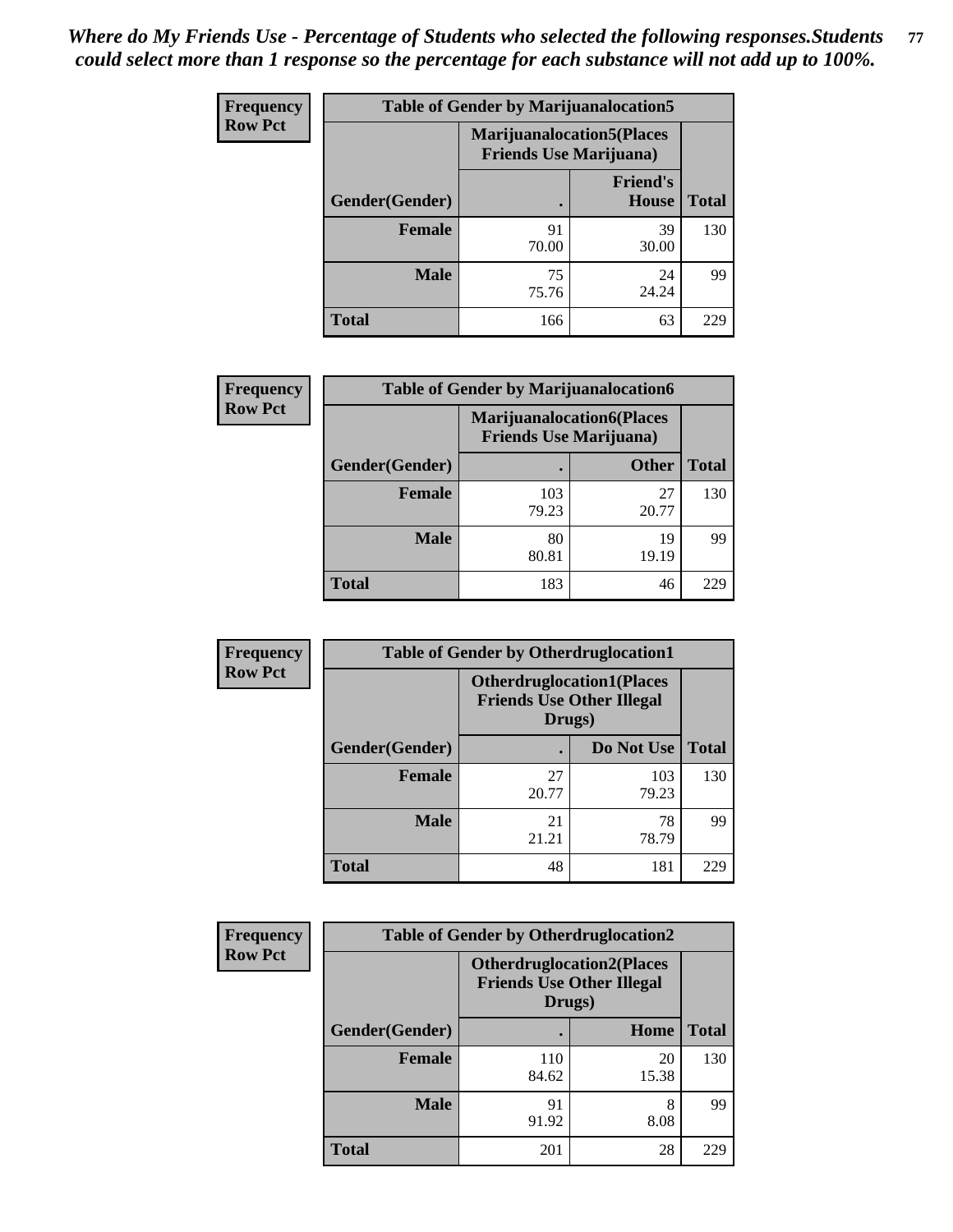| Frequency      | <b>Table of Gender by Otherdruglocation3</b>                                   |              |               |              |
|----------------|--------------------------------------------------------------------------------|--------------|---------------|--------------|
| <b>Row Pct</b> | <b>Otherdruglocation3(Places</b><br><b>Friends Use Other Illegal</b><br>Drugs) |              |               |              |
|                | Gender(Gender)                                                                 |              | <b>School</b> | <b>Total</b> |
|                | <b>Female</b>                                                                  | 119<br>91.54 | 11<br>8.46    | 130          |
|                | <b>Male</b>                                                                    | 96<br>96.97  | 3<br>3.03     | 99           |
|                | <b>Total</b>                                                                   | 215          | 14            | 229          |

| Frequency      | <b>Table of Gender by Otherdruglocation4</b> |                                                                                |             |              |
|----------------|----------------------------------------------|--------------------------------------------------------------------------------|-------------|--------------|
| <b>Row Pct</b> |                                              | <b>Otherdruglocation4(Places</b><br><b>Friends Use Other Illegal</b><br>Drugs) |             |              |
|                | Gender(Gender)                               |                                                                                | Car         | <b>Total</b> |
|                | Female                                       | 117<br>90.00                                                                   | 13<br>10.00 | 130          |
|                | <b>Male</b>                                  | 95<br>95.96                                                                    | 4<br>4.04   | 99           |
|                | <b>Total</b>                                 | 212                                                                            | 17          | 229          |

| <b>Frequency</b> | <b>Table of Gender by Otherdruglocation5</b> |              |                                                                      |              |
|------------------|----------------------------------------------|--------------|----------------------------------------------------------------------|--------------|
| <b>Row Pct</b>   |                                              | Drugs)       | <b>Otherdruglocation5(Places</b><br><b>Friends Use Other Illegal</b> |              |
|                  | Gender(Gender)                               |              | <b>Friend's</b><br><b>House</b>                                      | <b>Total</b> |
|                  | <b>Female</b>                                | 109<br>83.85 | 21<br>16.15                                                          | 130          |
|                  | <b>Male</b>                                  | 90<br>90.91  | q<br>9.09                                                            | 99           |
|                  | <b>Total</b>                                 | 199          | 30                                                                   | 229          |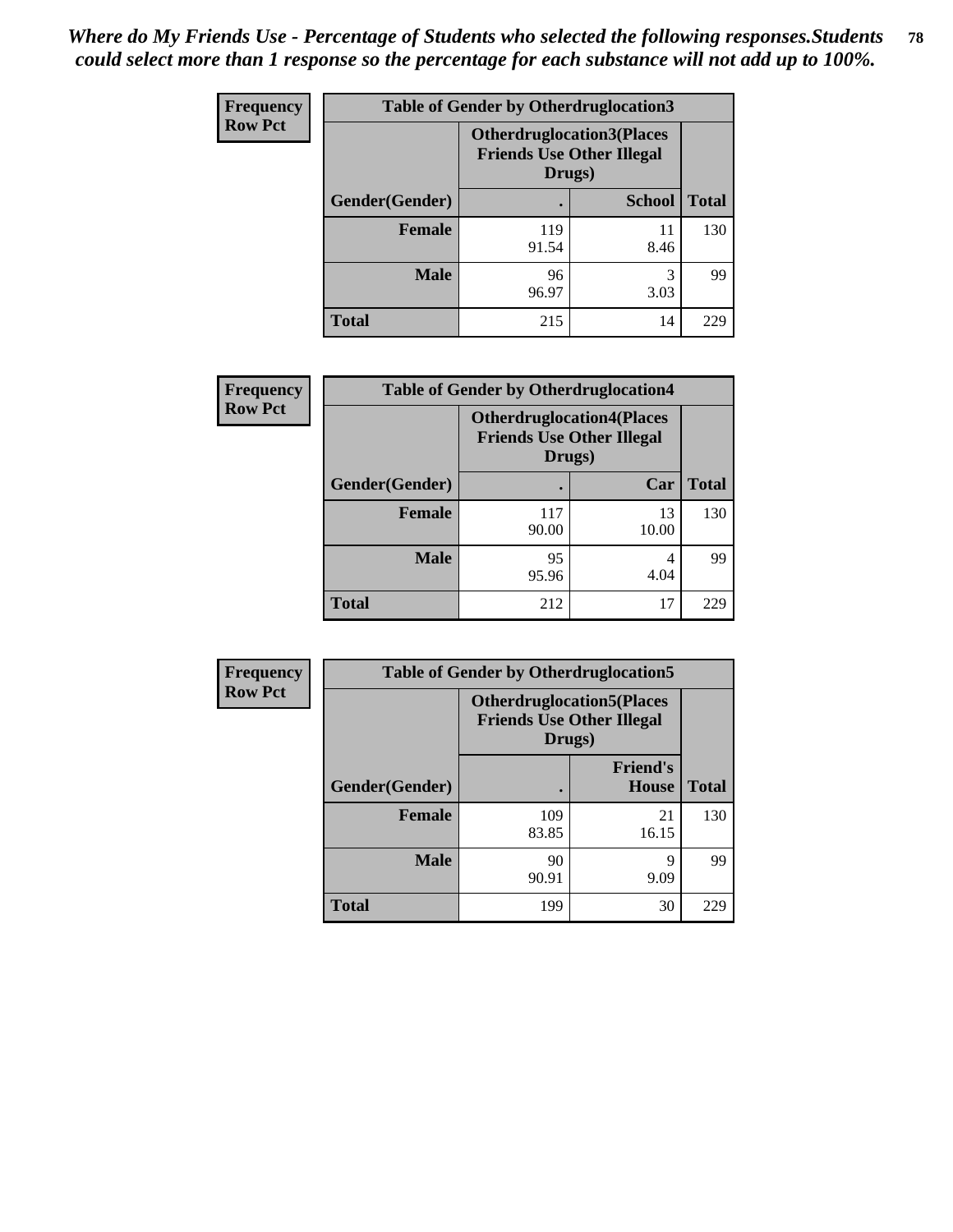| Frequency      | <b>Table of Gender by Otherdruglocation6</b> |                                                                                |              |              |
|----------------|----------------------------------------------|--------------------------------------------------------------------------------|--------------|--------------|
| <b>Row Pct</b> |                                              | <b>Otherdruglocation6(Places</b><br><b>Friends Use Other Illegal</b><br>Drugs) |              |              |
|                | Gender(Gender)                               |                                                                                | <b>Other</b> | <b>Total</b> |
|                | Female                                       | 113<br>86.92                                                                   | 17<br>13.08  | 130          |
|                | <b>Male</b>                                  | 83<br>83.84                                                                    | 16<br>16.16  | 99           |
|                | <b>Total</b>                                 | 196                                                                            | 33           | 229          |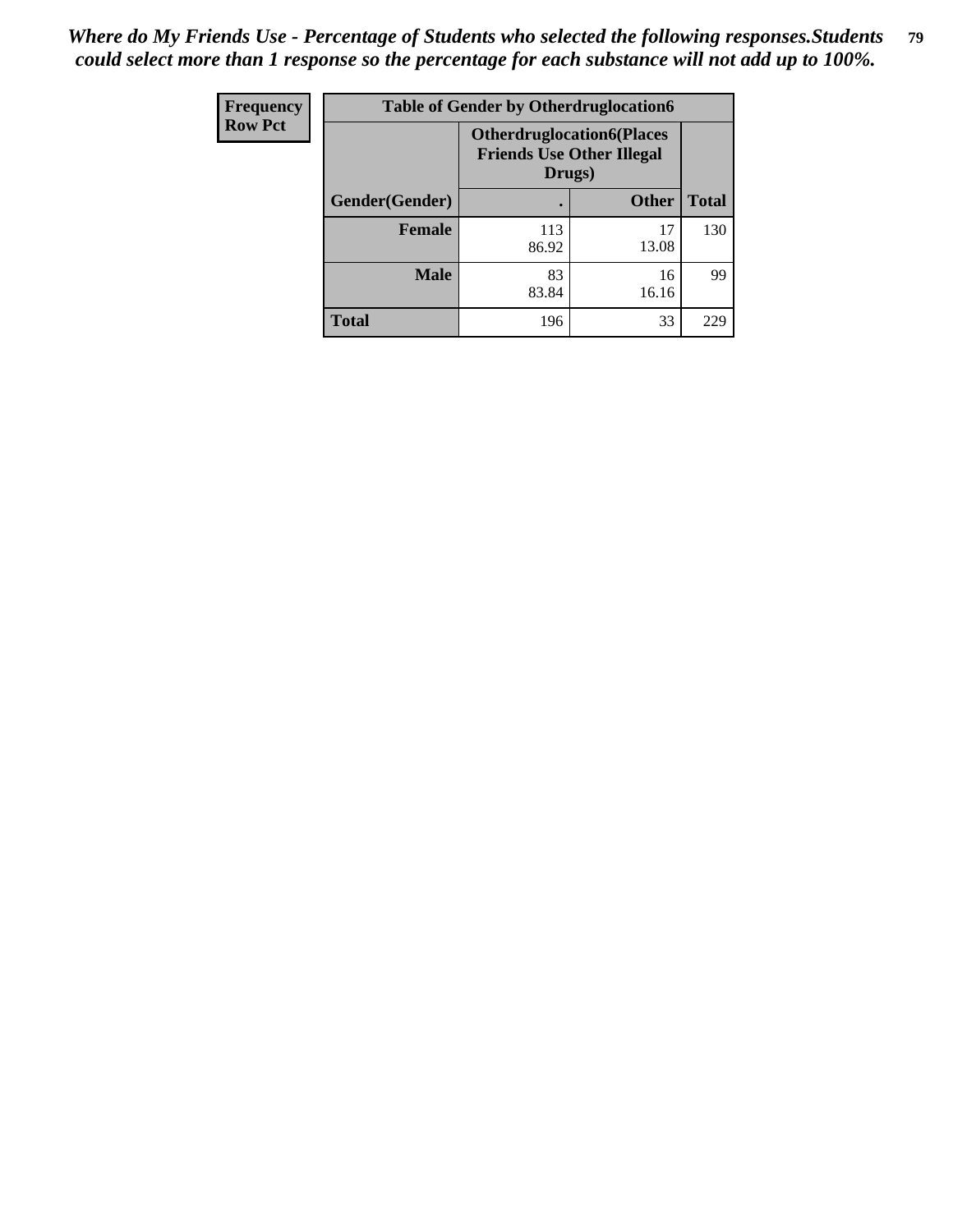| <b>Frequency</b> | <b>Table of Gender by Alcoholtime1</b> |                                                          |                      |              |
|------------------|----------------------------------------|----------------------------------------------------------|----------------------|--------------|
| <b>Row Pct</b>   |                                        | <b>Alcoholtime1(Times</b><br><b>Friends Use Alcohol)</b> |                      |              |
|                  | Gender(Gender)                         | $\bullet$                                                | Do Not<br><b>Use</b> | <b>Total</b> |
|                  | <b>Female</b>                          | 79<br>60.77                                              | 51<br>39.23          | 130          |
|                  | <b>Male</b>                            | 63<br>63.64                                              | 36<br>36.36          | 99           |
|                  | <b>Total</b>                           | 142                                                      | 87                   | 229          |

| <b>Frequency</b> | <b>Table of Gender by Alcoholtime2</b> |                                                          |                            |              |
|------------------|----------------------------------------|----------------------------------------------------------|----------------------------|--------------|
| <b>Row Pct</b>   |                                        | <b>Alcoholtime2(Times</b><br><b>Friends Use Alcohol)</b> |                            |              |
|                  | Gender(Gender)                         |                                                          | <b>On Way</b><br>to School | <b>Total</b> |
|                  | <b>Female</b>                          | 123<br>94.62                                             | 5.38                       | 130          |
|                  | <b>Male</b>                            | 99<br>100.00                                             | 0<br>0.00                  | 99           |
|                  | <b>Total</b>                           | 222                                                      |                            | 229          |

| <b>Frequency</b> | <b>Table of Gender by Alcoholtime3</b> |                                                          |                                |              |
|------------------|----------------------------------------|----------------------------------------------------------|--------------------------------|--------------|
| <b>Row Pct</b>   |                                        | <b>Alcoholtime3(Times</b><br><b>Friends Use Alcohol)</b> |                                |              |
|                  | <b>Gender</b> (Gender)                 |                                                          | <b>During</b><br><b>School</b> | <b>Total</b> |
|                  | <b>Female</b>                          | 127<br>97.69                                             | 3<br>2.31                      | 130          |
|                  | <b>Male</b>                            | 98<br>98.99                                              | 1.01                           | 99           |
|                  | <b>Total</b>                           | 225                                                      | 4                              | 229          |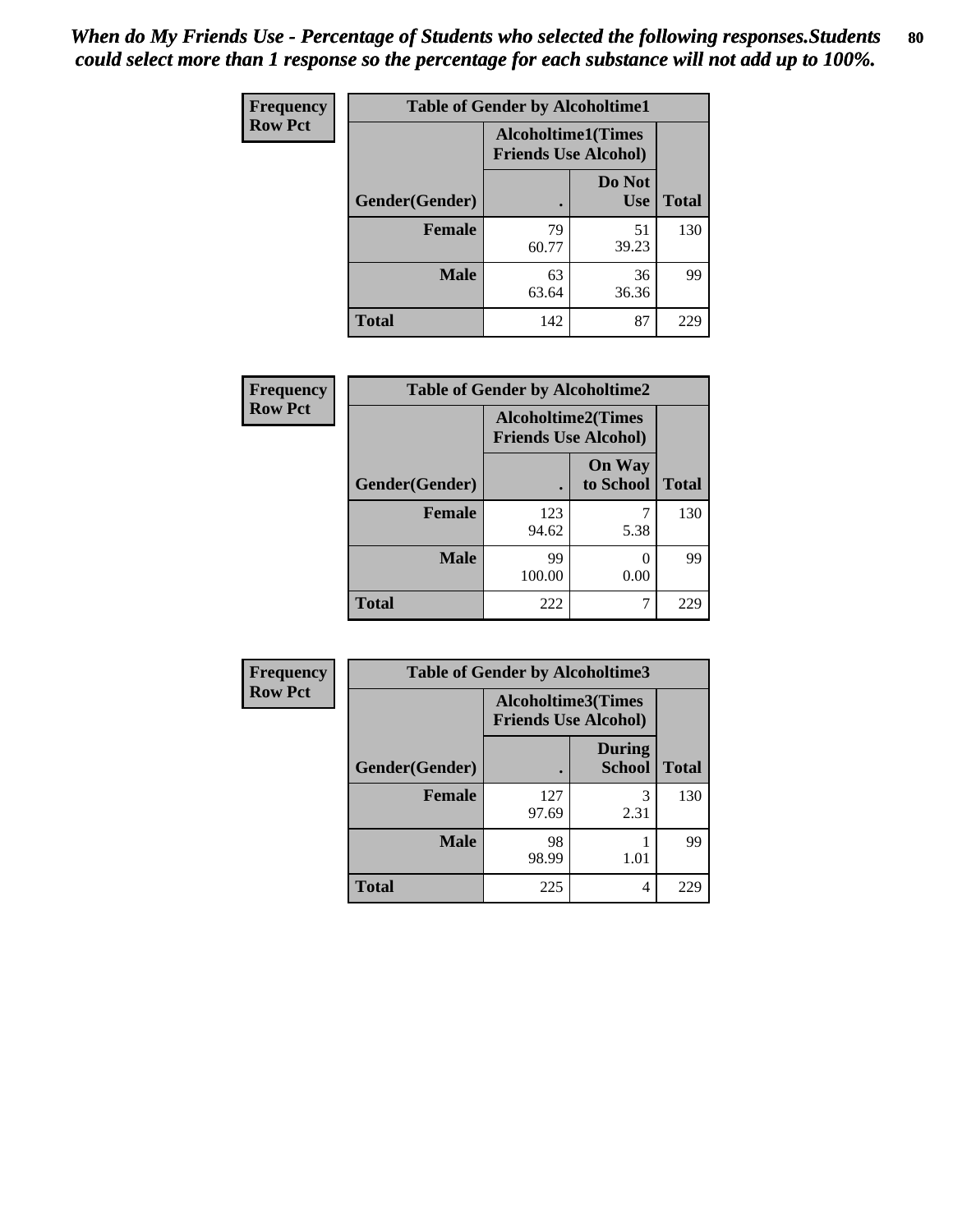*When do My Friends Use - Percentage of Students who selected the following responses.Students could select more than 1 response so the percentage for each substance will not add up to 100%.* **81**

| <b>Frequency</b> | <b>Table of Gender by Alcoholtime4</b> |                                                          |                                                |              |  |
|------------------|----------------------------------------|----------------------------------------------------------|------------------------------------------------|--------------|--|
| <b>Row Pct</b>   |                                        | <b>Alcoholtime4(Times</b><br><b>Friends Use Alcohol)</b> |                                                |              |  |
|                  | Gender(Gender)                         |                                                          | <b>On Way</b><br>Home<br>From<br><b>School</b> | <b>Total</b> |  |
|                  | <b>Female</b>                          | 122<br>93.85                                             | 8<br>6.15                                      | 130          |  |
|                  | <b>Male</b>                            | 94<br>94.95                                              | 5<br>5.05                                      | 99           |  |
|                  | <b>Total</b>                           | 216                                                      | 13                                             | 229          |  |

| <b>Frequency</b> | <b>Table of Gender by Alcoholtime5</b> |                                                           |             |              |  |
|------------------|----------------------------------------|-----------------------------------------------------------|-------------|--------------|--|
| <b>Row Pct</b>   |                                        | <b>Alcoholtime5</b> (Times<br><b>Friends Use Alcohol)</b> |             |              |  |
|                  | Gender(Gender)                         |                                                           | Weeknights  | <b>Total</b> |  |
|                  | <b>Female</b>                          | 102<br>78.46                                              | 28<br>21.54 | 130          |  |
|                  | <b>Male</b>                            | 80<br>80.81                                               | 19<br>19.19 | 99           |  |
|                  | <b>Total</b>                           | 182                                                       | 47          | 229          |  |

| <b>Frequency</b> |                | <b>Table of Gender by Alcoholtime6</b> |                                                          |              |
|------------------|----------------|----------------------------------------|----------------------------------------------------------|--------------|
| <b>Row Pct</b>   |                |                                        | <b>Alcoholtime6(Times</b><br><b>Friends Use Alcohol)</b> |              |
|                  | Gender(Gender) |                                        | Weekends                                                 | <b>Total</b> |
|                  | Female         | 48<br>36.92                            | 82<br>63.08                                              | 130          |
|                  | <b>Male</b>    | 38<br>38.38                            | 61<br>61.62                                              | 99           |
|                  | <b>Total</b>   | 86                                     | 143                                                      | 229          |

| <b>Frequency</b> | <b>Table of Gender by Tobaccotime1</b> |                                                          |                      |              |
|------------------|----------------------------------------|----------------------------------------------------------|----------------------|--------------|
| <b>Row Pct</b>   |                                        | <b>Tobaccotime1(Times</b><br><b>Friends Use Tobacco)</b> |                      |              |
|                  | Gender(Gender)                         |                                                          | Do Not<br><b>Use</b> | <b>Total</b> |
|                  | <b>Female</b>                          | 55<br>42.31                                              | 75<br>57.69          | 130          |
|                  | <b>Male</b>                            | 58<br>58.59                                              | 41<br>41.41          | 99           |
|                  | <b>Total</b>                           | 113                                                      | 116                  | 229          |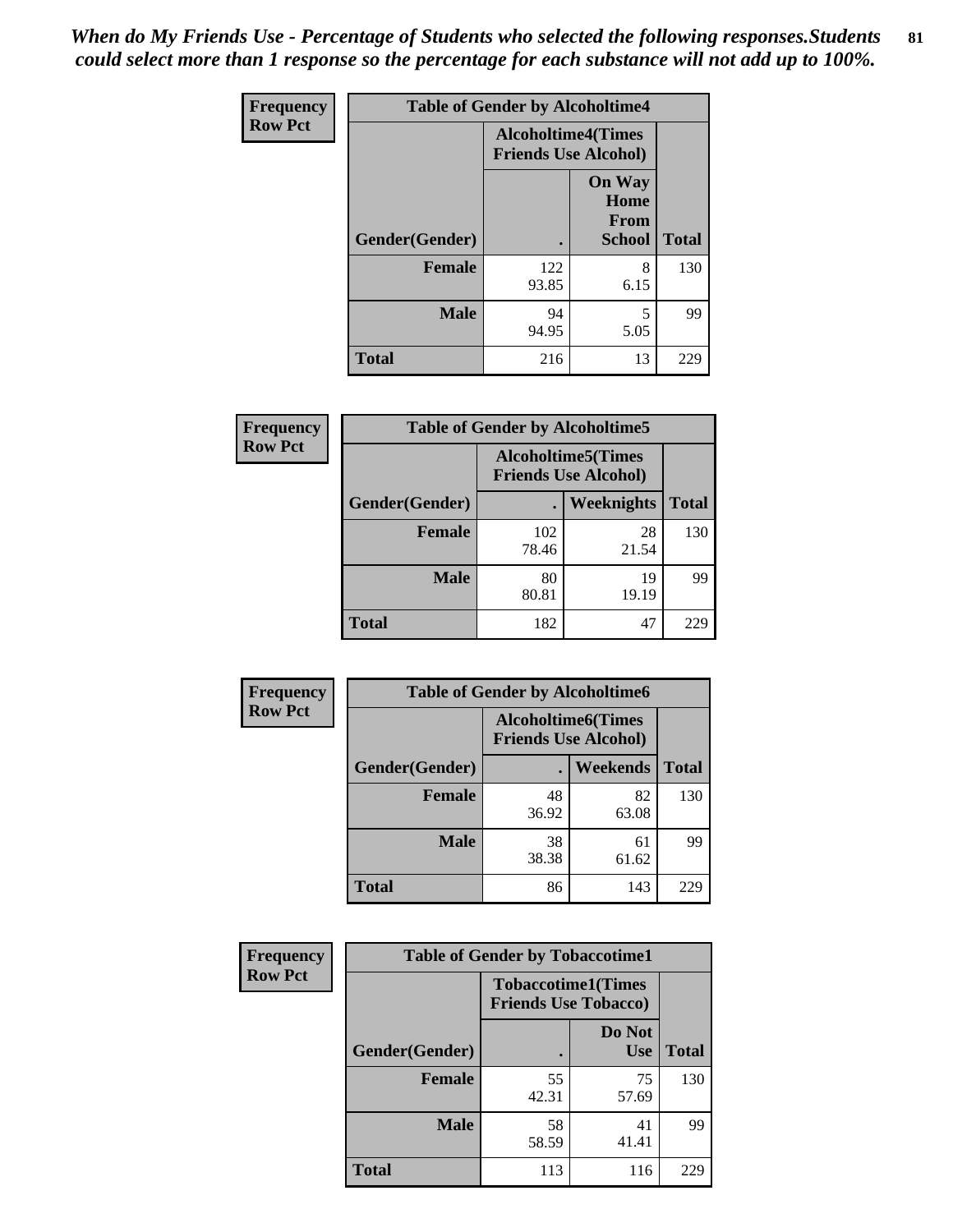| <b>Frequency</b> | <b>Table of Gender by Tobaccotime2</b> |                             |                            |              |
|------------------|----------------------------------------|-----------------------------|----------------------------|--------------|
| <b>Row Pct</b>   |                                        | <b>Friends Use Tobacco)</b> | <b>Tobaccotime2(Times</b>  |              |
|                  | Gender(Gender)                         |                             | <b>On Way</b><br>to School | <b>Total</b> |
|                  | <b>Female</b>                          | 94<br>72.31                 | 36<br>27.69                | 130          |
|                  | <b>Male</b>                            | 65<br>65.66                 | 34<br>34.34                | 99           |
|                  | <b>Total</b>                           | 159                         | 70                         | 229          |

| <b>Frequency</b> | <b>Table of Gender by Tobaccotime3</b> |                                                          |                                |              |
|------------------|----------------------------------------|----------------------------------------------------------|--------------------------------|--------------|
| <b>Row Pct</b>   |                                        | <b>Tobaccotime3(Times</b><br><b>Friends Use Tobacco)</b> |                                |              |
|                  | Gender(Gender)                         |                                                          | <b>During</b><br><b>School</b> | <b>Total</b> |
|                  | <b>Female</b>                          | 108<br>83.08                                             | 22<br>16.92                    | 130          |
|                  | <b>Male</b>                            | 69<br>69.70                                              | 30<br>30.30                    | 99           |
|                  | <b>Total</b>                           | 177                                                      | 52                             | 229          |

| <b>Frequency</b> | <b>Table of Gender by Tobaccotime4</b> |                                                          |                                                |              |
|------------------|----------------------------------------|----------------------------------------------------------|------------------------------------------------|--------------|
| <b>Row Pct</b>   |                                        | <b>Tobaccotime4(Times</b><br><b>Friends Use Tobacco)</b> |                                                |              |
|                  | Gender(Gender)                         |                                                          | <b>On Way</b><br>Home<br>From<br><b>School</b> | <b>Total</b> |
|                  | <b>Female</b>                          | 122<br>93.85                                             | 8<br>6.15                                      | 130          |
|                  | <b>Male</b>                            | 94<br>94.95                                              | 5<br>5.05                                      | 99           |
|                  | <b>Total</b>                           | 216                                                      | 13                                             | 229          |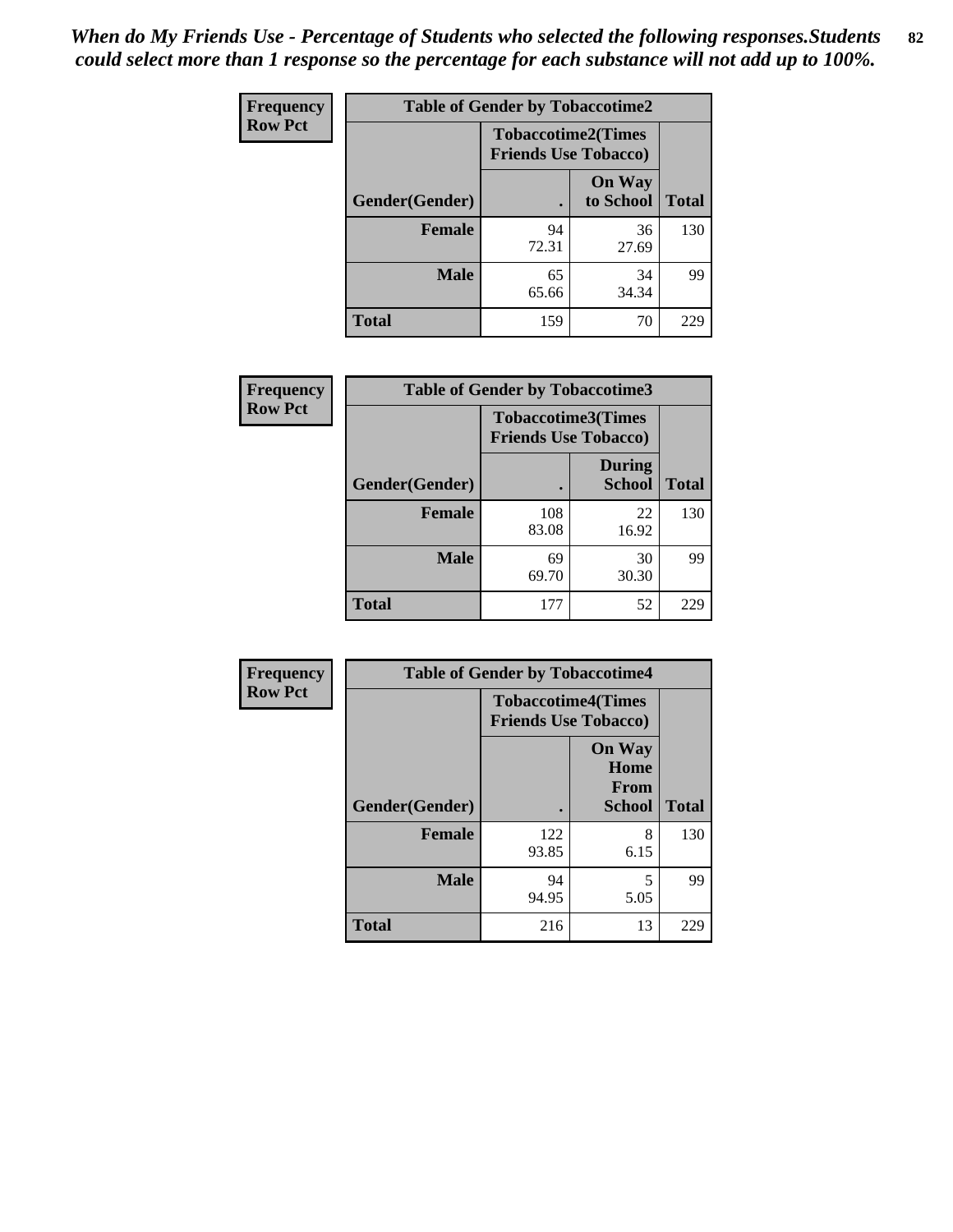| Frequency      | <b>Table of Gender by Tobaccotime5</b> |             |                                                          |              |  |
|----------------|----------------------------------------|-------------|----------------------------------------------------------|--------------|--|
| <b>Row Pct</b> |                                        |             | <b>Tobaccotime5(Times</b><br><b>Friends Use Tobacco)</b> |              |  |
|                | Gender(Gender)                         |             | Weeknights                                               | <b>Total</b> |  |
|                | <b>Female</b>                          | 82<br>63.08 | 48<br>36.92                                              | 130          |  |
|                | <b>Male</b>                            | 61<br>61.62 | 38<br>38.38                                              | 99           |  |
|                | <b>Total</b>                           | 143         | 86                                                       | 229          |  |

| <b>Frequency</b> | <b>Table of Gender by Tobaccotime6</b> |                                                          |             |              |
|------------------|----------------------------------------|----------------------------------------------------------|-------------|--------------|
| <b>Row Pct</b>   |                                        | <b>Tobaccotime6(Times</b><br><b>Friends Use Tobacco)</b> |             |              |
|                  | Gender(Gender)                         |                                                          | Weekends    | <b>Total</b> |
|                  | Female                                 | 79<br>60.77                                              | 51<br>39.23 | 130          |
|                  | <b>Male</b>                            | 49<br>49.49                                              | 50<br>50.51 | 99           |
|                  | <b>Total</b>                           | 128                                                      | 101         | 229          |

| <b>Frequency</b> | <b>Table of Gender by Marijuanatime1</b> |                                                               |             |              |
|------------------|------------------------------------------|---------------------------------------------------------------|-------------|--------------|
| <b>Row Pct</b>   |                                          | <b>Marijuanatime1(Times</b><br><b>Friends Use Marijuana</b> ) |             |              |
|                  | Gender(Gender)                           |                                                               | Do Not Use  | <b>Total</b> |
|                  | <b>Female</b>                            | 46<br>35.38                                                   | 84<br>64.62 | 130          |
|                  | <b>Male</b>                              | 34<br>34.34                                                   | 65<br>65.66 | 99           |
|                  | <b>Total</b>                             | 80                                                            | 149         | 229          |

| <b>Frequency</b> | <b>Table of Gender by Marijuanatime2</b> |                                                               |                            |              |
|------------------|------------------------------------------|---------------------------------------------------------------|----------------------------|--------------|
| <b>Row Pct</b>   |                                          | <b>Marijuanatime2(Times</b><br><b>Friends Use Marijuana</b> ) |                            |              |
|                  | Gender(Gender)                           |                                                               | On Way to<br><b>School</b> | <b>Total</b> |
|                  | Female                                   | 113<br>86.92                                                  | 17<br>13.08                | 130          |
|                  | <b>Male</b>                              | 93<br>93.94                                                   | 6<br>6.06                  | 99           |
|                  | <b>Total</b>                             | 206                                                           | 23                         | 229          |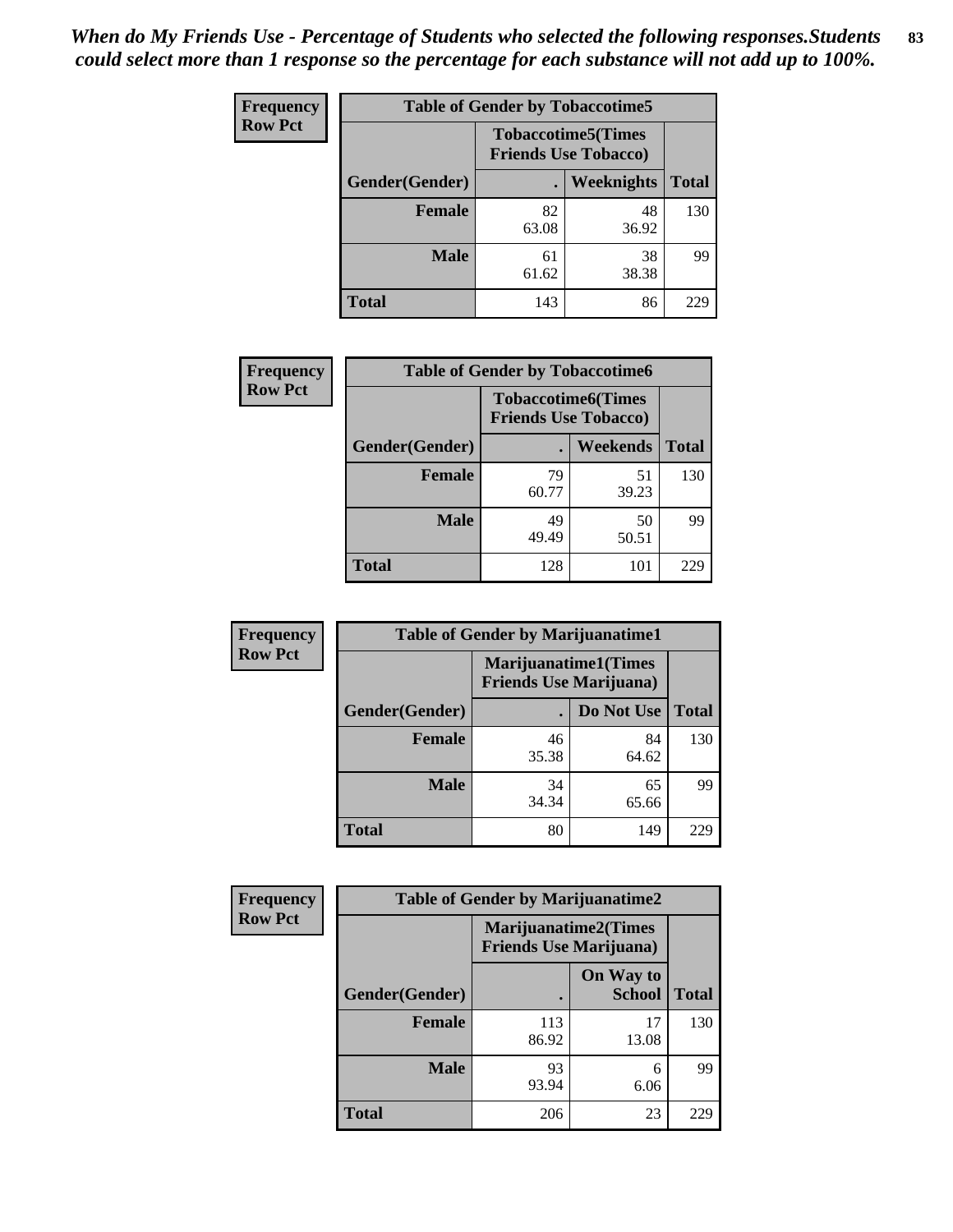| Frequency      | <b>Table of Gender by Marijuanatime3</b> |                                                        |                                |              |
|----------------|------------------------------------------|--------------------------------------------------------|--------------------------------|--------------|
| <b>Row Pct</b> |                                          | Marijuanatime3(Times<br><b>Friends Use Marijuana</b> ) |                                |              |
|                | Gender(Gender)                           |                                                        | <b>During</b><br><b>School</b> | <b>Total</b> |
|                | <b>Female</b>                            | 123<br>94.62                                           | 5.38                           | 130          |
|                | <b>Male</b>                              | 96<br>96.97                                            | 3<br>3.03                      | 99           |
|                | <b>Total</b>                             | 219                                                    | 10                             | 229          |

| Frequency      | <b>Table of Gender by Marijuanatime4</b> |                                                               |                                                |              |
|----------------|------------------------------------------|---------------------------------------------------------------|------------------------------------------------|--------------|
| <b>Row Pct</b> |                                          | <b>Marijuanatime4(Times</b><br><b>Friends Use Marijuana</b> ) |                                                |              |
|                | Gender(Gender)                           |                                                               | <b>On Way</b><br>Home<br>From<br><b>School</b> | <b>Total</b> |
|                | <b>Female</b>                            | 114<br>87.69                                                  | 16<br>12.31                                    | 130          |
|                | <b>Male</b>                              | 90<br>90.91                                                   | 9<br>9.09                                      | 99           |
|                | <b>Total</b>                             | 204                                                           | 25                                             | 229          |

| Frequency      | <b>Table of Gender by Marijuanatime5</b> |                                                                |             |              |
|----------------|------------------------------------------|----------------------------------------------------------------|-------------|--------------|
| <b>Row Pct</b> |                                          | <b>Marijuanatime5</b> (Times<br><b>Friends Use Marijuana</b> ) |             |              |
|                | Gender(Gender)                           | ٠                                                              | Weeknights  | <b>Total</b> |
|                | <b>Female</b>                            | 97<br>74.62                                                    | 33<br>25.38 | 130          |
|                | <b>Male</b>                              | 83<br>83.84                                                    | 16<br>16.16 | 99           |
|                | <b>Total</b>                             | 180                                                            | 49          | 229          |

| Frequency      | <b>Table of Gender by Marijuanatime6</b> |                                                               |                 |              |
|----------------|------------------------------------------|---------------------------------------------------------------|-----------------|--------------|
| <b>Row Pct</b> |                                          | <b>Marijuanatime6(Times</b><br><b>Friends Use Marijuana</b> ) |                 |              |
|                | Gender(Gender)                           |                                                               | <b>Weekends</b> | <b>Total</b> |
|                | <b>Female</b>                            | 85<br>65.38                                                   | 45<br>34.62     | 130          |
|                | <b>Male</b>                              | 67<br>67.68                                                   | 32<br>32.32     | 99           |
|                | <b>Total</b>                             | 152                                                           | 77              | 229          |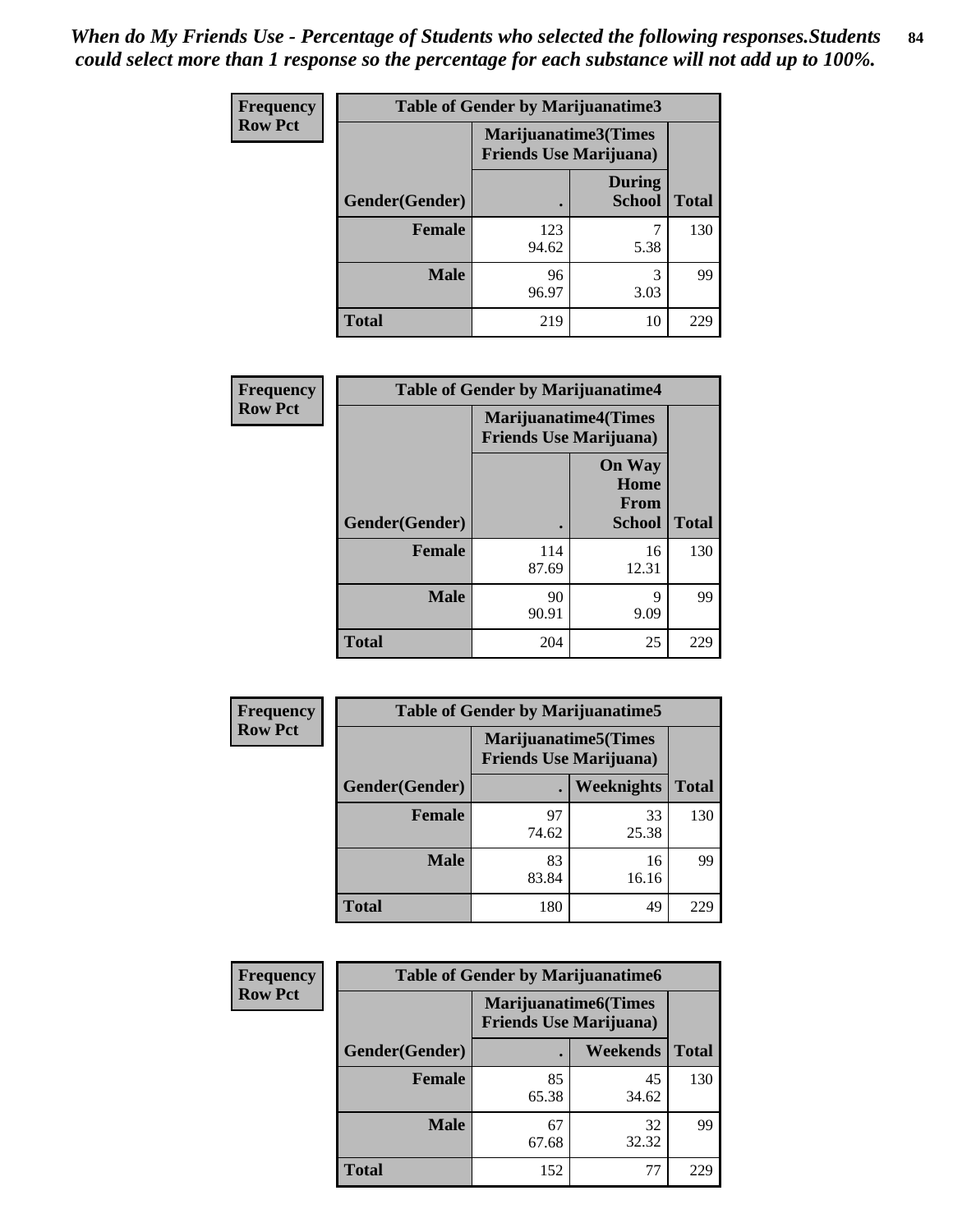*When do My Friends Use - Percentage of Students who selected the following responses.Students could select more than 1 response so the percentage for each substance will not add up to 100%.* **85**

| <b>Frequency</b> | <b>Table of Gender by Otherdrugtime1</b> |                                                                                   |                    |     |  |
|------------------|------------------------------------------|-----------------------------------------------------------------------------------|--------------------|-----|--|
| <b>Row Pct</b>   |                                          | <b>Otherdrugtime1(Times</b><br><b>Friends Use Other</b><br><b>Illegal Drugs</b> ) |                    |     |  |
|                  | Gender(Gender)                           |                                                                                   | Do Not Use   Total |     |  |
|                  | <b>Female</b>                            | 24<br>18.46                                                                       | 106<br>81.54       | 130 |  |
|                  | <b>Male</b>                              | 22<br>22.22                                                                       | 77<br>77.78        | 99  |  |
|                  | <b>Total</b>                             | 46                                                                                | 183                | 229 |  |

| Frequency      | <b>Table of Gender by Otherdrugtime2</b> |                        |                                                         |              |
|----------------|------------------------------------------|------------------------|---------------------------------------------------------|--------------|
| <b>Row Pct</b> |                                          | <b>Illegal Drugs</b> ) | <b>Otherdrugtime2(Times</b><br><b>Friends Use Other</b> |              |
|                | <b>Gender</b> (Gender)                   |                        | On Way to<br><b>School</b>                              | <b>Total</b> |
|                | <b>Female</b>                            | 122<br>93.85           | 8<br>6.15                                               | 130          |
|                | <b>Male</b>                              | 95<br>95.96            | 4<br>4.04                                               | 99           |
|                | <b>Total</b>                             | 217                    | 12                                                      | 229          |

| Frequency      | <b>Table of Gender by Otherdrugtime3</b> |                        |                                                  |              |
|----------------|------------------------------------------|------------------------|--------------------------------------------------|--------------|
| <b>Row Pct</b> |                                          | <b>Illegal Drugs</b> ) | Otherdrugtime3(Times<br><b>Friends Use Other</b> |              |
|                | Gender(Gender)                           |                        | <b>During</b><br><b>School</b>                   | <b>Total</b> |
|                | <b>Female</b>                            | 122<br>93.85           | 8<br>6.15                                        | 130          |
|                | <b>Male</b>                              | 97<br>97.98            | $\overline{c}$<br>2.02                           | 99           |
|                | <b>Total</b>                             | 219                    | 10                                               | 229          |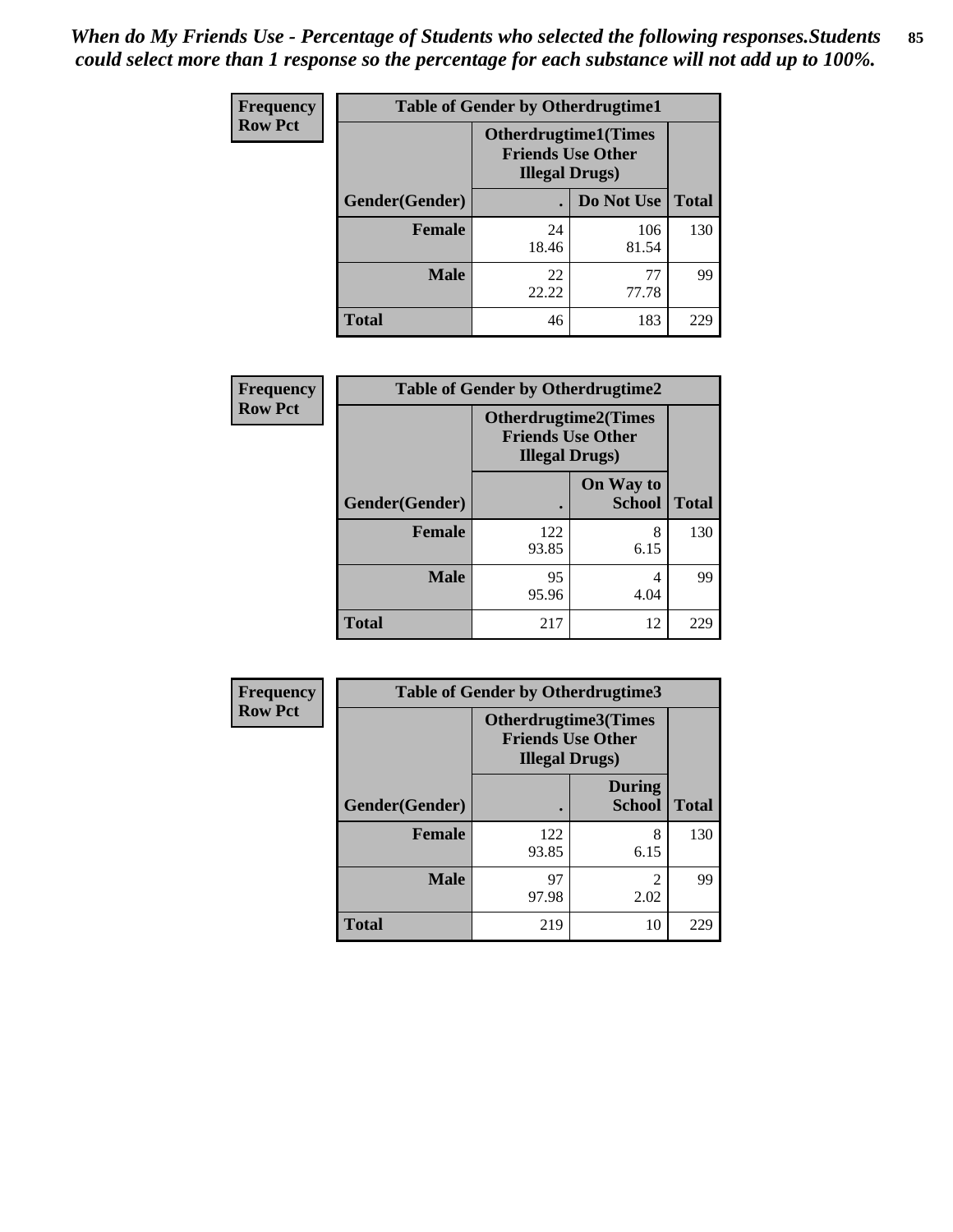*When do My Friends Use - Percentage of Students who selected the following responses.Students could select more than 1 response so the percentage for each substance will not add up to 100%.* **86**

| <b>Frequency</b> | <b>Table of Gender by Otherdrugtime4</b> |                                                       |                                                       |              |
|------------------|------------------------------------------|-------------------------------------------------------|-------------------------------------------------------|--------------|
| <b>Row Pct</b>   |                                          | <b>Otherdrugtime4(Times</b><br><b>Illegal Drugs</b> ) | <b>Friends Use Other</b>                              |              |
|                  | Gender(Gender)                           |                                                       | <b>On Way</b><br>Home<br><b>From</b><br><b>School</b> | <b>Total</b> |
|                  | <b>Female</b>                            | 120<br>92.31                                          | 10<br>7.69                                            | 130          |
|                  | <b>Male</b>                              | 96<br>96.97                                           | 3<br>3.03                                             | 99           |
|                  | <b>Total</b>                             | 216                                                   | 13                                                    | 229          |

| Frequency      | <b>Table of Gender by Otherdrugtime5</b> |                                                                                    |             |              |
|----------------|------------------------------------------|------------------------------------------------------------------------------------|-------------|--------------|
| <b>Row Pct</b> |                                          | <b>Otherdrugtime5</b> (Times<br><b>Friends Use Other</b><br><b>Illegal Drugs</b> ) |             |              |
|                | Gender(Gender)                           |                                                                                    | Weeknights  | <b>Total</b> |
|                | Female                                   | 113<br>86.92                                                                       | 17<br>13.08 | 130          |
|                | <b>Male</b>                              | 88<br>88.89                                                                        | 11<br>11.11 | 99           |
|                | <b>Total</b>                             | 201                                                                                | 28          | 229          |

| <b>Frequency</b> | <b>Table of Gender by Otherdrugtime6</b> |                                                                                   |             |              |
|------------------|------------------------------------------|-----------------------------------------------------------------------------------|-------------|--------------|
| <b>Row Pct</b>   |                                          | <b>Otherdrugtime6(Times</b><br><b>Friends Use Other</b><br><b>Illegal Drugs</b> ) |             |              |
|                  | Gender(Gender)                           |                                                                                   | Weekends    | <b>Total</b> |
|                  | <b>Female</b>                            | 105<br>80.77                                                                      | 25<br>19.23 | 130          |
|                  | <b>Male</b>                              | 80<br>80.81                                                                       | 19<br>19.19 | 99           |
|                  | <b>Total</b>                             | 185                                                                               | 44          | 229          |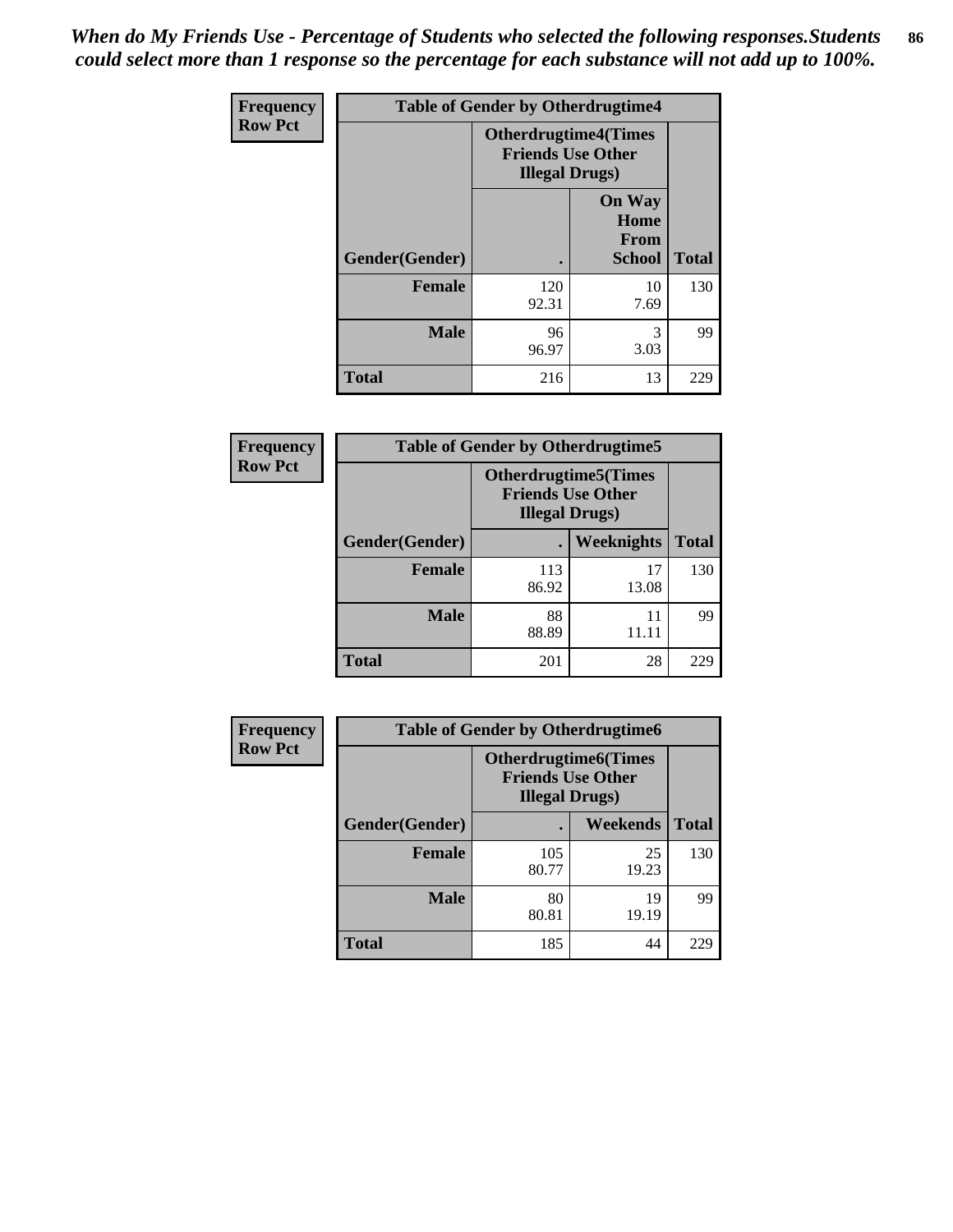# *Other Questions* **87**

| Frequency      | <b>Table of Gender by Educationalcohol</b> |                                                                                                                               |                |              |
|----------------|--------------------------------------------|-------------------------------------------------------------------------------------------------------------------------------|----------------|--------------|
| <b>Row Pct</b> |                                            | Educationalcohol(I<br>have been taught<br>about alcohol,<br>tobacco,<br>and other drugs<br>within the last year<br>at school) |                |              |
|                | Gender(Gender)                             | Yes                                                                                                                           | N <sub>0</sub> | <b>Total</b> |
|                | <b>Female</b>                              | 98<br>75.38                                                                                                                   | 32<br>24.62    | 130          |
|                | <b>Male</b>                                | 74<br>74.75                                                                                                                   | 25<br>25.25    | 99           |
|                | Total                                      | 172                                                                                                                           | 57             | 229          |

| Frequency      | <b>Table of Gender by Rodedrinking</b> |                                                                                                                     |                |              |  |
|----------------|----------------------------------------|---------------------------------------------------------------------------------------------------------------------|----------------|--------------|--|
| <b>Row Pct</b> |                                        | Rodedrinking(In<br>the past 30 days I<br>have ridden in a<br>car with a driver<br>who had been<br>drinking alcohol) |                |              |  |
|                | Gender(Gender)                         | Yes                                                                                                                 | N <sub>0</sub> | <b>Total</b> |  |
|                | <b>Female</b>                          | 19<br>14.62                                                                                                         | 111<br>85.38   | 130          |  |
|                | <b>Male</b>                            | 9<br>9.09                                                                                                           | 90<br>90.91    | 99           |  |
|                | <b>Total</b>                           | 28                                                                                                                  | 201            | 229          |  |

| Frequency      | <b>Table of Gender by Drugsschool</b> |                                                                                                                                     |                |              |  |
|----------------|---------------------------------------|-------------------------------------------------------------------------------------------------------------------------------------|----------------|--------------|--|
| <b>Row Pct</b> |                                       | <b>Drugsschool</b> (During<br>the past 12 months,<br>I have been offered,<br>sold,<br>or given illegal drugs<br>on school property) |                |              |  |
|                | Gender(Gender)                        | Yes                                                                                                                                 | N <sub>0</sub> | <b>Total</b> |  |
|                | <b>Female</b>                         | 11<br>8.46                                                                                                                          | 119<br>91.54   | 130          |  |
|                | <b>Male</b>                           | 19<br>19.19                                                                                                                         | 80<br>80.81    | 99           |  |
|                | <b>Total</b>                          | 30                                                                                                                                  | 199            | 229          |  |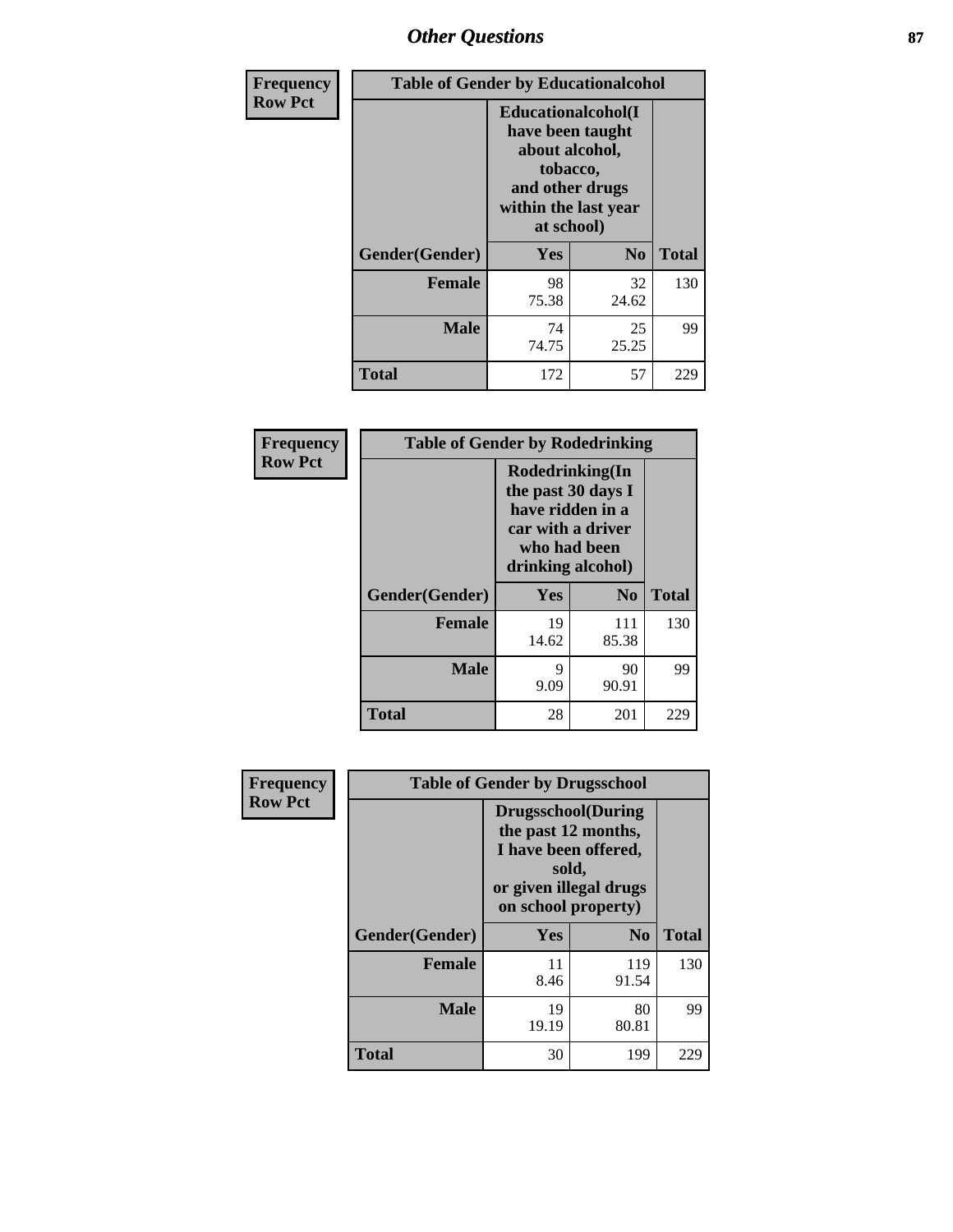# *Other Questions* **88**

**Frequency Row Pct**

| <b>Table of Gender by Bingedrinking</b> |                         |                                                                                                         |                        |                   |                        |                               |                                     |              |
|-----------------------------------------|-------------------------|---------------------------------------------------------------------------------------------------------|------------------------|-------------------|------------------------|-------------------------------|-------------------------------------|--------------|
|                                         |                         | Bingedrinking(I have drunk five or more<br>drinks of alcohol at one sitting during the<br>last 30 days) |                        |                   |                        |                               |                                     |              |
| <b>Gender</b> (Gender)                  | $\bf{0}$<br><b>Days</b> | 1 or<br>days                                                                                            | 3 to<br>5<br>days      | 6 to<br>9<br>days | 10<br>to<br>19<br>days | <b>20</b><br>to<br>29<br>days | All<br>30<br>days                   | <b>Total</b> |
| <b>Female</b>                           | 116<br>89.23            | $\mathfrak{D}$<br>1.54                                                                                  | 3<br>2.31              | 2<br>1.54         | 6<br>4.62              | 0.77                          | $\theta$<br>0.00                    | 130          |
| <b>Male</b>                             | 83<br>83.84             | 6<br>6.06                                                                                               | $\overline{c}$<br>2.02 | 1.01              | 3<br>3.03              | 2<br>2.02                     | $\mathcal{D}_{\mathcal{L}}$<br>2.02 | 99           |
| <b>Total</b>                            | 199                     | 8                                                                                                       | 5                      | 3                 | 9                      | 3                             | $\mathfrak{D}$                      | 229          |

| Frequency      | <b>Table of Gender by Educationaids</b> |                                                                                                 |             |              |  |
|----------------|-----------------------------------------|-------------------------------------------------------------------------------------------------|-------------|--------------|--|
| <b>Row Pct</b> |                                         | <b>Educationaids</b> (I<br>have been taught<br>about HIV/AIDS<br>at school in the<br>past year) |             |              |  |
|                | Gender(Gender)                          | Yes                                                                                             | $\bf N_0$   | <b>Total</b> |  |
|                | <b>Female</b>                           | 99<br>76.15                                                                                     | 31<br>23.85 | 130          |  |
|                | <b>Male</b>                             | 76<br>76.77                                                                                     | 23<br>23.23 | 99           |  |
|                | <b>Total</b>                            | 175                                                                                             | 54          | 229          |  |

| <b>Frequency</b> | <b>Table of Gender by Suicideconsider</b> |                 |                |              |  |
|------------------|-------------------------------------------|-----------------|----------------|--------------|--|
| <b>Row Pct</b>   |                                           | Suicideconsider |                |              |  |
|                  | Gender(Gender)                            | Yes             | N <sub>0</sub> | <b>Total</b> |  |
|                  | <b>Female</b>                             | 12<br>9.23      | 118<br>90.77   | 130          |  |
|                  | <b>Male</b>                               | 7.07            | 92<br>92.93    | 99           |  |
|                  | <b>Total</b>                              | 19              | 210            | 229          |  |